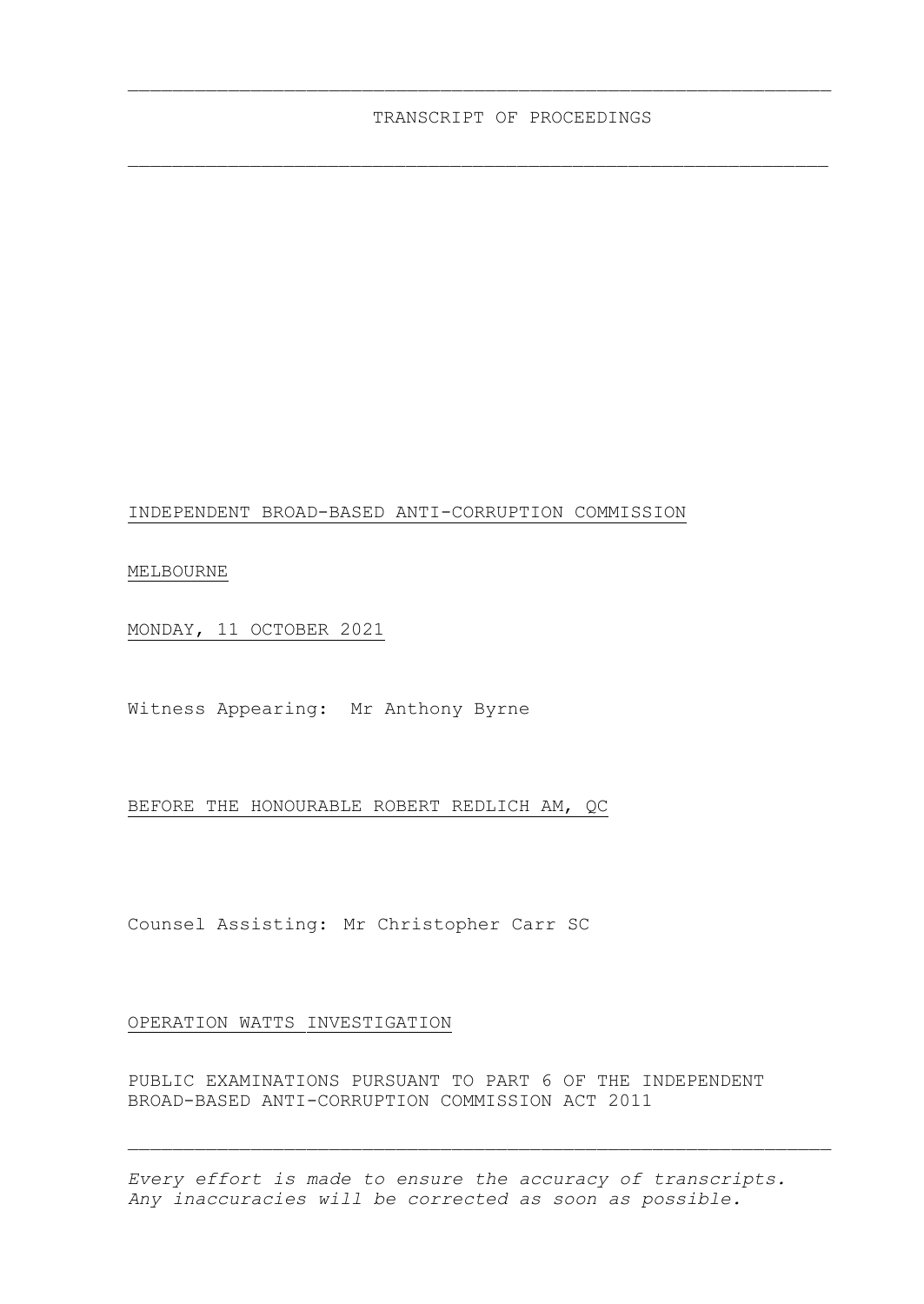1 2 3 4 5 6 7 8 9 10 11 12 13 14 15 16 17 18 19 20 21 22 10:13:34AM 10:13:40AM 10:13:44AM Victorian members of parliament. Following media articles 10:13:48AM 10:13:54AM 10:14:00AM 10:14:08AM 10:14:15AM 10:14:18AM 10:14:23AM 10:14:32AM 10:14:37AM 10:14:41AM 10:14:45AM 10:14:50AM 10:14:55AM 10:15:01AM 10:15:04AM 10:15:10AM 30 June 2020 IBAC received a confidential disclosure under 10:15:16AM the *Public Interest Disclosures Act 2012* relating to these 10:15:23AM 10:15:29AM COMMISSIONER: In May 2020 IBAC commenced an own motion investigation after receiving confidential information indicating possible misuse of public funds by some on 60 Minutes and in The Age newspaper on 14 and 15 June 2020, on 15 June 2020 the Victorian Attorney-General referred a complaint to IBAC. On 26 June 2020 the Secretary to the Department of Premier and Cabinet provided a mandatory notification to IBAC of suspected corrupt conduct. On 17 June 2020 the Clerk to the Legislative Council wrote to the Victorian Ombudsman and the IBAC Commissioner advising of a resolution by the Legislative Council to refer the matters raised in the 60 Minutes program and The Age articles to the Ombudsman for investigation. The resolution also supported other Victorian authorities, including IBAC, investigating possible corrupt conduct and breaches of other Victorian laws. IBAC also received complaints from other sources, including the Victorian Leader of the Opposition. On matters.

23 24 25 26 27 28 29 10:15:34AM commenced are conducted by IBAC pursuant to the provisions 10:15:37AM of the *IBAC Act*, the investigation thus far undertaken has 10:15:41AM 10:15:48AM 10:15:53AM 10:15:59AM 10:16:02AM Whilst the public hearings that are about to be been a joint one with the Victorian Ombudsman and the scope and content of the hearings to now be undertaken then the subject of consultation with the Victorian Ombudsman.

2215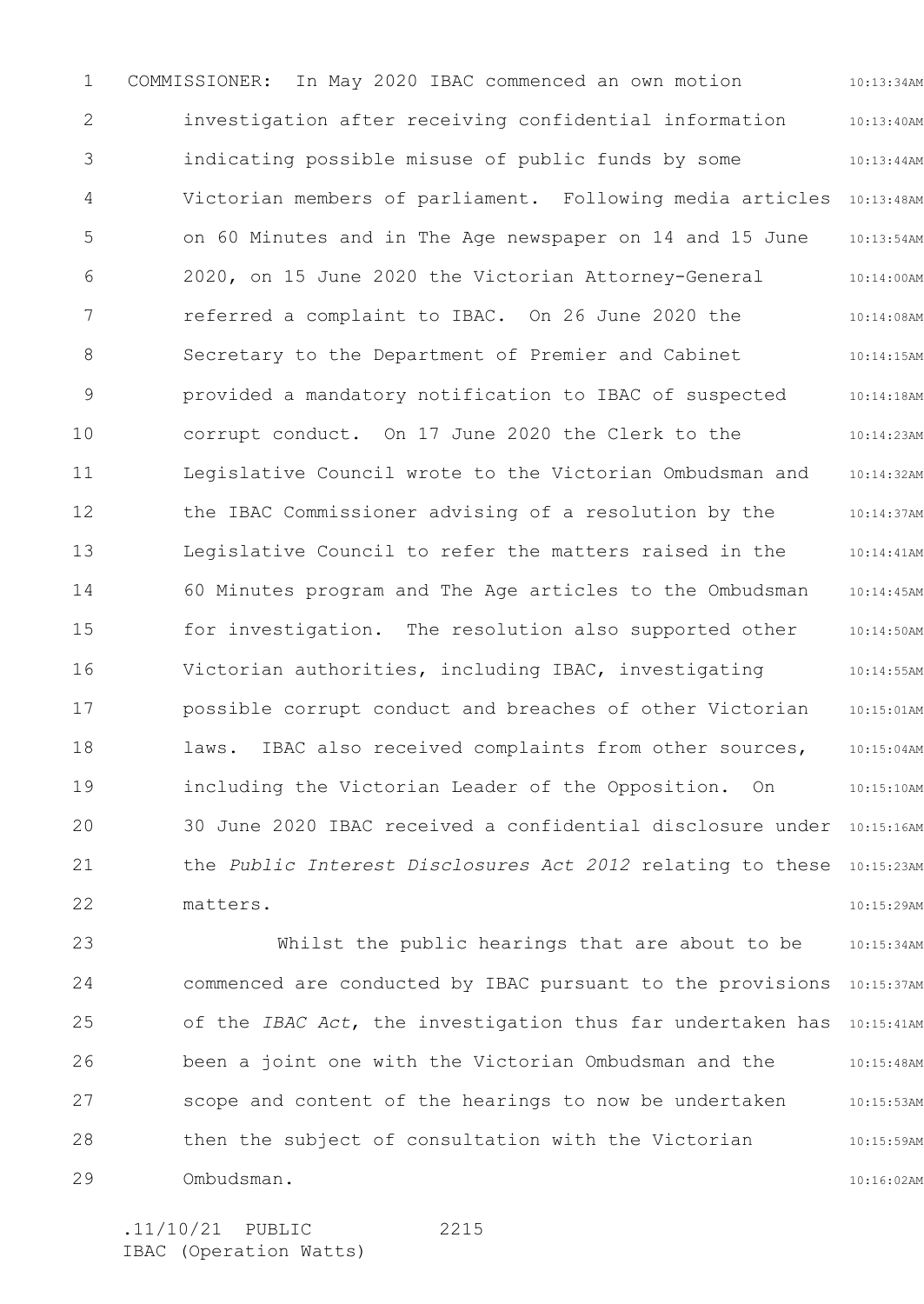1 2 3 4 5 6 7 8 9 10 11 12 13 14 15 16 17 10:16:05AM 10:16:12AM 10:16:16AM 10:16:19AM 10:16:21AM 10:16:31AM 10:16:35AM 10:16:41AM 10:16:51AM 10:16:58AM in the subject matter of the examination and, as they have 10:17:00AM 10:17:05AM 10:17:10AM 10:17:17AM 10:17:20AM 10:17:25AM 10:17:29AM I now turn to all matters in relation to the first witness to be called. Good morning, Mr Byrne. MR BYRNE: Good morning, Commissioner. COMMISSIONER: There's some formal matters I need to address before we get underway. Firstly, there is an application by two parties for leave to appear in these public hearings, and I should deal with those applications. Pursuant to s119A of the *IBAC Act 2011*, I am satisfied as the Commissioner of IBAC that the Australian Labor Party (Victorian Branch) has a substantial and direct interest requested, it is appropriate that they be given leave to appear at the examination as an interested party. So I authorise the Australian Labor Party (Victorian Branch) to appear at all public examinations in relation to Watts and to be represented at the examination by an Australian legal practitioner.

18 19 20 21 22 23 24 25 26 27 28 10:17:33AM legal representatives of Mr Somyurek, who also seeks leave 10:17:36AM to appear. Because of the limitations that are associated 10:17:42AM 10:17:49AM 10:17:55AM 10:17:59AM 10:18:03AM 10:18:08AM 10:18:12AM 10:18:17AM 10:18:21AM I grant a similar application in relation to the with live streaming, it will not be possible to have the legal representatives of those two parties appear on the screen during the course of Counsel Assisting examining the witness. But arrangements have been made so that should they have any issues they wish to raise during the course of the examination they can communicate with those instructing Counsel Assisting, and he in turn can raise those concerns with me at the appropriate time.

29 10:18:27AM At the conclusion of the examination of each

2216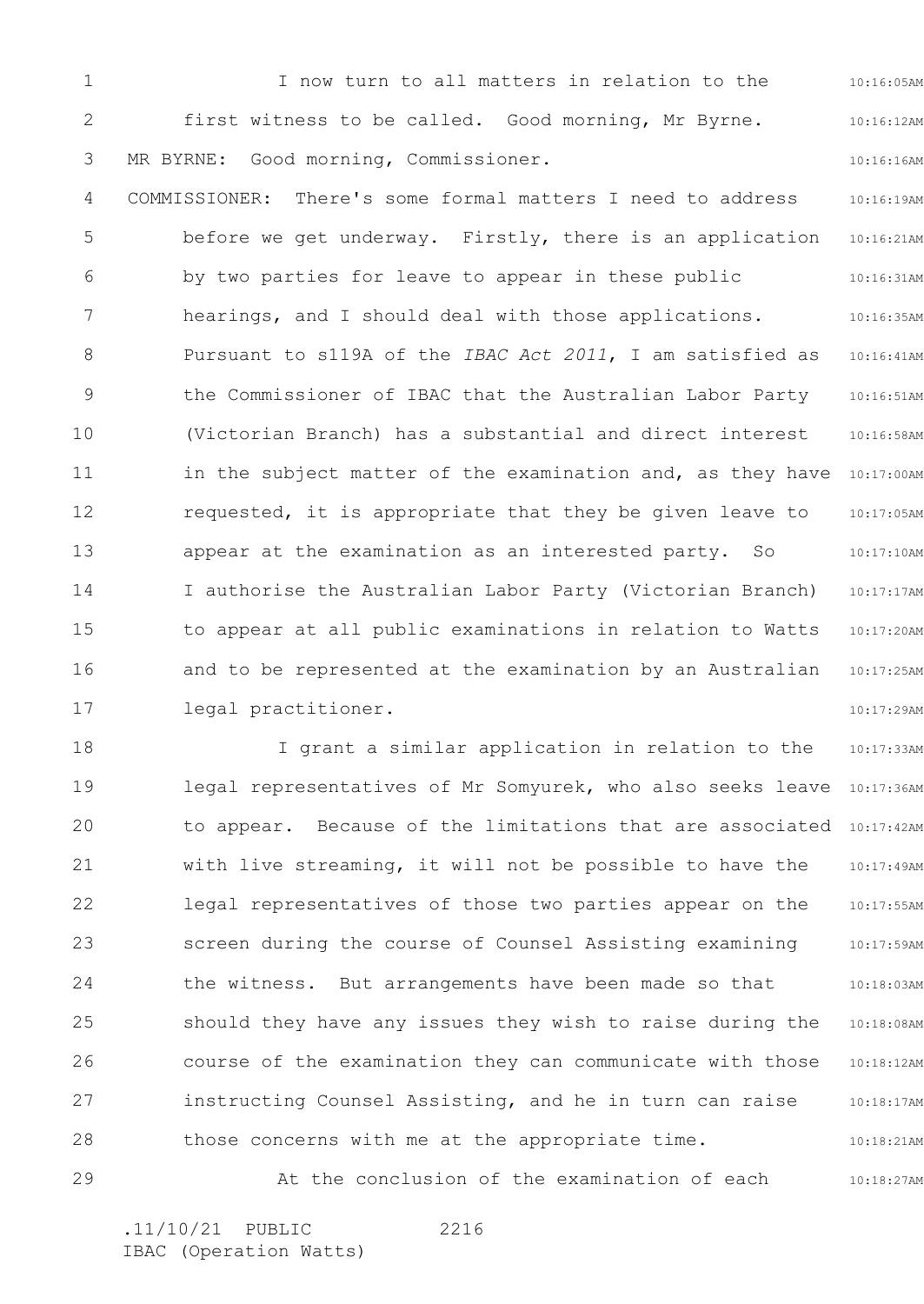1 2 3 4 5 6 7 8 9 10 11 12 witness those two parties will be given the opportunity to 10:18:31AM 10:18:36AM 10:18:42AM 10:18:45AM 10:18:50AM 10:18:54AM 10:18:58AM 10:19:02AM 10:19:06AM 10:19:11AM 10:19:13AM 10:19:17AM seek leave to cross-examine. What I'm anxious to avoid, however, is that the cross-examination is in any way repetitive of the matters which are explored during the course of Counsel Assisting's examination. Obviously if the parties have new matters that they wish to put in relation to the subject that has been explored or if they have particular instructions which need to be put to the witness, I will grant leave for them to do so. But they will need to satisfy the Commission that it's appropriate that they have the right to cross-examine on a particular subject.

13 14 15 16 17 18 10:19:21AM 10:19:26AM 10:19:33AM 10:19:39AM 10:19:45AM 10:19:50AM So, Mr Byrne, with all of those lengthy preambles aside, let me turn to your examination. The examination is video recorded and, as I've explained already, the examinations are being conducted pursuant to the *IBAC Act 2011*. Mr Chris Carr will be Counsel Assisting, and I authorise him to examine Mr Byrne.

19 20 21 22 23 24 25 26 27 28 10:19:55AM 10:19:58AM 10:20:03AM 10:20:08AM 10:20:14AM 10:20:17AM 10:20:21AM 10:20:24AM 10:20:29AM 10:20:32AM This is an inquisitorial process. So it means that the Commission is not bound by the rules of evidence and can regulate the conduct of the examination as the Commission considers appropriate. The examination is, as I've said, being video recorded and it is open to the public. Counsel Assisting the Commission will ask you, Mr Byrne, questions, and I may also ask you questions as well. Following those questions, your legal representative will also have the opportunity to ask questions to clarify your answers.

29 10:20:37AM Mr Murphy, I understand you represent Mr Byrne,

2217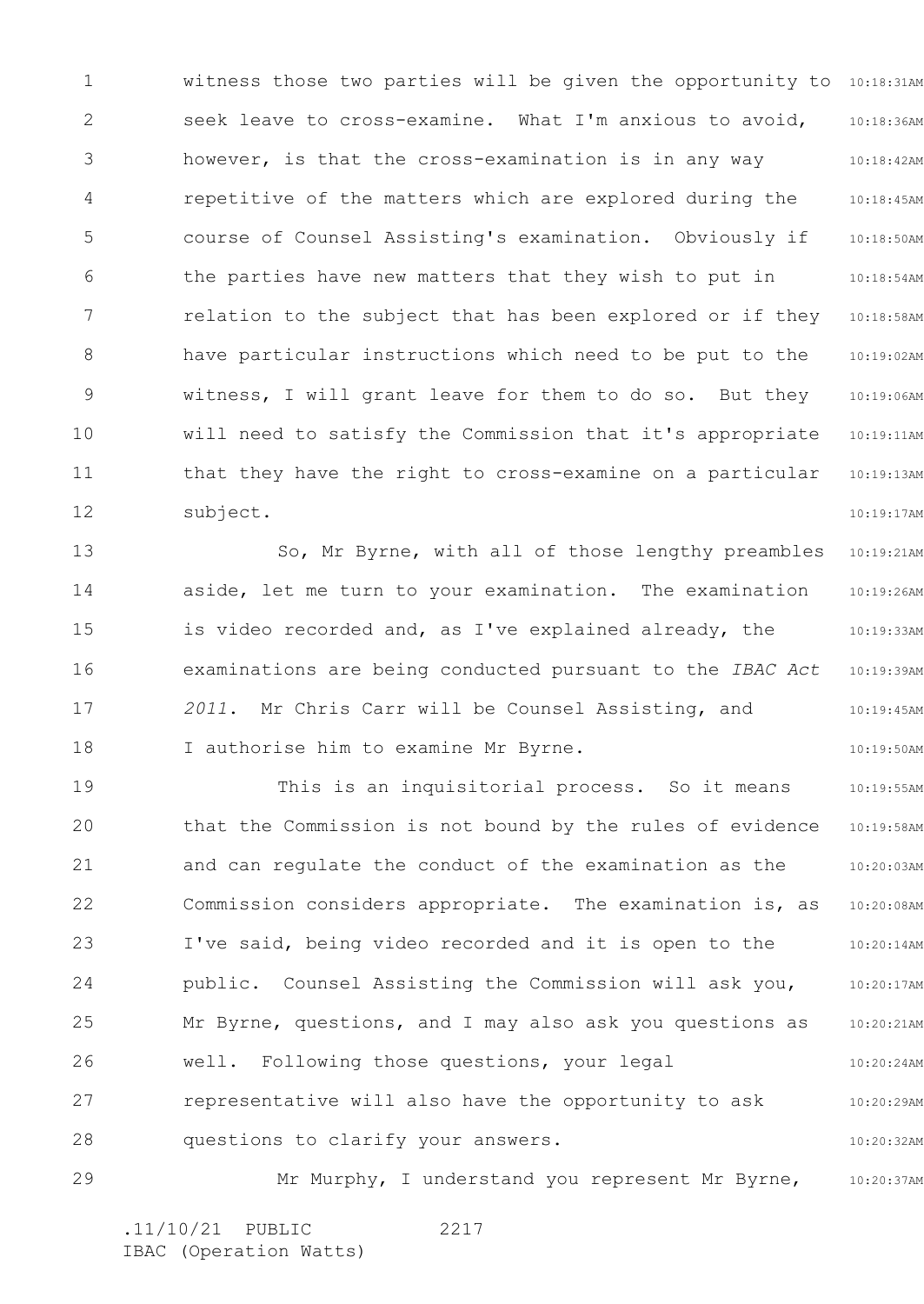1 2 3 4 5 6 7 8 9 10 11 12 13 14 15 16 17 18 19 20 21 22 23 24 25 26 27 28 29 and it is my preference that you do not wait until the end 10:20:42AM of Mr Byrne's examination to ask any questions. If during 10:20:47AM 10:20:52AM 10:20:56AM 10:20:59AM 10:21:04AM 10:21:09AM 10:21:13AM 10:21:17AM 10:21:20AM 10:21:24AM COMMISSIONER: Yes, I understand he's unwell, and you have that 10:21:26AM 10:21:29AM 10:21:36AM 10:21:39AM 10:21:42AM 10:21:46AM 10:21:50AM 10:21:53AM COMMISSIONER: Before I ask you to take an oath or affirmation, 10:22:00AM it's necessary for me to formally state what is the nature 10:22:03AM 10:22:07AM 10:22:11AM work or factional activity performed by persons during the 10:22:15AM course of their employment as public officers; the various 10:22:21AM 10:22:27AM 10:22:30AM 10:22:37AM 10:22:43AM the course of the examination you feel at any stage that something should be clarified, or if you feel that Mr Byrne could add something to the answers that are already given, please feel free to interrupt and engage with the witness at that point of time rather than wait until the end of the cross-examination. Do you follow? MR MURPHY: Thank you, Commissioner. I follow, and I should just add that I appear with my learned leader Ian Hill QC, although Mr Hill is sick today. leave, Mr Murphy. Mr Byrne, you should let me know if at any stage during the course of the examination you want to have a break for any reason, but if, for example, you wish to speak with your legal representatives, I'll adjourn and give you the opportunity to do so. Do you follow? MR BYRNE: Yes, I do, Commissioner. and scope of the matters about which you will be questioned. Firstly, it will relate to party-political processes or manipulation thereof to support party-political work or factional activity, including ALP membership, including recruitment, renewals, funding, management and alleged falsification of documents;

2218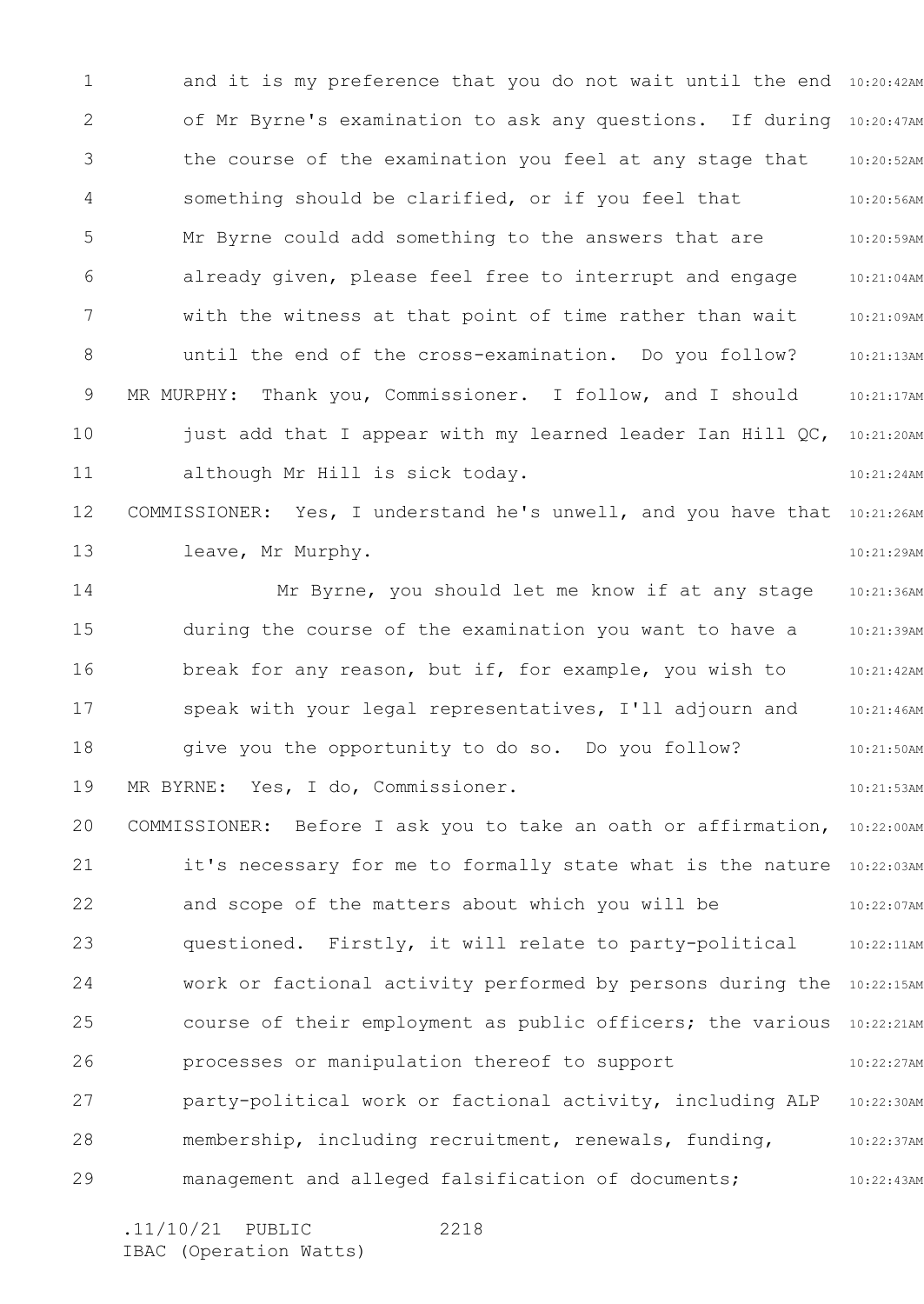1 2 3 4 5 6 7 8 9 10 11 12 13 14 15 16 17 18 19 20 21 22 23 24 25 26 27 28 29 10:22:48AM 10:22:53AM 10:22:59AM 10:23:04AM 10:23:12AM 10:23:18AM 10:23:26AM 10:23:31AM 10:23:36AM 10:23:40AM 10:23:46AM 10:23:52AM 10:24:03AM 10:24:08AM relationships between these incorporated associations and 10:24:13AM 10:24:18AM 10:24:23AM 10:25:18AM 10:25:36AM 10:25:38AM 10:25:40AM 10:25:43AM requires. At the time that you were served with a summons 10:25:46AM 10:25:50AM 10:25:54AM 10:25:57AM 10:26:00AM 10:26:03AM 10:26:05AM party-political or factional staffing appointments across electorate and ministerial offices; member ballots and requests to reissue ballots, including but not limited to the 2018 ALP National Conference; confidential ALP membership information and internal ALP committees, selection processes and investigations. It will examine public funds being used for party-political work or factional activity, grants or benefits provided to factionally affiliated persons or community based incorporated associations, payments for services not performed, a purpose other than that for which the funds were intended, and any improper purpose. The Australia Light Foundation or Cambodian Association of Victoria or Somali Australian Council of Victoria, and the public officers or members of the ALP will also be the subject of questioning. <ANTHONY BYRNE, sworn and examined: COMMISSIONER: Thank you, Mr Byrne. MR BYRNE: Thank you, Commissioner. COMMISSIONER: Mr Byrne, I now need to formally take you through your rights and obligations as the *IBAC Act* to attend today did you receive a document entitled 'Statement of rights and obligations'? MR BYRNE: Yes, I did, Commissioner. COMMISSIONER: Has Mr Hill or Mr Murphy or any other lawyer explained that document to you? MR BYRNE: They have, Commissioner.

.11/10/21 PUBLIC 2219 A. BYRNE XN

2219

IBAC (Operation Watts)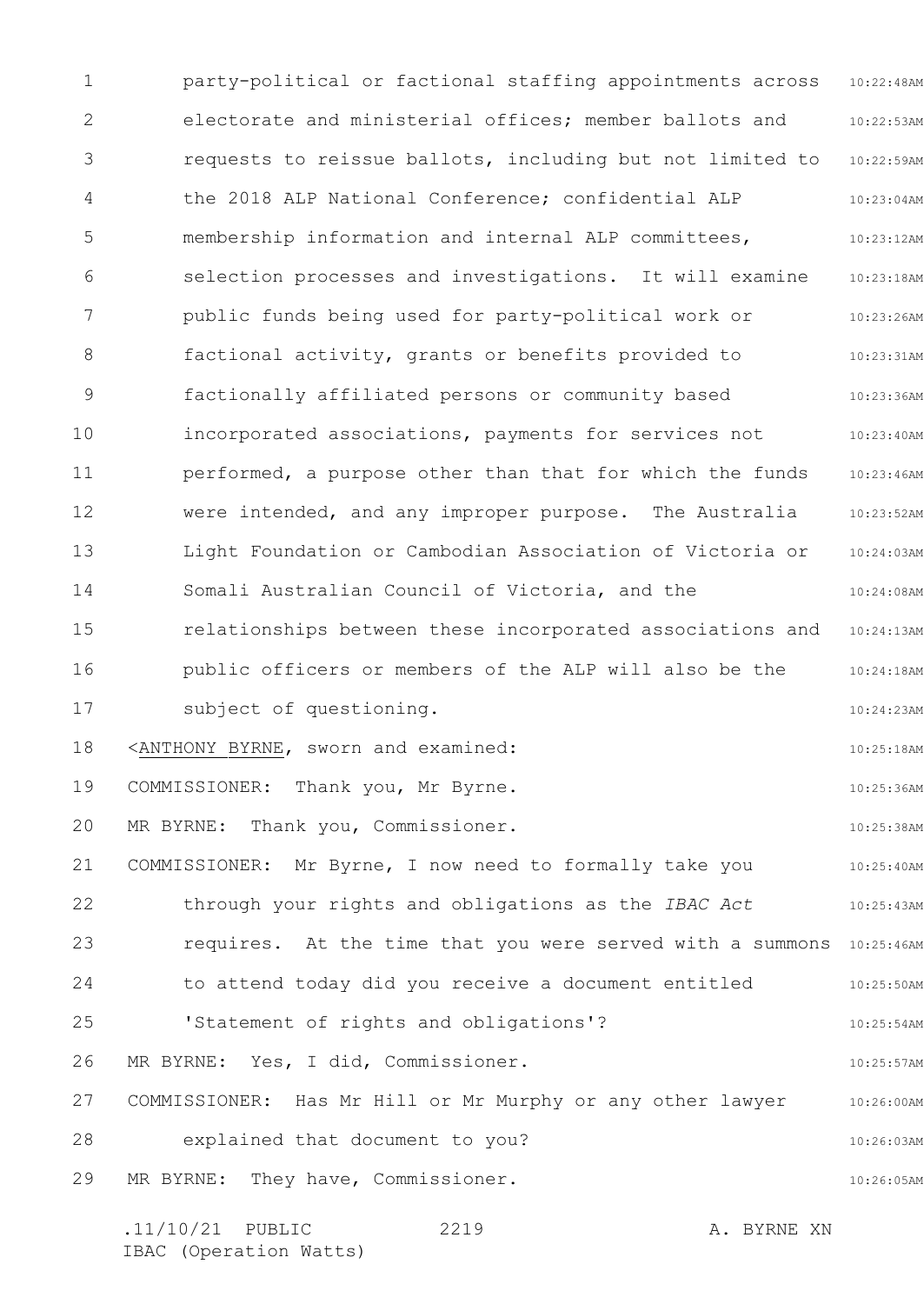1 2 3 4 10:26:08AM 10:26:10AM 10:26:14AM 10:26:18AM COMMISSIONER: Do you feel you understand the contents of that document, or do you wish to be informed formally of your rights and obligations again or have anything explained? MR BYRNE: No, thank you, Commissioner.

5 6 7 8 9 10 11 12 13 14 15 16 17 18 19 20 21 10:26:20AM 10:26:23AM 10:26:30AM 10:26:34AM 10:26:38AM 10:26:44AM 10:26:49AM 10:26:53AM 10:26:59AM 10:27:04AM 10:27:07AM 10:27:12AM 10:27:17AM primary exception - and I think the only one with which we 10:27:23AM 10:27:27AM false answer then that answer could be used against you on 10:27:30AM 10:27:33AM COMMISSIONER: Very good. So what I will simply do then is summarise the position, Mr Byrne. Your obligation is to answer questions that you're asked, unless you have a reasonable excuse for not doing so. Refusing or failing to answer a question may constitute an offence and penalties may apply. You must answer the questions, even if they may incriminate you or make you liable to a penalty. You must answer the questions truthfully, otherwise you may expose yourself to a risk of a perjury charge, which carries a penalty of up to 15 years imprisonment. Importantly, if you answer the questions truthfully, then those answers are not admissible and cannot be used against you in any court of law. The would here be concerned, Mr Byrne - is that if you gave a a perjury charge; do you follow that?

22 MR BYRNE: I follow, Commissioner.

23 24 25 26 27 28 29 10:27:38AM 10:27:41AM examination by IBAC. The questions that Counsel Assisting 10:27:45AM 10:27:51AM 10:27:57AM 10:28:00AM 10:28:06AM COMMISSIONER: Yes. Now, Mr Byrne, this is something that I say to all witnesses, whether in a private or a public asks you will sometimes be what lawyers call open-ended questions; that is, the question won't suggest an answer to you. So, for example, I'm talking of the difference between counsel putting a positive suggestion to you like

.11/10/21 PUBLIC 2220 A. BYRNE XN IBAC (Operation Watts)

2220

10:27:36AM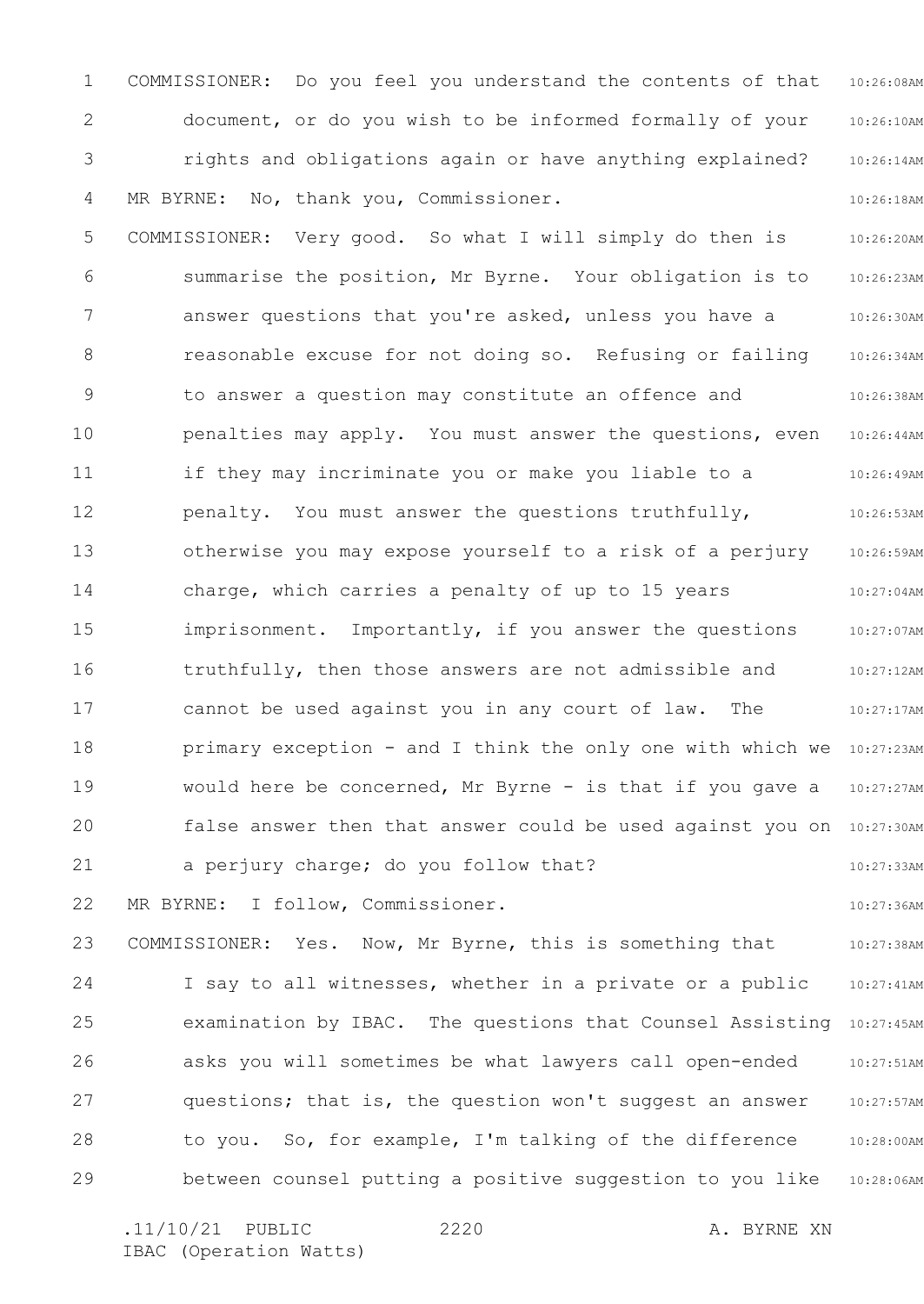1 2 3 4 5 6 7 8 9 10 11 12 13 14 15 16 17 18 19 20 21 22 23 24 25 26 27 28 29 10:28:11AM 10:28:16AM 10:28:20AM 10:28:25AM 10:28:31AM 10:28:34AM for some time and the likelihood is that Counsel Assisting 10:28:37AM 10:28:43AM 10:28:47AM 10:28:52AM 10:28:55AM 10:28:58AM COMMISSIONER: I did say to you, Mr Byrne, that unless you have 10:29:07AM 10:29:12AM questions. A reasonable excuse that is likely to arise in 10:29:15AM 10:29:22AM advice in relation to your position then that is of course 10:29:26AM 10:29:30AM 10:29:34AM 10:29:38AM 10:29:40AM 10:29:42AM Mr Carr, I think you wish to open the matter, and then you 10:29:46AM 10:29:52AM 10:29:55AM Victorian Ombudsman reported on what was described in some 10:29:58AM 10:30:01AM 10:30:05AM 10:30:08AM .11/10/21 PUBLIC 2221 A. BYRNE XN 2221 'I suggest you spoke with X on such and such a day' as a clear positive proposition. But the question may simply be an open-ended one, 'Have you ever spoken to X about this subject?' Please do not be misled because Counsel Assisting asks the question in that open-ended way. You will understand that this investigation has been going on will already know the answer to many of those questions. So your task is to ensure that you accurately and truthfully answer the questions to the best of your ability. Do you follow? MR BYRNE: I follow, Commissioner. a reasonable excuse for doing so you must answer the your case is if, for example, you have obtained legal covered by legal professional privilege and you would not be bound to answer questions that require any disclosure of that advice; you follow that? MR BYRNE: I follow that, Commissioner. COMMISSIONER: Very good. So with those preliminaries aside, may commence examination. MR CARR: If the Commissioner pleases. In March 2018 the quarters as the Red Shirts affair, a scheme under which the electorate officers appointed to assist certain members of parliament in their duties as members of

IBAC (Operation Watts)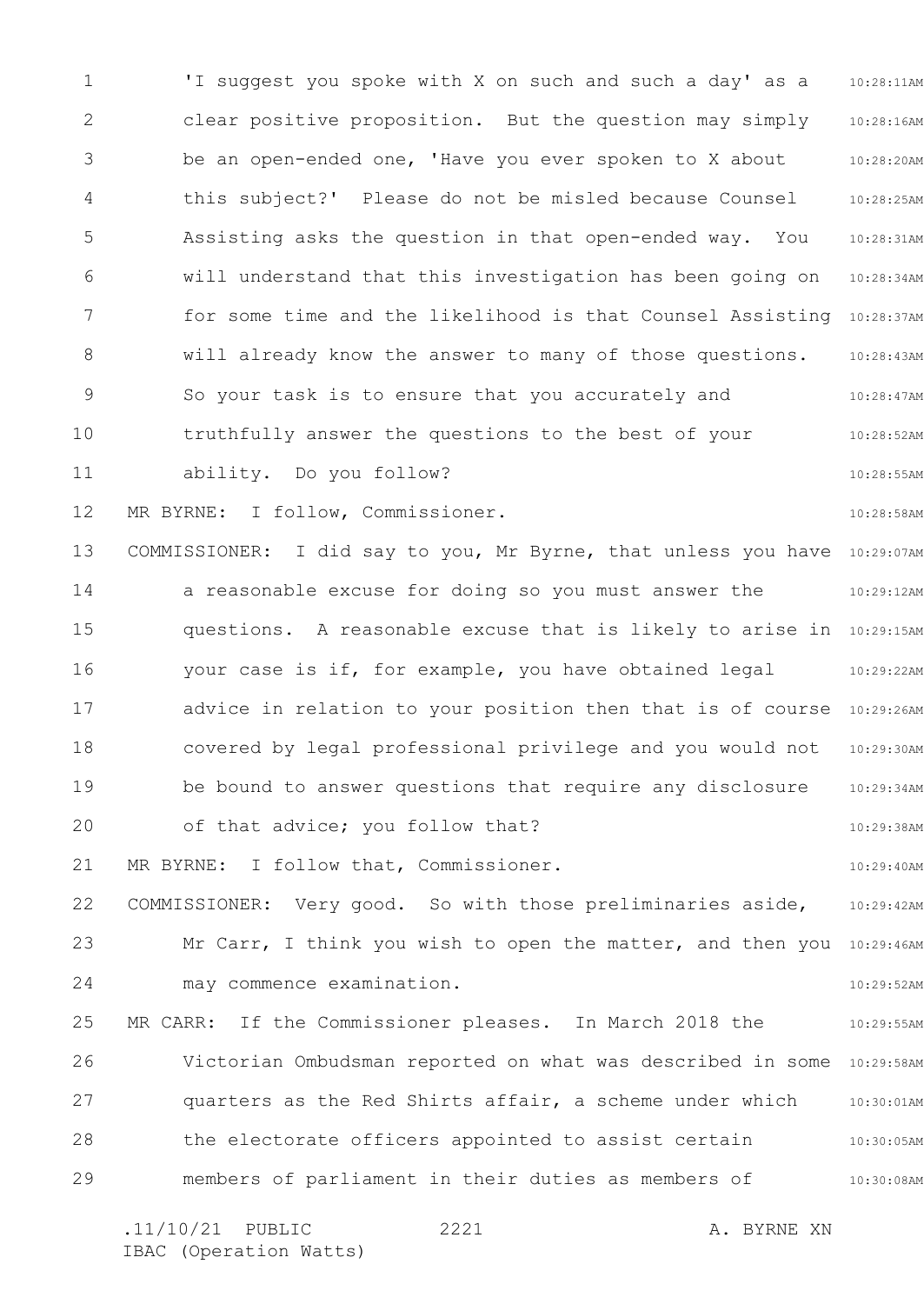1 2 3 parliament were diverted from legitimate electorate office 10:30:12AM 10:30:17AM 10:30:21AM work and deployed instead to campaign for the Australian Labor Party in the 2014 state election.

4 5 6 7 8 9 10 11 12 13 10:30:24AM 10:30:27AM 10:30:30AM 10:30:33AM 10:30:37AM 10:30:41AM the course of this investigation Mr Somyurek described the 10:30:44AM 10:30:48AM 10:30:55AM 10:30:59AM The Ombudsman found that through their involvement in that program a number of members of parliament behaved improperly, including by falsely certifying electorate officers' time sheets. Amongst those members of parliament was Adem Somyurek. In material he has voluntarily provided to investigators in Red Shirts affair as a 'premeditated and systematic rort' and 'systematic corruption designed to misappropriate taxpayer resources for the benefit of the party'.

14 15 16 17 18 19 20 10:31:04AM 10:31:06AM 10:31:10AM 10:31:14AM 10:31:20AM 10:31:23AM 10:31:29AM One would not have expected that the misuse of public officers for political purposes would have continued after the Ombudsman's report was published in March 2018. In the first half of 2020, though, the IBAC obtained information which suggested that there continued to be premeditated and systematic rorting of taxpayer resources.

21 22 23 24 25 26 27 28 29 10:31:30AM 10:31:32AM 10:31:36AM whether public funds, public resources and public officers 10:31:40AM 10:31:45AM 10:31:49AM 10:31:52AM 10:31:56AM 10:32:01AM Prompted by the information received in the first half of last year, investigators from the IBAC and the Ombudsman have conducted an extensive investigation into have been misused for party-political purposes. Investigators have obtained a very significant amount of information about the activities of certain persons which tends to suggest that such conduct has taken place. These public hearings will examine allegations

.11/10/21 PUBLIC 2222 A. BYRNE XN IBAC (Operation Watts)

2222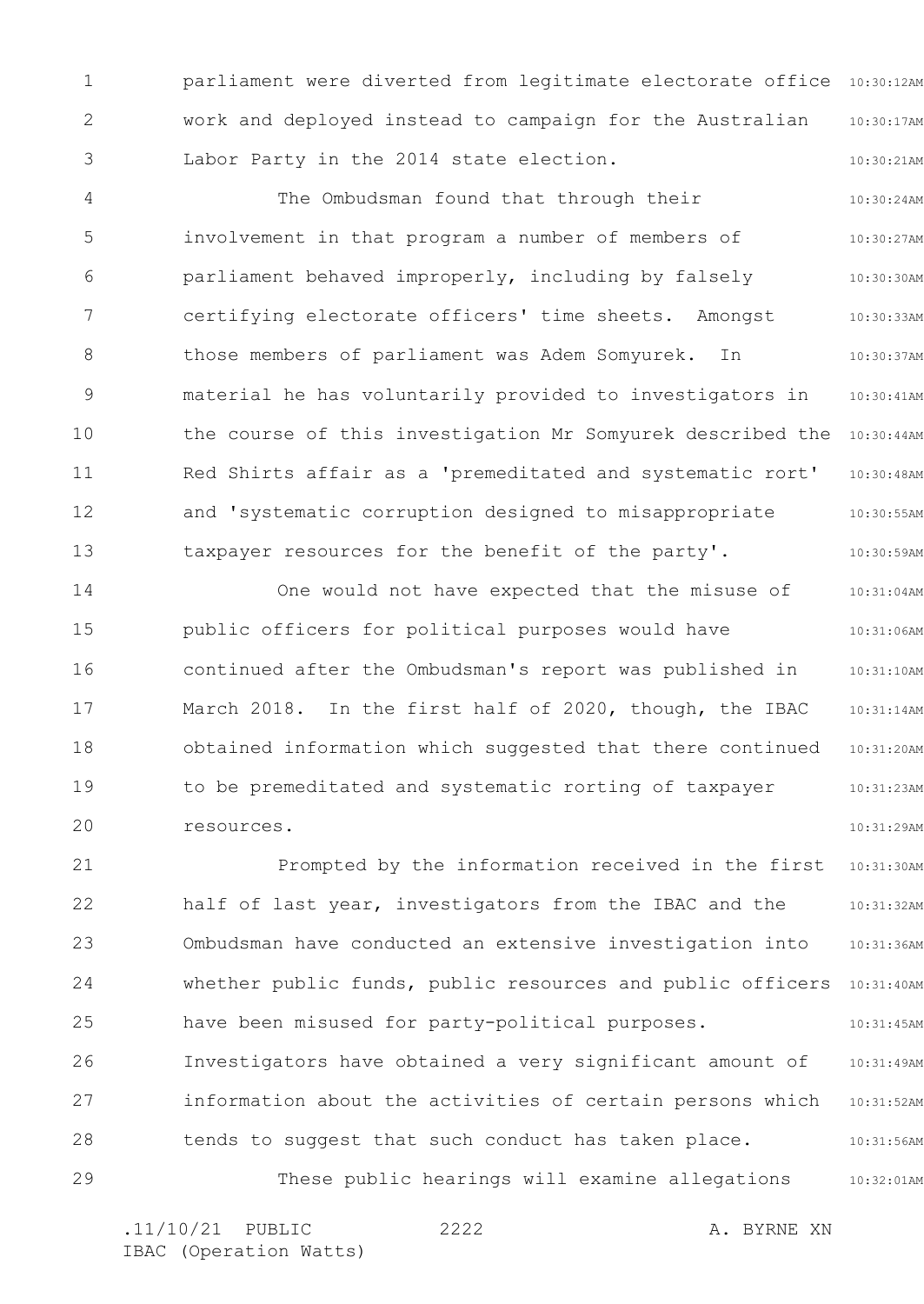1 2 3 4 5 6 7 8 10:32:03AM 10:32:08AM 10:32:12AM 10:32:15AM 10:32:21AM 10:32:24AM 10:32:30AM 10:32:33AM that Victorian public officers engaged in serious corrupt conduct by directing taxpayer-funded ministerial and electorate office staff to perform party-political work during times when those staff were being paid to perform ministerial or electorate work, and public money intended to fund specific programs was directed towards community associations with party-political connections and was thereafter used for an improper purpose.

9 10 11 12 13 10:32:37AM hurts all of us. We expect our public officials to behave 10:32:39AM 10:32:44AM 10:32:48AM 10:32:52AM When corruption occurs in the public sector it responsibly and with integrity, and for public resources to be used for the intended purpose to benefit the Victorian community.

14 15 16 17 18 19 20 21 10:32:55AM faction of the Victorian branch of the ALP as a case study 10:32:58AM 10:33:02AM 10:33:07AM 10:33:10AM 10:33:12AM 10:33:16AM 10:33:20AM These public hearings will use the Moderate Labor to examine what some evidence suggests are broader issues. To understand the evidence to be given at these public hearings it will be necessary to examine how and why branch stacking operates in the Victorian branch of the ALP, and associated broader systemic issues and corruption vulnerabilities.

22 23 24 25 26 27 28 29 10:33:23AM 10:33:25AM 10:33:29AM 10:33:34AM 10:33:37AM 10:33:40AM 10:33:45AM 10:33:51AM Branch stacking may be described as organising people to join a political party which they have little genuine interest in joining. Of course, few reluctant members will part with their money to join. So an integral aspect of branch stacking is the payment of membership fees by politicians, aspiring politicians, their associates or those seeking to obtain influence. Branch stacking is time consuming. The ALP has

2223

.11/10/21 PUBLIC 2223 A. BYRNE XN IBAC (Operation Watts)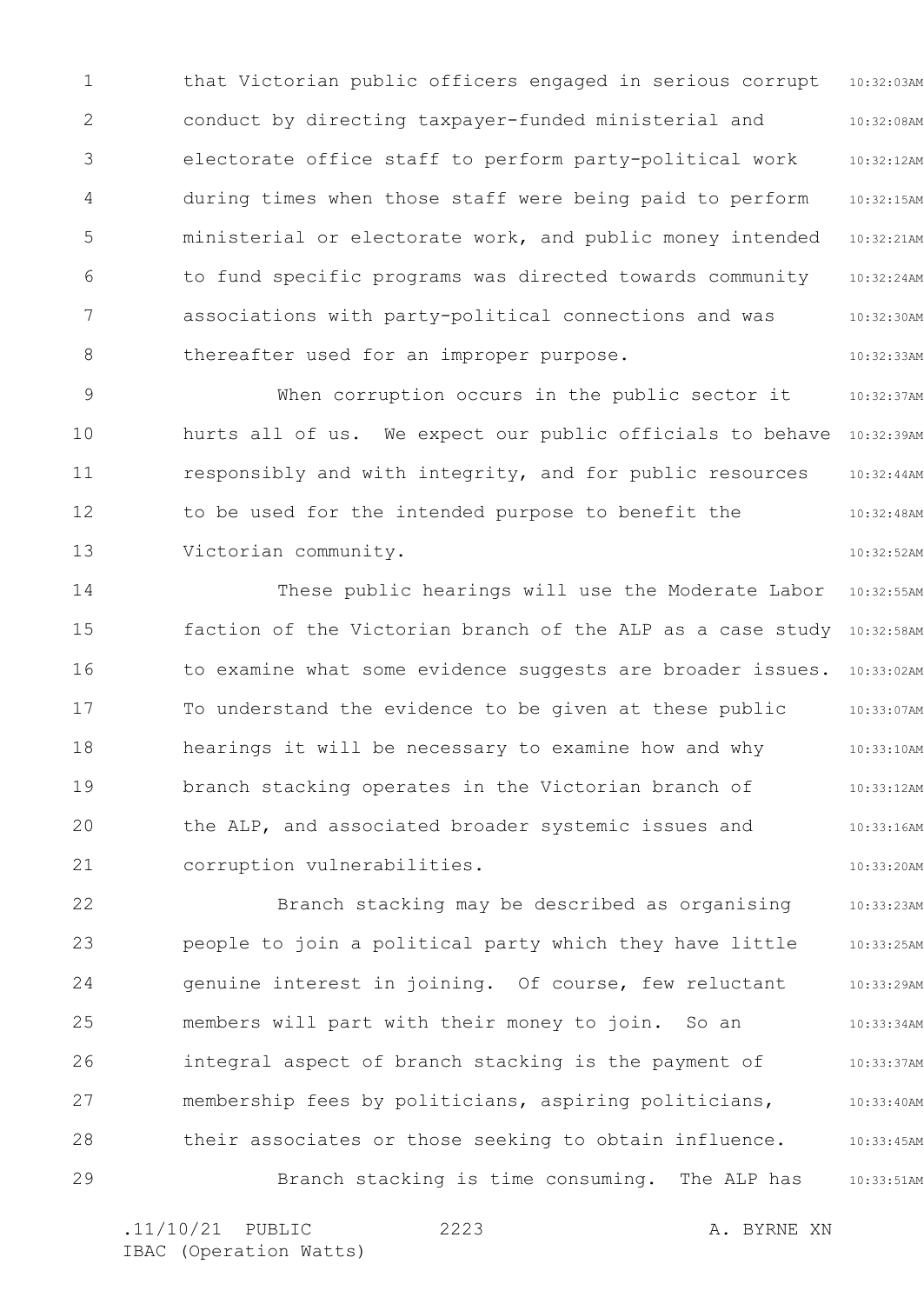1 2 3 4 5 6 7 8 9 10 10:33:55AM must be circumvented, and there is little point purchasing 10:33:58AM memberships on behalf of reluctant members if one does not 10:34:03AM 10:34:06AM 10:34:10AM 10:34:13AM 10:34:17AM 10:34:23AM 10:34:26AM 10:34:28AM internal rules designed to prevent branch stacking which also take the time to muster their votes or renew their memberships each year. The evidence obtained to date in this investigation suggests that those time-consuming processes were conducted or coordinated by electorate officers and ministerial officers, people being paid by taxpayers, at the direction of members of parliament to further their factional objectives within the ALP.

11 12 13 14 15 16 17 18 19 20 21 10:34:34AM 10:34:37AM 10:34:40AM what his job involved, he described his job as principally 10:34:44AM 10:34:49AM 10:34:52AM 10:34:57AM 10:35:02AM 10:35:05AM 10:35:10AM 10:35:14AM It is useful to give an example to illustrate the conduct that has been revealed by this investigation to date. When one longstanding electorate officer was asked assisting people with their ALP memberships and things like this, rather than assisting local constituents and managing the operation of the electorate office. People who dealt with that same electorate officer understood that he worked for the ALP. This man, apparently thought by all concerned to be working for the ALP, has for years been paid by taxpayers to engage in such activity.

22 23 24 25 26 27 28 10:35:19AM grants directed to community organisations which have very 10:35:23AM 10:35:26AM 10:35:30AM 10:35:33AM 10:35:37AM 10:35:41AM This investigation has learned of government close ties to the Moderate Labor faction. One of the issues to be explored in these public hearings will be what the money given to those organisations was used for and whether it was given as a reward for recruiting members to the ALP.

29 10:35:44AM .11/10/21 PUBLIC 2224 A. BYRNE XN 2224 These public hearings are expected to last

IBAC (Operation Watts)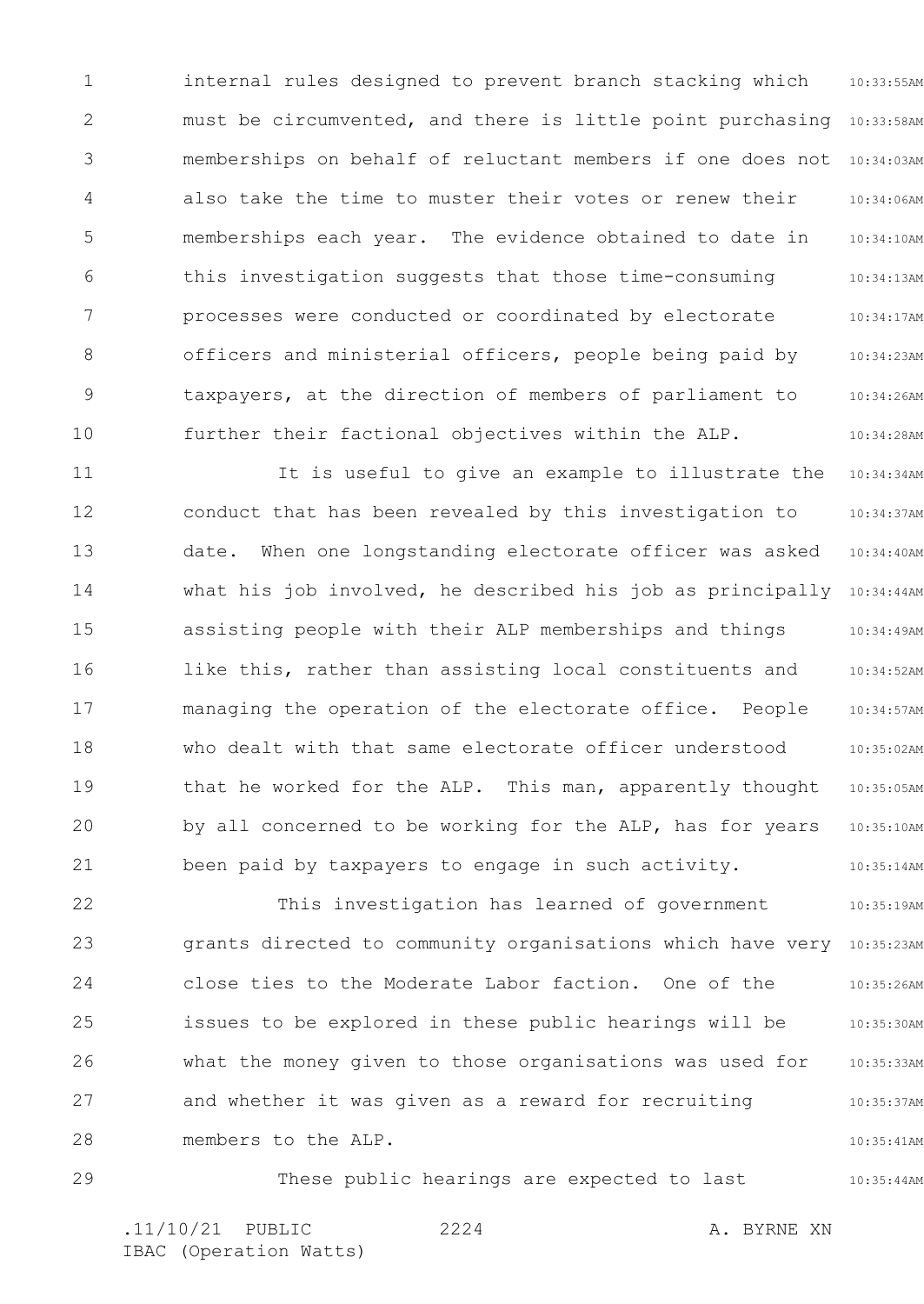1 2 3 4 5 6 7 8 10:35:48AM 10:35:51AM 10:35:54AM 10:35:58AM examination each witness will be given the opportunity to 10:36:02AM 10:36:05AM 10:36:10AM 10:36:12AM several weeks. Some of the people to be examined have indicated a willingness to tell the truth about these events. Others have told demonstrable lies when discussing these events in the past. During their explain their conduct and the conduct of others in connection with the activities the subject of this investigation.

9 10 11 12 10:36:15AM 10:36:18AM 10:36:22AM 10:36:27AM These hearings will also examine a range of systemic vulnerabilities and consider opportunities for reform to strengthen policies, systems and practices to prevent corrupt conduct.

13 14 15 16 17 18 19 20 21 22 10:36:31AM 10:36:34AM those witnesses is subject to confidentiality obligations. 10:36:38AM None of them is permitted to discuss their evidence until 10:36:42AM 10:36:46AM 10:36:49AM 10:36:52AM 10:36:56AM criminal offence to attempt to persuade a person to breach 10:37:00AM 10:37:04AM A final point should be made. A large number of witnesses have already been examined in private. Each of their confidentiality obligations are lifted, which is expected to happen at the conclusion of these public hearings. Anyone with an interest in these hearings should be aware that it would constitute a serious such obligations.

23 <EXAMINED BY MR CARR:

24 25 26 10:37:19AM 10:37:23AM 10:37:25AM MR CARR: Can I turn to Mr Byrne. You can hear and see me? MR BYRNE: I can, Counsel. MR CARR: Can you repeat your full name, please?

10:37:04AM

10:37:28AM

27 MR BYRNE: Anthony Byrne.

28 29 10:37:29AM 10:37:33AM MR CARR: And you attend here today in response to a summons served on you?

.11/10/21 PUBLIC 2225 A. BYRNE XN IBAC (Operation Watts) and the set of the BY MR CARR BY MR CARR 2225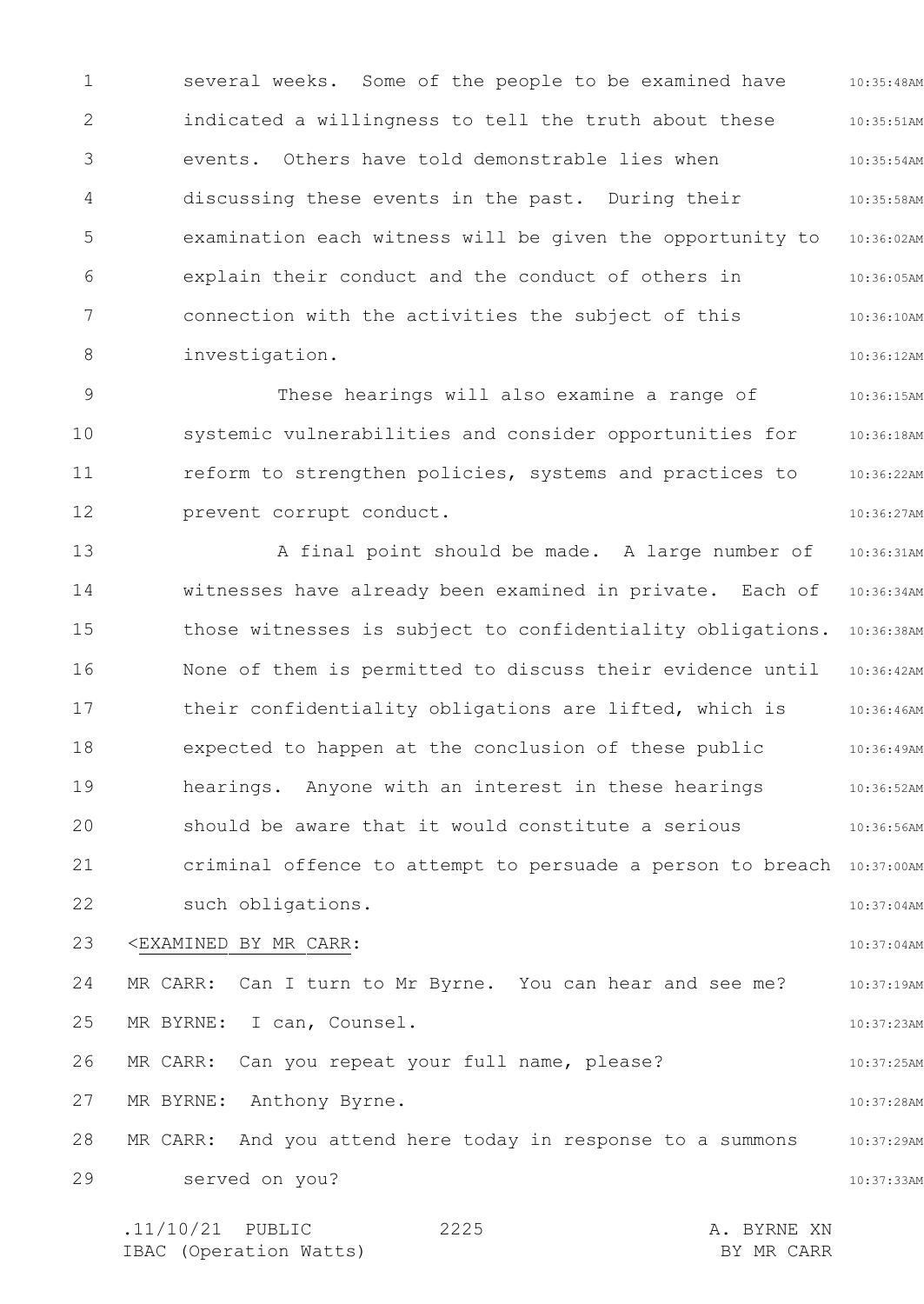1 2 3 4 5 6 7 8 9 10 11 12 13 14 15 16 17 18 19 20 21 22 23 24 25 26 27 28 29 10:37:34AM MR CARR: Can I ask that the summons be displayed on the screen 10:37:34AM for Mr Byrne. Is the summons served on you SUM2021166? 10:37:40AM 10:37:54AM MR CARR: Is the summons displayed on the screen the summons 310:37:57AM 10:38:03AM 10:38:06AM MR CARR: With that summons did you receive a covering letter 10:38:07AM 10:38:11AM 10:38:14AM MR CARR: If we can scroll down to that document. I'm sorry,  $10:38:16$ AM that document has been displayed. Did you receive a manus 10:38:29AM 10:38:34AM 10:38:39AM MR CARR: If we can scroll down and display that document. Can 10:38:41AM 10:38:47AM you confirm that the document now on screen is the 10:38:49AM 10:38:57AM MR CARR: I tender those documents as a bundle, Commissioner. 10:39:02AM 10:39:06AM 10:39:09AM 10:39:10AM 10:39:15AM 10:39:18AM 10:39:22AM 10:39:23AM 10:39:26AM 10:39:30AM MR BYRNE: I was someone who was trying to determine how state 10:39:37AM .11/10/21 PUBLIC 2226 A. BYRNE XN 2226 MR BYRNE: I do. MR BYRNE: Yes, Counsel. that was served upon you? MR BYRNE: Certainly is. dated 15 September 2021? MR BYRNE: I did. document titled 'Statement of rights and obligations'? MR BYRNE: I have, Counsel. document that you were provided with? MR BYRNE: Yes, Counsel, I have received it. COMMISSIONER: Exhibit 1, AB1. #EXHIBIT AB1 - Bundle of documents sent to Mr Byrne. MR CARR: Mr Byrne, I understand you've been a member of the Australian Labor Party for many years? MR BYRNE: That's correct. MR CARR: When did you join? MR BYRNE: 1989. MR CARR: What caused you to join?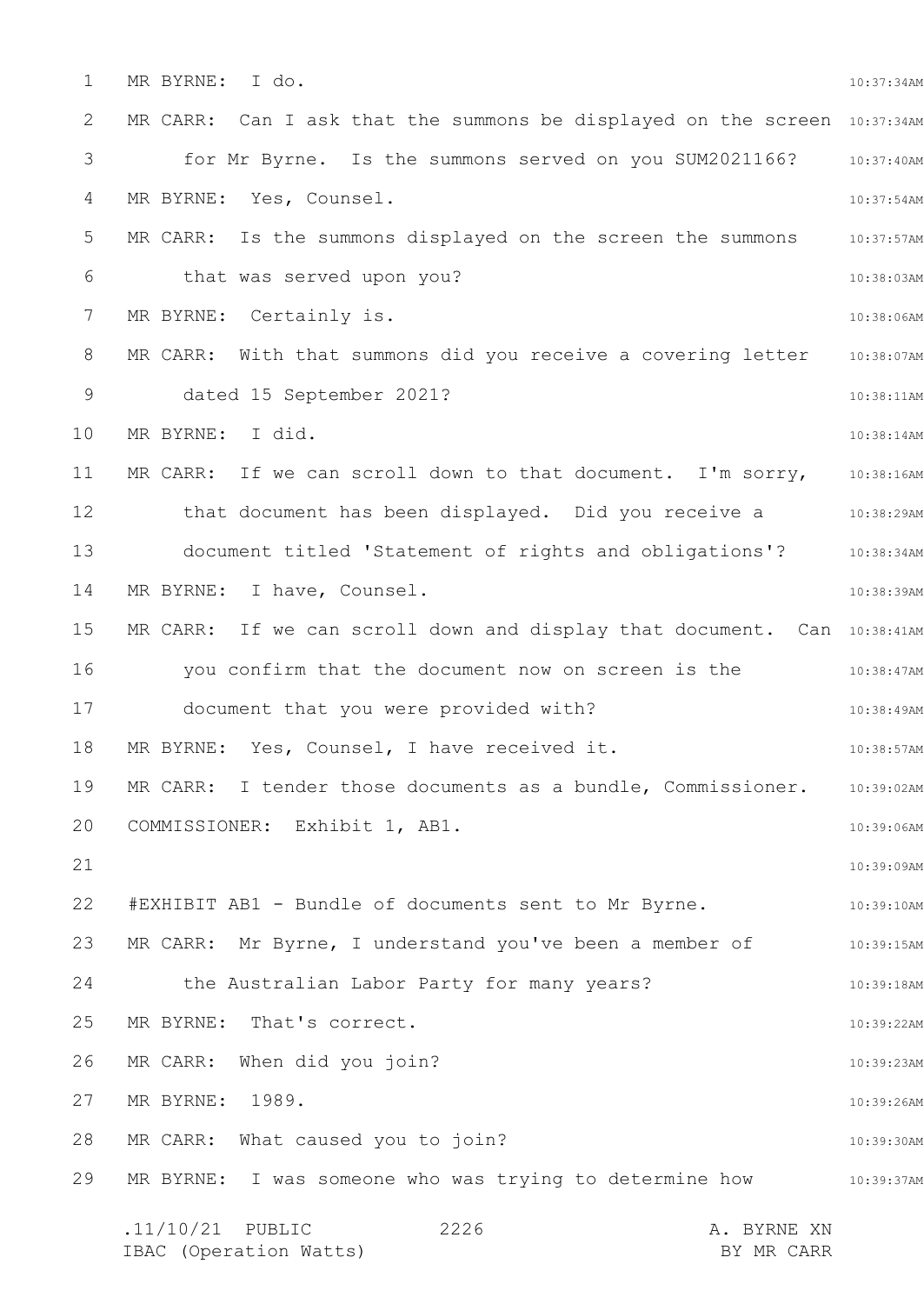1 2 3 4 5 6 7 8 9 10 11 12 13 14 15 16 17 18 19 20 21 22 23 24 25 26 27 28 29 I could make a difference in politics and therefore wanted 10:39:43AM 10:39:46AM 10:39:52AM 10:39:55AM 10:39:59AM 10:40:00AM 10:40:00AM 10:40:11AM 10:40:13AM 10:40:14AM 10:40:18AM 10:40:21AM MR CARR: And you've had an area of particular interest in your 10:40:25AM 10:40:32AM MR BYRNE: If you're talking about national security, Counsel, 10:40:35AM 10:40:38AM MR CARR: And you are currently, I understand, the Deputy Chair 10:40:41AM 10:40:41AM 10:40:51AM 10:40:51AM 10:40:54AM 10:41:01AM 10:41:06AM 10:41:11AM 10:41:14AM 10:41:19AM Chair of the Parliamentary Joint Committee on Intelligence 10:41:23AM 10:41:28AM 10:41:31AM to join a party, and, contrary to my father's - to his great unhappiness, I joined the Labor Party. MR CARR: You've remained a member of the Labor Party ever since? MR BYRNE: I have. MR CARR: Is it a party that you, given the duration of your membership, hold fairly dear? MR BYRNE: Very much so. MR CARR: And you've been a member of parliament for the seat of Holt since 1999? MR BYRNE: November 1999, that's correct. time in parliament? yes, that's been my area of interest in parliament. of the Parliamentary Joint Committee on Intelligence and Security? MR BYRNE: That's correct. I was - if you're asking me for what I have done, I was on the - I was a member of and then deputy chair of the predecessor of the PJCIS from 2005 to 2007. Between 2007 and 2010 I was Parliamentary Secretary, or assistant minister, to the Prime Minister. From 2009 to 2010 I was also assistant minister, or Parliamentary Secretary, to trade. I then in 2010 became and Security, and from 2013 onwards I've been Deputy Chair.

2227

.11/10/21 PUBLIC 2227 A. BYRNE XN IBAC (Operation Watts) BY MR CARR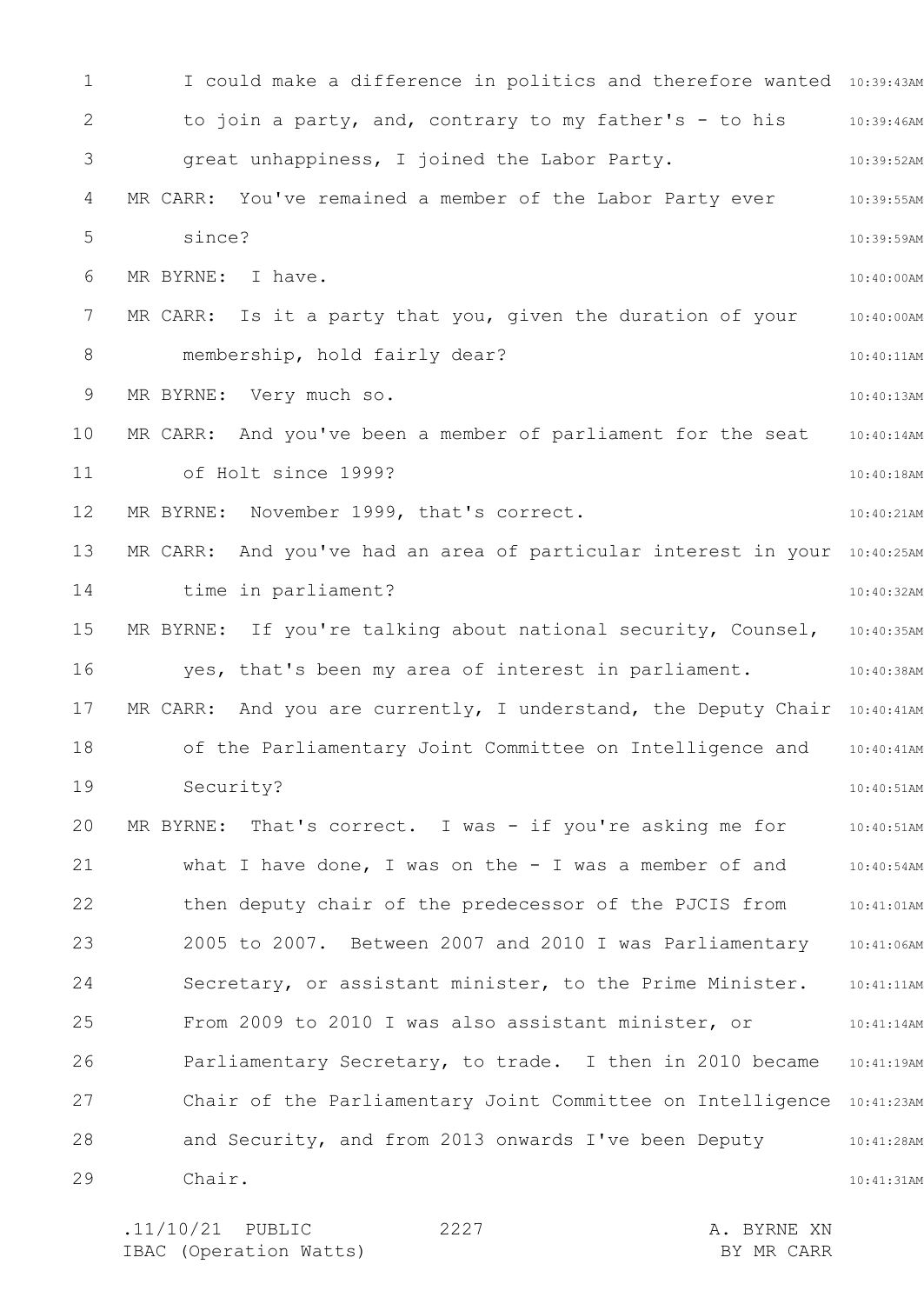1 2 3 4 5 6 7 8 9 10 11 12 13 14 15 16 17 18 19 20 21 22 23 24 25 26 27 28 29 10:41:32AM media articles containing allegations of misconduct, most 10:41:40AM particularly but not only branch stacking, centring around 10:41:44AM 10:41:49AM 10:41:54AM 10:41:55AM have had some at least short-term deleterious impact upon 10:42:05AM 10:42:12AM 10:42:17AM 10:42:18AM appointed Steve Bracks and Jenny Macklin as administrators 10:42:29AM 10:42:33AM 10:42:36AM 10:42:38AM MR CARR: Now, on 16 June, having heard about that, you sent a 10:42:39AM 10:42:50AM 10:42:55AM 10:42:58AM 10:43:02AM 10:43:06AM 10:43:13AM MR BYRNE: Honestly, no, but it would be a message that I sent.  $10:43:15$ AM MR CARR: You accept that you felt those sentiments at that  $10:43:20$ AM 10:43:24AM 10:43:24AM 10:43:27AM 10:43:29AM 10:43:33AM 10:43:39AM .11/10/21 PUBLIC 2228 A. BYRNE XN 2228 MR CARR: Now, in mid-June last year there were a series of Mr Adem Somyurek; you're aware of those articles? MR BYRNE: I am. MR CARR: Those articles I suspect you accept might be seen to the Australian Labor Party? MR BYRNE: I would accept that. MR CARR: On 16 June last year Labor's National Executive of the Victorian Branch and suspended all state committees; you're aware of that? MR BYRNE: I'm aware of that. message to a friend of yours in which you said this: 'My comfort is that it looks like something will finally be done to clean up Victoria. They have dissolved the branch. So finally some hope to address the issues we've talked about for years.' Now, do you remember sending that message to a friend of yours? time? MR BYRNE: I absolutely felt those sentiments, not just then but for many years. MR CARR: Dissolving the Victorian Branch and appointing administrators was a very extreme step for the National Executive to take; you accept that?

IBAC (Operation Watts) and the set of the BY MR CARR BY MR CARR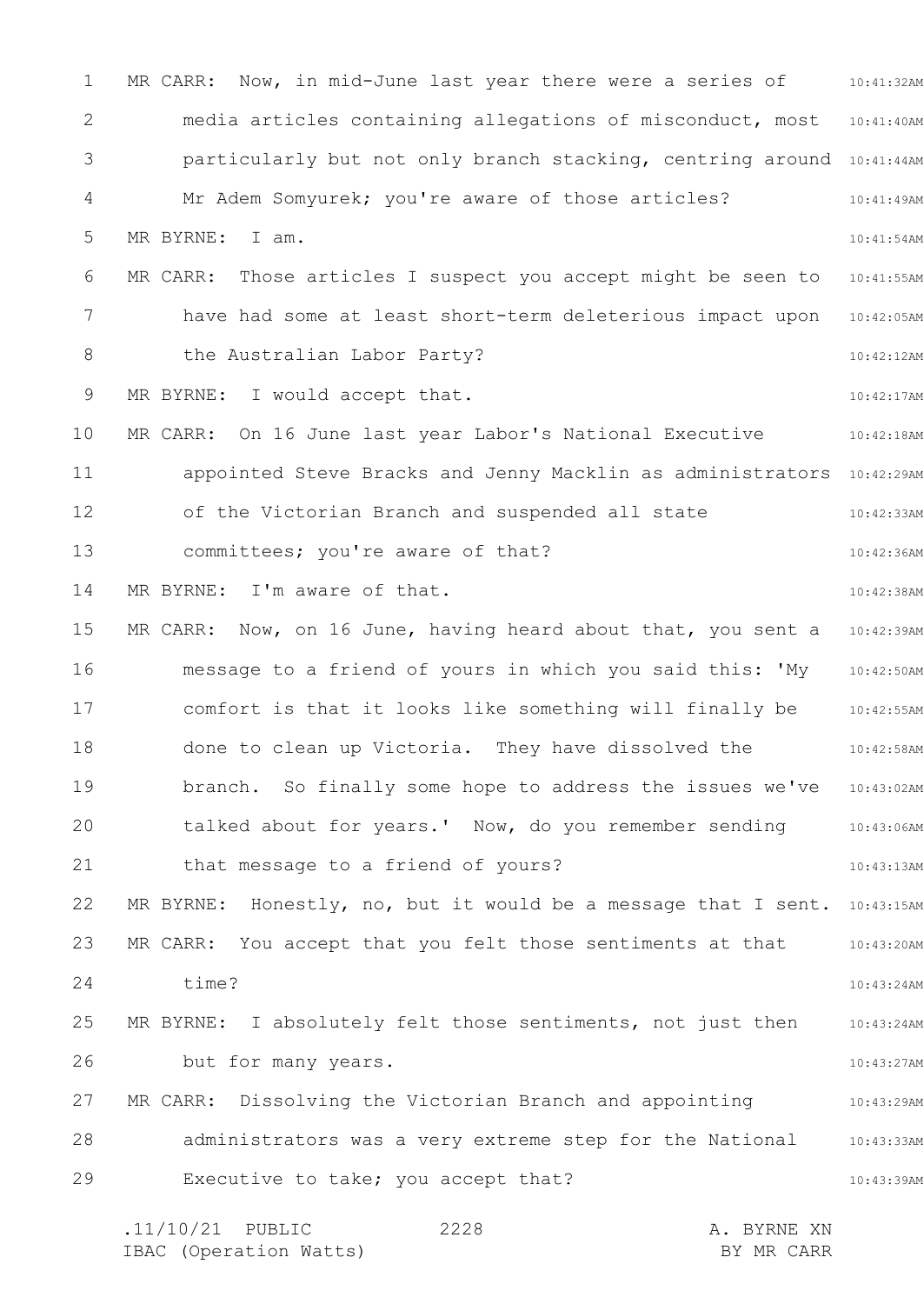1 2 3 4 5 6 7 8 9 10 11 12 13 14 15 16 17 18 19 20 21 22 23 24 25 26 27 28 29 10:43:42AM 10:43:42AM 10:43:48AM 10:43:52AM 10:44:00AM 10:44:05AM 10:44:07AM 10:44:13AM 10:44:15AM 10:44:20AM 10:44:24AM 10:44:29AM 10:44:34AM 10:44:35AM MR BYRNE: I'm referring to branch stacking. I'm referring to 10:44:39AM coercion of staff being made to do things that they didn't 10:44:42AM want to do. I was referring to a party that basically was 10:44:45AM 10:44:50AM 10:44:55AM 10:44:57AM 10:45:00AM 10:45:02AM issues, branch stacking. That's not something that had 10:45:10AM 10:45:18AM 10:45:21AM 10:45:22AM 10:45:26AM 10:45:27AM 10:45:27AM .11/10/21 PUBLIC 2229 A. BYRNE XN IBAC (Operation Watts) and the set of the BY MR CARR BY MR CARR 2229 MR BYRNE: I do. MR CARR: And for you to feel the sentiments that we've just discussed in response to such an extreme step suggests that you felt a very high degree of concern at the issues that you had in mind? MR BYRNE: Yes, Counsel. MR CARR: What were the issues that you had in mind at that time? MR BYRNE: I thought the party was completely out of control. I saw things and heard things that I just didn't think that I'd ever see in the modern Labor Party. I'd heard about them, seen them in the 90s, and never thought that I'd see them again. MR CARR: What are you referring to, Mr Byrne? being taken over by one person whose sole objective was power and power alone. MR CARR: Who's the person you're referring to? MR BYRNE: Adem Somyurek. MR CARR: Now, can I just come back to the first of those disappeared from the party after the 1990s, is it? MR BYRNE: No. MR CARR: It's something that's been endemic in the Labor Party, isn't it? MR BYRNE: It has been. MR CARR: You mentioned coercion of staff and them being made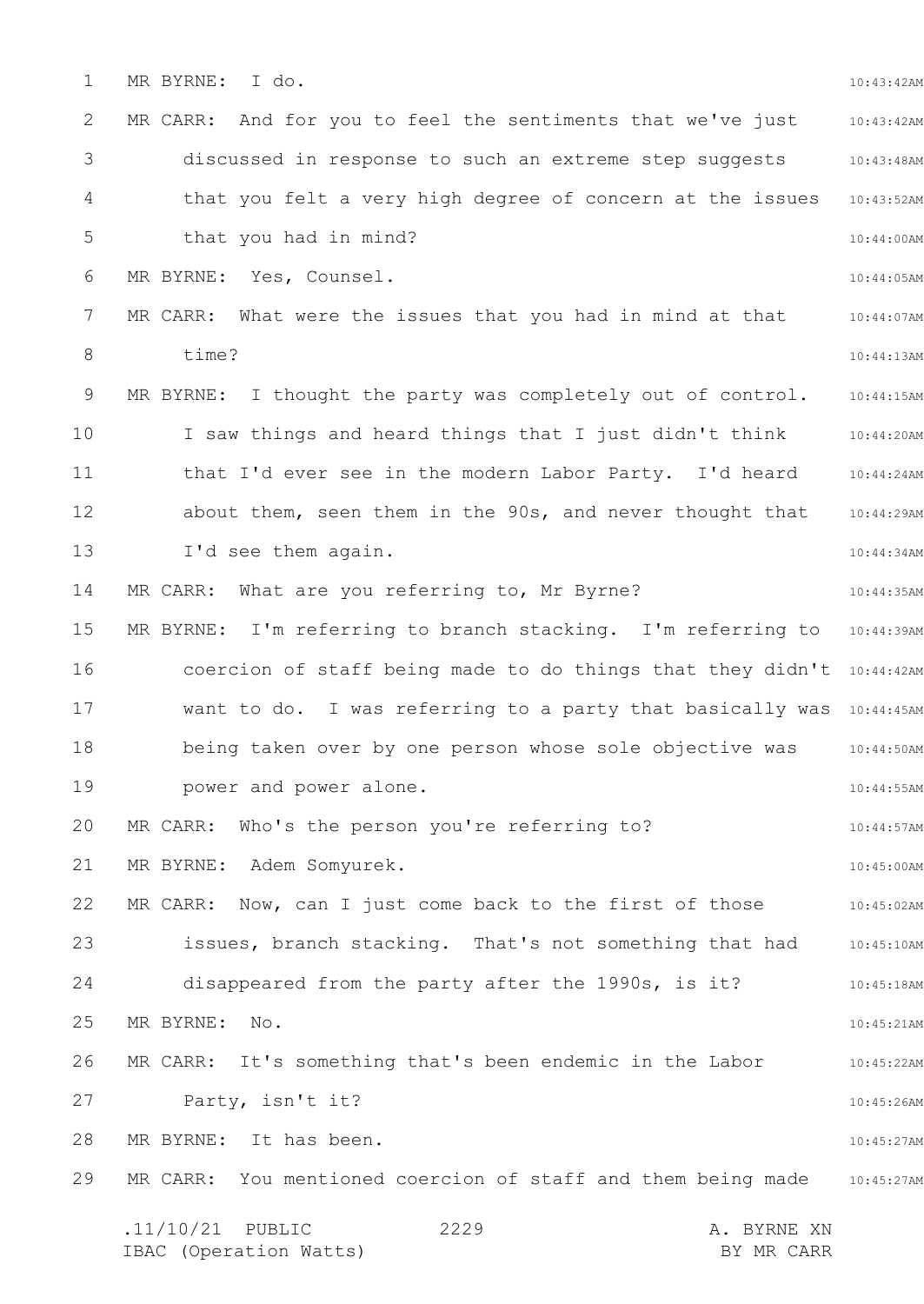1 2 3 4 5 6 7 8 9 10 11 12 13 14 15 16 17 18 19 20 21 22 23 24 25 26 27 28 29 10:45:44AM 10:45:49AM 10:45:53AM 10:46:01AM 10:46:07AM 10:46:09AM 10:46:12AM MR CARR: When you talk about coercing staff to do things they 10:46:17AM 10:46:23AM 10:46:27AM 10:46:30AM 10:46:31AM 10:46:37AM 10:46:40AM MR CARR: So what you're saying is for at least two years you'd 10:46:41AM 10:46:50AM observed Adem Somyurek and Marlene Kairouz coercing 10:46:58AM 10:47:04AM 10:47:05AM 10:47:08AM 10:47:12AM 10:47:14AM 10:47:20AM MR BYRNE: Certainly consuming more of the day than I would and 10:47:22AM 10:47:26AM 10:47:33AM 10:47:39AM MR CARR: Electorate officers are employed to assist members of 10:47:43AM parliament with their parliamentary duties; you're aware 10:47:48AM .11/10/21 PUBLIC 2230 A. BYRNE XN 2230 to do things they didn't want to do. Had you been observing that for a number of years? MR BYRNE: For at least two years plus. MR CARR: And who had you observed coercing staff to do things they didn't want to do? MR BYRNE: Two people in particular: Adem Somyurek and Marlene Kairouz. didn't want to do, are you referring to activities connected with factional politics? MR BYRNE: I am. MR CARR: You're referring to staff being ministerial and electorate officers? MR BYRNE: Yes. ministerial and electorate office staff to engage in factional activities? MR BYRNE: The exact timeframe in terms of Marlene might be a bit later than that, but from Somyurek's perspective definitely. MR CARR: And this is factional activities consuming their working day, is it? think was necessary, but also just the relentless focus. It just was a focus of 'just get this done' to the exclusion of just about anything else.

IBAC (Operation Watts) and the set of the BY MR CARR BY MR CARR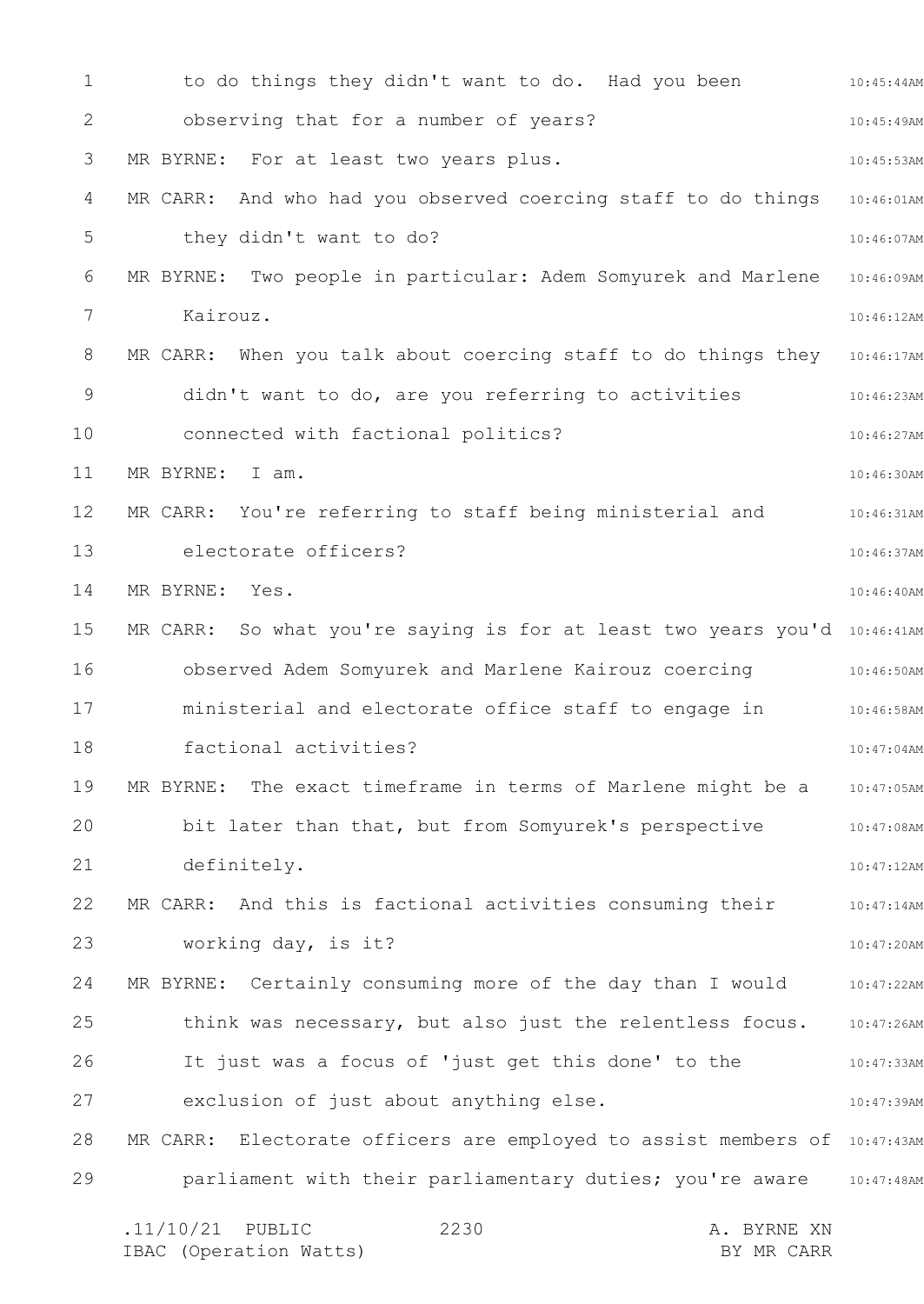1 2 3 4 5 6 7 8 9 10 11 12 13 14 15 16 17 18 19 20 21 22 23 24 25 26 27 28 29 10:47:52AM 10:47:52AM 10:47:53AM be slightly different, but you're aware of the - you have 10:47:57AM an understanding of the role of electoral and ministerial 10:48:04AM 10:48:11AM 10:48:12AM MR CARR: Is it your understanding that in the state system and 10:48:13AM 10:48:22AM 10:48:28AM 10:48:29AM 10:48:31AM 10:48:36AM 10:48:42AM 10:48:47AM 10:48:50AM MR CARR: Again, in the state system what's your understanding 10:48:53AM 10:48:57AM 10:49:00AM 10:49:02AM 10:49:09AM MR CARR: Again, their job is not to engage in party-political 10:49:12AM 10:49:15AM 10:49:18AM 10:49:22AM 10:49:34AM 10:49:38AM 10:49:40AM MR CARR: Now, can we go back to, for instance, 1999. You were 10:49:42AM .11/10/21 PUBLIC 2231 A. BYRNE XN IBAC (Operation Watts) BY MR CARR 2231 of that? MR BYRNE: I am. MR CARR: Obviously you're a federal MP, so the position might officers in the state system? MR BYRNE: I do. electorate officers are not supposed to be undertaking party-political work? MR BYRNE: That's my understanding. MR CARR: Their duties are to assist a member of parliament with their parliamentary duties and assist their constituents in their communications with an MP and the problems that they raise with an MP; is that right? MR BYRNE: That's correct. of the role of a ministerial officer? MR BYRNE: It would be the same. It would be to service the needs of the minister and to - or whatever portfolio responsibility that the adviser had. or factional work; correct? MR BYRNE: It's my understanding that to be the case. MR CARR: Now, we've touched on branch stacking a little bit already, and I just want to ask you about whether you've had an involvement in branch stacking, Mr Byrne? MR BYRNE: I certainly have.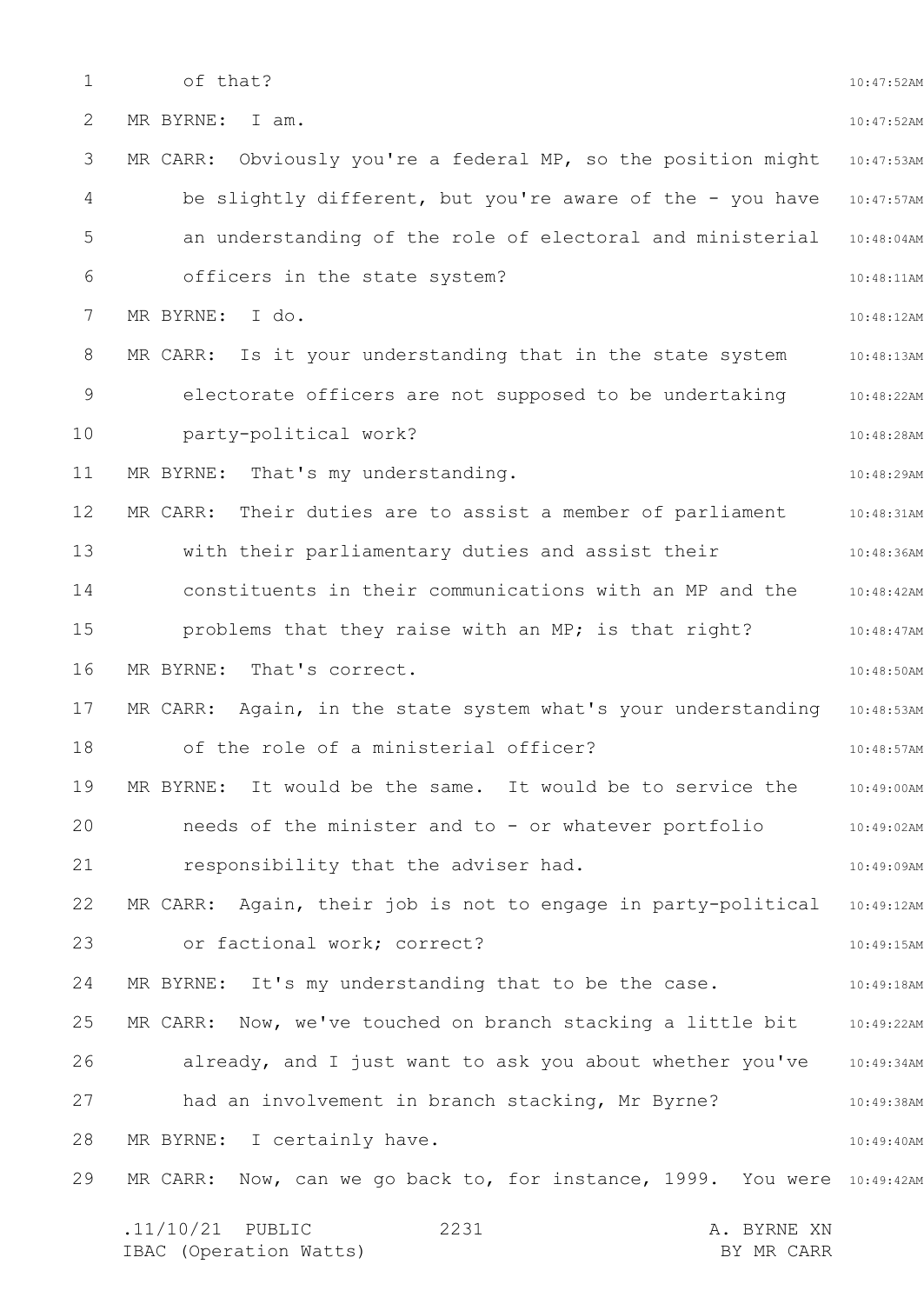1 2 3 4 5 6 7 8 9 10 11 12 13 14 15 16 17 18 19 20 21 22 23 24 25 26 27 28 29 10:49:55AM 10:50:00AM 10:50:01AM 10:50:01AM 10:50:08AM 10:50:10AM 10:50:12AM 10:50:18AM 10:50:24AM 10:50:29AM comprised 50 per cent of how you get preselected, and then 10:50:35AM the second 50 per cent of that would be central panel. So 10:50:40AM there was I think - I think it was in June 1999 that there 10:50:45AM was a local plebiscite, and then shortly following that 10:50:50AM there was a Public Office Selection Committee that met, 10:50:53AM and following that I was successfully preselected. 40:51:00AM 10:51:03AM 10:51:09AM 10:51:17AM MR CARR: Now, if we move forward and talk about the last half 10:51:20AM dozen years or so. Have you had an involvement in branch 10:51:31AM 10:51:40AM MR BYRNE: In whatever way you want to define that, I think you 10:51:41AM could say that I was connected if you're talking about 10:51:44AM 10:51:47AM 10:51:51AM I can't be too specific about which ones I might have paid 10:51:57AM 10:52:01AM MR CARR: I won't ask you for the names of members that you and  $10:52:02$ AM preselected for the seat of Holt when Gareth Evans retired? MR BYRNE: That's correct. MR CARR: Now, is it fair to say that you were an underdog candidate when you were preselected? MR BYRNE: I think you could certainly say that. MR CARR: Can you tell us how it was that you were able to secure preselection as an underdog candidate? MR BYRNE: I think there was a local plebiscite that was conducted, that being a vote of party members. That MR CARR: Were there, if I can use this expression, factional heavyweights who assisted you to obtain preselection? MR BYRNE: I think that's - you could use that term, yes. stacking? payment for renewals of some memberships, yes, and potentially some - as I recall, some memberships, but for.

.11/10/21 PUBLIC 2232 A. BYRNE XN IBAC (Operation Watts) and the set of the BY MR CARR BY MR CARR 2232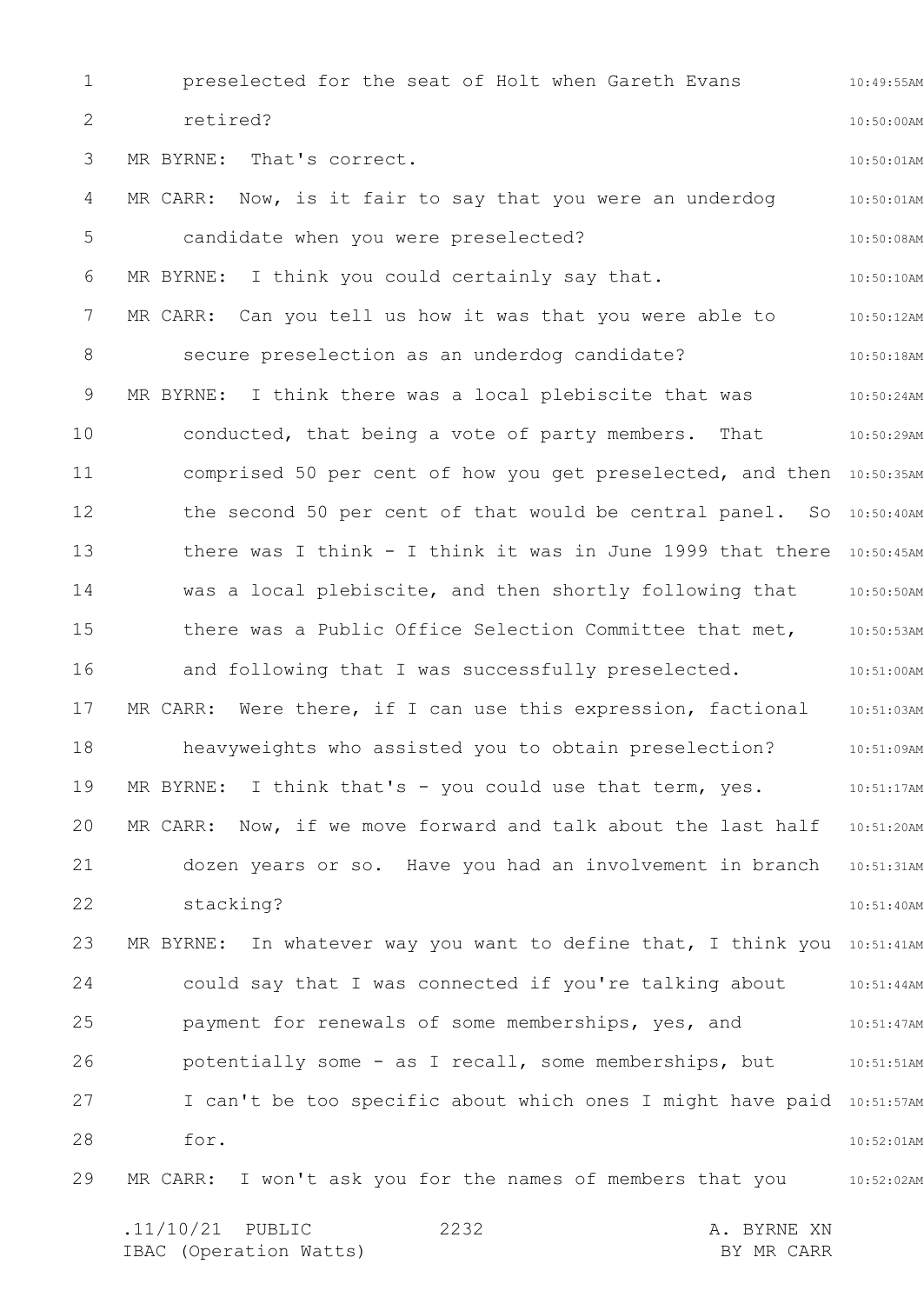1 2 3 4 5 6 7 8 9 10 11 12 13 14 15 16 17 18 19 20 21 22 23 24 25 26 27 28 29 paid for, Mr Byrne, but it's the fact that you did pay for 10:52:05AM 10:52:10AM 10:52:13AM MR CARR: Was there quite a systematic process by which that 10:52:15AM 10:52:26AM 10:52:27AM 10:52:32AM 10:52:36AM MR BYRNE: I don't think the system ever stopped. I think the 10:52:41AM 10:52:44AM 10:52:48AM 10:52:53AM 10:52:59AM on how they joined, moneys could be then sort of provided 10:53:04AM after those members had joined, or more recently with 10:53:10AM Central Branch memberships the same sort of thing, there 10:53:15AM 10:53:18AM moneys that would be provided by some source to fund those 10:53:22AM 10:53:26AM MR CARR: Can I come back to your area specifically. Was there 10:53:29AM 10:53:41AM 10:53:49AM 10:53:50AM MR BYRNE: It was myself, Adem Somyurek, and Luke Donnellan, 10:53:57AM 10:54:00AM 10:54:08AM 10:54:19AM 10:54:27AM discussions if there was a requirement to put members 10:54:31AM .11/10/21 PUBLIC 2233 A. BYRNE XN 2233 other people's memberships? MR BYRNE: Yes, I did. took place? MR BYRNE: There was a very well-entrenched system. MR CARR: When you say 'well-entrenched', can you identify roughly when the system started? system had sort of been operating through the 90s and continued through the 2000s and then 2010s. MR CARR: What was involved in the system? MR BYRNE: Specifically, if people joined a branch, depending would be - people would be joined and there would be memberships. an informal grouping known as the South-East Alliance? MR BYRNE: There was. MR CARR: Who was involved in the South-East Alliance? and then I think in a latter part of it Tim Richardson. MR CARR: In terms of branch stacking did the South-East Alliance have some process that it engaged in? MR BYRNE: It wasn't - I think there would be ongoing

IBAC (Operation Watts) and the set of the BY MR CARR BY MR CARR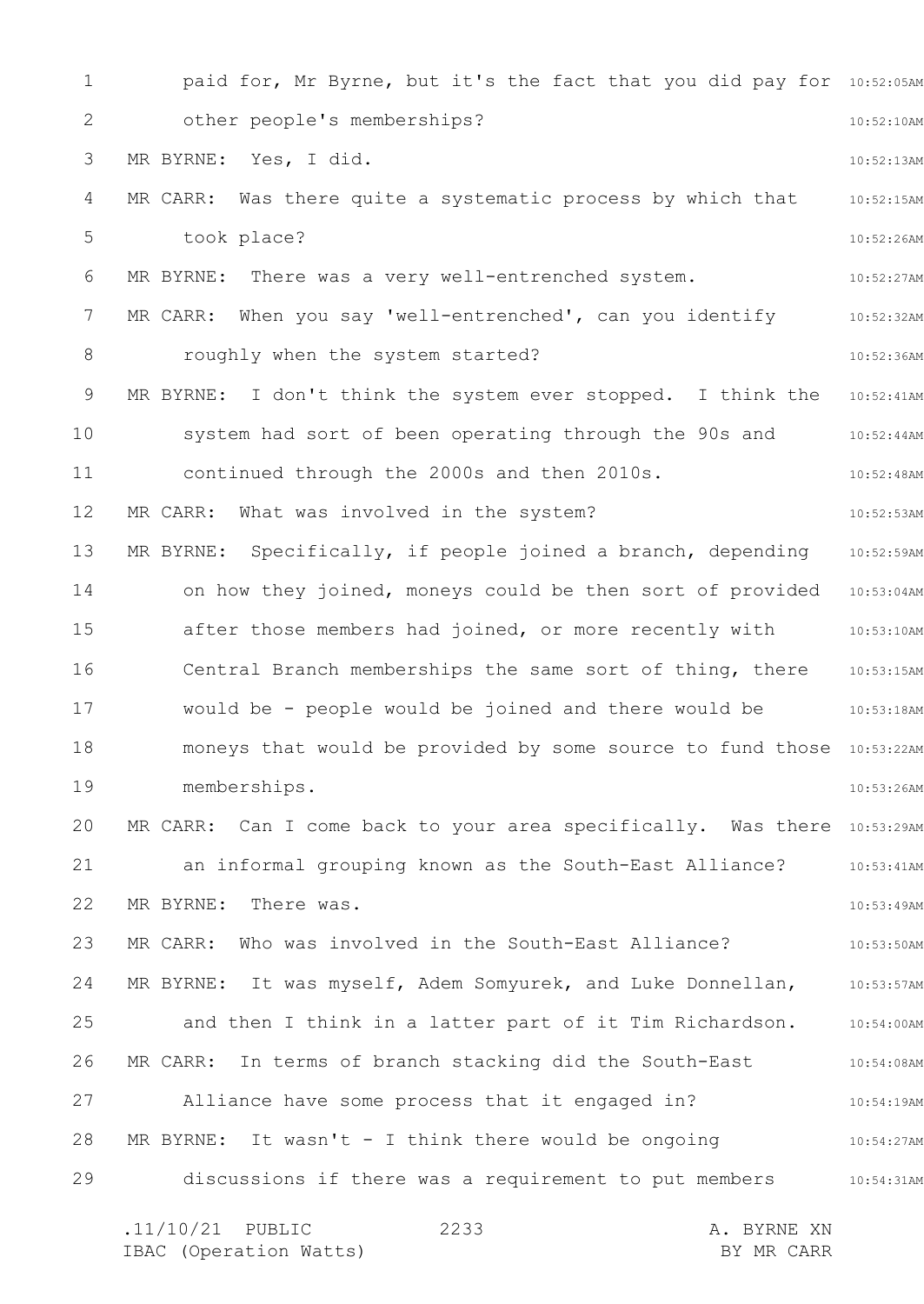1 2 3 4 5 6 7 8 9 10 11 12 13 14 15 16 17 18 19 20 21 22 23 24 25 26 27 28 29 10:54:35AM 10:54:40AM 10:54:43AM 10:54:45AM 10:54:50AM 10:54:54AM 10:54:57AM 10:55:01AM I think South-East Metro province. So it was more a sort 10:55:05AM of organic thing that occurred out of those relationships. 10:55:09AM COMMISSIONER: I'm sorry, I don't follow. Why was there a need 10:55:14AM 10:55:17AM 10:55:19AM we had - there was obviously - in the Labor Party you have 10:55:23AM different factions. So we were part of the Right faction 10:55:28AM and then we had other members from different parts that 10:55:31AM 10:55:35AM 10:55:40AM 10:55:43AM 10:55:44AM MR CARR: I'll need to come to some of the mechanics of the ALP 10:55:46AM and the factions in a moment, but before I do that I just 10:55:52AM 10:55:56AM 10:56:04AM 10:56:12AM 10:56:16AM 10:56:21AM 10:56:25AM 10:56:29AM through at any particular point. COMMISSIONER: Mr Byrne, what was the purpose of forming that alliance? MR BYRNE: It evolved, Commissioner, because in 2002 I had two electorate officers: one was Luke Donnellan and the other was Adem Somyurek. I had put them into parliament. So Luke's geographical area is Narre Warren South and Somyurek's was Eumemmerring province, it then became for an alliance? MR BYRNE: Oh, in a sense an alliance more along the lines of are close by in the south-east that are from the Left. COMMISSIONER: So it was a factional alliance? MR BYRNE: Yes. COMMISSIONER: Thank you. want to explore a little more about this South-East Alliance. Who paid for memberships as part of this South-East Alliance? MR BYRNE: I think it varied, and depending on who was being recruited and when. If I may, Counsel, by way of explanation there were a very large number of members after I became the member for Holt in 1999. One of

.11/10/21 PUBLIC 2234 A. BYRNE XN IBAC (Operation Watts) and the set of the BY MR CARR BY MR CARR 2234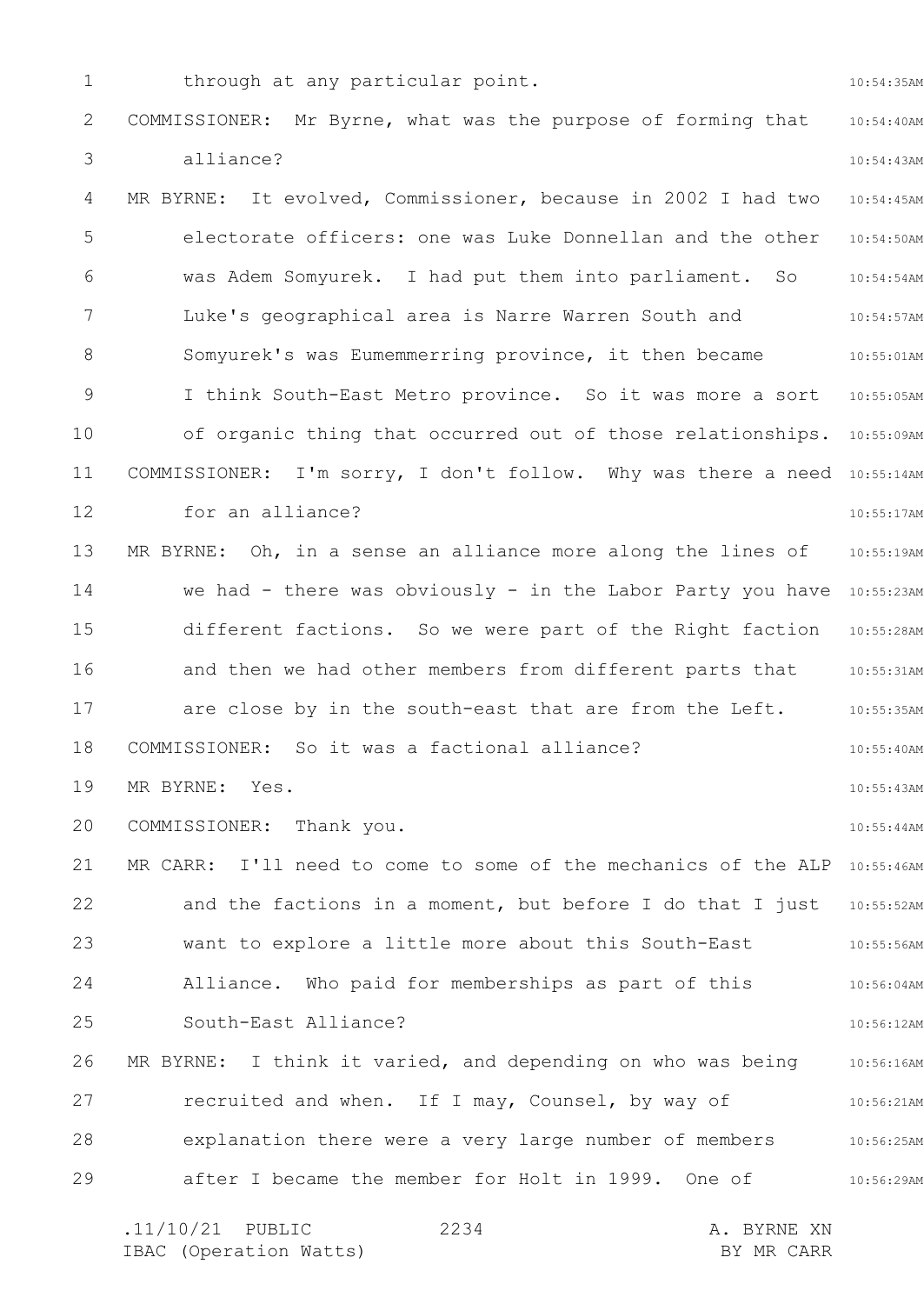1 2 3 4 10:56:37AM 10:56:40AM 10:56:43AM 10:56:46AM the - I knew straight off the bat that unless something was done that we would have a period of time where we would be branch stacking for the next however long I was in parliament.

5 6 7 8 9 10 11 12 13 14 15 16 17 18 19 20 21 22 23 24 25 26 27 28 29 10:56:48AM 10:56:50AM 10:56:55AM 10:56:59AM 10:57:02AM 10:57:06AM 10:57:10AM 10:57:15AM 10:57:18AM 10:57:20AM is corrupt, branch stacking rips the soul out of the Labor 10:57:27AM 10:57:31AM 10:57:33AM 10:57:35AM 10:57:38AM 10:57:43AM 10:57:45AM 10:57:46AM 10:57:51AM 10:58:01AM 10:58:07AM 10:58:08AM 10:58:11AM 10:58:14AM what my position was. I knew what their position was. We 10:58:18AM What I did was I reached out to the Socialist Left and over a period of time tried to negotiate a discussion to minimise branch stacking. And we called that - you talk about the South-Eastern Alliance. We call that like the south-eastern agreement. That came into place in about 2002 through my discussions with other members of parliament from the Socialist Left, because I believed effectively from certainly what I had experienced and what I had been through and what I had been doing that branch stacking is wrong, branch stacking Party and the community. And we were quite successful. So, I'm sorry, but my difficulty in answering that is that there wasn't massive numbers of activities because we had discussed almost like a demilitarisation - sorry, I had discussed with the Socialist Left. MR CARR: There was a resolution that branch stacking would be minimised for a period around from somewhere in the early 2000s until perhaps half a dozen years ago; is that about right? MR BYRNE: It could be less than half a dozen years ago, but I was always in contact with people that I had relationships with within the Socialist Left. They knew

.11/10/21 PUBLIC 2235 A. BYRNE XN IBAC (Operation Watts) and the set of the BY MR CARR BY MR CARR 2235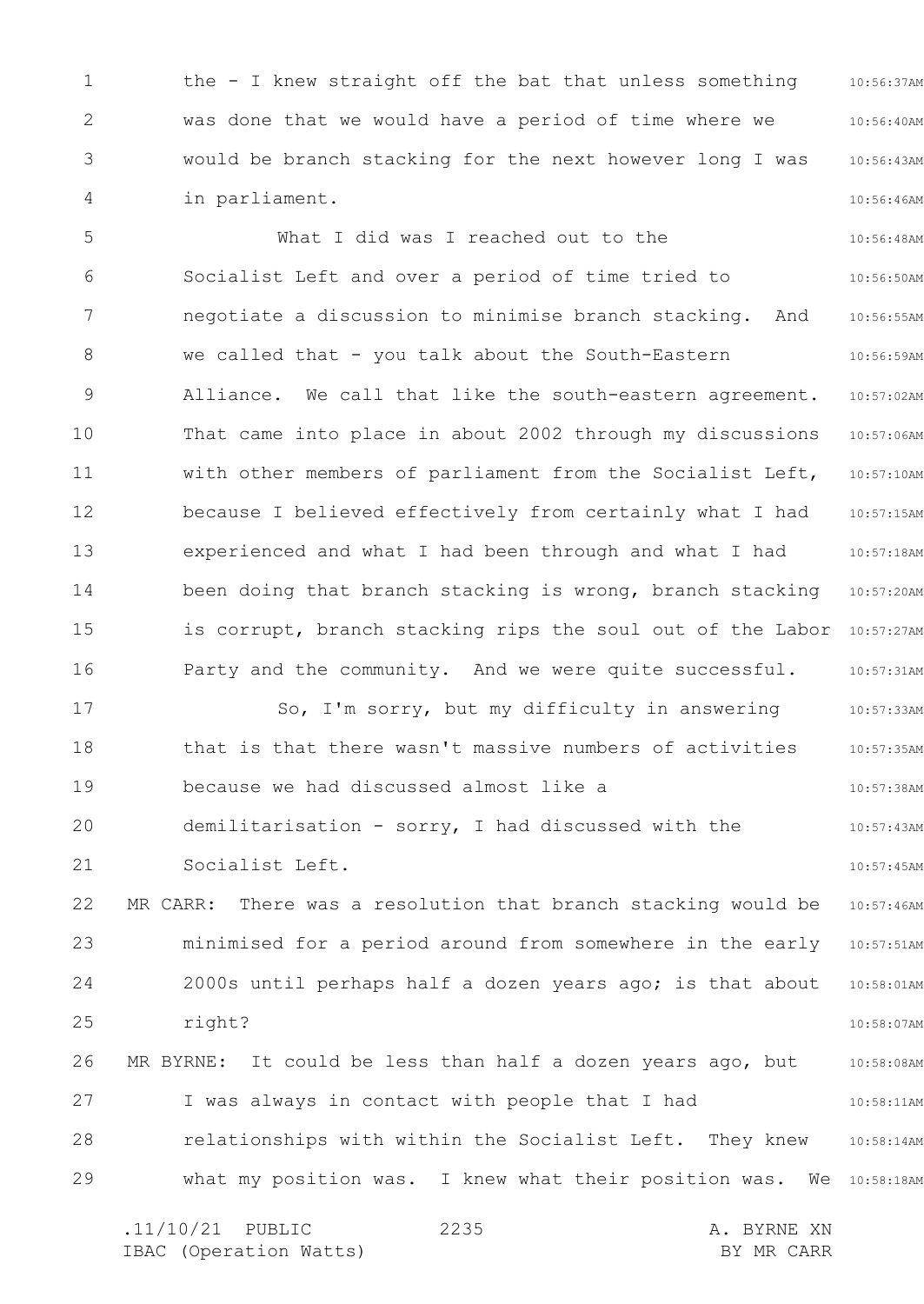1 2 3 4 5 6 7 8 9 10 11 12 13 14 15 16 17 18 19 20 21 22 23 24 25 26 27 28 29 all agreed that we were doing our utmost in the south-east 10:58:21AM 10:58:25AM 10:58:29AM 10:58:35AM 10:58:40AM 10:58:45AM 10:58:48AM 10:58:54AM 10:58:58AM 10:59:01AM 10:59:04AM 10:59:08AM 10:59:12AM 10:59:16AM 10:59:20AM the identity of the individuals from the Socialist Left 10:59:23AM faction that you dealt with back in 2002 and for a period 10:59:29AM of time thereafter, but are you able to say that those you 10:59:36AM 10:59:41AM 10:59:45AM 10:59:47AM COMMISSIONER: And you relied upon that person's willingness to 10:59:51AM participate with you in trying to reduce the level of and 10:59:56AM 11:00:00AM 11:00:03AM MR CARR: Is it relatively easy to discern whether members are 11:00:09AM 11:00:16AM MR BYRNE: For the most part; for the most part, Counsel. It's 11:00:21AM 11:00:31AM to minimise branch stacking. MR CARR: When you say that you were doing your utmost to minimise branch stacking there seems to be implicit in your answer that branch stacking is an unavoidable necessity in the system as it then operated? MR BYRNE: That's correct. The difficulty even with that, Counsel, was we had people from my own faction who would then be saying, 'You've got to recruit. You've got to recruit more members otherwise, you know, you're not supporting the faction.' So for many years it was put to me there was intense frustration about my lack of factional activity and those that were working with me because it wasn't serving the cause. COMMISSIONER: Mr Byrne, the Commission is not interested in dealt with were members of parliament? MR BYRNE: One was a member of parliament, Commissioner, in particular. branch stacking on both sides? MR BYRNE: Yes, Commissioner. the product of branch stacking, Mr Byrne? a hard question to answer.

.11/10/21 PUBLIC 2236 A. BYRNE XN IBAC (Operation Watts) and the set of the BY MR CARR BY MR CARR 2236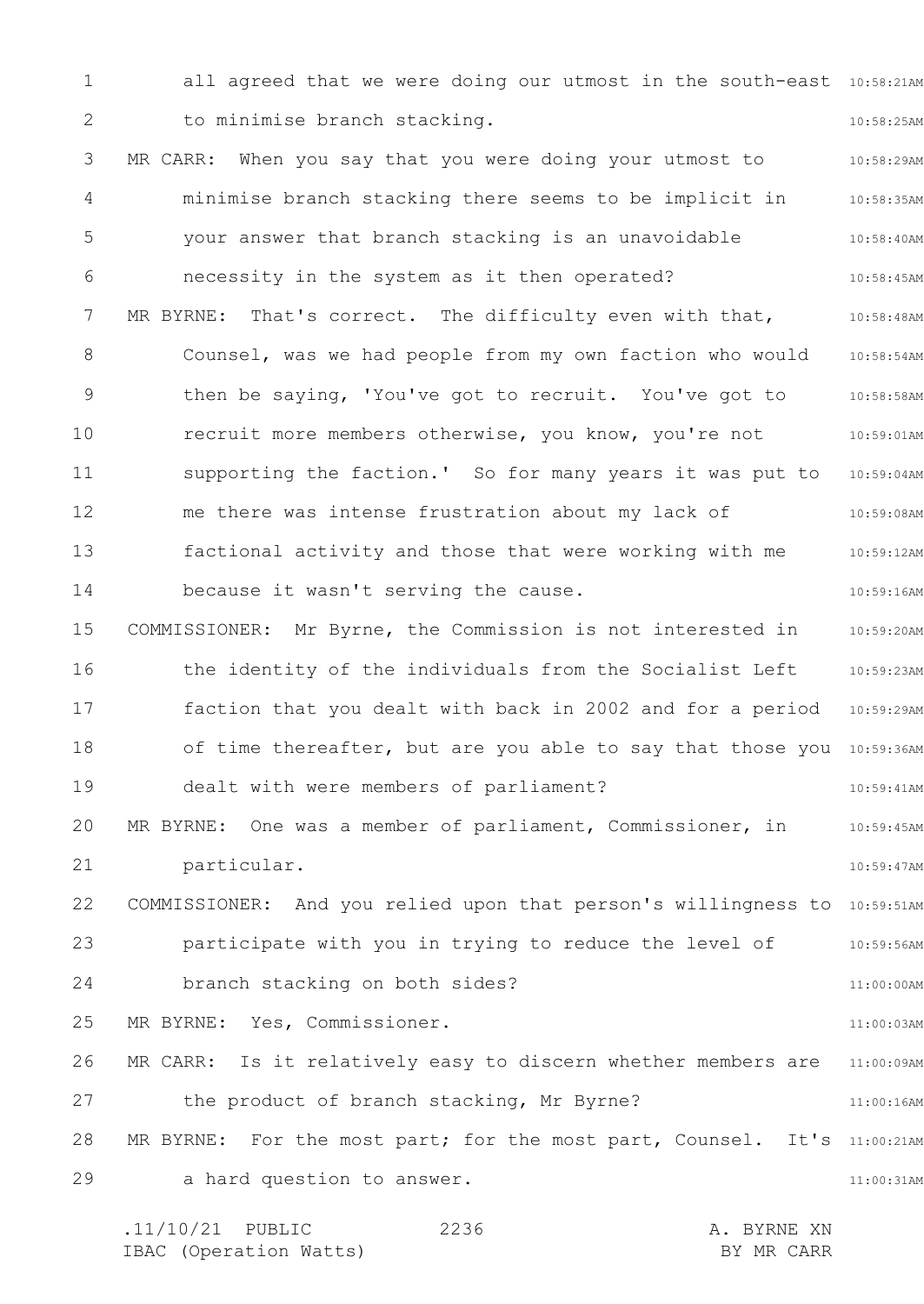1 2 3 4 5 6 7 8 9 10 11 12 13 14 15 16 17 18 19 20 21 22 23 24 25 26 27 28 29 MR CARR: Let me ask this, perhaps. Is it relatively easy to 311:00:33AM 11:00:39AM 11:00:45AM MR CARR: Most members seem to have a readily identifiable  $11:00:50$ AM 11:00:57AM 11:01:07AM 11:01:07AM 11:01:12AM MR CARR: Is it fair to say that the alignment to factions  $11:01:13$ AM tends to be secondary to the alignment to persons who have 11:01:19AM 11:01:24AM MR BYRNE: They go - they are concomitant. They go hand in and 11:01:29AM 11:01:34AM 11:01:35AM 11:01:38AM MR CARR: And the members that they have joined tend to change 11:01:39AM 11:01:45AM 11:01:46AM MR CARR: I just want to come back to the South-East Alliance. 11:01:49AM You've given us a little bit of context about the lead-up 11:01:54AM to what might have happened several years ago in the  $11:02:01$ AM south-east. Now, I want to ask you how long have you been 11:02:06AM paying for other people 's memberships in the ALP? The 11:02:21AM 11:02:27AM 11:02:37AM 11:02:39AM 11:02:40AM COMMISSIONER: I think you said, if I've understood you and the 11:02:42AM 11:02:45AM .11/10/21 PUBLIC 2237 A. BYRNE XN IBAC (Operation Watts) BY MR CARR 2237 ascertain the alignment of most members of the ALP? MR BYRNE: Yes, Commissioner - sorry, yes, Counsel. alignment to particular persons? MR BYRNE: Yes. MR CARR: And also to some degree to factions? MR BYRNE: That's correct. been responsible for joining them as members? hand. MR CARR: People certainly change factions? MR BYRNE: They do. factions with them? MR BYRNE: Generally, yes. MR BYRNE: In total? Probably since about 1999. COMMISSIONER: That's from the time you commenced in parliament? MR BYRNE: Yes, Commissioner. correctly, that you were so conscious of the corrupt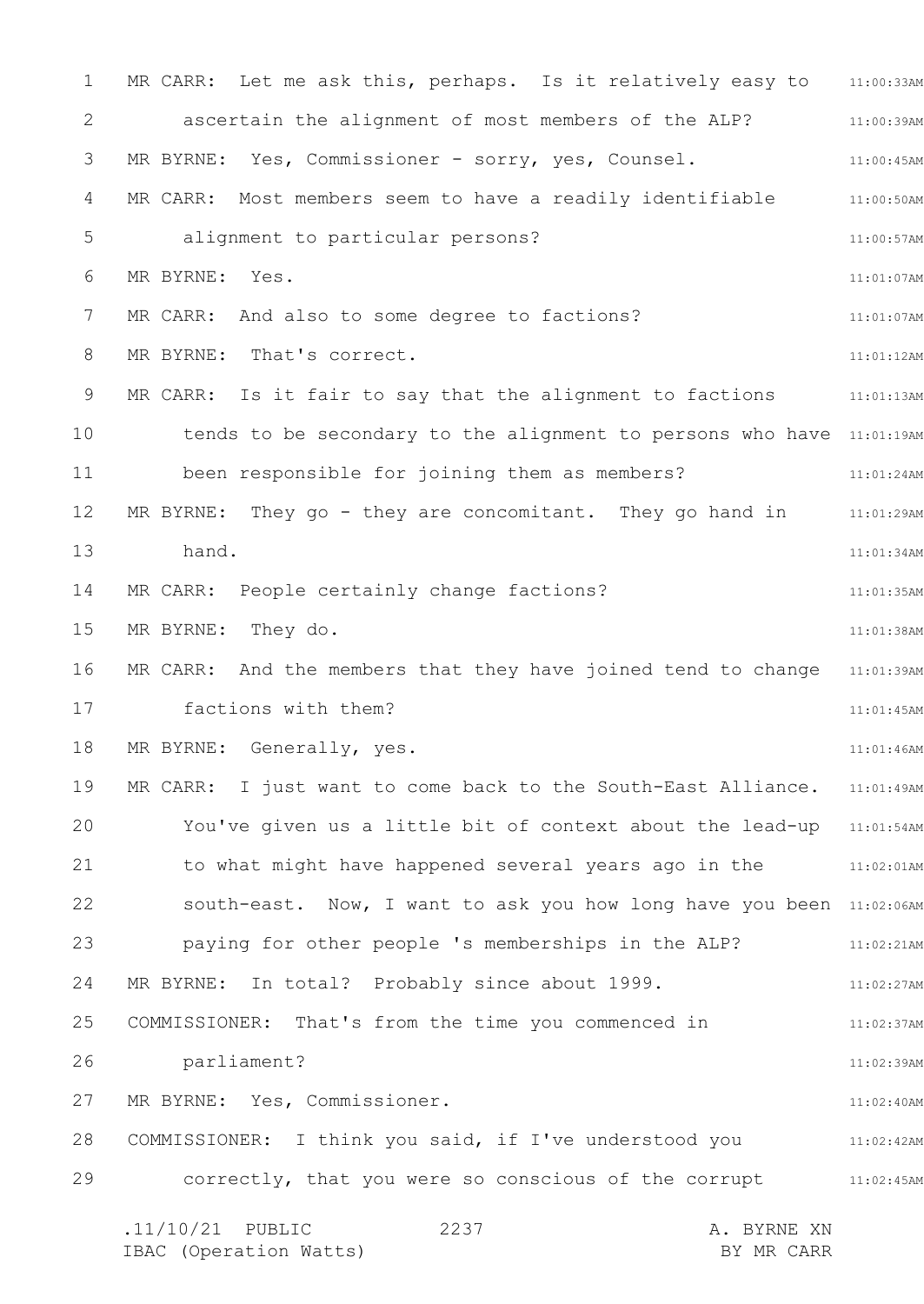1 2 3 4 5 6 7 8 9 10 11 12 13 14 15 16 17 18 19 20 21 22 23 24 25 26 27 28 29 11:02:54AM 11:02:59AM 11:03:07AM MR BYRNE: Yes, and those memberships - because there wasn't a 11:03:10AM lot of recruitment in the south-east, those memberships in 11:03:13AM 11:03:17AM 11:03:20AM initiated with the Socialist Left to try and reduce the 11:03:25AM number of members in the south-east in its entirety across 11:03:27AM a broad range of electorates where they had members and we 11:03:33AM 11:03:37AM 11:03:39AM 11:03:44AM 11:03:47AM 11:03:57AM 11:04:00AM MR BYRNE: So, Counsel, are we talking about how many years in 11:04:05AM 11:04:08AM 11:04:10AM 11:04:13AM close to about  $$2,000$ , and then I think subsequently over  $11:04:15$ AM 11:04:21AM 11:04:29AM 11:04:33AM 11:04:35AM 11:04:40AM 11:04:45AM 11:04:47AM 11:04:50AM .11/10/21 PUBLIC 2238 A. BYRNE XN 2238 process of branch stacking when you came into parliament and by 2002 that unless you did the same thing, you also did the same thing, you wouldn't survive? terms of fees being paid for memberships was more about renewals. I had had substantial conversations that I had had members. COMMISSIONER: Yes. MR CARR: If we perhaps restrict ourselves to the last few years. Can you indicate how much on an annual basis you might have been contributing for other people's memberships? its entirety? MR CARR: Let's say the last five years or so? MR BYRNE: Generally around renewals there would be something the past couple of years it was far less than that. MR CARR: Was it far less than that because other people were contributing as well? MR BYRNE: I believe so. Sorry, I'm somewhat limited in being able to check for reasons that you would be aware of, I think. COMMISSIONER: How much is an individual renewal, Mr Byrne? MR BYRNE: It varied on the rate, Commissioner, whether or

IBAC (Operation Watts) and the set of the BY MR CARR BY MR CARR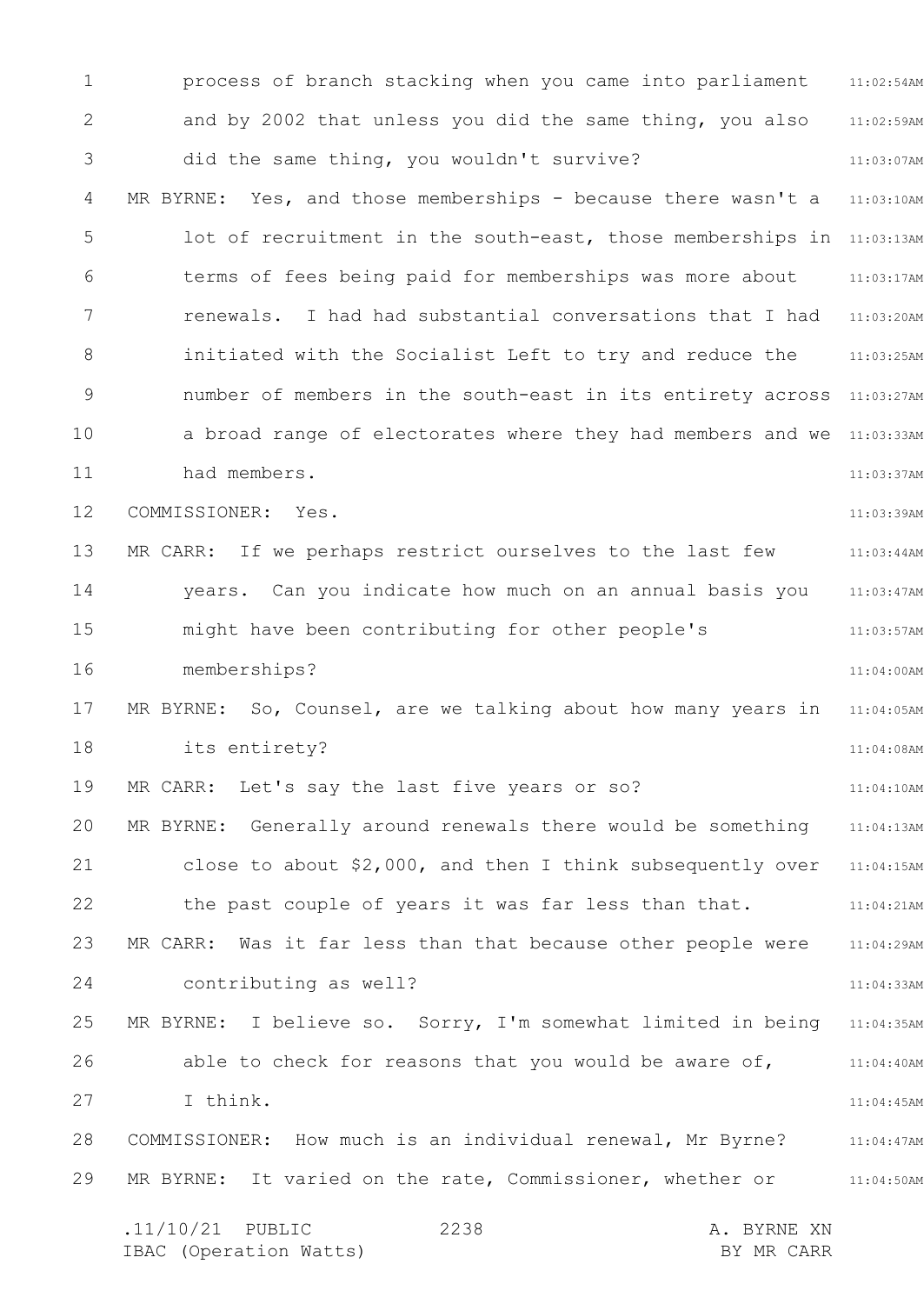1 2 3 4 5 6 7 8 9 10 11 12 13 14 15 16 17 18 19 20 21 22 23 24 25 26 27 28 29 not - and I was often advised of it. It could be I think 11:04:54AM 11:04:58AM 11:05:03AM 11:05:07AM 11:05:12AM 11:05:13AM 11:05:14AM 11:05:18AM 11:05:22AM 11:05:28AM and more recently Tim Richardson being members of the 311:05:37AM 11:05:44AM 11:05:46AM 11:05:50AM 11:05:54AM MR CARR: Are you able to give an idea of how much Mr Somyurek 11:05:58AM 11:06:06AM 11:06:08AM 11:06:14AM 11:06:20AM 11:06:31AM 11:06:36AM 11:06:38AM 11:06:40AM 11:06:41AM 11:06:48AM MR BYRNE: There were - gosh. There - it's problematic for me. 11:06:49AM There were - I was aware of one or two that would be  $11:06:58$ AM approached. But in terms of the exact people I genuinely 11:07:01AM \$30 if it was a concessional rate; I think it's \$50 if you're on a regular salary; and 90 and above for people that earned more than what we would characterise as a regular salary. COMMISSIONER: Thank you. MR CARR: And was there another rate for union members of \$40? MR BYRNE: It may well have been, Counsel, but it wasn't specifically drawn to my attention. MR CARR: Now, you've mentioned Adem Somyurek, Luke Donnellan South-East Alliance. Did each of them also pay for memberships? MR BYRNE: I would be aware that Luke and Adem. I'm not exactly sure about Tim. and Mr Donnellan contributed? MR BYRNE: My understanding would be roughly the same amount, but perhaps a bit more in the past couple of years. MR CARR: Were there also other people who contributed to paying for membership fees in the south-east? MR BYRNE: There were, Counsel. MR CARR: Who were they? MR BYRNE: You're saying who were they? MR CARR: Yes. Well, let's start, if it's easier, with categories of people?

.11/10/21 PUBLIC 2239 A. BYRNE XN IBAC (Operation Watts) and the set of the BY MR CARR BY MR CARR 2239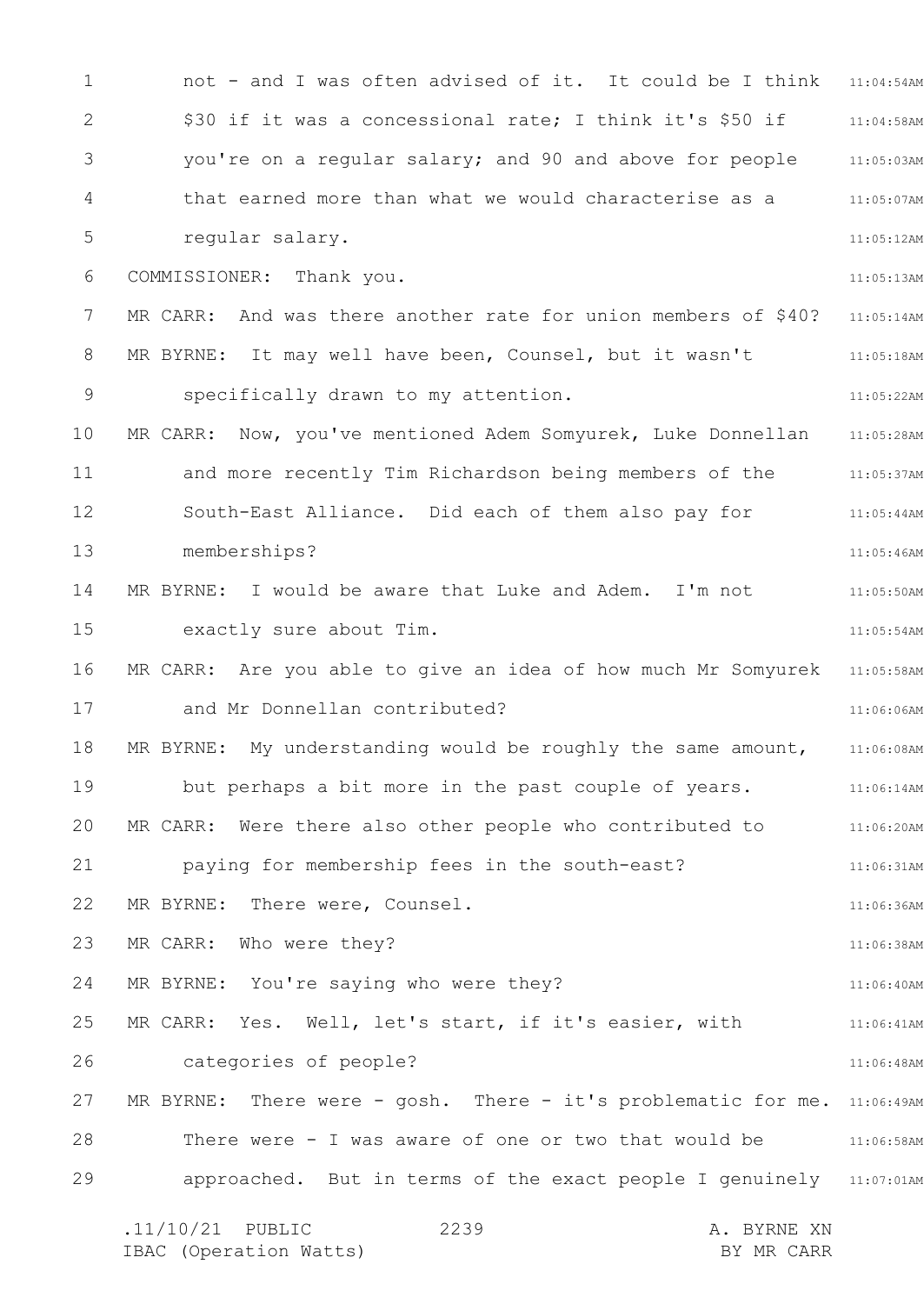1 2 3 4 5 6 7 8 9 10 11 12 13 14 15 16 17 18 19 20 21 22 23 24 25 26 27 28 29 11:07:08AM 11:07:11AM 11:07:13AM 11:07:18AM 11:07:24AM 11:07:27AM 11:07:28AM MR CARR: And in order to pay for or give money for memberships 11:07:29AM 11:07:40AM 11:07:46AM 11:07:52AM 11:07:54AM 11:08:01AM 11:08:04AM 11:08:07AM MR BYRNE: Sometimes I think - I think some staff, some 311:08:15AM community leaders and others that - as you say, that might 11:08:19AM be interested in obtaining a seat in parliament or wanting 11:08:24AM some other form of - and represented beyond the - the FEA 11:08:29AM or State Conference delegate, something like that. 11:08:33AM 11:08:39AM 11:08:45AM 11:08:49AM COMMISSIONER: Mr Carr, I take it at some point you will all:08:54AM 11:08:57AM 11:09:01AM MR CARR: Yes. (To witness) If now is a convenient time,  $\qquad \qquad$  11:09:06AM I might turn to perhaps the machinery of the ALP. Now, 11:09:09AM 11:09:20AM .11/10/21 PUBLIC 2240 A. BYRNE XN 2240 can't recall, and if you can bring it to my attention I can confirm whether or not. MR CARR: Let's just talk about categories of people or the types of people who would be approached. Obviously it needs to be someone who has some interest in people joining? MR BYRNE: Yep. one would need to have a desire to have some sort of control of those members; is that a fair comment? MR BYRNE: That's fair, yeah. MR CARR: Or be looking to obtain favourable standing with others by paying for members? MR BYRNE: That's correct. MR CARR: So what sort of people had that  $- -$ MR CARR: So there was a practice that aspiring politicians would need to pay their share? MR BYRNE: I think you could say that. explore what the significance of branch stacking is in terms of evolution in the hierarchy and so on? Mr Byrne, the ALP has rules designed to prevent branch

IBAC (Operation Watts) and the set of the BY MR CARR BY MR CARR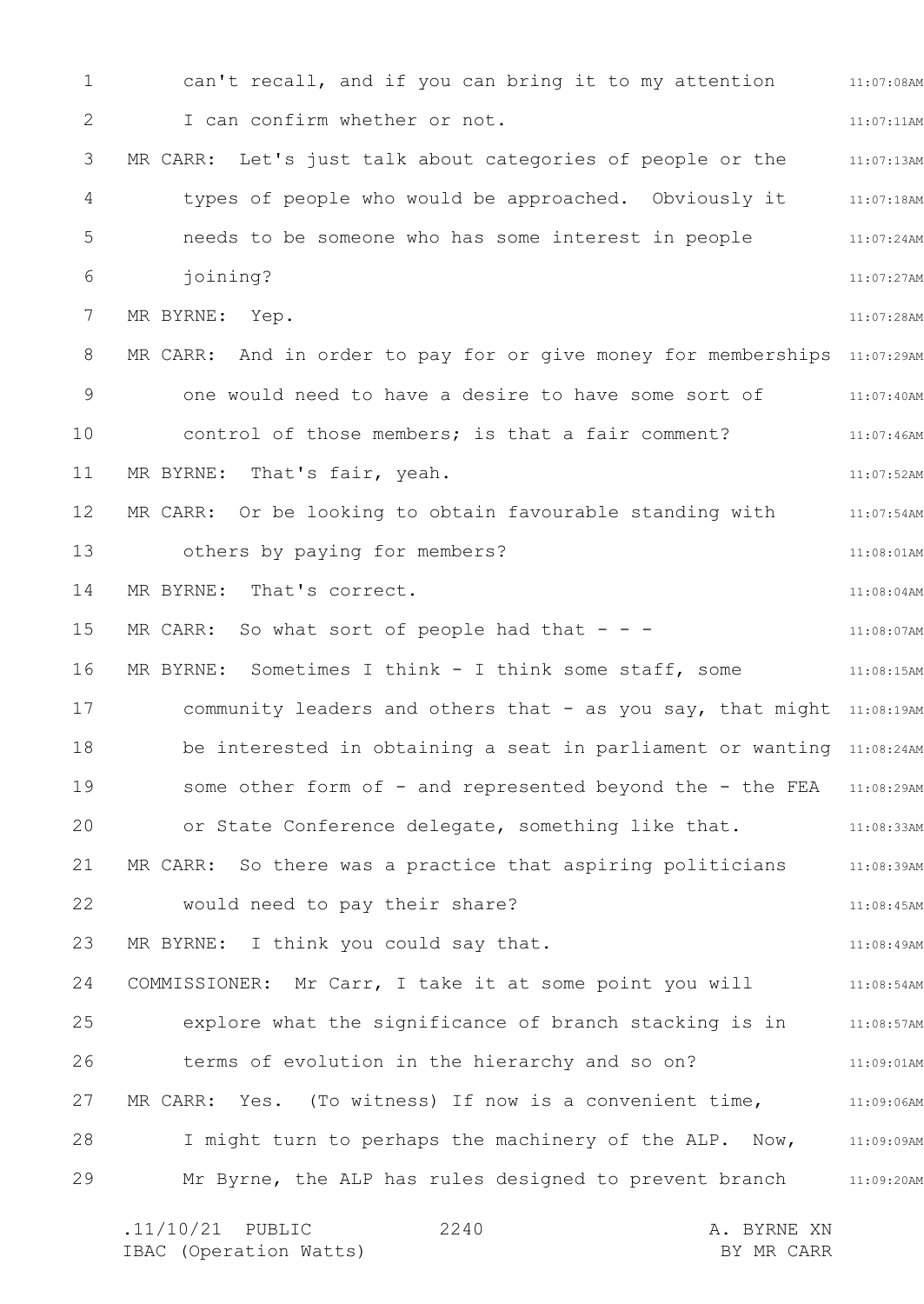1 2 3 4 5 6 7 8 9 10 11 12 13 14 15 16 17 18 19 20 21 22 23 24 25 26 27 28 29 11:09:33AM 11:09:35AM 11:09:37AM 11:09:42AM 11:09:48AM 11:09:51AM 11:09:56AM 11:10:02AM 11:10:05AM 11:10:08AM 11:10:16AM 11:10:20AM 11:10:21AM 11:10:24AM 11:10:27AM MR CARR: Is that a report for the - an internal report for the 11:10:28AM 11:10:31AM 11:10:31AM 11:10:36AM about what happened in the south-east and in other areas, 11:10:45AM but can I just explore some of the mechanics of the ALP to 11:10:51AM understand what branch stacking achieves. Now, the ALP 11:10:56AM has a process for people who want to join. You can join 11:11:06AM online, and you're a member of Central Branch? I'm sorry, 11:11:13AM 11:11:21AM 11:11:24AM 11:11:27AM MR CARR: Now, if you join online you can pay the fee online,  $11:11:31$ AM 11:11:39AM stacking; is that right? MR BYRNE: They do. MR CARR: I take it from your wry smile that you don't take it that the rules have that effect? MR BYRNE: Counsel, I think that particularly - I think one of the most significant reports I saw was by Mark Dreyfus, who was then a QC, who was not in - wasn't a member of parliament at that period of time but wrote a report that in my mind probably did the most to try and attempt to reduce branch stacking. But do I think that ultimately with the best of intentions those things were effective? No. COMMISSIONER: What's the date of that report, Mr Byrne? MR BYRNE: I think it was 1998, Commissioner. COMMISSIONER: Thank you. ALP? MR BYRNE: I believe so, but it may well be public as well. MR CARR: Now, we'll need to come back to some more details Mr Byrne, if you can just answer 'yes' or  $- -$ MR BYRNE: I didn't know you were asking me a question, I'm sorry. I thought you were just outlining. Yes. fill in the form, but you don't have voting rights; is

| $.11/10/21$ PUBLIC |                        | 2241 |  | A. BYRNE XN |
|--------------------|------------------------|------|--|-------------|
|                    | IBAC (Operation Watts) |      |  | BY MR CARR  |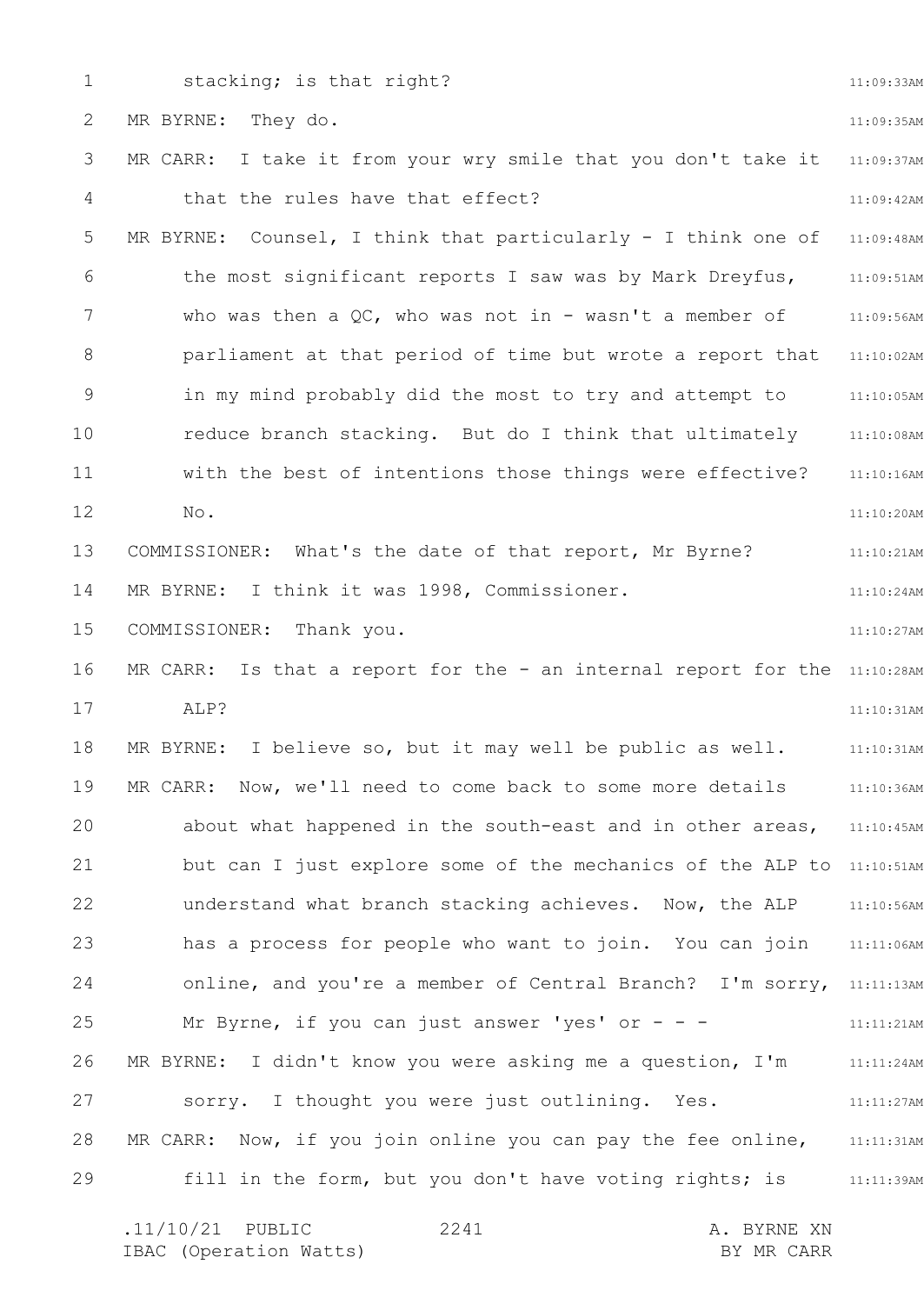1 2 3 4 5 6 7 8 9 10 11 12 13 14 15 16 17 18 19 20 21 22 23 24 25 26 27 28 29 11:11:42AM MR BYRNE: That's correct. I think, Counsel, at one stage they 11:11:43AM 11:11:48AM 11:11:52AM 11:11:54AM 11:11:57AM 11:12:00AM MR CARR: By and large, as a generalisation, Central Branch 11:12:01AM 11:12:05AM 11:12:07AM 11:12:08AM 11:12:18AM 11:12:21AM 11:12:25AM MR BYRNE: Turn up to a branch meeting that's quorate, that has 11:12:28AM seven members - seven established members there. You then 11:12:31AM have to be accepted by the branch, but you would then  $11:12:35$ AM 11:12:38AM generally be approved by the branch, and then the form and 11:12:43AM whatever membership fee that was attached to that would be 11:12:49AM 11:12:54AM 11:12:56AM 11:13:01AM 11:13:02AM 11:13:03AM walk away from the branch meeting with the membership form 11:13:08AM 11:13:11AM 11:13:14AM 11:13:17AM .11/10/21 PUBLIC 2242 A. BYRNE XN 2242 that right? may have. I think it moved around a bit. But at the present period of time, no. MR CARR: There was a relatively short period, wasn't there, where Central Branch members had voting rights? MR BYRNE: That's correct. members don't have voting rights? MR BYRNE: That's correct. MR CARR: So in order to be able to vote in internal ALP processes you need to join a branch? MR BYRNE: That's correct. MR CARR: What do you need to do to join a branch? submit a branch membership application form. That would forwarded to head office. MR CARR: You provide those documents to the branch secretary at the branch meeting? MR BYRNE: Yes. MR CARR: So in theory at least the branch secretary should and the payment? MR BYRNE: Should be, yes. MR CARR: How many members can join at one meeting?

IBAC (Operation Watts) and the set of the BY MR CARR BY MR CARR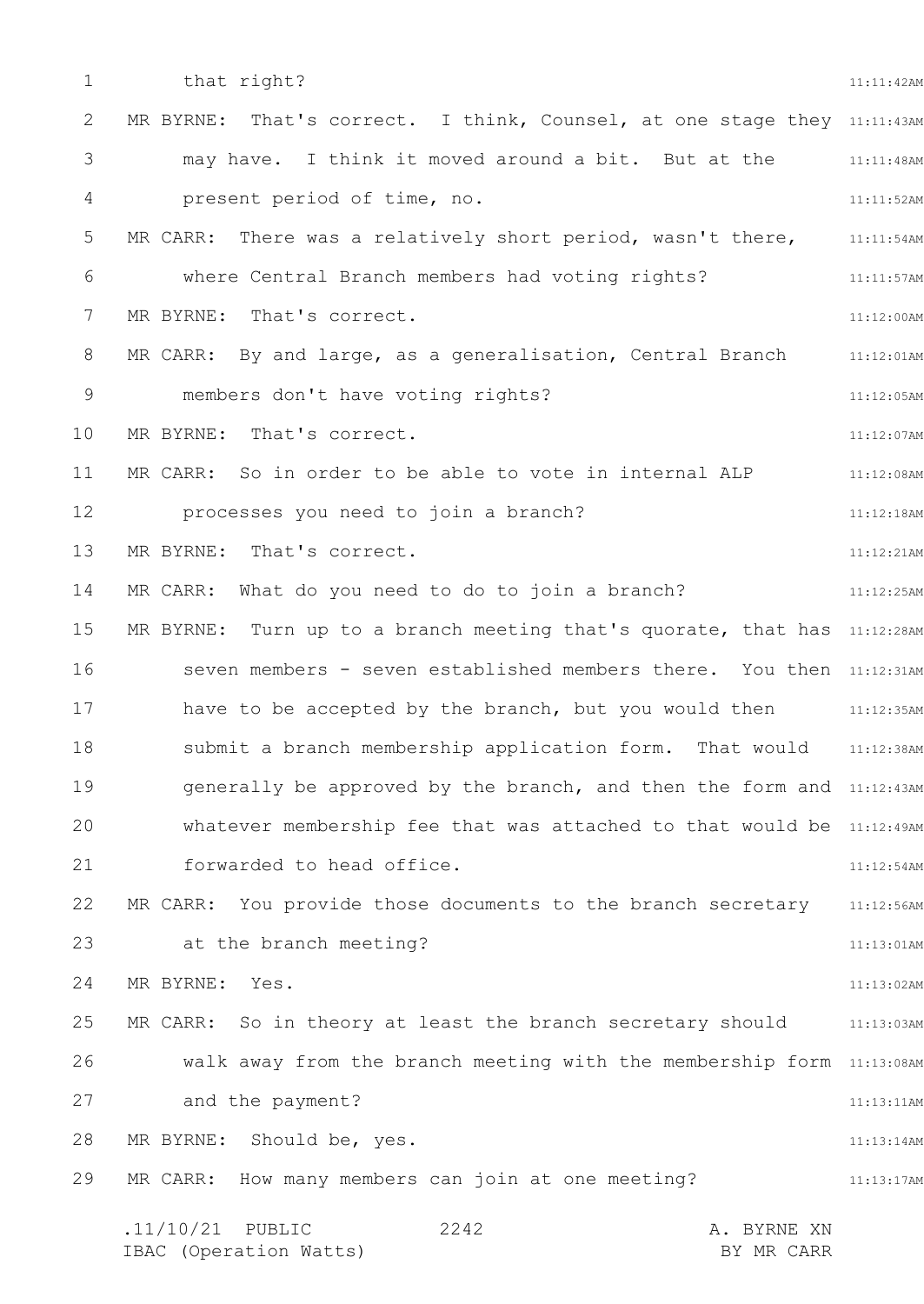1 2 3 4 5 6 7 8 9 10 11 12 13 14 15 16 17 18 19 20 21 22 23 24 25 26 27 28 29 MR BYRNE: Originally - I think it's six, but when you go above 11:13:24AM 11:13:28AM 11:13:34AM 11:13:36AM 11:13:37AM 11:13:38AM 11:13:43AM 11:13:46AM 11:13:46AM 11:13:50AM 11:13:50AM 11:13:54AM 11:13:55AM that if they signed the book there could be a thing called 11:13:58AM a carry-over. So if you got, say - say, 26 turned up, you 11:14:03AM could then - they could sign the book but they couldn't be 11:14:08AM 11:14:13AM 11:14:16AM 11:14:19AM 11:14:24AM 11:14:27AM 11:14:31AM 11:14:36AM 11:14:41AM 11:14:43AM 11:14:46AM 11:14:50AM 11:14:51AM MR CARR: So if you have, say, 39 people turn up at a branch and  $11:14:51$ AM .11/10/21 PUBLIC 2243 A. BYRNE XN IBAC (Operation Watts) and the set of the BY MR CARR BY MR CARR 2243 that - at any one branch meeting that can be attended, a quorate branch meeting, but then it can be extended to 13 if you give notification to head office I think it's a month in advance. MR CARR: So the branch needs to write to head office and say, 'We're anticipating more than six new members at our  $next' - -$ MR BYRNE: At a particular - next scheduled branch meeting, yeah. MR CARR: What happens if, say, 26 members turn up at the next meeting? MR BYRNE: I think what can happen, in my understanding, is accepted - this is my understanding. But then you could carry them over for the next couple of months and then sort of accept - if it was 26, so you had then, say, 13 left if you'd accepted 13, you could do six without them having to be present and then another six in a month's time, or you could notify again of a 13 and process those 13 at the next branch meeting. COMMISSIONER: So 13 is the maximum at a particular meeting? MR BYRNE: That you can accept, Commissioner, is my understanding, at a particular meeting. MR CARR: And the meetings are monthly? MR BYRNE: Yes.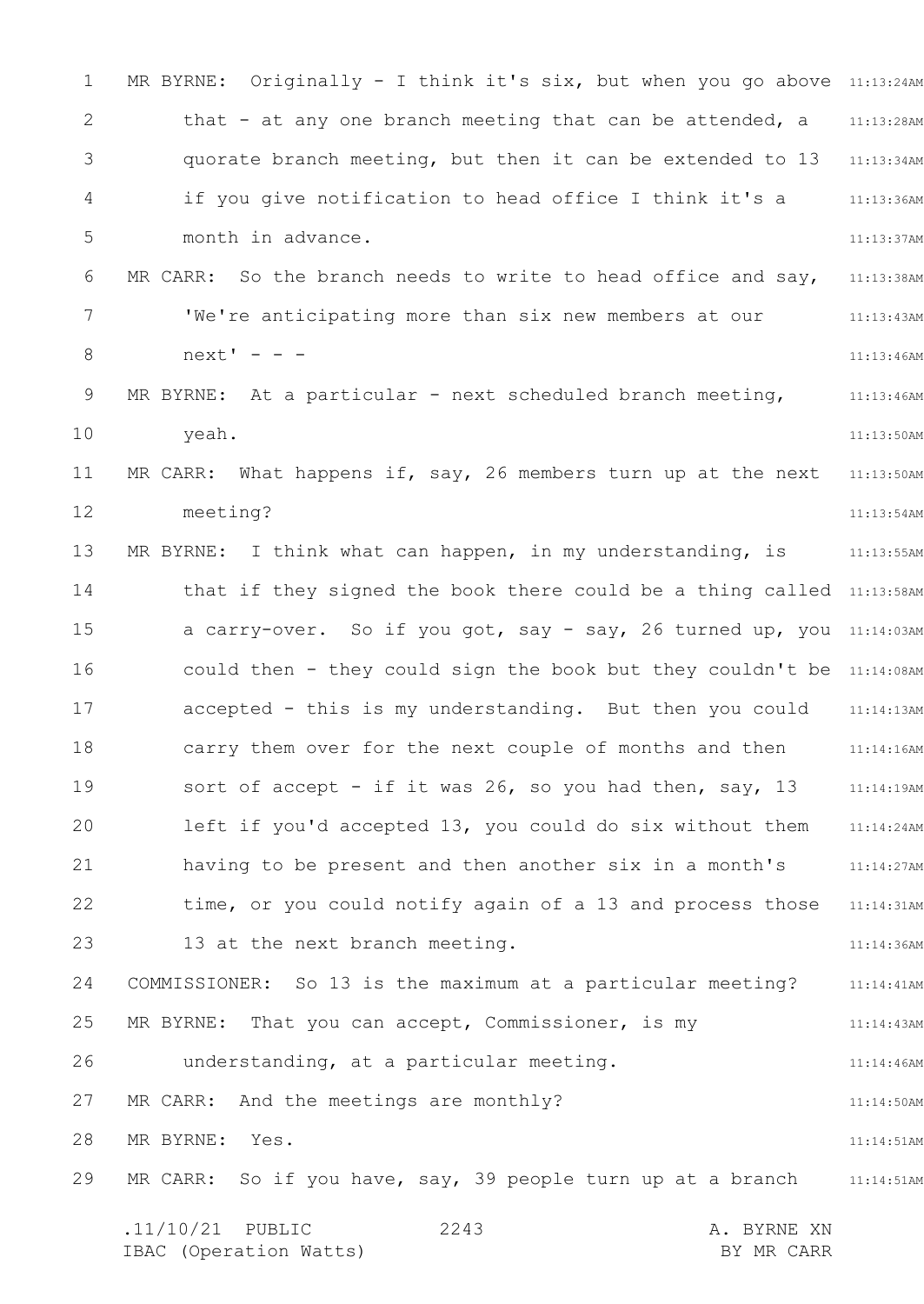1 2 3 4 5 6 7 8 9 10 11 12 13 14 15 16 17 18 19 20 21 22 23 24 25 26 27 28 29 meeting, then you can in effect occupy that branch for the  $11:14:56$ AM 11:15:00AM 11:15:01AM MR CARR: Now, what does it give you in terms of control within 11:15:09AM 11:15:18AM 11:15:24AM MR BYRNE: It gives you a couple of things. It gives you a strain: 11:15:27AM 11:15:33AM 11:15:37AM 11:15:41AM can nominate themselves to be a State Conference delegate 11:15:45AM and become a member of the State Conference delegate. My 11:15:49AM understanding too is that they can vote for the - I think 11:15:54AM 11:15:58AM MR CARR: So 12 months after their effective joining date  $11:16:01$ AM 11:16:08AM 11:16:11AM 11:16:13AM 11:16:13AM influence over preselections within their local area and 11:16:20AM 11:16:27AM 11:16:42AM 11:16:43AM COMMISSIONER: And, Mr Byrne, the preselection influence that 11:16:46AM 11:16:50AM 11:16:56AM 11:16:58AM 11:16:59AM 11:17:00AM .11/10/21 PUBLIC 2244 A. BYRNE XN IBAC (Operation Watts) BY MR CARR 2244 next three months? MR BYRNE: Yes, you can. the Labor Party if you have a lot of members within a particular branch? support base in case someone wants to - members that can - after they have had I think more than 12 months worth of membership they can vote in preselections, they the National Conference delegates. members who have been stacked, if I can use that expression - - - MR BYRNE: You can. MR CARR: Have a degree of - are able to have a degree of also to vote for State Conference delegates and National Conference delegates? MR BYRNE: That's my understanding. they have, does that relate only to state  $- -$ MR BYRNE: No, state and federal. COMMISSIONER: State and federal? MR BYRNE: Yes. COMMISSIONER: Thank you.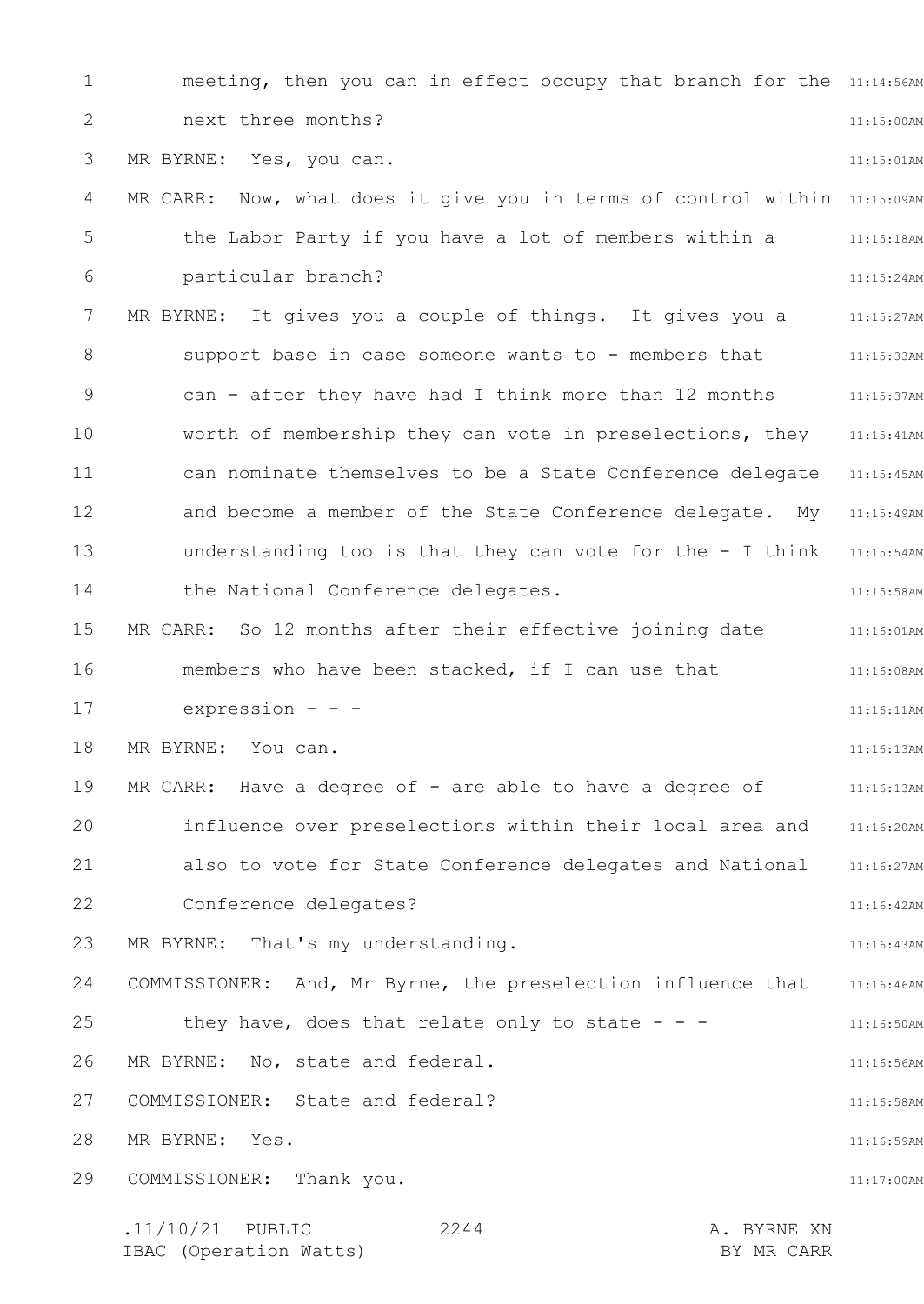1 2 3 4 5 6 7 8 9 10 11 12 13 14 15 16 17 18 19 20 21 22 23 24 25 26 27 28 29 MR CARR: So in terms of preselections is it determined by a  $11:17:02$ AM vote of both local members and the preselection committee? 11:17:11AM 11:17:17AM MR CARR: And is the weighting 50 per cent local members and 11:17:17AM 11:17:23AM 11:17:26AM MR CARR: So if you have a lot of members that you control  $11:17:29$ AM within a particular electorate, whether that be state or and  $11:17:32$ AM 11:17:37AM 11:17:42AM 11:17:46AM MR CARR: You're also able to have less directly influence over 11:17:54AM 11:18:02AM 11:18:08AM MR CARR: By reason of that committee being elected at State 11:18:08AM Conference and you being able to vote for delegates for 11:18:19AM 11:18:21AM 11:18:23AM MR CARR: And the same applies with the National Conference? 311:18:25AM 11:18:30AM MR CARR: Another thing that happens at State Conference is the 11:18:36AM 11:18:40AM 11:18:50AM 11:18:50AM 11:18:52AM 11:18:55AM that runs the Labor Party, is invariably chosen at State 11:18:59AM 11:19:06AM MR CARR: And the more members in an FEA - we'll come to what 31:19:06AM .11/10/21 PUBLIC 2245 A. BYRNE XN 2245 MR BYRNE: That's correct. 50 per cent preselection committee? MR BYRNE: That's correct. federal, you are able to have significant influence over who is preselected for that seat? MR BYRNE: That's correct. who is appointed to the preselection committee? MR BYRNE: Yes. the State Conference? MR BYRNE: That's correct. MR BYRNE: Also correct. Administration Committee is selected? MR BYRNE: Yes. MR CARR: By delegates at the State Conference? MR BYRNE: That's correct. The FEA - each representative can - yes, the Admin Committee, which is the committee Conference.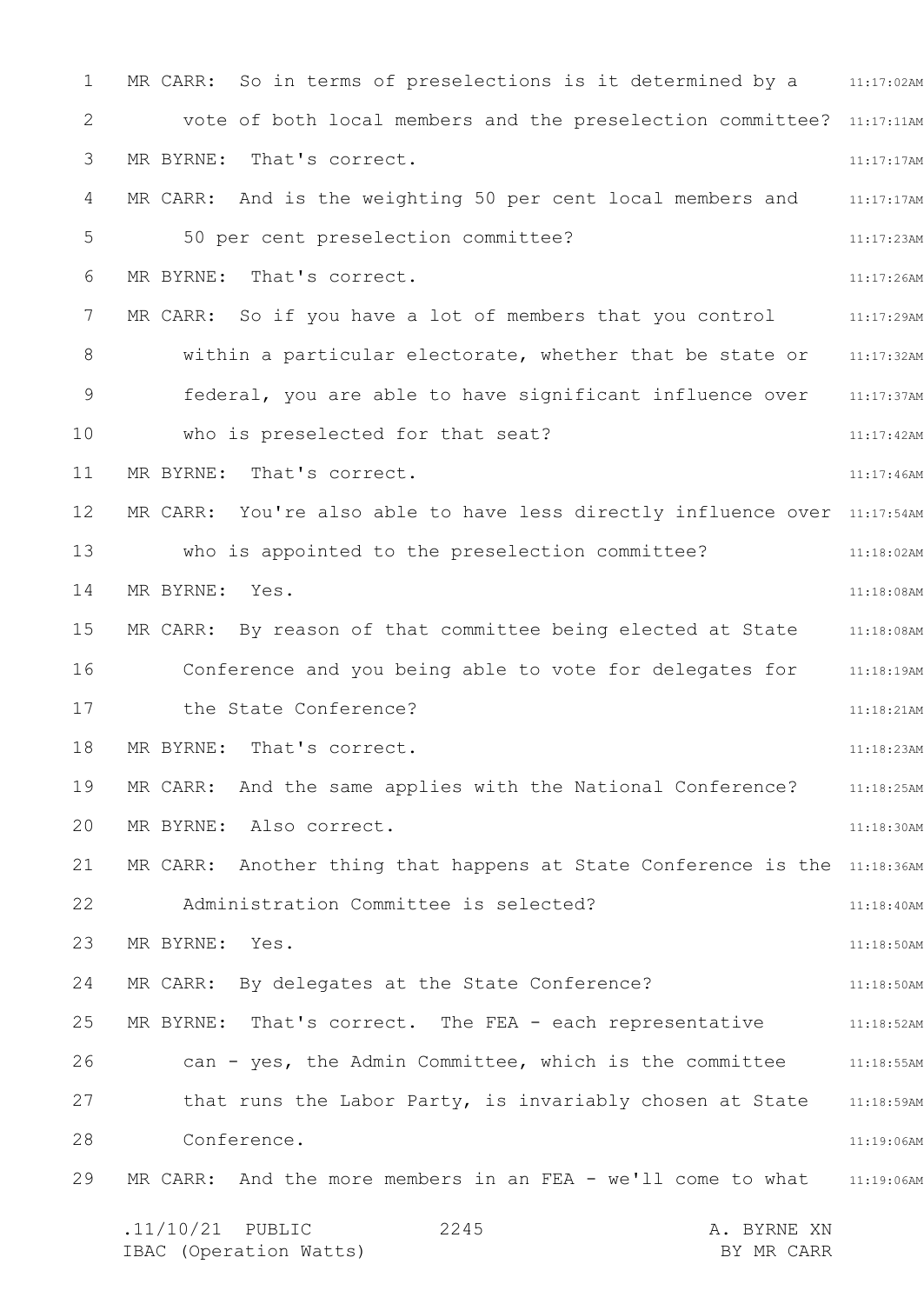1 2 3 4 5 6 7 8 9 10 11 12 13 14 15 16 17 18 19 20 21 22 23 24 25 26 27 28 29 that means in a second - the more delegates you get at 11:19:13AM 11:19:17AM 11:19:18AM COMMISSIONER: I don't follow, Mr Byrne. The Administration 11:19:20AM 11:19:26AM 11:19:26AM 11:19:26AM 11:19:30AM MR BYRNE: It's the committee that runs - it's the committee  $11:19:30$ AM that runs the Labor Party. Like the National Executive of 11:19:33AM the Labor Party, you'd call it the National Executive of 11:19:37AM 11:19:39AM 11:19:42AM 11:19:46AM years, but they elect - I think it's a 20-something member 11:19:49AM 11:19:52AM MR CARR: But they're a subcommittee of the - we'll call it the  $11:19:57$ AM Admin Committee has a subcommittee known as the Membership 11:20:01AM 11:20:06AM 11:20:08AM 11:20:09AM 11:20:12AM 11:20:15AM COMMISSIONER: No, the Administration Committee. Is it just 11:20:16AM 11:20:18AM MR BYRNE: One in each - it is my understanding, Commissioner, 11:20:20AM 11:20:22AM 11:20:27AM 11:20:28AM .11/10/21 PUBLIC 2246 A. BYRNE XN 2246 State Conference? MR BYRNE: That's correct. Committee? MR BYRNE: Yes. COMMISSIONER: Is that an administration - a membership administration committee? the Victorian state branch, and that is chosen, Commissioner, by the State Conference where they elect - I'm not sure if it's every year or every two committee that administers the Labor Party. Administration Committee, or MAC? MR BYRNE: Yes. COMMISSIONER: Is there one in each state or? MR BYRNE: Sorry, Commissioner, a MAC or an administration committee? one administration committee? there is one in each state. COMMISSIONER: So each administration committee has a subcommittee, a membership committee?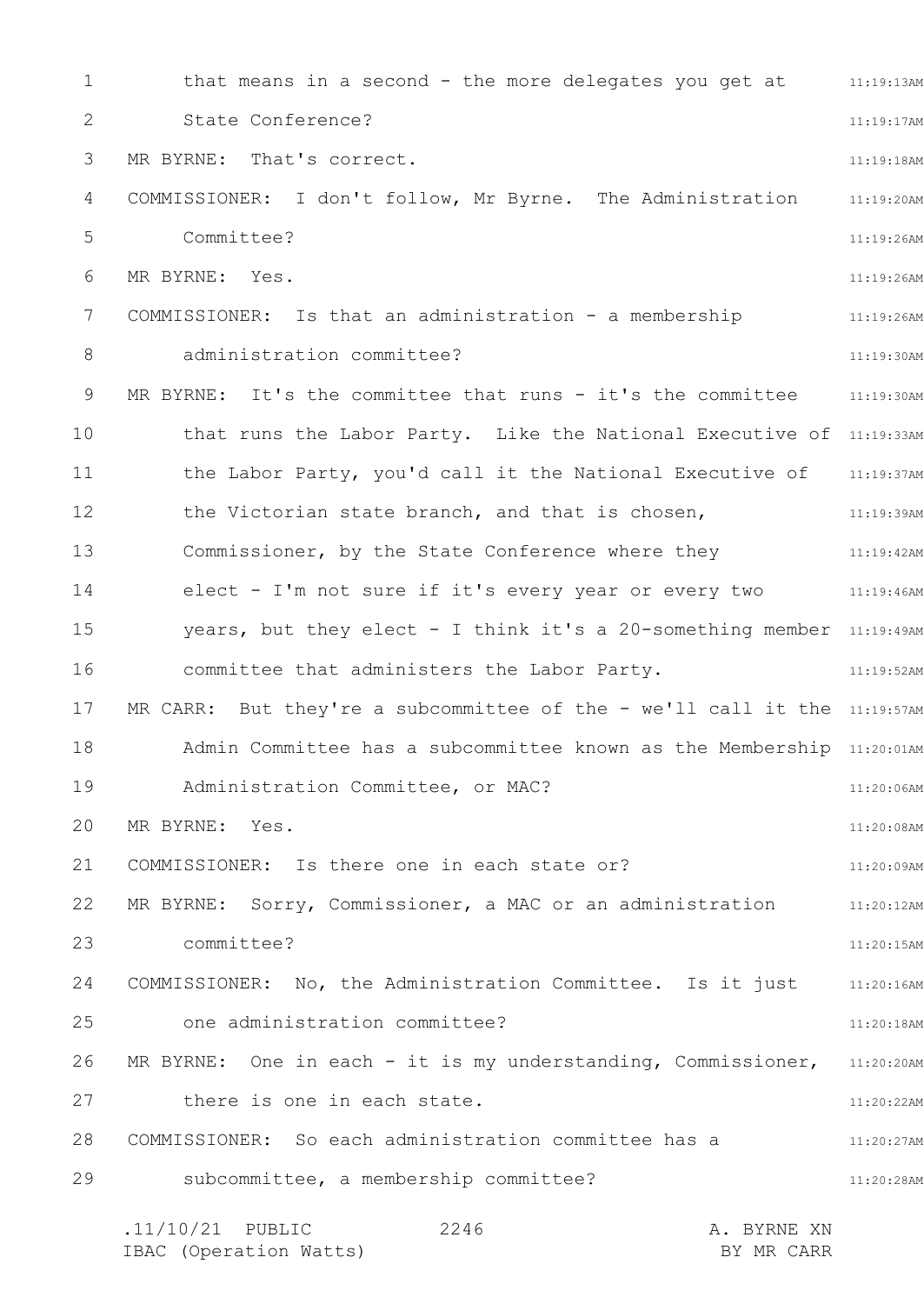1 2 3 4 5 6 7 8 9 10 11 12 13 14 15 16 17 18 19 20 21 22 23 24 25 26 27 28 29 MR BYRNE: I can't answer for the other branches - the other  $11:20:30$ AM 11:20:32AM 11:20:35AM 11:20:37AM 11:20:37AM 11:20:40AM 11:20:40AM MR CARR: But for our purposes what we're concerned about is in 11:20:44AM Victoria, and the position in Victoria, correct me if I'm 31:20:46AM 11:20:50AM FEA, delegates are elected to attend State Conference and 11:20:57AM at State Conference the Admin Committee is elected; yes? 11:21:06AM 11:21:16AM 11:21:17AM 11:21:22AM 11:21:24AM 11:21:26AM 11:21:29AM MR CARR: And, to return to the Admin Committee, which is like 11:21:33AM the board of directors for the ALP Victorian Branch? 11:21:39AM 11:21:42AM MR CARR: They then appoint a subcommittee known as the MAC, or  $11:21:42$ AM 11:21:48AM 11:21:50AM MR CARR: And the MAC meets on the Monday prior to each meeting 11:21:51AM 11:22:02AM 11:22:06AM MR CARR: And the Admin Committee meets on the last Thursday of 11:22:07AM 11:22:10AM .11/10/21 PUBLIC 2247 A. BYRNE XN 2247 branches of the Labor Party, Commissioner, but it certainly does in Victoria. COMMISSIONER: Yes. MR CARR: It might be a bit different in other states, Mr Byrne? MR BYRNE: It could be, yeah. wrong, is that from each Federal Electorate Assembly, or MR BYRNE: That's correct, yes. MR CARR: And the preselection committee is also elected at State Conference? MR BYRNE: Yes. MR CARR: That's the preselections for  $- -$ MR BYRNE: Public Office Selection Committee, Counsel, yes. MR BYRNE: Yes. Membership Administration Committee? MR BYRNE: That's correct. of the Admin Committee; yes? MR BYRNE: That's correct, my understanding. each month?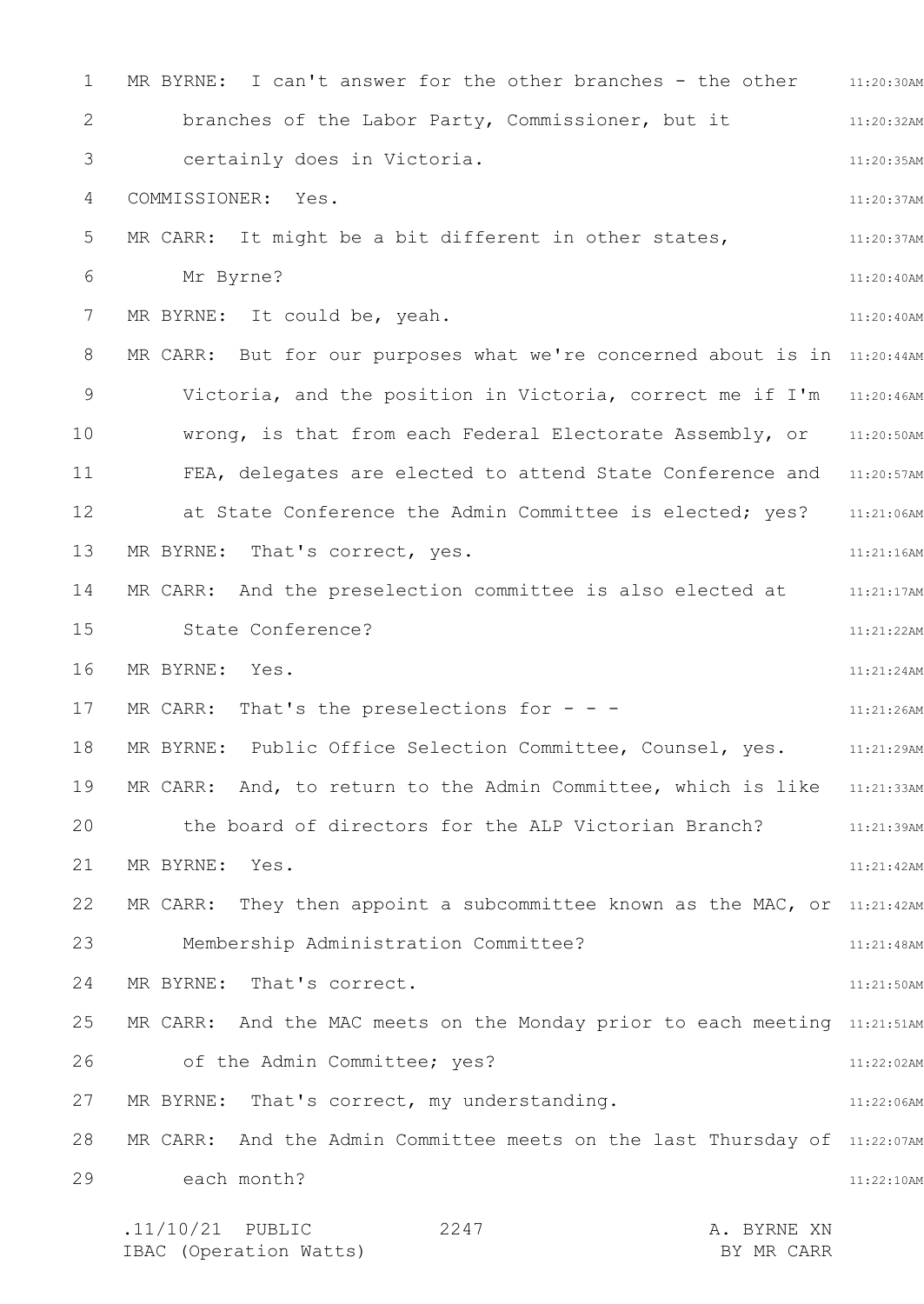1 2 3 4 5 6 7 8 9 10 11 12 13 14 15 16 17 18 19 20 21 22 23 24 25 26 27 28 29 MR BYRNE: That's correct. I'm not sure now because I don't  $11:22:12$ AM 11:22:14AM MR CARR: In the time through, let's say, 2016 through until  $\qquad \qquad 11:22:18$ AM mid last year the process that we've just discussed was in 11:22:26AM 11:22:31AM 11:22:32AM 11:22:35AM 11:22:45AM 11:22:48AM 11:22:48AM 11:22:52AM 11:22:55AM 11:22:58AM 11:23:00AM MR CARR: So if one is concerned to have power and influence  $11:23:03$ AM within the Labor Party, if one is able to have people on aniserion 11:23:17AM 11:23:23AM 11:23:23AM MR CARR: If one has people on the MAC one has influence over 11:23:24AM 11:23:34AM 11:23:37AM MR CARR: Although MAC decisions can be overridden by the Admin 11:23:39AM 11:23:43AM 11:23:44AM MR CARR: So if one wants to engage in branch stacking it is a 311:23:46AM 11:23:52AM 11:23:58AM 11:24:00AM .11/10/21 PUBLIC 2248 A. BYRNE XN 2248 think there's an Admin Committee. But, yes. effect? MR BYRNE: That's correct. MR CARR: And the National Executive is the national board of directors for the ALP? MR BYRNE: That's correct. MR CARR: And it can override any state Admin Committee decision? MR BYRNE: I believe so. MR CARR: It's a very powerful body? MR BYRNE: It's a very powerful body. the Admin Committee one has a degree of power and influence? MR BYRNE: They do. which members are allowed to join? MR BYRNE: That's correct. Committee? MR BYRNE: That is correct. very useful thing to do to have people on the Admin Committee and the MAC? MR BYRNE: Yes.

IBAC (Operation Watts) and the set of the BY MR CARR BY MR CARR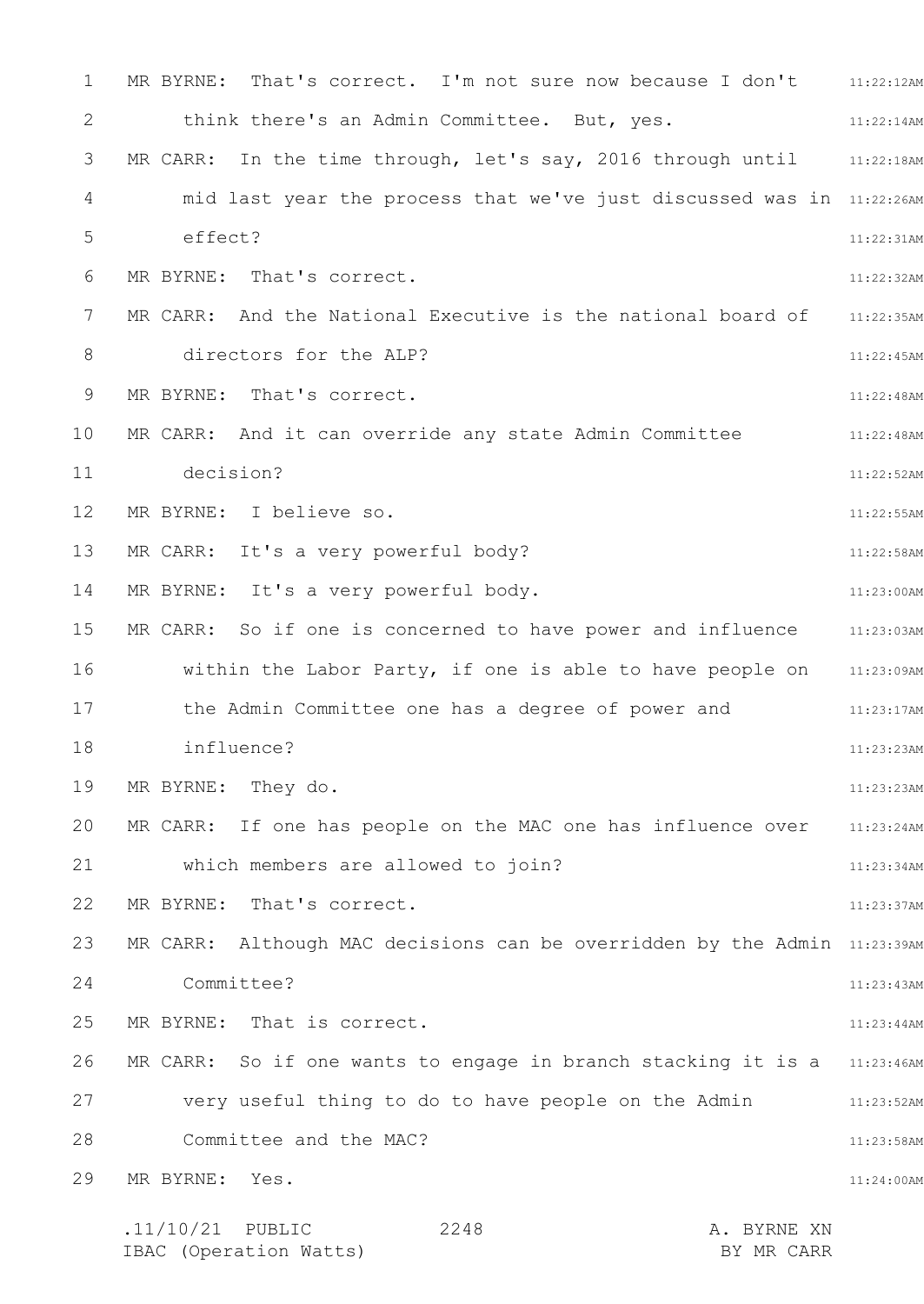1 2 3 4 5 6 7 8 9 10 11 12 13 14 15 16 17 18 19 20 21 22 23 24 25 26 27 28 29 11:24:02AM 11:24:10AM 11:24:14AM 11:24:16AM 11:24:27AM 11:24:39AM 11:24:44AM 11:24:50AM 11:24:56AM 11:25:01AM 11:25:04AM 11:25:05AM 11:25:13AM 11:25:17AM 11:25:23AM 11:25:25AM 11:25:31AM 11:25:34AM 11:25:40AM 11:25:40AM 11:25:49AM 11:25:54AM 11:25:58AM 11:26:01AM 11:26:05AM 11:26:07AM 11:26:11AM 11:26:11AM 11:26:14AM .11/10/21 PUBLIC 2249 A. BYRNE XN MR CARR: One also has an increased degree of power or influence within the ALP if one has people on the preselection committee? MR BYRNE: Yes, they do. MR CARR: Can I ask you then about factions and their role in the Labor Party. Can you identify the broad factions within the Labor Party over the last, let's say, four or so years in Victoria? MR BYRNE: Are you talking about Left and Right and then a sub-breakdown of the Left and the Right, Counsel? MR CARR: Yes. MR BYRNE: Yeah. Right. Okay. I think you would have - you would have the Moderate Labor group. You would have a union group with the AWU group. You would have the SDA group. You would have the Health Services Union group. You'd have the plumbers group, and I think formerly the NUW group that's become part of United Workers, but my understanding was that the NUW members that were in Victoria would still stay with the Victorian Right. MR CARR: They're all - sorry. MR BYRNE: And there may be some other groupings. I was thinking there was a group called the Conroy group, for want of a better term - I'm not sure what it's called now - within the Right, and that's all I can remember at this point in time. MR CARR: The Conroy group was referred to as the 'Cons'? MR BYRNE: Yes. MR CARR: And the organisations you've just identified or factions are all factions on the Right?

IBAC (Operation Watts) and the set of the BY MR CARR BY MR CARR

2249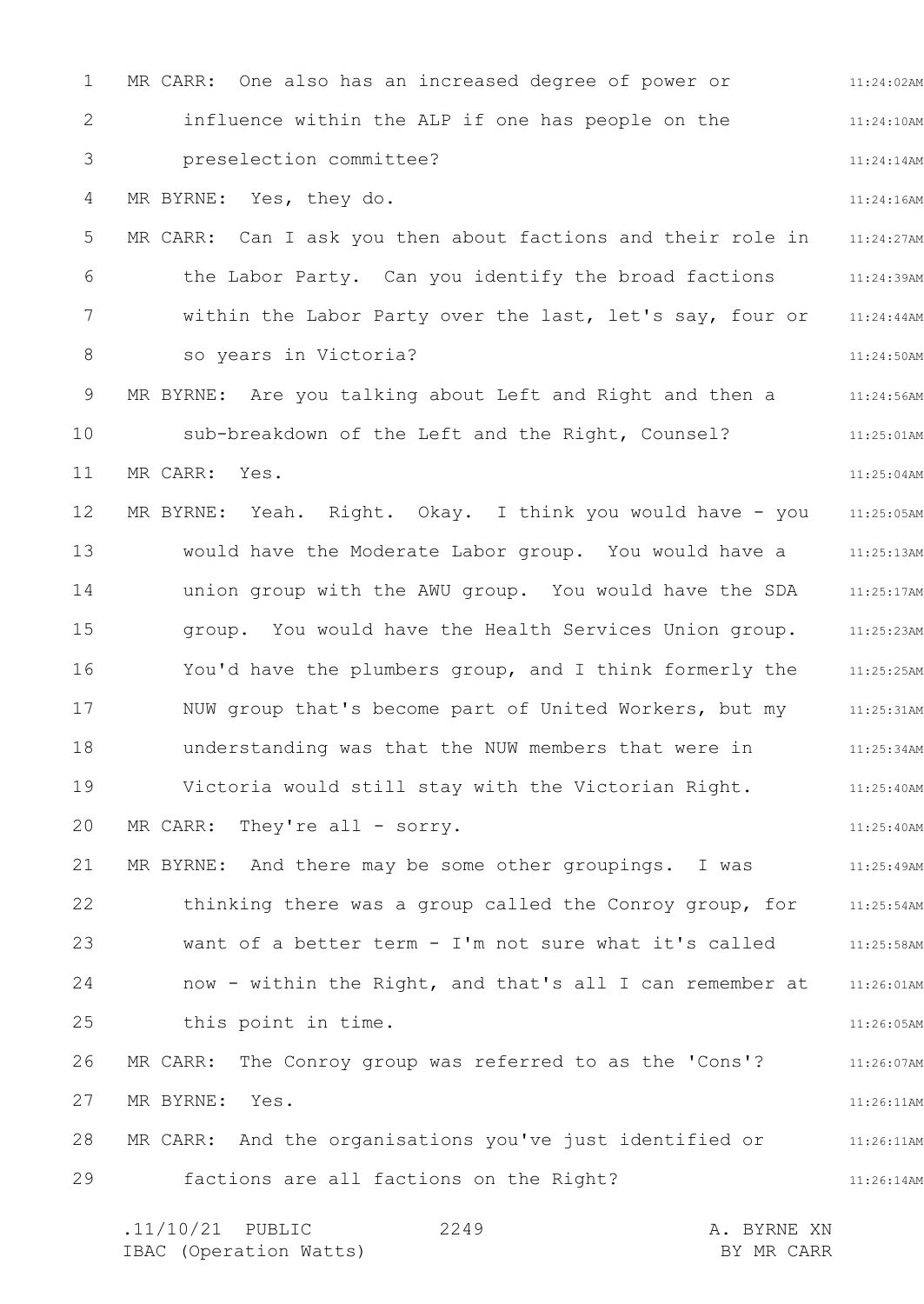1 2 3 4 5 6 7 8 9 10 11 12 13 14 15 16 17 18 19 20 21 22 23 24 25 26 27 28 29 11:26:17AM 11:26:18AM 11:26:24AM Industrial Left, I think is what you'd call it. I think 11:26:29AM there are two - my understanding was there were two main 11:26:31AM sub-factions of the Left. There could be more, but that's 11:26:35AM 11:26:38AM MR CARR: And if one is to maintain preselection in Victoria is 11:26:40AM 11:26:52AM 11:26:56AM 11:27:02AM 11:27:11AM 11:27:18AM 11:27:21AM 11:27:24AM MR CARR: The factions split and re-form over the years? The 11:27:26AM 11:27:29AM 11:27:30AM 11:27:37AM MR CARR: There was unhappiness at your not branch stacking in 11:27:39AM 11:27:46AM 11:27:52AM COMMISSIONER: Do you mean, Mr Byrne, there was no branch 11:27:56AM 11:28:00AM 11:28:02AM I have no specific recollection - where they may - people 11:28:06AM might have wanted to, they call it, top up an FEA level,  $11:28:10$ AM 11:28:17AM actively - and when - and I mean actively, but I guess 11:28:26AM MR BYRNE: Yes. MR CARR: And on the Left one has the Socialist Left? MR BYRNE: Yes, and - gosh, now, what's it called, the my understanding. it a practical necessity to be a member of a faction? MR BYRNE: For the most part, yes. MR CARR: And you referred to unhappiness within your faction at you not recruiting in the years of the  $-$  -MR BYRNE: The broad Right, yes, and its various manifestations, which I might point out evolved over the years too. MR BYRNE: Yes. MR CARR: But within the Right, which is your faction? MR BYRNE: Yep. the years of the peace in the south-east? MR BYRNE: A very long period of time, yes. stacking during that period or it was reduced? MR BYRNE: There may have been some, Commissioner - again, but it was minimal, to my understanding, and we

.11/10/21 PUBLIC 2250 A. BYRNE XN IBAC (Operation Watts) and the set of the BY MR CARR BY MR CARR 2250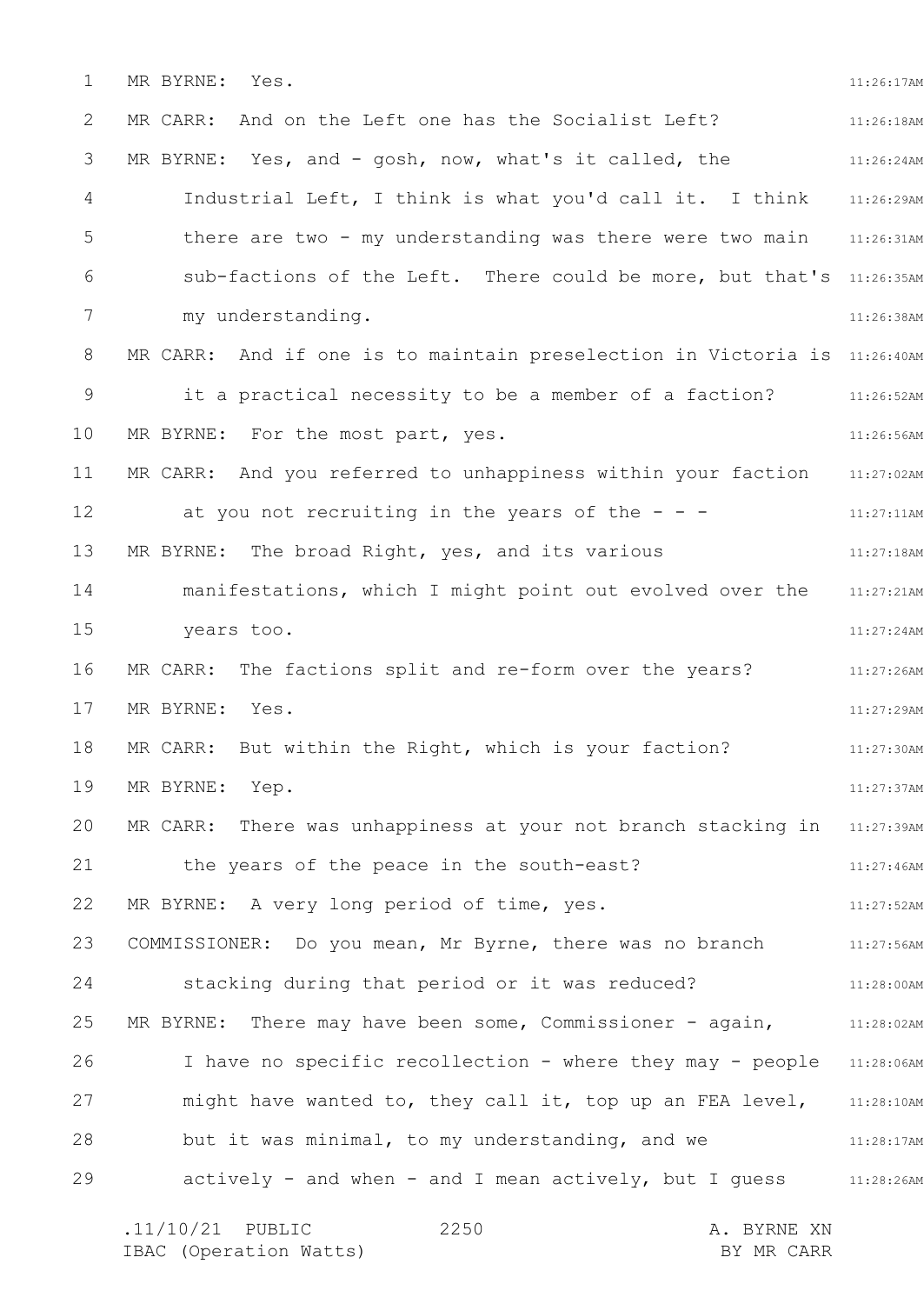1 2 3 4 5 6 7 8 9 10 11 12 13 14 15 16 17 18 19 20 21 22 23 24 25 26 27 28 29 driven a lot by me and others from the Socialist Left, did 11:28:30AM 11:28:35AM 11:28:41AM 11:28:47AM 11:28:50AM 11:28:54AM 11:28:56AM 11:28:58AM 11:29:00AM MR CARR: And maintain the status quo was the idea of the peace 11:29:01AM 11:29:04AM MR BYRNE: We kept on talk- - sorry, I kept on talking through 11:29:06AM 11:29:09AM 11:29:13AM we would never have to worry about this, but we never got 11:29:18AM 11:29:21AM 11:29:25AM 11:29:33AM 11:29:39AM 11:29:40AM 11:29:41AM 11:29:45AM MR CARR: Does it happen that one faction decides to take over  $11:29:51$ AM 11:29:58AM 11:30:01AM 11:30:04AM involving the Moderate Right group in the last few years? 11:30:13AM 11:30:21AM activities happening in the west of Melbourne that would 11:30:26AM .11/10/21 PUBLIC 2251 A. BYRNE XN 2251 everything we could to minimise any recruitment, which then caused, you know - I guess you'd say I copped significant criticism in some quarters. MR CARR: You still had to maintain the payments of members that had previously been recruited? MR BYRNE: I did. MR CARR: To maintain the status quo? MR BYRNE: I did. in the south-east? people in the Socialist Left in particular about the ongoing demilitarisation, de-escalation to a point where to that stage. MR CARR: Just to understand, the branches in the south-east would be understood to be controlled by a particular faction? MR BYRNE: That's correct. MR CARR: And the same is true of branches around Victoria? MR BYRNE: That's correct. another faction's branch? MR BYRNE: That can happen. MR CARR: Can you think of an example of that happening MR BYRNE: There were significant, as I understand it,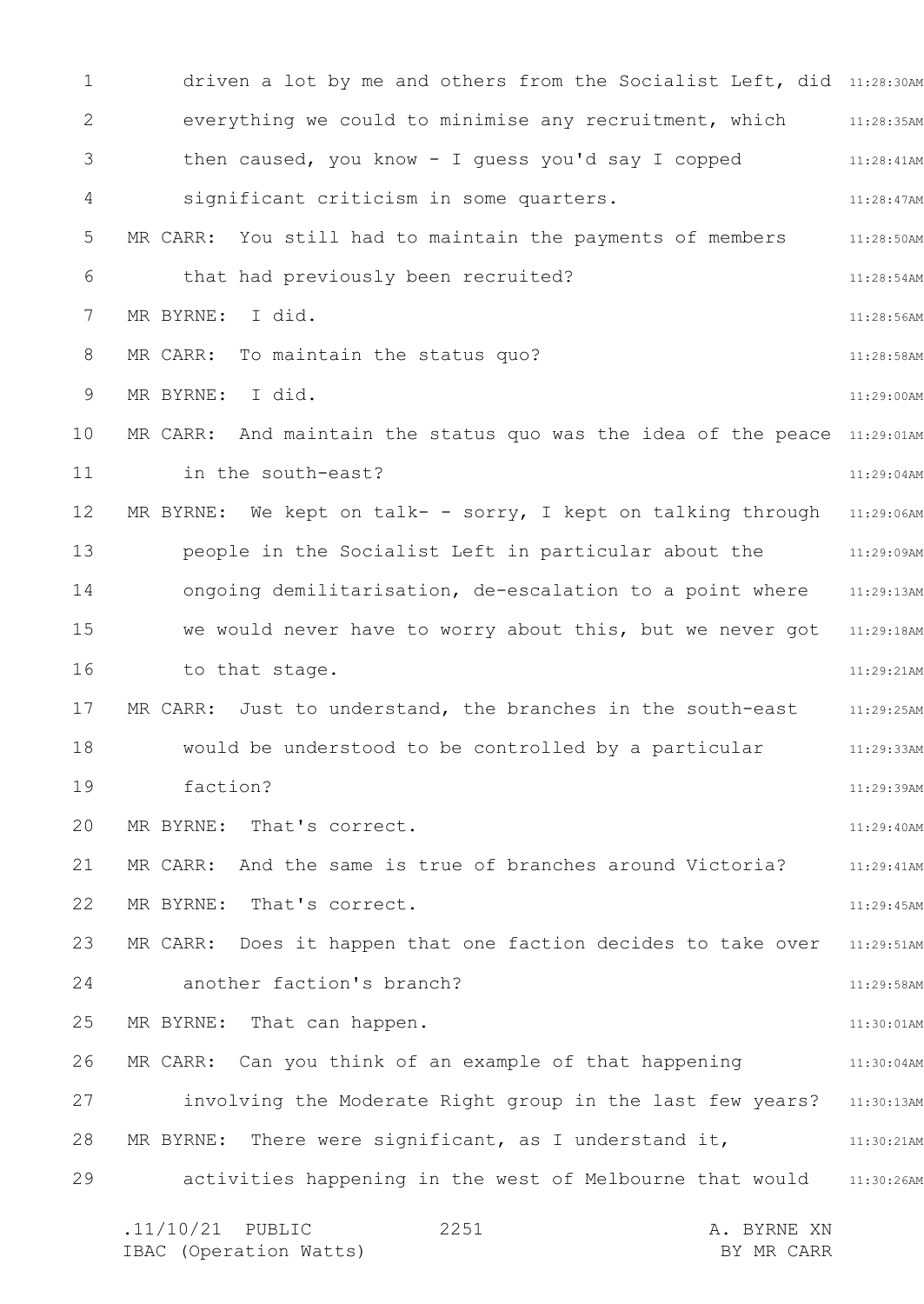1 2 3 4 5 6 7 8 9 10 11 12 13 14 15 16 17 18 19 20 21 22 23 24 25 26 27 28 29 11:30:33AM 11:30:37AM 11:30:43AM 11:30:50AM sort of - like a bump-up in activity, there - I don't know 11:30:54AM 11:30:59AM 11:31:02AM Branch memberships. So in effect that was the traditional 11:31:06AM 11:31:10AM 11:31:13AM 11:31:16AM 11:31:20AM 11:31:24AM 11:31:28AM 11:31:33AM 11:31:39AM 11:31:44AM 11:31:50AM 11:31:55AM 11:31:59AM 11:32:02AM 11:32:07AM 11:32:12AM 11:32:13AM 11:32:16AM 11:32:20AM 11:32:22AM 11:32:23AM 11:32:26AM involve forces that were aligned with Moderate Labor. In the south-east I can't think - we had, say, two branches in, as I - my constituency, Cranbourne/Hampton Park and Fountain Gate in Narre Warren. Whilst there were some if I'd say that there were specific attempts to take over the branches. The complicating factor was the Central method, but then there was an additional - when people could pay for memberships you could have, say, 30, 40, 50 people sitting in Central Branch. The implication was that those people then could be fed through branches. MR CARR: Is the term for that 'warehousing'? MR BYRNE: I don't - my understanding of warehousing is where someone falsely provides an address that's in a different electorate to where they live and then - and so they sit on the outside but they actually reside in the FEA in question that others might want to take over. That's my understanding of warehousing, Counsel . COMMISSIONER: So with the purpose that when the opportunity presents itself they will then move from the branch related to the false address to the branch where they actually live? MR BYRNE: That's my understanding. COMMISSIONER: Yes. MR CARR: And having people in Central Branch is another way  $of - - -$ MR BYRNE: Another way. I wouldn't call it warehousing, Counsel, but it's a sign of intent.

.11/10/21 PUBLIC 2252 A. BYRNE XN IBAC (Operation Watts) and the set of the BY MR CARR BY MR CARR 2252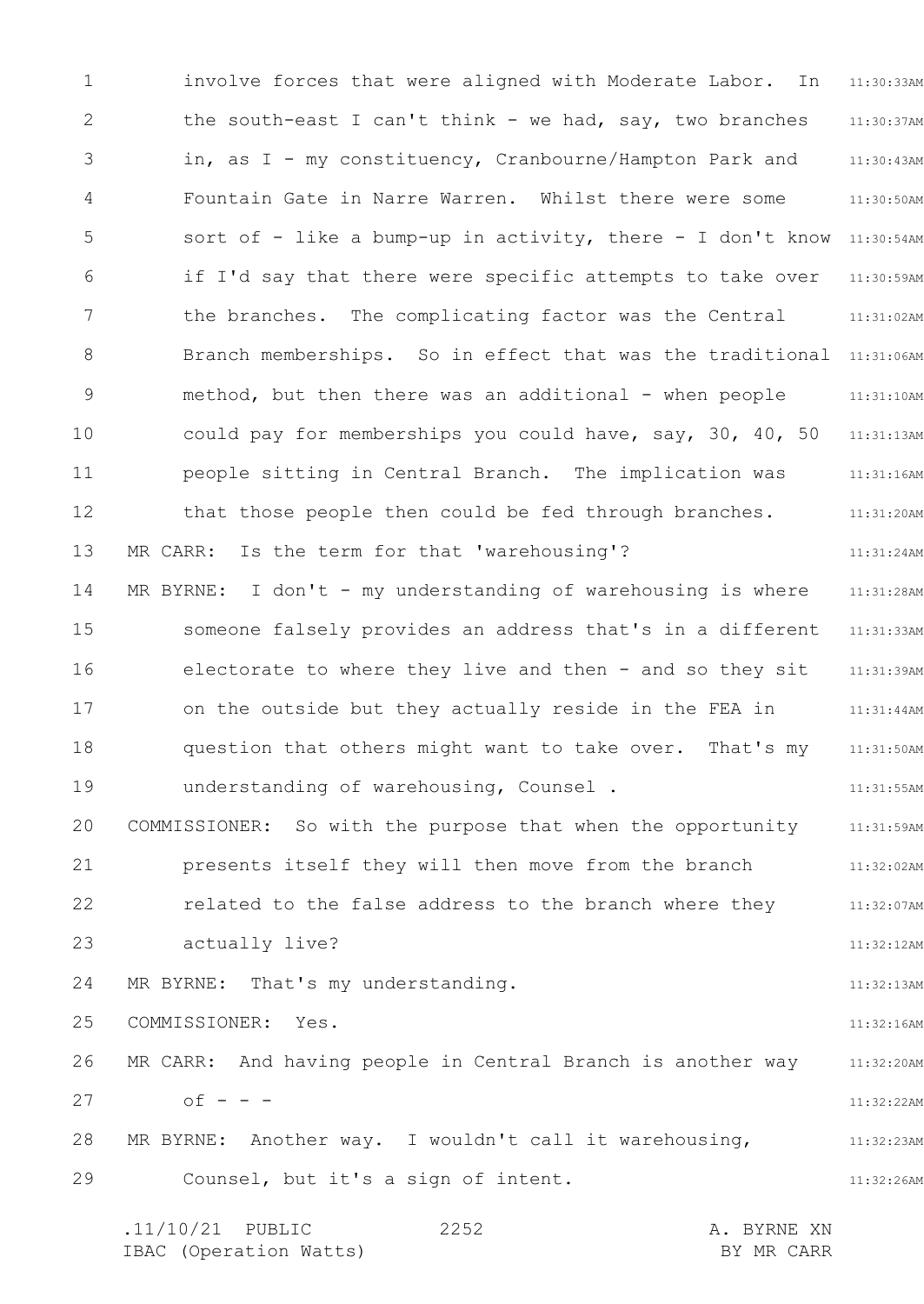1 2 3 4 5 6 7 8 9 10 11 12 13 14 15 16 17 18 19 20 21 22 23 24 25 26 27 28 29 COMMISSIONER: Mr Carr, when you are going to move onto a new 11:32:32AM 11:32:37AM 11:32:40AM MR CARR: Yes, Commissioner. Perhaps now is a convenient time, 11:32:41AM 11:32:44AM COMMISSIONER: All right. Mr Byrne, obviously your evidence is 11:32:45AM going to take some time, so we'll give you a break for a  $11:32:48$ AM 11:32:51AM 11:32:55AM 11:32:58AM 11:33:01AM 11:33:02AM 11:33:03AM 11:47:24AM MR CARR: Thank you, Commissioner. (To witness) Mr Byrne, you 11:47:26AM 11:47:28AM 11:47:30AM 11:47:31AM 11:47:43AM identify the members of Moderate Labor in the Victorian 11:47:46AM 11:47:51AM 11:47:56AM 11:48:00AM Tim Richardson, Robin Scott, Marlene Kairouz - I'm not 11:48:06AM 11:48:17AM 11:48:24AM 11:48:28AM 11:48:35AM 11:48:38AM topic we might give the witness a break, when it's convenient. Commissioner. 10 minutes now. We'll resume at quarter to 12. MR BYRNE: Quarter to 12. Thanks, Commissioner. COMMISSIONER: And you're welcome to speak to your counsel in the meantime. MR BYRNE: Okay. Thank you. (Short adjournment.) COMMISSIONER: Yes, Mr Carr. can hear and see me still? MR BYRNE: I can. MR CARR: Thank you. Now, can I just come back to - I asked you about the factions and I neglected to ask you to parliament. Could you assist the Commission by identifying them? MR BYRNE: Counsel, the ones that I know about would be exactly sure - I think I heard Colin Brooks. I'm not exactly sure post those particular individuals who I'd categorise as being members of Moderate Labor. MR CARR: Katie Hall, would you say she was a member? MR BYRNE: Yes.

| $.11/10/21$ PUBLIC     | 2253 |  | A. BYRNE XN |
|------------------------|------|--|-------------|
| IBAC (Operation Watts) |      |  | BY MR CARR  |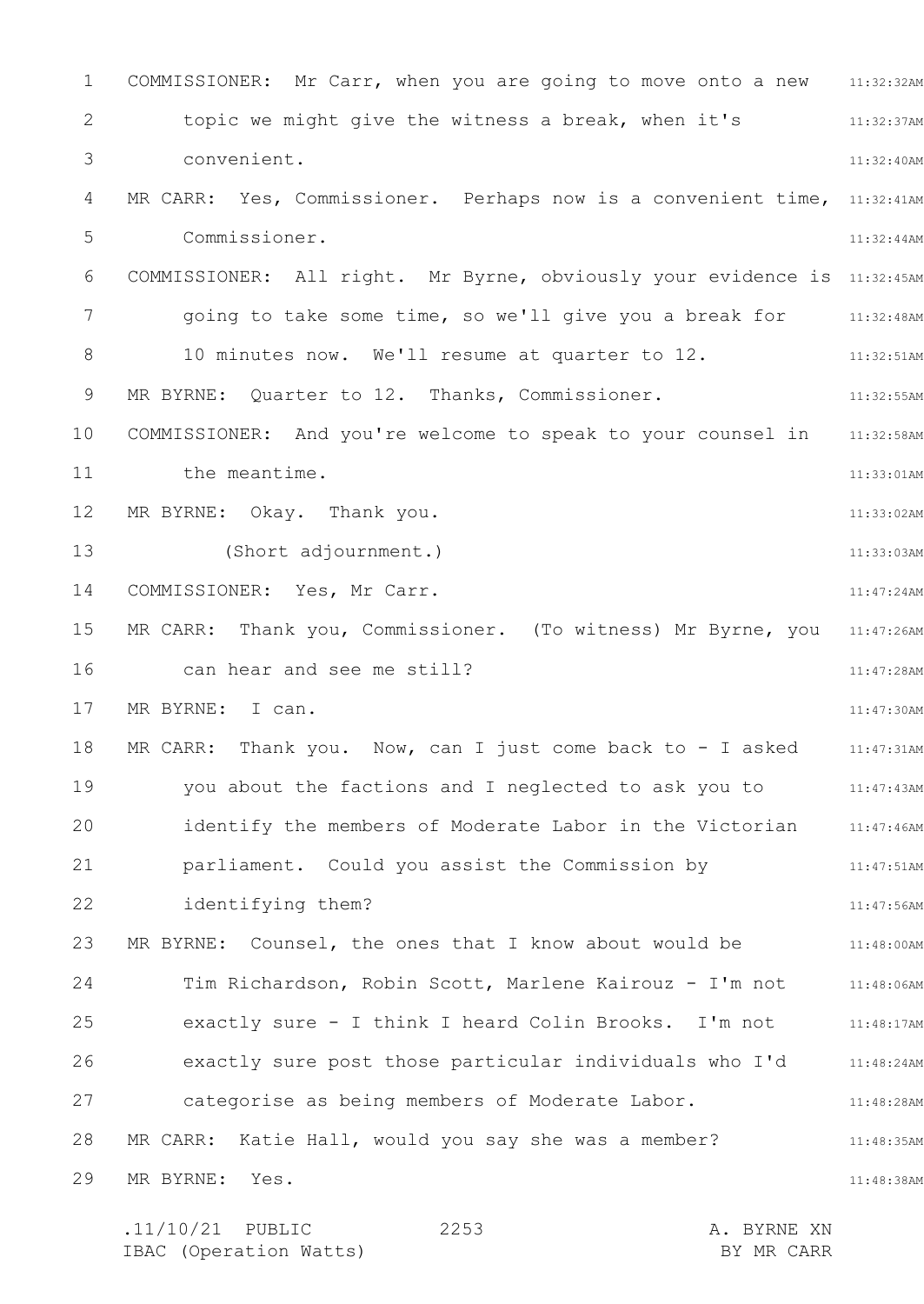| $\mathbf 1$     | MR CARR: What about Ms Vaghela?                                      | 11:48:39AM    |
|-----------------|----------------------------------------------------------------------|---------------|
| 2               | MR BYRNE: Kaushaliya Vaghela? Yes.                                   | 11:48:46AM    |
| 3               | Tien Kieu?<br>MR CARR:                                               | 11:48:49AM    |
| 4               | MR BYRNE: Yes.                                                       | 11:48:52AM    |
| 5               | MR CARR: Meng Tak?                                                   | 11:48:52AM    |
| 6               | MR BYRNE: Yes.                                                       | 11:48:57AM    |
| $7\phantom{.0}$ | MR CARR: And I think you mentioned Mr Richardson?                    | 11:48:57AM    |
| 8               | MR BYRNE: Yes.                                                       | 11:49:01AM    |
| 9               | MR CARR: What about Nazih Elasmar?                                   | 11:49:04AM    |
| 10              | MR BYRNE: I believe so, Commissioner - sorry, Counsel.               | 11:49:12AM    |
| 11              | MR CARR: Now, to your knowledge, which of them were involved         | 11:49:17AM    |
| 12              | in branch stacking?                                                  | 11:49:22AM    |
| 13              | MR BYRNE: To my direct knowledge, Marlene, Adem, I would say         | 11:49:31AM    |
| 14              | Kaushaliya. Sorry, you mentioned some others, but they're 11:49:39AM |               |
| 15              | the three that come to mind.                                         | 11:49:44AM    |
| 16              | COMMISSIONER: And that's based upon your direct knowledge,           | 11:49:53AM    |
| 17              | Mr Byrne?                                                            | 11:49:55AM    |
| 18              | MR BYRNE: My direct knowledge, Commissioner.                         | 11:49:56AM    |
| 19              | COMMISSIONER: Yes.                                                   | 11:50:06AM    |
| 20              | MR CARR: Now, you mentioned the end of the peace. Can                | 11:50:07AM    |
| 21              | I perhaps assist by showing you exhibit 261 at 5817. This 11:50:14AM |               |
| 22              | is a series of messages back and forth between you and               | $11:50:26$ AM |
| 23              | Nick McLennan. Now, first, who was Nick McLennan?                    | 11:50:31AM    |
| 24              | MR BYRNE: Nick was a former staff member of mine, and I think        | 11:50:38AM    |
| 25              | he then went to work for Marlene Kairouz I think in 2019.            | 11:50:45AM    |
| 26              | Am I able to just read those messages because it's the               | 11:50:55AM    |
| 27              | first time?                                                          | 11:50:58AM    |
| 28              | MR CARR: Just tell us when you need us to scroll down.               | 11:51:06AM    |
| 29              | MR BYRNE: If you could, please, yes. Yep.                            | 11:51:08AM    |
|                 |                                                                      |               |

.11/10/21 PUBLIC 2254 A. BYRNE XN IBAC (Operation Watts) BY MR CARR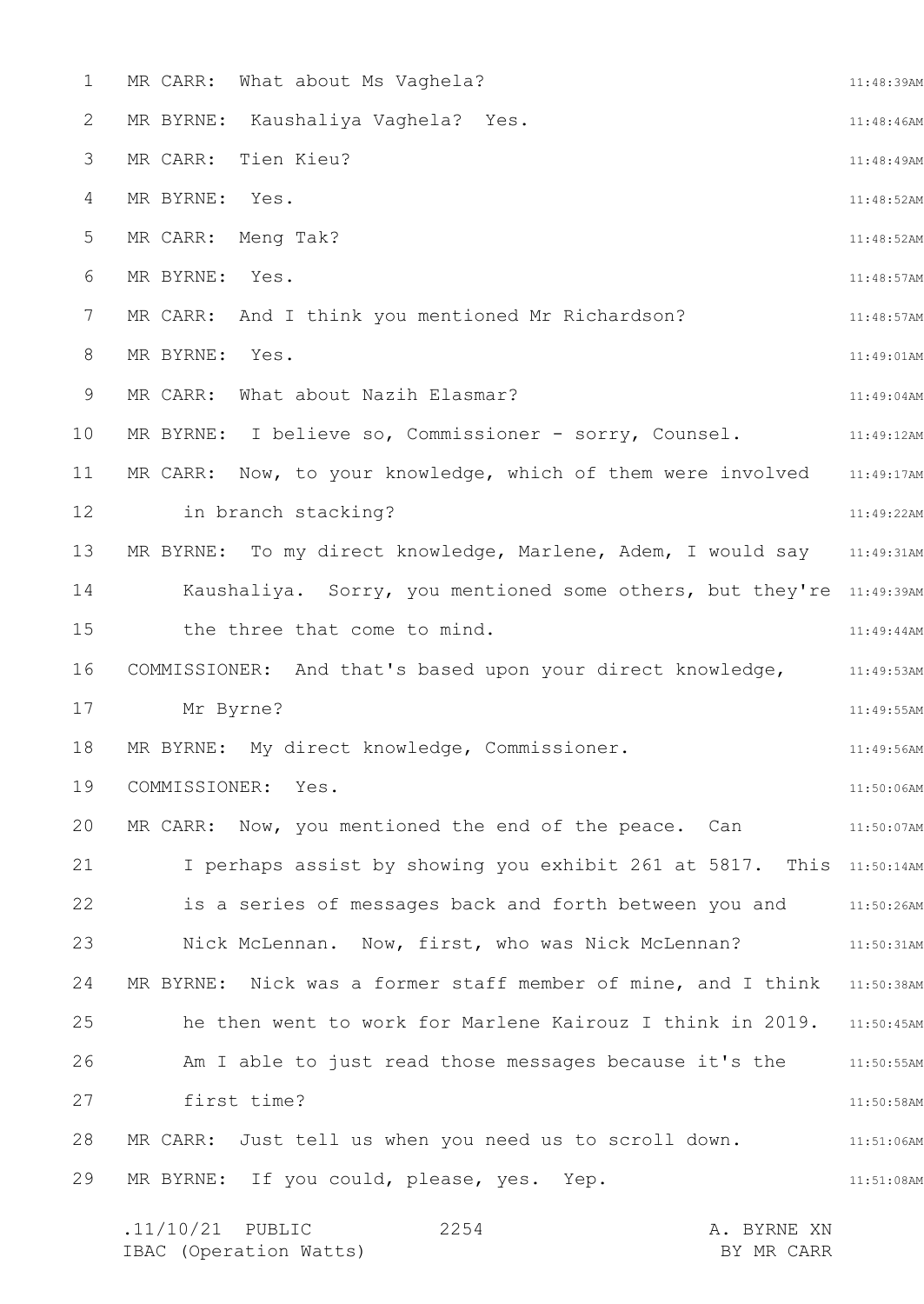1 2 3 4 5 6 7 8 9 10 11 12 13 14 15 16 17 18 19 20 21 22 23 24 25 26 27 28 29 MR CARR: I want to ask you first about the message at the top 11:51:23AM of the screen: 'He's trying to ramp up branch stacking in 11:51:28AM the south-east apparently. Which is disastrous. Can cost 11:51:32AM 11:51:35AM 11:51:39AM 11:51:41AM 11:51:45AM 11:51:48AM MR CARR: Is that the time that you're referring to as the end 11:51:50AM 11:51:56AM from the end of the peace when things have already started 11:52:02AM 11:52:06AM 11:52:07AM 11:52:14AM 11:52:17AM 11:52:24AM 11:52:28AM 11:52:34AM 11:52:41AM 11:52:47AM 11:52:54AM 11:52:58AM I would say - because we had the election in 2019, I would 11:53:04AM 11:53:08AM 11:53:11AM 11:53:14AM 11:53:17AM COMMISSIONER: No doubt Counsel Assisting will come to this, 11:53:22AM but you do appreciate that what you're saying doesn't sit 31:53:26AM seats at state and federal elections. He's a vandal.' Who's that a reference to? MR BYRNE: Somyurek. Mr Somyurek, Counsel, sorry. MR CARR: This is November 2019? MR BYRNE: Yes. of the peace, or is this a time a little bit further on to escalate? MR BYRNE: When things have started to escalate. COMMISSIONER: I'm sorry, Mr Carr. Could I just be clear, Mr Byrne. How long before the period when it started to escalate can you say that branch stacking had resumed; namely, that, as you put it, the demilitarisation or the period where it was not occurring had ceased? MR BYRNE: I think - I think - Adem might say that there was some Left recruitment in the region in late 2018, but I think - and it sort of was connected with the Left - sorry, in the west and what was happening there. say, to the best of my recollection, at this point there had been stuff happening in the west that I was worried about coming over in 2018. But I think 2019 is when it really started to take off post the election.

.11/10/21 PUBLIC 2255 A. BYRNE XN IBAC (Operation Watts) and the set of the BY MR CARR BY MR CARR 2255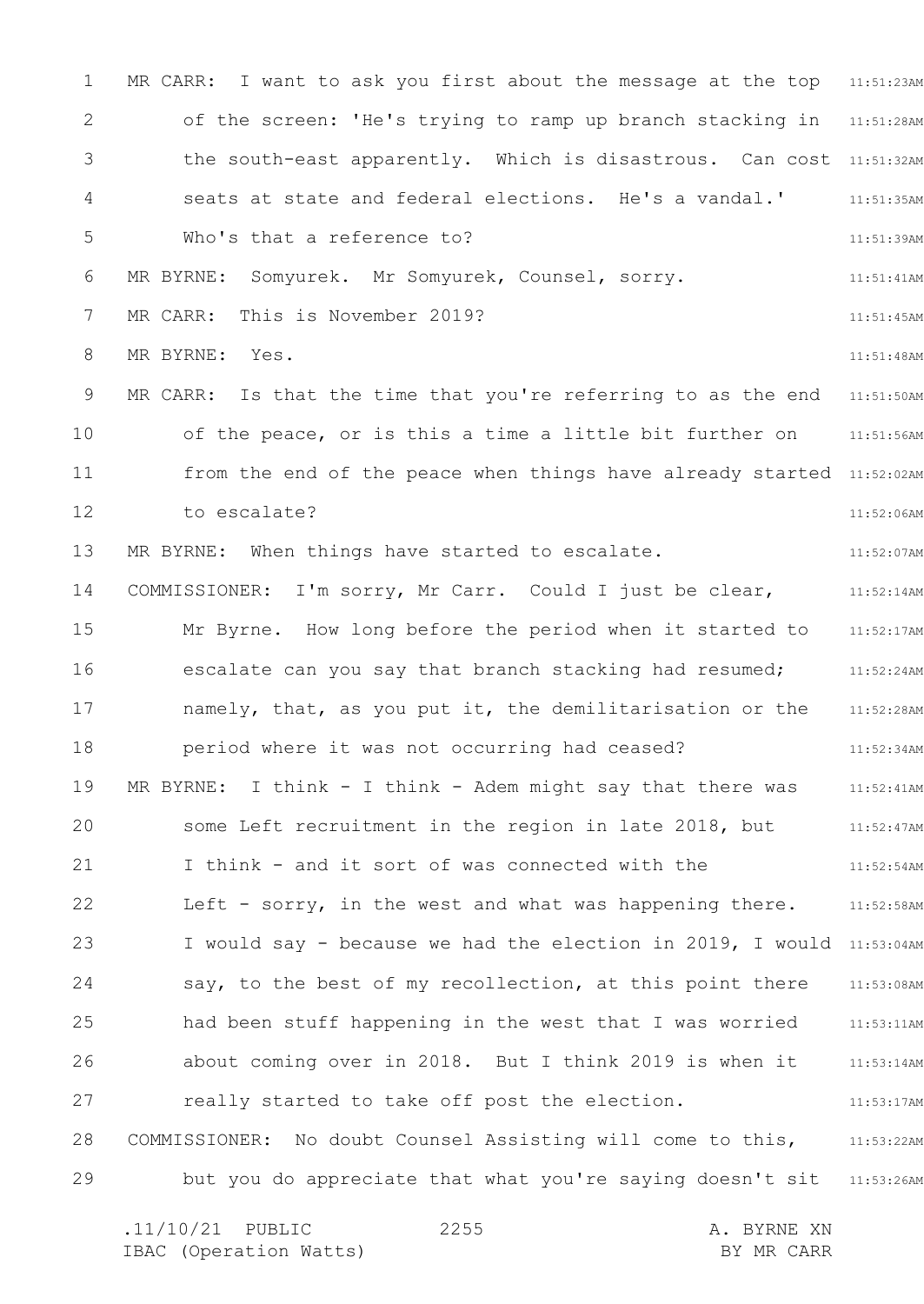1 2 3 4 5 6 7 8 9 10 11 12 13 14 15 16 17 18 19 20 21 22 23 24 25 26 27 28 29 easily with the Ombudsman's Red Shirt investigation and 11:53:31AM 11:53:37AM 11:53:45AM COMMISSIONER: So if those conclusions are accurate, and I have 11:53:48AM no reason at the present to think they were not, then the 11:53:51AM 11:53:56AM 11:54:03AM 11:54:11AM MR BYRNE: I didn't think in our region, Commissioner. It may 11:54:11AM 11:54:14AM 11:54:15AM 11:54:21AM escalation that followed it in branch stacking activity 11:54:25AM 11:54:31AM 11:54:34AM 11:54:35AM 11:54:38AM 11:54:42AM 11:54:48AM MR BYRNE: Yes, Commissioner - sorry, Counsel. In fact, I had 11:54:49AM 11:54:53AM MR CARR: Now, you expressed a concern about ramping up branch 11:55:02AM stacking in the south-east at that stage, and you said 11:55:05AM that it was Mr Somyurek behind that activity; is that 11:55:10AM 11:55:14AM 11:55:14AM MR CARR: What was he doing to ramp up branch stacking in the 11:55:15AM 11:55:21AM 11:55:30AM .11/10/21 PUBLIC 2256 A. BYRNE XN IBAC (Operation Watts) BY MR CARR 2256 the conclusions that the Ombudsman drew back in 2015? MR BYRNE: I'm very aware of that, Commissioner. branch stacking had well and truly resumed by 2015? MR BYRNE: 2015? Were you saying the Red Shirts  $- -$ COMMISSIONER: Correct. have been elsewhere. COMMISSIONER: All right. MR CARR: When you're talking about the peace and the I understand you're talking about in the south-eastern region? MR BYRNE: Yes, Counsel. MR CARR: So there had been an escalation leading up to the time of these messages in November 2019 within the south-east? blocked Somyurek from my phone in September 2019. right? MR BYRNE: Yes. south-east? MR BYRNE: Again, more talking about removing members of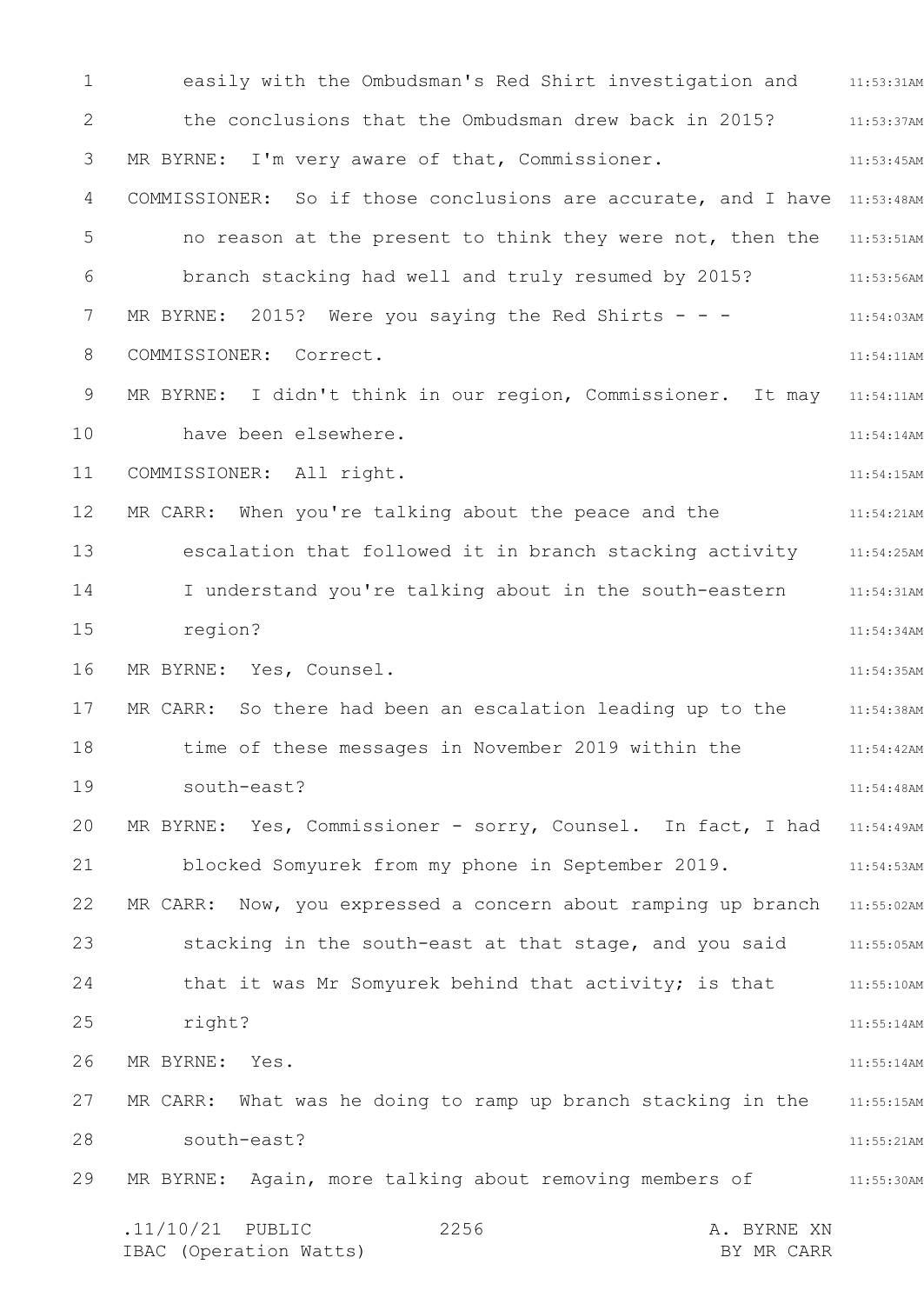1 2 3 4 5 6 7 8 9 10 11 12 13 14 15 16 17 18 19 20 21 22 23 24 25 26 27 28 29 parliament that were connected with the Socialist Left and 11:55:34AM 11:55:41AM they were recruiting, he was going to respond to that and 11:55:48AM 11:55:54AM 11:55:58AM 11:56:00AM 11:56:04AM 11:56:13AM 11:56:15AM 11:56:18AM MR CARR: What was he intending to do with the seats that they  $11:56:27$ AM 11:56:33AM 11:56:37AM someone from Moderate Labor in if he could or someone else 11:56:39AM 11:56:44AM 11:56:47AM 11:56:55AM 11:57:00AM 11:57:10AM 11:57:14AM 11:57:20AM that Adem felt that he had control of or strong influence 11:57:24AM 11:57:32AM 11:57:34AM 11:57:37AM 11:57:41AM Moderate Right have a hierarchy of control? So was there 11:57:47AM someone that was recognised at any given point of time was 11:57:53AM leading that faction, or was Mr Somyurek's influence 11:57:57AM then using - I think he had a view that he put which was possibly take those people out. MR CARR: When you say take them out  $- -$ MR BYRNE: Remove their preselections. MR CARR: Are there particular MPs that you discussed with Mr Somyurek him taking out? MR BYRNE: Well, not me discussed. It was put to me. Pauline Richards and Gabrielle Williams. had previously occupied? MR BYRNE: It would be my understanding that he would put that he had an agreement with. MR CARR: When you say he would put somebody in, are you referring to an understanding that at the time he had sufficient influence and power that he might be able to determine who would obtain preselection in those seats? MR BYRNE: Yes. At that stage, as Adem's power grew with the alliances that he had formed, it was put quite regularly over 66 per cent or 63 per cent of the Labor Party. There's - the Public Office Selection Committee but also the Admin Committee as well. COMMISSIONER: Could I just take you back a step. Did the

.11/10/21 PUBLIC 2257 A. BYRNE XN IBAC (Operation Watts) and the set of the BY MR CARR BY MR CARR 2257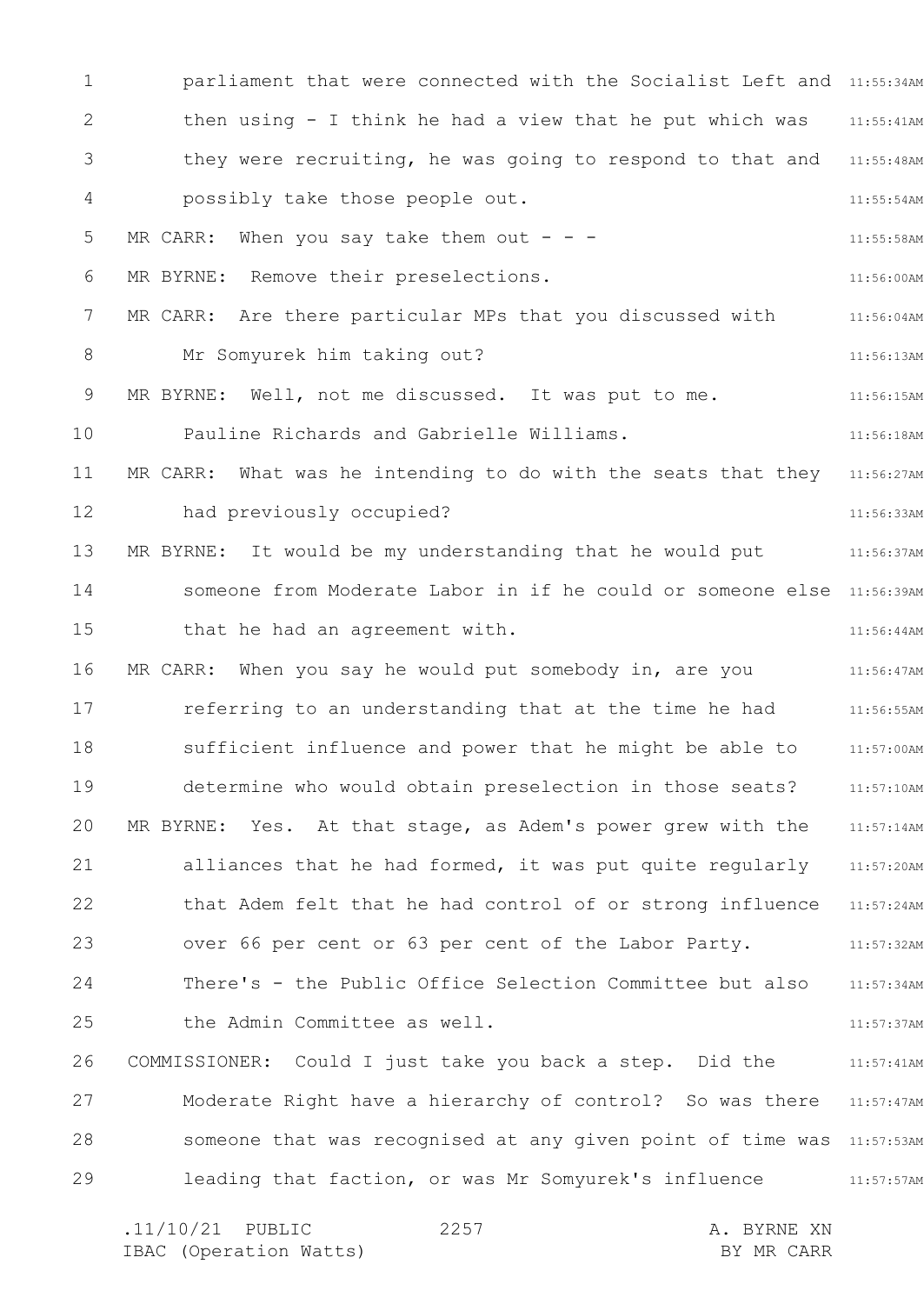1 2 3 4 5 6 7 8 9 10 11 12 13 14 15 16 17 18 19 20 21 22 23 24 25 26 27 28 29 11:58:04AM MR BYRNE: There would be three people that were deemed to have 11:58:10AM been the leaders of the faction: Adem first and foremost, 11:58:12AM then Marlene and then Robin Scott. But it was the 11:58:17AM alliances that Adem had cobbled together of different 11:58:22AM 11:58:27AM 11:58:31AM substantial influence over significant sections of the 11:58:37AM 11:58:42AM 11:58:44AM 11:58:47AM 11:58:47AM 11:58:56AM 11:58:58AM 11:59:02AM MR BYRNE: It's my understanding, Commissioner, who would have 11:59:03AM 11:59:06AM 11:59:08AM 11:59:11AM 11:59:18AM 11:59:19AM 11:59:20AM 11:59:24AM 11:59:25AM 11:59:28AM 11:59:33AM I understood you a moment ago, you referred to Mr Somyurek 11:59:39AM placing a new MP in the seats that might have been vacated 11:59:44AM as a reward; did I understand your evidence correctly? 31:59:52AM simply based upon the volume of influence? subfactions within the Right and also within the Industrial Left that he believed gave him control or party. COMMISSIONER: I'm not sure that that really answered my question. You say three that were deemed to be  $-$  -MR BYRNE: (Indistinct). COMMISSIONER: Was there any formalisation of who would be running the faction, or was it simply a case of who had most influence? the most influence. COMMISSIONER: Yes, I see. MR CARR: Was Mr Somyurek described as the convenor of the Moderate Labor faction? MR BYRNE: He was, Counsel. MR CARR: And that was a de facto leadership role? MR BYRNE: It was. MR CARR: Recognised within the party? MR BYRNE: Recognised within the party. MR CARR: Now, I can't remember the words you used but, as

| $.11/10/21$ PUBLIC     | 2258 |  | A. BYRNE XN |
|------------------------|------|--|-------------|
| IBAC (Operation Watts) |      |  | BY MR CARR  |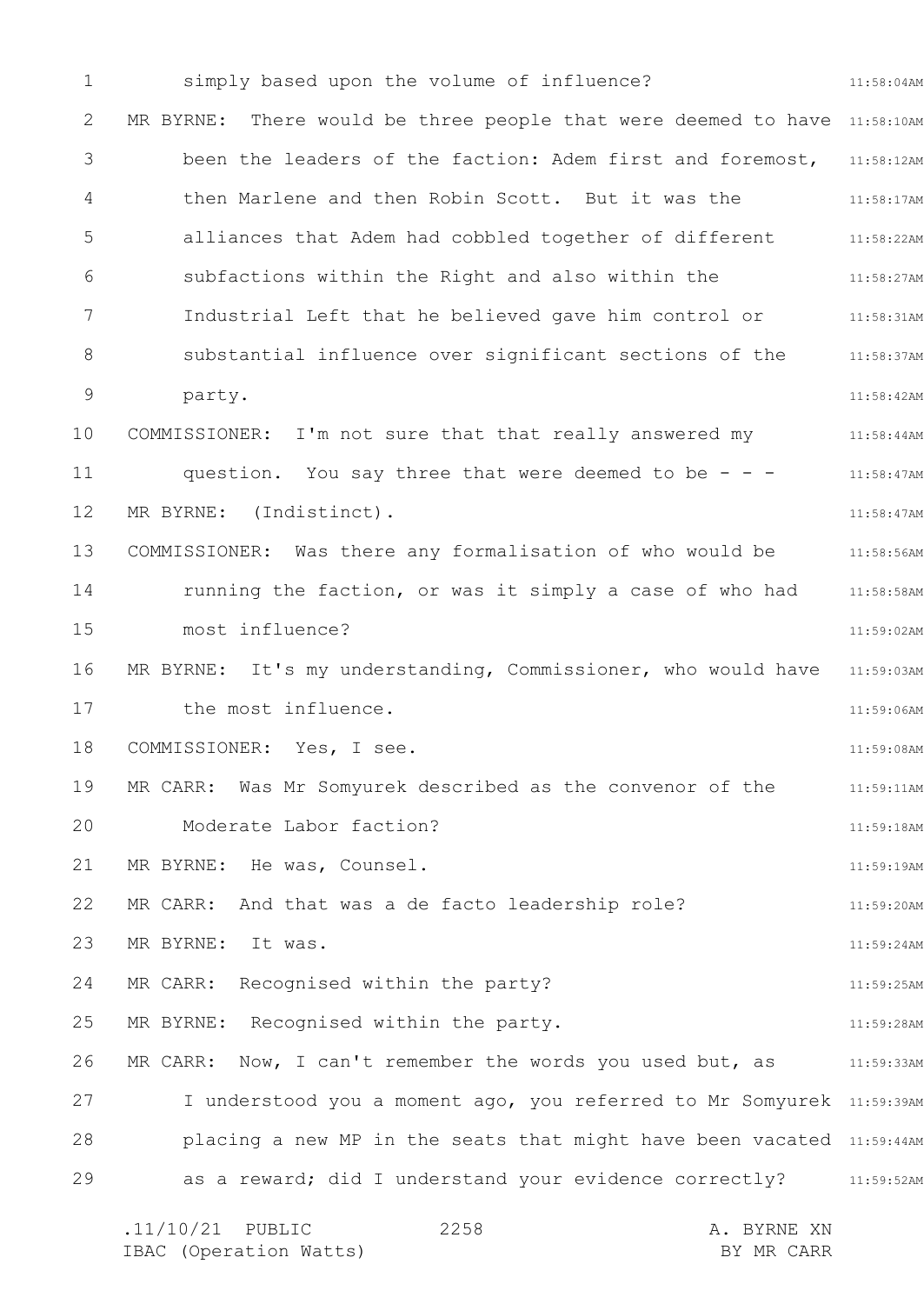| $\mathbf 1$ | MR BYRNE: That's correct, Counsel.                                   | 11:59:58AM |
|-------------|----------------------------------------------------------------------|------------|
| 2           | MR CARR: A reward for what?                                          | 12:00:00PM |
| 3           | MR BYRNE: It could be a favoured candidate because of                | 12:00:02PM |
| 4           | recruitment that had occurred. That was not specifically             | 12:00:08PM |
| 5           | put to me - there were no specific people put to me,                 | 12:00:11PM |
| 6           | however, Counsel, so                                                 | 12:00:16PM |
| 7           | MR CARR: For the moment I'm interested in the process rather         | 12:00:20PM |
| 8           | than a specific individual. Was it a reward for factional 12:00:24PM |            |
| $\mathsf 9$ | loyalty?                                                             | 12:00:37PM |
| 10          | MR BYRNE: Yes.                                                       | 12:00:38PM |
| 11          | MR CARR: For bringing in members?                                    | 12:00:38PM |
| 12          | MR BYRNE:<br>Yes.                                                    | 12:00:42PM |
| 13          | MR CARR: For bringing members across from another faction?           | 12:00:42PM |
| 14          | MR BYRNE: Yes.                                                       | 12:00:47PM |
| 15          | MR CARR: Can you think of an example of someone who was              | 12:00:48PM |
| 16          | rewarded with preselection and subsequently elected as a             | 12:00:52PM |
| 17          | result of that sort of process?                                      | 12:00:57PM |
| 18          | MR BYRNE: Yeah, Adem Somyurek in 2002 by me.                         | 12:01:00PM |
| 19          | MR CARR: Perhaps it's convenient, given that answer, if we           | 12:01:08PM |
| 20          | just go back a step. He used to be an electorate officer             | 12:01:10PM |
| 21          | for you?                                                             | 12:01:14PM |
| 22          | MR BYRNE: He was.                                                    | 12:01:15PM |
| 23          | MR CARR: He was a supporter of yours?                                | 12:01:16PM |
| 24          | MR BYRNE:<br>He was.                                                 | 12:01:19PM |
| 25          | MR CARR: And you were a supporter of his?                            | 12:01:20PM |
| 26          | MR BYRNE: I was.                                                     | 12:01:23PM |
| 27          | MR CARR: You have had through your electorate office a number        | 12:01:24PM |
| 28          | of people who have become influential within the Labor               | 12:01:30PM |
| 29          | Party?                                                               | 12:01:36PM |
|             | $.11/10/21$ PUBLIC<br>2259<br>A. BYRNE XN                            |            |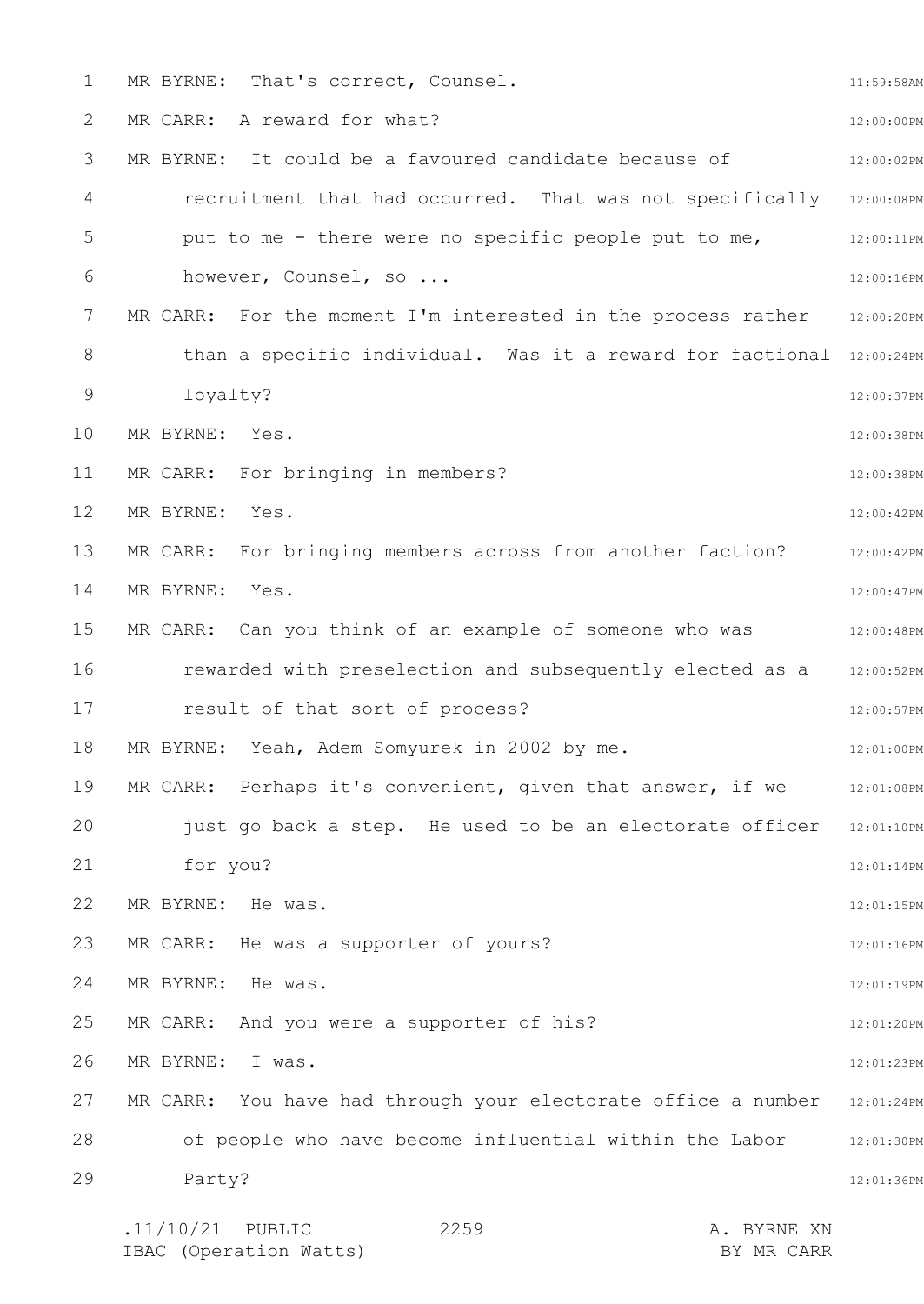1 2 3 4 5 6 7 8 9 10 11 12 13 14 15 16 17 18 19 20 21 22 23 24 25 26 27 28 29 12:01:36PM 12:01:37PM 12:01:41PM MR CARR: And indeed the links between you and Mr Somyurek were 12:01:42PM 12:01:49PM 12:01:55PM 12:01:58PM COMMISSIONER: Mr Byrne, I'm just having a little difficulty, 12:02:00PM the sequence as you've explained it. By 2002 you had come 12:02:09PM 12:02:15PM 12:02:19PM 12:02:25PM 12:02:28PM 12:02:30PM 12:02:35PM think this is an unfair characterisation - you might say 12:02:39PM 12:02:43PM 12:02:47PM 12:02:51PM 12:02:53PM 12:03:01PM 12:03:07PM was substantial recruitment happening in Holt, I was  $12:03:11\text{PM}$ thrown into it and that was where the bulk of that sort of 12:03:14PM 12:03:18PM successful in Holt occurred. Activity between the end of 12:03:22PM 1996 to 1999, then, there wasn't much at all. So, you 12:03:25PM know, in terms of training, I certainly wouldn't have said 12:03:32PM Luke was trained as such. Was Adem trained in that period 12:03:36PM MR BYRNE: I have. MR CARR: Mr Donnellan was an electorate officer of yours? MR BYRNE: He was. such that people would move between your electorate offices until recent years? MR BYRNE: That's correct. to recognise that unless you engage in branch stacking you'll be overwhelmed by the other side of the party? MR BYRNE: Yes. COMMISSIONER: You then have a number of persons working for you who later on in their own right become branch stackers. So one might say - and you correct me if you you had imparted a level of training for them as to how they should go about things; is that fair? MR BYRNE: They would put it that way, Commissioner. COMMISSIONER: How would you put it? MR BYRNE: It's  $-$  I wouldn't say training. I, when  $$ particularly the very tough period in 1996, where there very substantial recruitment that led to us being

.11/10/21 PUBLIC 2260 A. BYRNE XN IBAC (Operation Watts) and the set of the BY MR CARR BY MR CARR 2260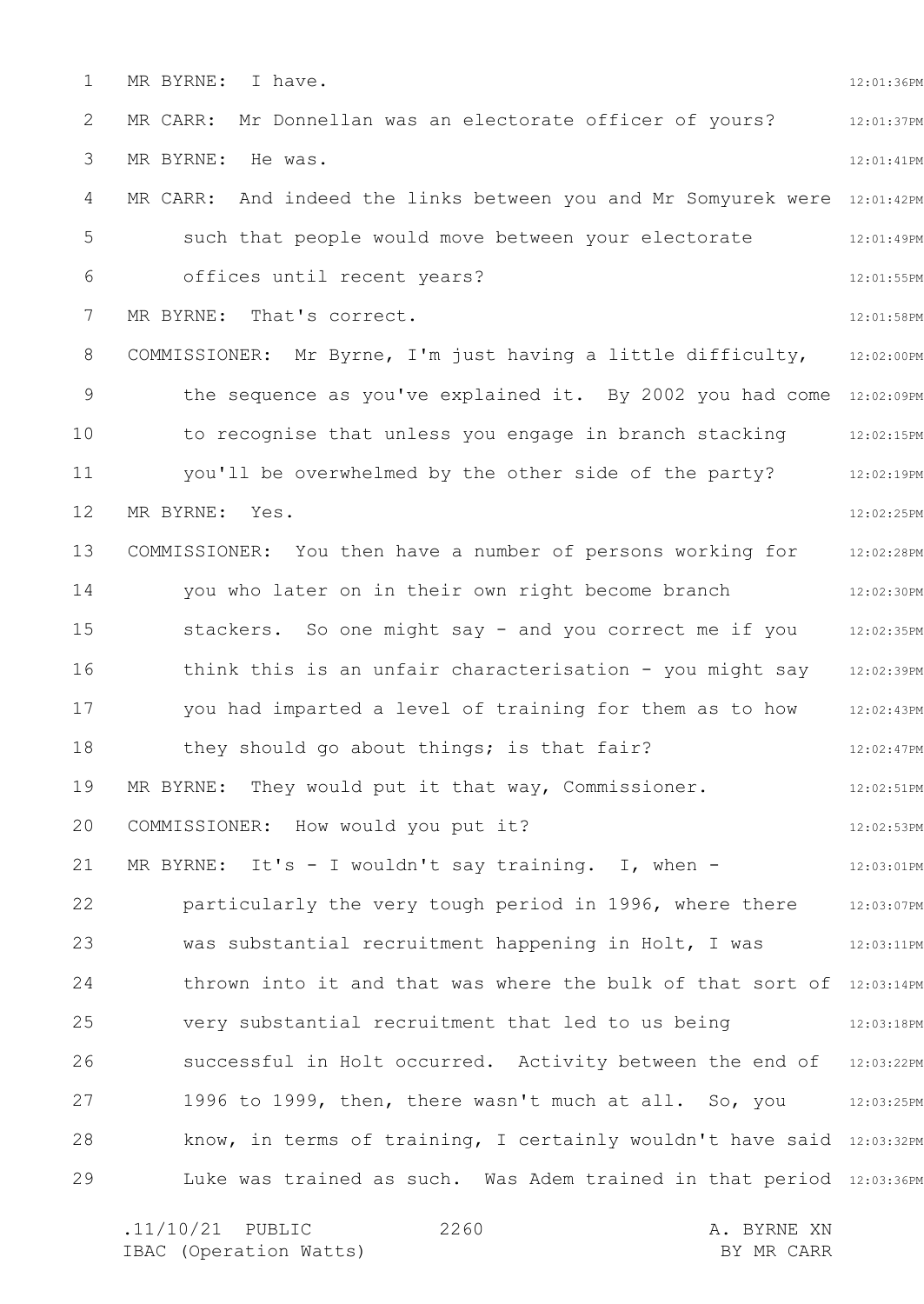1 2 3 4 5 6 7 8 9 10 11 12 13 14 15 16 17 18 19 20 21 22 23 24 25 26 27 28 29 in 1996? I wouldn't use the word 'trained'. He observed. 12:03:40PM 12:03:46PM 12:03:52PM 12:03:56PM 12:04:02PM various places. I don't get the impression that there was 12:04:12PM 12:04:16PM during the period 2002 onwards. I don't really understand 12:04:25PM 12:04:29PM 12:04:35PM 12:04:37PM 12:04:40PM 12:04:44PM 12:04:49PM 12:04:52PM 12:04:54PM that. That was the proof, Commissioner, of the diminution 12:04:57PM 12:05:01PM 12:05:05PM 12:05:10PM 12:05:14PM 12:05:14PM 12:05:16PM 12:05:19PM 12:05:24PM I was referring to the south-east and what I was trying to 12:05:28PM 12:05:32PM 12:05:34PM 12:05:44PM .11/10/21 PUBLIC 2261 A. BYRNE XN IBAC (Operation Watts) and the set of the BY MR CARR BY MR CARR 2261 COMMISSIONER: Yes. But what I'm not following is, as you explain, the need for you to engage in branch stacking by 2002, and then I look at the Ombudsman's Red Shirt report of 2015, which talks about intensive branch stacking in any significant cessation in that inappropriate process why you're saying that it suddenly became an acute issue in 2019? MR BYRNE: Because you just look at the number of members in Holt. They just dropped substantially. In Bruce, in Isaacs, in surrounding seats, in state seats, that what happened was - the proof was the number of members, and the number of members in the south-east dropped substantially. And, again, I was criticised because of in branch stacking. COMMISSIONER: That may apply to your area. But unless you're suggesting that the Ombudsman's findings are in  $error - -$ MR BYRNE: No, not at all. COMMISSIONER: Plainly branch stacking had not ceased to be a significant factor generally speaking within Victoria? MR BYRNE: It was always present in some form, Commissioner. do to mitigate that. COMMISSIONER: Yes, all right. Thank you. Yes, Mr Carr. MR CARR: Now, you and Mr Somyurek were obviously close for a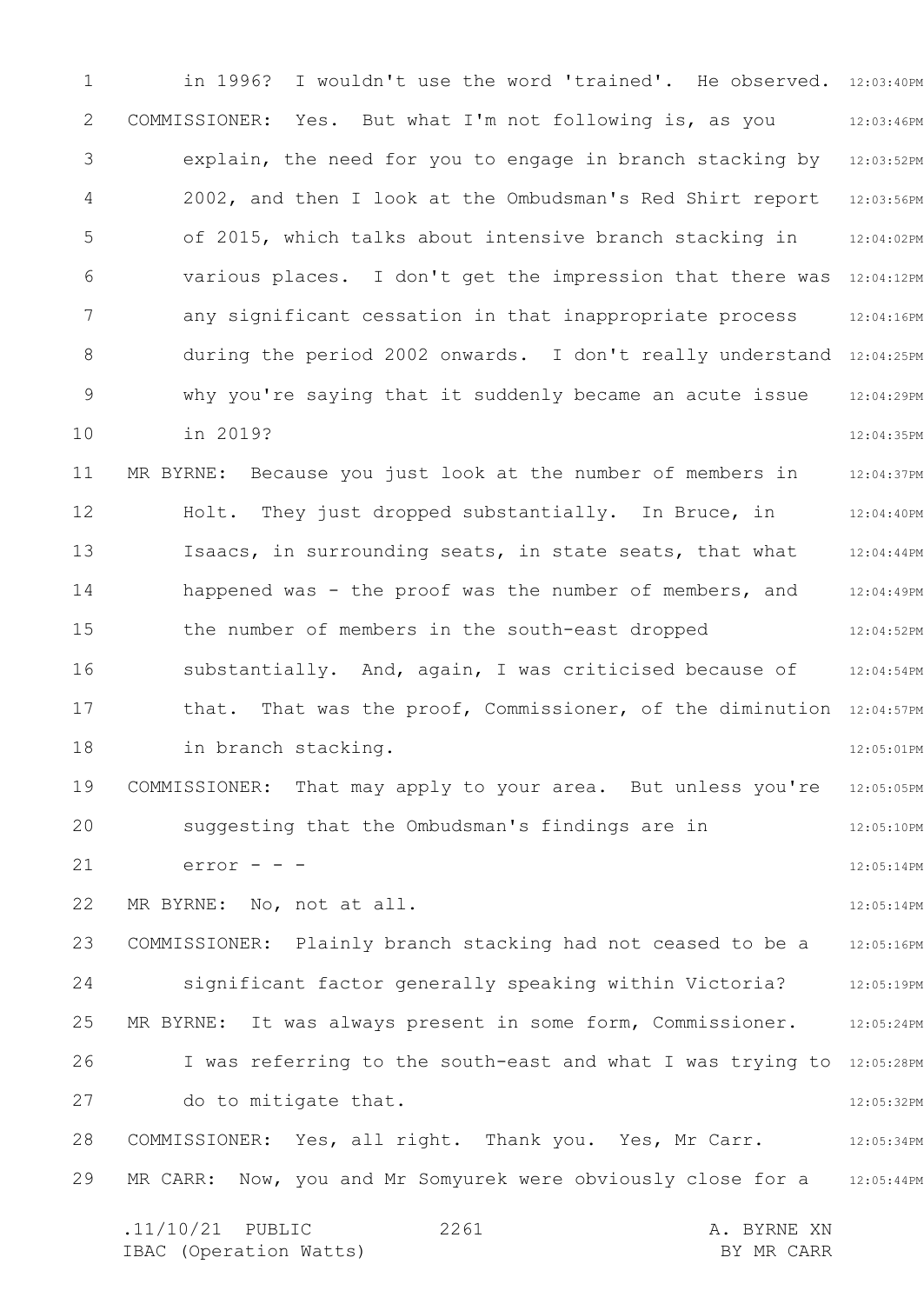1 2 3 4 5 6 7 8 9 10 11 12 13 14 15 16 17 18 19 20 21 22 23 24 25 26 27 28 29 12:05:47PM 12:05:51PM 12:05:51PM 12:05:59PM 12:06:00PM 12:06:03PM 12:06:14PM speaking to the special investigator or the investigator 12:06:20PM 12:06:23PM MR CARR: You continued communicating with him well after that, 12:06:28PM 12:06:35PM 12:06:36PM 12:06:41PM 12:06:48PM 12:06:51PM 12:06:52PM 12:06:55PM MR CARR: And you continued to be involved in the same faction? 12:06:56PM 12:07:01PM MR CARR: Now, by the time of this message in November - or 12:07:03PM these messages in November 2019 you've asked Mr McLennan, 12:07:10PM 12:07:17PM rants, and you've said, 'I am really angry about how he's 12:07:25PM 12:07:28PM MR BYRNE: I actually don't remember the messages, but they're  $\,$  12:07:32PM  $\,$ 12:07:34PM MR CARR: Do you remember what it was that made you so angry 12:07:36PM 12:07:40PM 12:07:43PM .11/10/21 PUBLIC 2262 A. BYRNE XN 2262 long period of time; is that accurate? MR BYRNE: That's correct. MR CARR: You obviously had a fallout at some stage? MR BYRNE: That's correct. MR CARR: When would you date that to? MR BYRNE: I - it was progressive, and I can't give you an exact date, and this is something that I have been from IBAC. Somewhere between I would say 2016 and 2017. though? MR BYRNE: I did, until 2019 - until September 2019. MR CARR: And people continued moving back and forth between your respective offices? MR BYRNE: That's correct. MR CARR: When I say people, I'm talking about staff? MR BYRNE: Staff, yes. MR BYRNE: I was. if Somyurek calls him, if he can record him, his lunatic treating people.' Do you remember these messages? there, clearly, so they're my messages. about how he was treating people that you would suggest that Mr McLennan record him?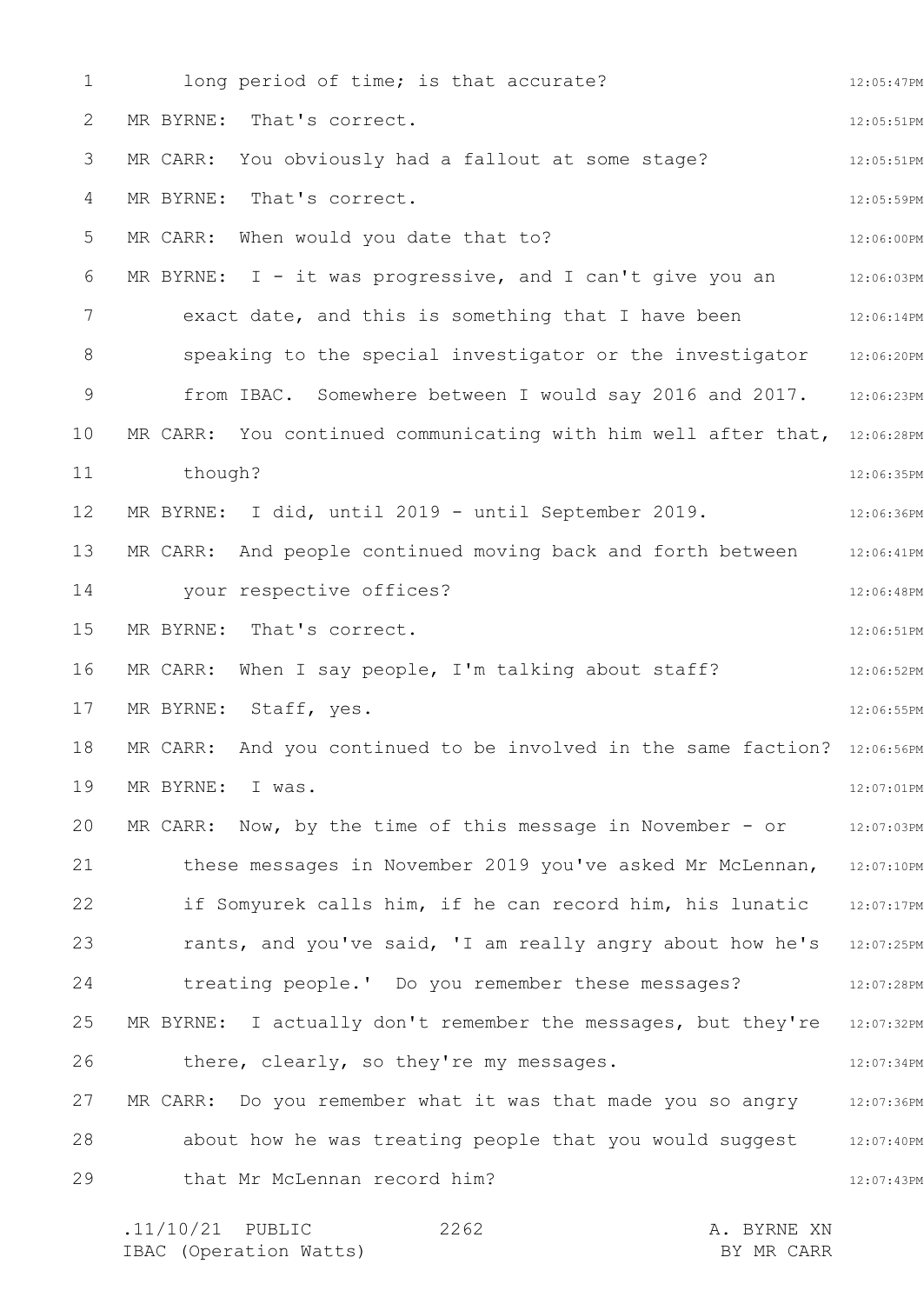1 2 3 4 5 6 7 8 9 10 11 12 13 14 15 16 17 18 19 20 21 22 23 24 25 26 27 28 29 MR BYRNE: The ongoing reports I had of Mr Somyurek berating, 12:07:47PM ringing all hours of the day and night, pushing people to 12:07:53PM 12:07:56PM 12:08:04PM MR BYRNE: He certainly was working for me, but I can't recall 12:08:08PM 12:08:12PM 12:08:17PM 12:08:20PM 12:08:25PM 12:08:29PM 12:08:33PM 12:08:36PM 12:08:39PM 12:08:42PM 12:08:46PM 12:08:47PM MR CARR: Was he being directed as to what he needed to do and 12:08:48PM 12:09:02PM 12:09:07PM 12:09:12PM 12:09:15PM 12:09:18PM MR BYRNE: Yes. Nick was - you made the point, Nick was very, 12:09:19PM very close to me. I'm incredibly fond of Nick. Still am. 12:09:23PM 12:09:29PM 12:09:32PM 12:09:37PM 12:09:39PM 12:09:42PM .11/10/21 PUBLIC 2263 A. BYRNE XN 2263 do things that they didn't want to do. MR CARR: Who was Mr McLennan working for? the exact time that he left my office, Assistant Counsel. At this stage I don't think Nick was working for me. I think he was working for I think Marlene Kairouz. MR CARR: If I suggested to you that he moved to Ms Kairouz's office, ministerial office, from about January 2019, does that sound right? MR BYRNE: Yeah, I would say so. MR CARR: He had been in your office and moved to Ms Kairouz's office. You continued to have a close relationship with Mr McLennan? MR BYRNE: Very much so. berated at all hours of the day and night by Mr Somyurek during that time that he was working for Ms Kairouz? MR BYRNE: That's my understanding. MR CARR: Is that an understanding that you've got from speaking to Mr McLennan himself? I was very angry at the way he was being treated. MR CARR: Now, Mr Somyurek wasn't his boss; he wasn't working for Mr Somyurek's office? MR BYRNE: Their offices were very close to each other, Marlene's and Somyurek's, on the same floor.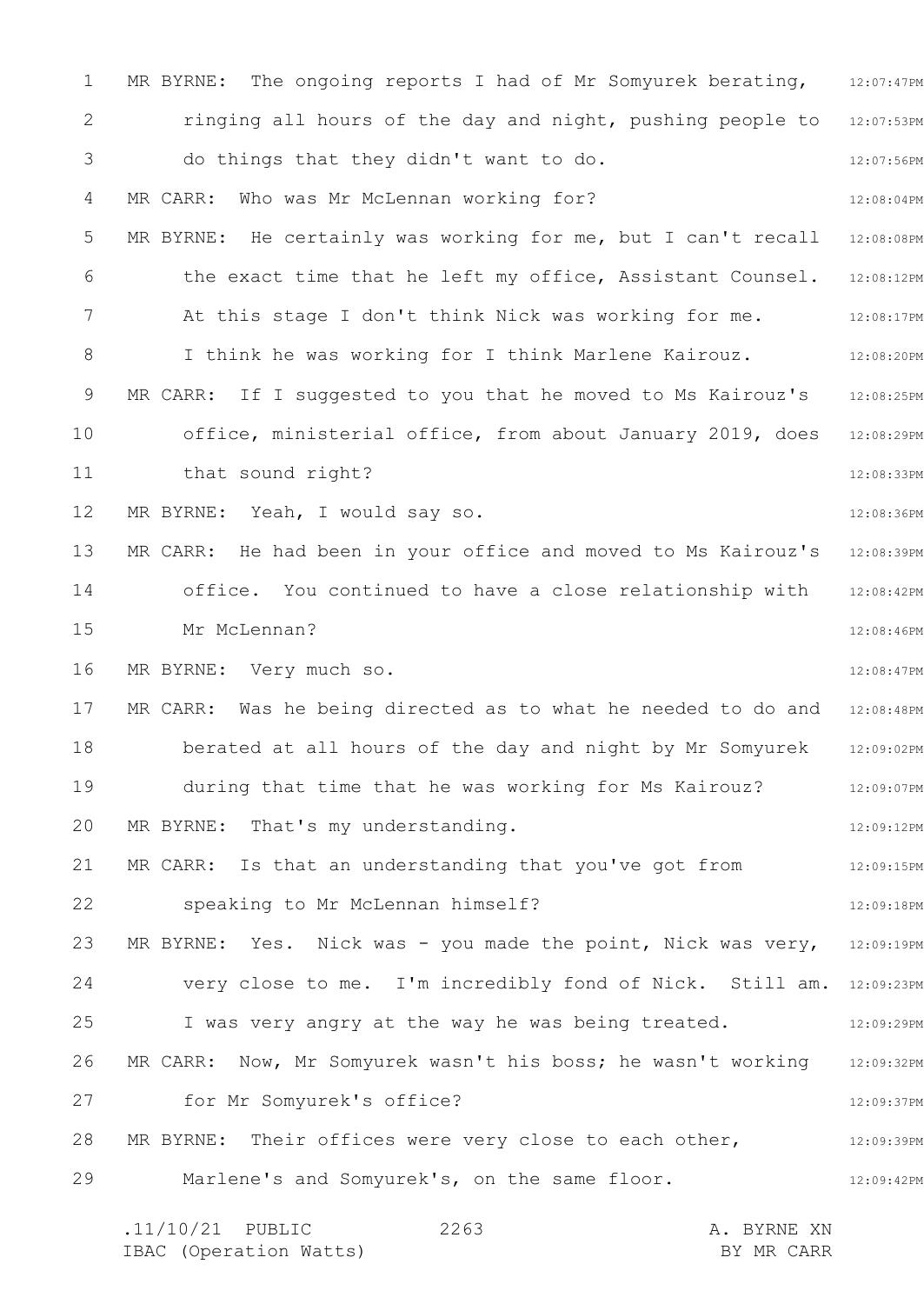1 2 3 4 5 6 7 8 9 10 11 12 13 14 15 16 17 18 19 20 21 22 23 24 25 26 27 28 29 12:09:45PM COMMISSIONER: Their parliamentary offices you're speaking of? 12:09:49PM 12:09:53PM 12:09:55PM 12:09:58PM 12:10:00PM directed as to what he was to do in his day-to-day work by 12:10:05PM 12:10:10PM 12:10:12PM 12:10:14PM 12:10:16PM 12:10:18PM 12:10:23PM 12:10:27PM MR BYRNE: Not as frequently, clearly, as when he was working  $12:10:36$ PM in my office. But I would - I was - again, as I said to 12:10:38PM you, I was very fond of him, and I would talk to him when 12:10:46PM I could. That wasn't - it wasn't incredibly regularly but 12:10:49PM 12:10:52PM 12:10:54PM 12:10:56PM 12:10:57PM 12:11:00PM 12:11:02PM 12:11:07PM 12:11:08PM MR BYRNE: An electorate officer, Commissioner, would do more 12:11:09PM 12:11:13PM groups. He was a very popular, gregarious, charismatic 12:11:18PM .11/10/21 PUBLIC 2264 A. BYRNE XN 2264 MR CARR: Was it the position  $- -$ MR BYRNE: Their ministerial, Commissioner, their ministerial offices. MR CARR: Is it the position that, notwithstanding that Mr McLennan was working for Ms Kairouz, in fact he was Mr Somyurek? MR BYRNE: That would be correct. MR CARR: And that's an understanding that you've got from speaking to Mr McLennan himself? MR BYRNE: Indeed. Yes, Counsel. MR CARR: And, as we can see from these messages, he used to report - he'd talk to you about his day and so forth? it was as regularly as it could be. COMMISSIONER: What position did he occupy in your office, Mr Byrne? MR BYRNE: He was an electorate officer, Commissioner. COMMISSIONER: And with Ms Kairouz ? MR BYRNE: I think he was a ministerial adviser. COMMISSIONER: And what's the difference between the two, can you explain? constituent work. Nick used to work with community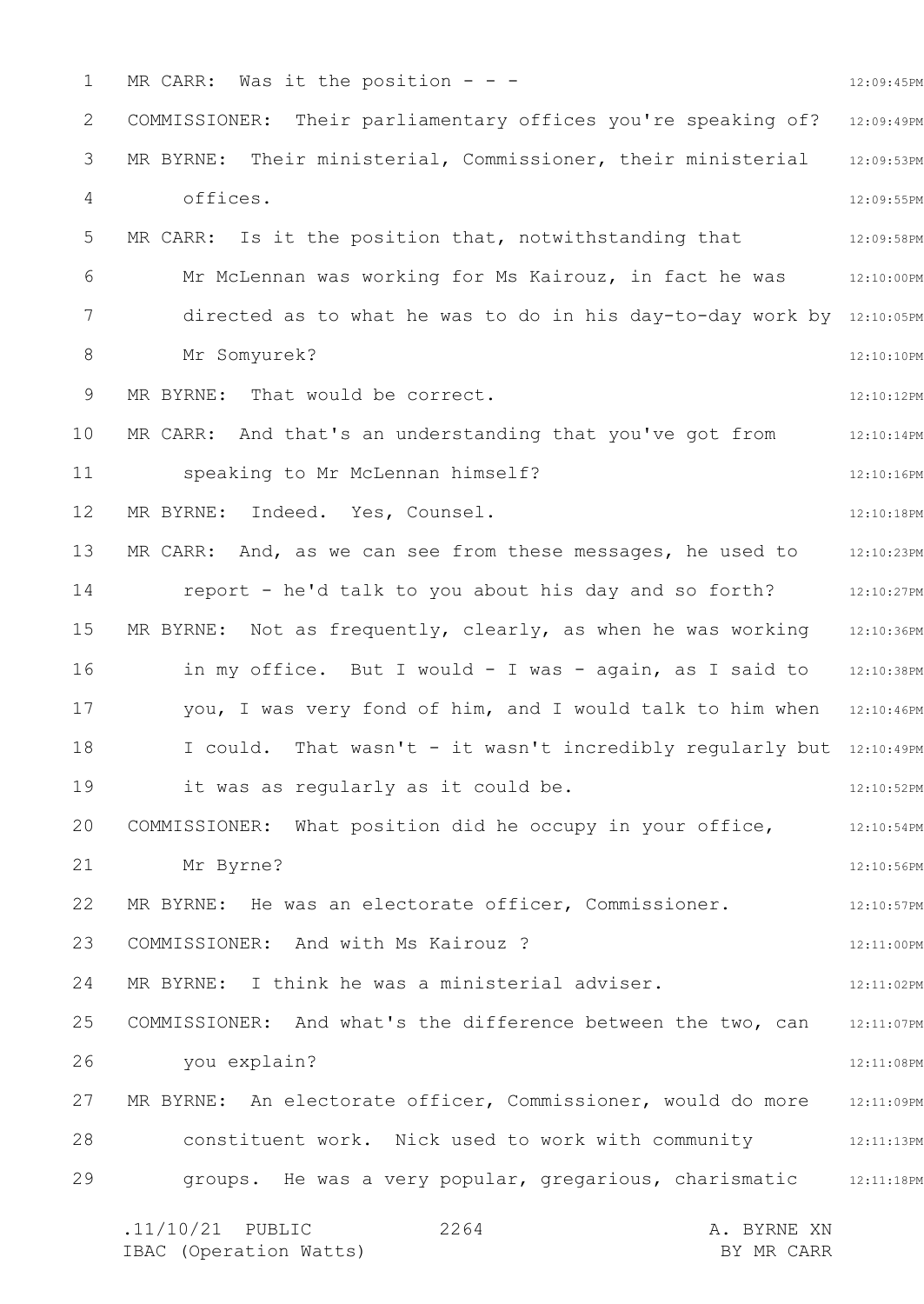1 2 3 4 5 6 7 8 9 10 11 12 13 14 15 16 17 18 19 20 21 22 23 24 25 26 27 28 29 individual. But - yeah. So he would do that for me, 12:11:24PM 12:11:28PM I think he had the portfolio, as I understand it, of outer 12:11:33PM 12:11:38PM 12:11:42PM 12:11:45PM 12:11:49PM 12:11:51PM 12:11:51PM 12:11:56PM 12:11:59PM Ms Kairouz or Mr Somyurek who was responsible for offering 12:12:03PM 12:12:07PM 12:12:13PM 12:12:17PM Mr Somyurek berating people at all hours of the day and and 12:12:27PM night and directing them in their work, was that direction 12:12:31PM 12:12:44PM 12:12:46PM MR CARR: So, for example, Mr McLennan would be directed by 12:12:49PM 12:12:56PM 12:13:01PM 12:13:03PM MR CARR: Who else, to your knowledge, was an employee in a  $_{12:13:05PM}$ 12:13:20PM 12:13:24PM 12:13:29PM MR BYRNE: Someone that used to work for me, Adam Sullivan. 12:13:32PM 12:13:37PM .11/10/21 PUBLIC 2265 A. BYRNE XN 2265 constituents primarily. And as a ministerial adviser suburbs, I think was my understanding. COMMISSIONER: And how are ministerial advisers appointed? MR BYRNE: By the minister, Commissioner. COMMISSIONER: By their relevant minister? MR BYRNE: Yes, that's my understanding. COMMISSIONER: Yes. MR CARR: When Mr McLennan moved from your office to Ms Kairouz's office, do you remember whether it was the job? MR BYRNE: I believe it was Mr Somyurek. MR CARR: Now, just to be clear, your description of about factional activity? MR BYRNE: Primarily factional activity. Mr Somyurek to engage in factional activity during his working day? MR BYRNE: That's correct. state ministerial office or electorate office who was directed by Mr Somyurek to engage in factional activity during their working day? MR CARR: Mr Sullivan worked for both Mr Somyurek and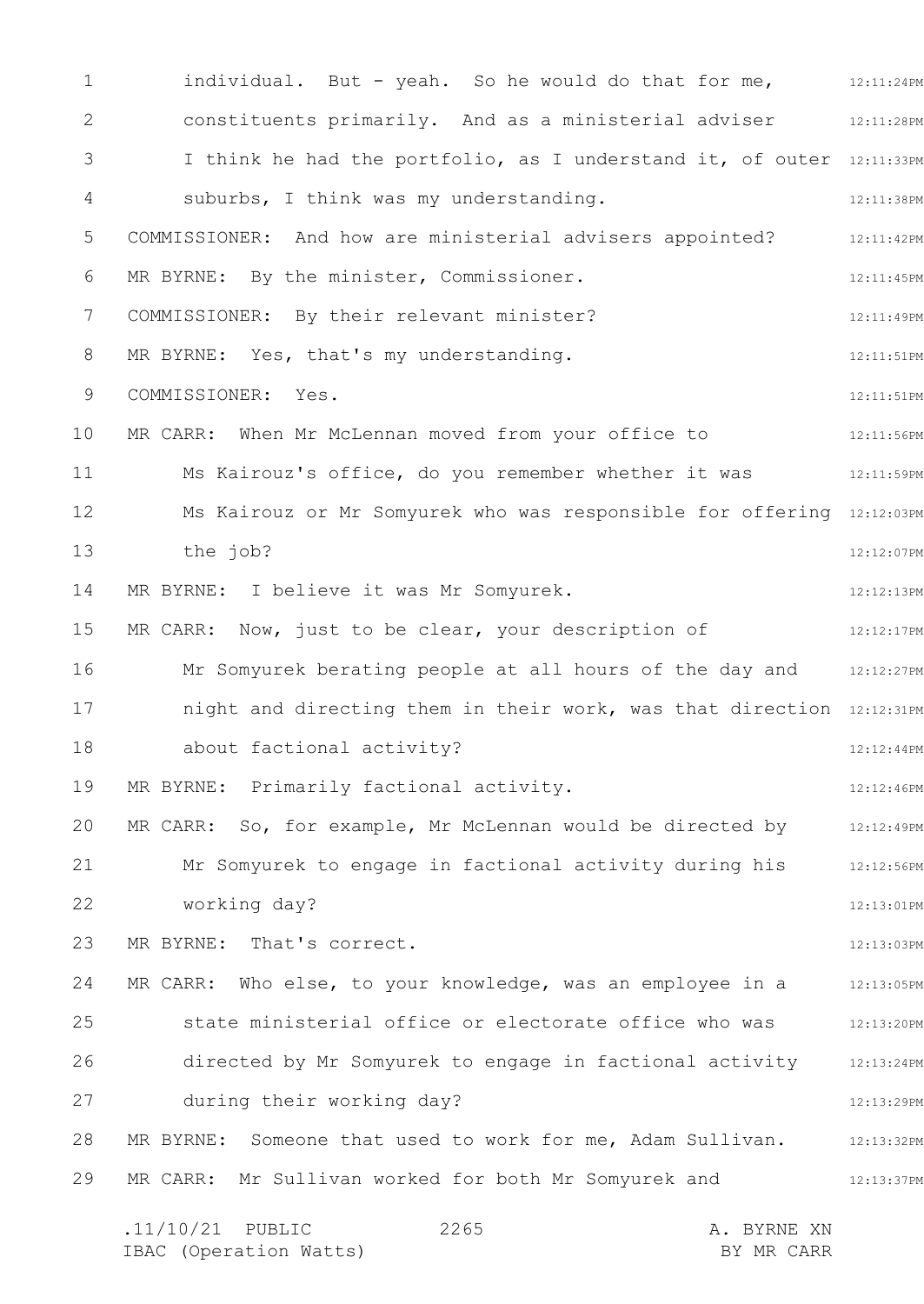1 2 3 4 5 6 7 8 9 10 11 12 13 14 15 16 17 18 19 20 21 22 23 24 25 26 27 28 29 12:13:47PM 12:13:50PM 12:13:54PM 12:13:58PM 12:14:03PM 12:14:05PM 12:14:06PM 12:14:11PM 12:14:13PM 12:14:17PM Has Mr Byrne acknowledged that he was informed that it was 12:14:21PM 12:14:25PM 12:14:27PM 12:14:31PM activity happening during the day. But there are also, 12:14:32PM you know, meetings that were happening - branch meetings 12:14:39PM 12:14:42PM 12:14:44PM 12:14:47PM COMMISSIONER: You understand the significance of whether it 12:14:48PM was during the working day; that is, when he's being paid 12:14:53PM 12:14:58PM officer as distinct from what he might do after hours? 32:15:03PM 12:15:06PM 12:15:09PM 12:15:11PM 12:15:16PM 12:15:17PM COMMISSIONER: So that was whilst he's receiving taxpayer funds 12:15:19PM .11/10/21 PUBLIC 2266 A. BYRNE XN 2266 Ms Kairouz, didn't he, after he - - -MR BYRNE: I believe so, but I was unclear about how that worked. MR CARR: Was he someone that you maintained a relationship with after he left your office? MR BYRNE: I did. MR CARR: Did you hear similar reports from him to those you heard from Mr McLennan? MR BYRNE: Yes. COMMISSIONER: Mr Carr, you said 'during their working day'. during the working day? MR CARR: I believe so, but perhaps we can just make  $- -$ MR BYRNE: There was some - correct. I mean, there was some generally happened after hours. But there would be work that would be done in the lead-up to those branch meetings. by taxpayer funds to perform duties as an electoral MR BYRNE: I'm completely aware of that, Commissioner. COMMISSIONER: Yes. Now, when he was working for you did he work sometimes on factional matters during the working day? MR BYRNE: Yes, he did.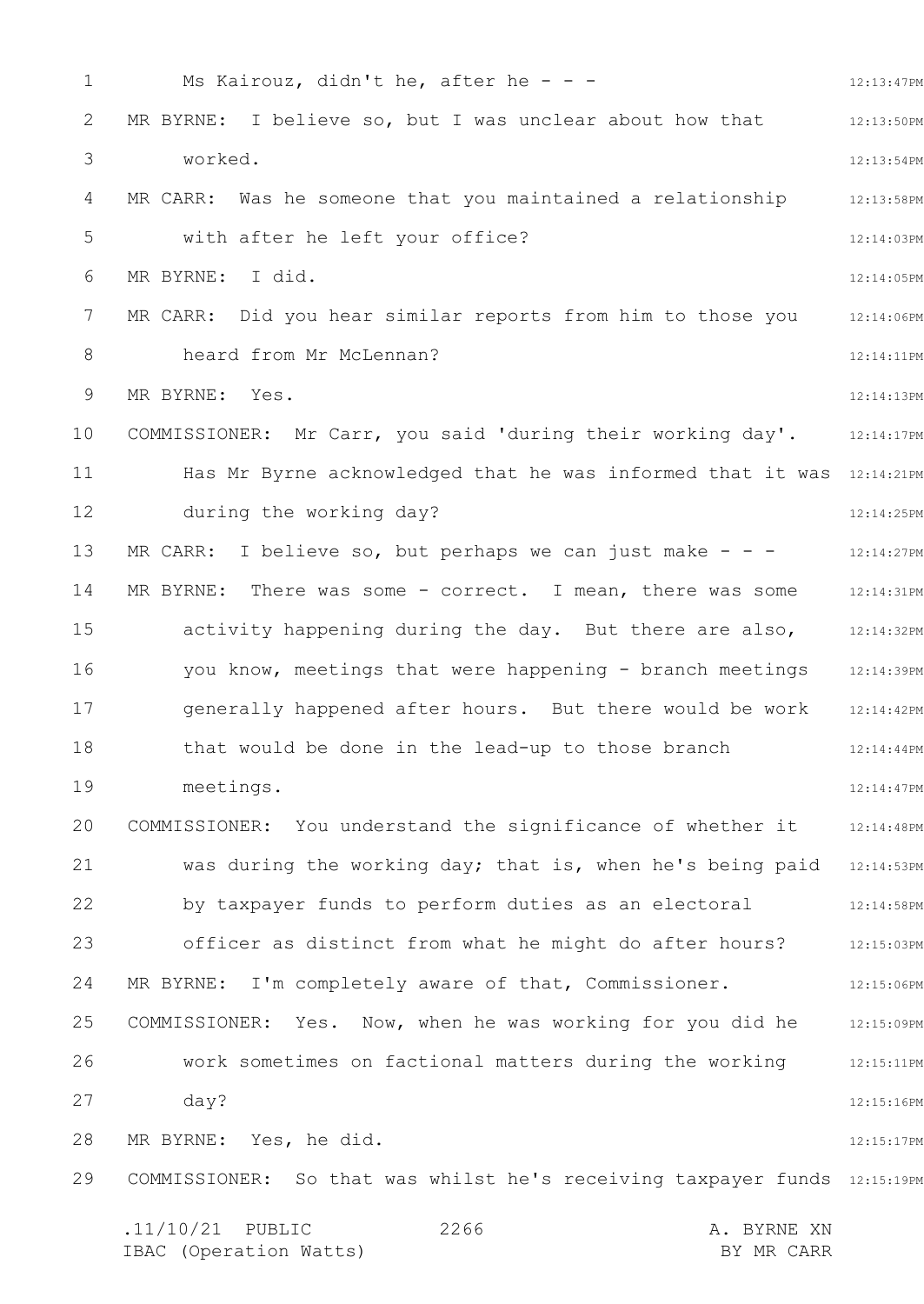1 2 3 4 5 6 7 8 9 10 11 12 13 14 15 16 17 18 19 20 21 22 23 24 25 26 27 28 29 12:15:23PM 12:15:24PM 12:15:26PM 12:15:28PM 12:15:30PM 12:15:33PM COMMISSIONER: And for how long did that go on, Mr Byrne, that 12:15:35PM 12:15:40PM you allowed staff or any member of your staff to do 12:15:45PM 12:15:49PM MR BYRNE: I'd had different staff for a number of years, so it 12:15:50PM 12:15:54PM 12:15:57PM 12:16:00PM 12:16:02PM 12:16:03PM 12:16:07PM 12:16:09PM 12:16:13PM money within the South-East Alliance for the purposes of 12:16:21PM 12:16:26PM interim period between people making contributions and it 12:16:32PM 12:16:38PM 12:16:42PM 12:16:44PM 12:16:50PM 12:16:56PM 12:16:56PM 12:17:00PM .11/10/21 PUBLIC 2267 A. BYRNE XN IBAC (Operation Watts) BY MR CARR 2267 to pay for his work? MR BYRNE: Correct. COMMISSIONER: And did that concern you, that you were doing that? MR BYRNE: Commissioner, if I'd felt that I'd had a choice it wouldn't have happened. factional work whilst being paid to perform electoral duties? would have been some number of years. COMMISSIONER: Yes. Is it your understanding that that was a practice followed by others too that you've already mentioned? MR BYRNE: Very widely practised. COMMISSIONER: Yes. MR CARR: Just while we're on the topic of your electorate office staff, we talked earlier about contributions of paying for memberships. Where was the money kept in the being used to pay for memberships? MR BYRNE: If the meeting had been in my office or in the vicinity it would have been in my office. MR CARR: Was it referred to as a kitty for membership renewals? MR BYRNE: It might have been. MR CARR: And when in a year are renewals due?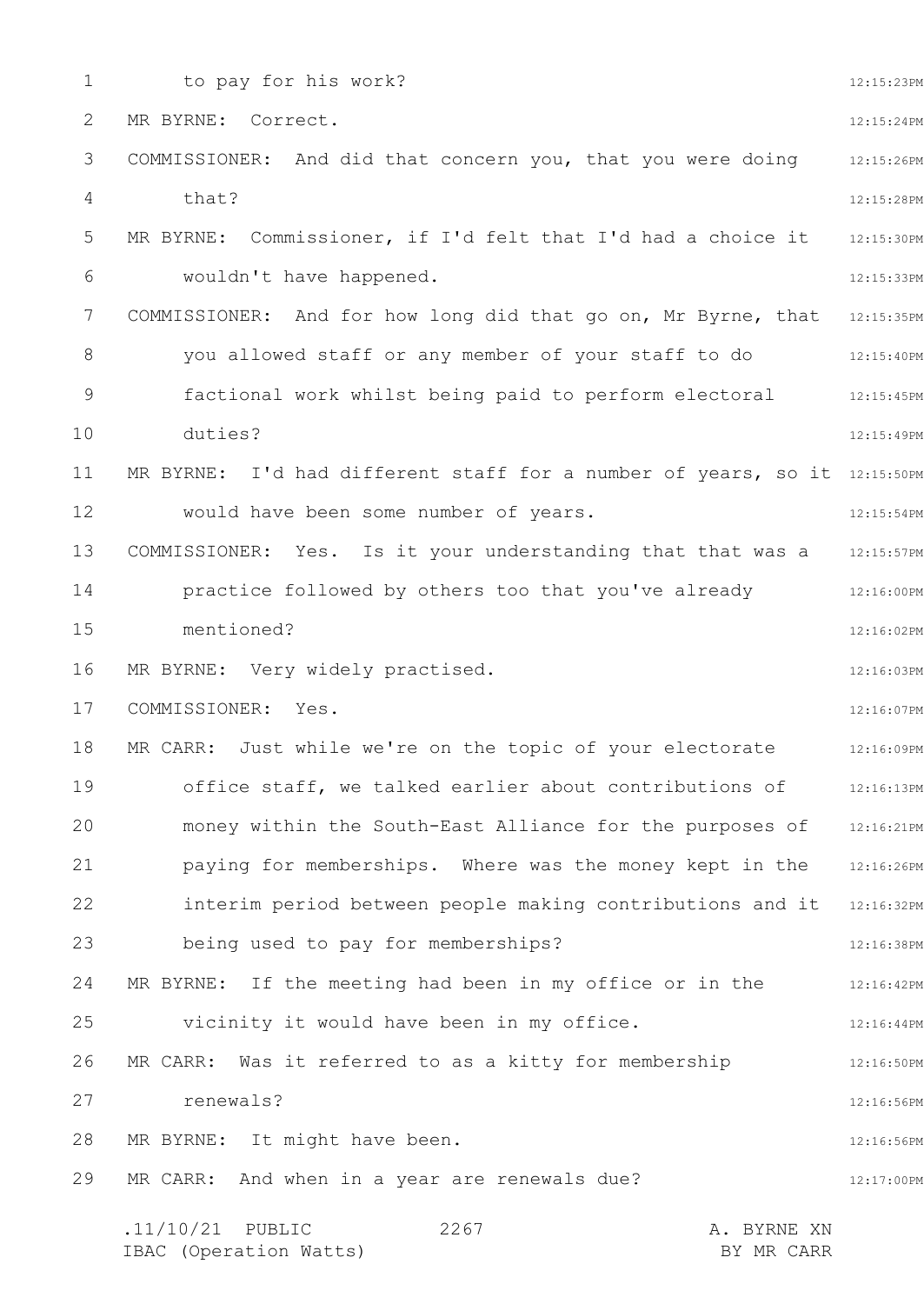1 2 3 4 5 6 7 8 9 10 11 12 13 14 15 16 17 18 19 20 21 22 23 24 25 26 27 28 29 MR BYRNE: Generally to ensure voting rights, Counsel, by the  $12:17:12$ PM 12:17:15PM MR CARR: So if you needed to renew members how would you  $_{12:17:17}$ PM determine who would contribute what within this South-East 12:17:29PM 12:17:35PM MR BYRNE: There would be a general meeting and there would be  $12:17:35PM$ an assessment of how many people needed to be renewed and 12:17:41PM 12:17:45PM MR CARR: There would be a division of the amount of money that  $12:17:49PM$ 12:17:54PM 12:17:57PM MR CARR: The various people who would have responsibility for 12:17:58PM 12:18:03PM 12:18:04PM MR CARR:  $\,$  Now, we've already mentioned the MPs involved.  $\,$  We've  $\,$  12:18:05PM  $\,$ discussed that there were aspiring MPs who would be  $12:18:10PM$ 12:18:14PM 12:18:17PM MR CARR: Can you identify - can you give us an example of  $12:18:19PM$ someone who was an aspiring MP who made contributions? 12:18:23PM MR BYRNE: There was a chap called Steve Michelson who had made 12:18:29PM 12:18:32PM 12:18:36PM 12:18:38PM MR CARR: And there was a particular seat that he had his eyes  $\,$  12:18:41PM  $\,$ 12:18:45PM 12:18:46PM 12:18:50PM 12:18:53PM .11/10/21 PUBLIC 2268 A. BYRNE XN 2268 end of May. Alliance? then on that basis. was required to renew members - - -MR BYRNE: Correct. renewals? MR BYRNE: Correct. responsible for paying a contribution? MR BYRNE: That's correct. a contribution, a relatively substantial one. MR CARR: In the thousands of dollars? MR BYRNE: \$5,000. on, wasn't there? MR BYRNE: There was a federal seat, yes. MR CARR: Mr Dreyfus's seat? MR BYRNE: That's correct.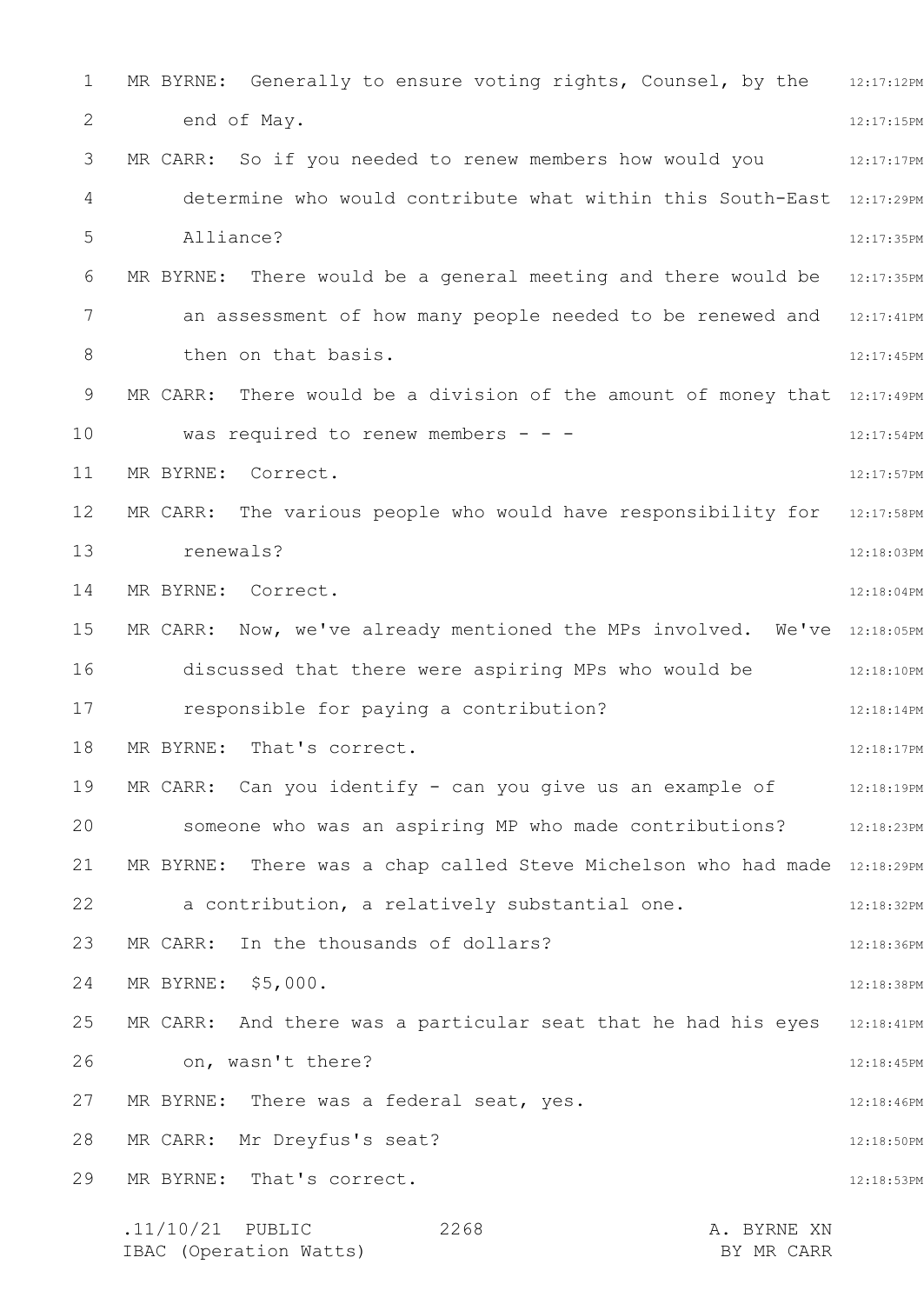1 2 3 4 5 6 7 8 9 10 11 12 13 14 15 16 17 18 19 20 21 22 23 24 25 26 27 28 29 MR CARR: And was this his way of trying to garner factional  $\qquad \qquad 12:18:55\text{PM}$ 12:19:01PM 12:19:06PM 12:19:08PM 12:19:12PM 12:19:19PM 12:19:20PM 12:19:21PM MR BYRNE: I think he would have been led to understand that he 12:19:22PM 12:19:28PM MR CARR: When you say 'I think he would have been led to stars: 12:19:30PM 12:19:33PM 12:19:38PM MR CARR: There was a meeting every year at which contributions 12:19:39PM 12:19:42PM 12:19:44PM 12:19:46PM 12:19:47PM 12:19:50PM MR BYRNE: I was told that he was approached and asked for the 12:19:54PM 12:19:57PM 12:19:59PM 12:20:01PM COMMISSIONER: From whom did you learn that, Mr Byrne? 12:20:03PM 12:20:06PM 12:20:10PM COMMISSIONER: I meant to ask you, Mr Byrne, forgive me for not 12:20:15PM doing so earlier, you mentioned that Mr Somyurek was 312:20:18PM regarded as the 'convenor' of the faction. How long had 12:20:22PM .11/10/21 PUBLIC 2269 A. BYRNE XN 2269 support for when Mr Dreyfus retired or was pushed out of that seat? MR BYRNE: It was. MR CARR: And was he promised anything in return for  $making - -$ MR BYRNE: That contribution? MR CARR: Yes. would have been favourably looked upon. understand', did he attend the meeting? MR BYRNE: Which meeting? were divided up? MR BYRNE: Yep. MR CARR: Did he attend the meeting? MR BYRNE: No. Not to my knowledge, no. MR CARR: How did you become aware of his contribution? money. MR CARR: And that he paid it? MR BYRNE: He did. MR BYRNE: One of my staff members and also I think Adem had advised me that this was what was asked of him.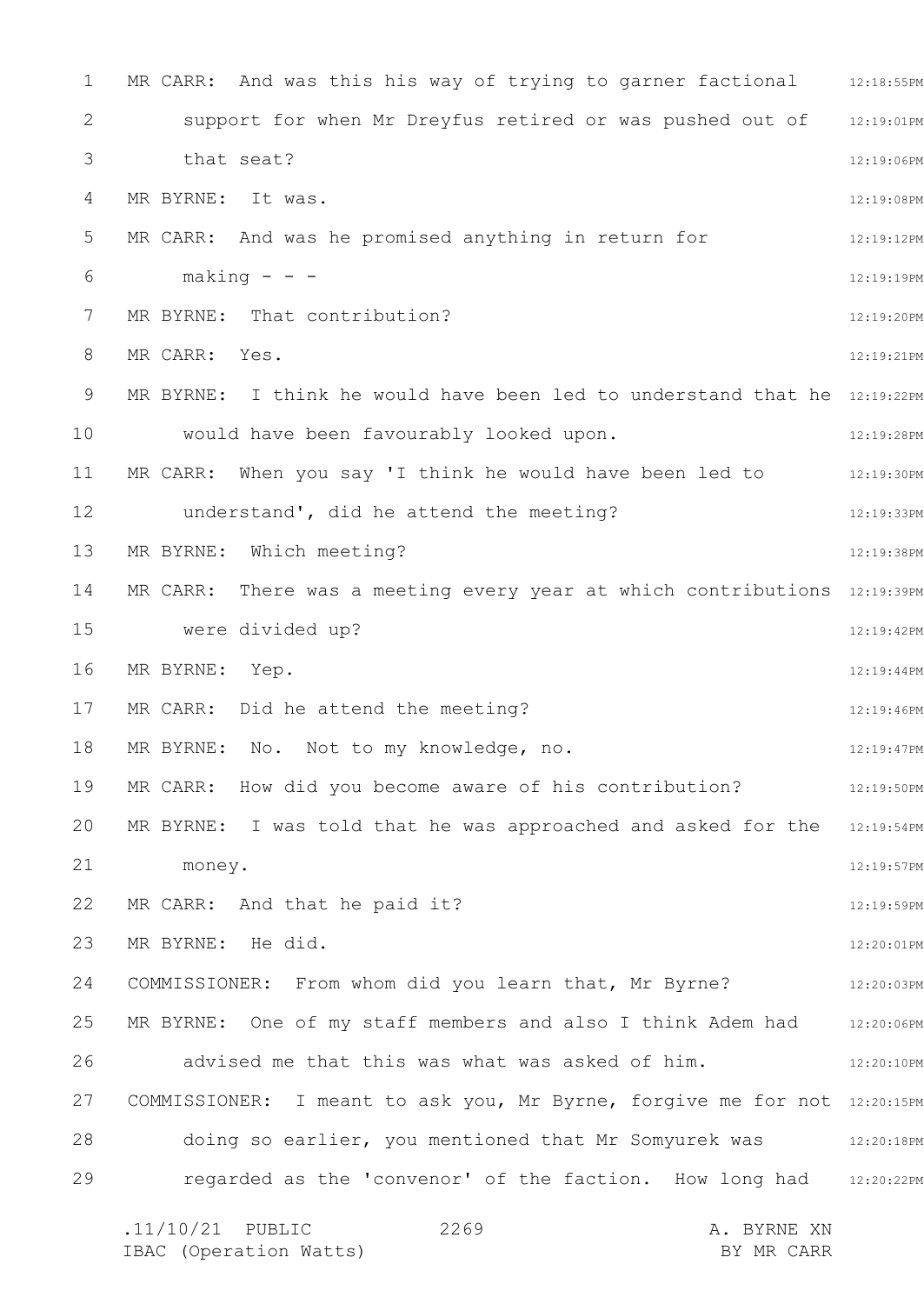1 2 3 4 5 6 7 8 9 10 11 12 13 14 15 16 17 18 19 20 21 22 23 24 25 26 27 28 29 12:20:29PM 12:20:36PM 12:20:41PM COMMISSIONER: And do you know whether that's a title that's 12:20:44PM 12:20:47PM 12:20:51PM COMMISSIONER: So presumably what you're now speaking of in 12:20:58PM relation to Mr Michelson would have been a matter that 12:21:02PM would have had to be considered by the convenor before any 12:21:05PM 12:21:11PM 12:21:14PM 12:21:15PM MR CARR: Mr Somyurek and you discussed that directly; is that  $12:21:23PM$ 12:21:27PM 12:21:27PM MR CARR: Can you give us the gist of that conversation? The 12:21:29PM MR BYRNE: That he would be asked if he ever thought that he 12:21:34PM was in with a shot in Isaacs, that he would be required to 12:21:38PM make a contribution in terms of membership renewals. 42:21:42PM MR CARR: And were you told who suggested the figure of \$5,000? 12:21:48PM 12:21:53PM 12:21:57PM 12:21:58PM MR CARR: And if one's paying mainly \$50 per member, that's  $100$   $_{12:22:01PM}$ 12:22:11PM 12:22:13PM MR CARR: How many members generally had to be renewed by the  $12:22:15PM$ 12:22:21PM 12:22:25PM .11/10/21 PUBLIC 2270 A. BYRNE XN IBAC (Operation Watts) BY MR CARR 2270 that sort of title been applied to your faction? MR BYRNE: I think since about - I think it was the start of 2015. applied to the Socialist Left faction? MR BYRNE: It is, Commissioner. particular promise or offer could be made as to the future? MR BYRNE: I would think so. right? MR BYRNE: Yes. MR BYRNE: No. I presumed he had come up with it. MR CARR: He being? MR BYRNE: Somyurek. members? MR BYRNE: It is. South-East Alliance on an annual basis? MR BYRNE: I'm unclear about that. It would be in the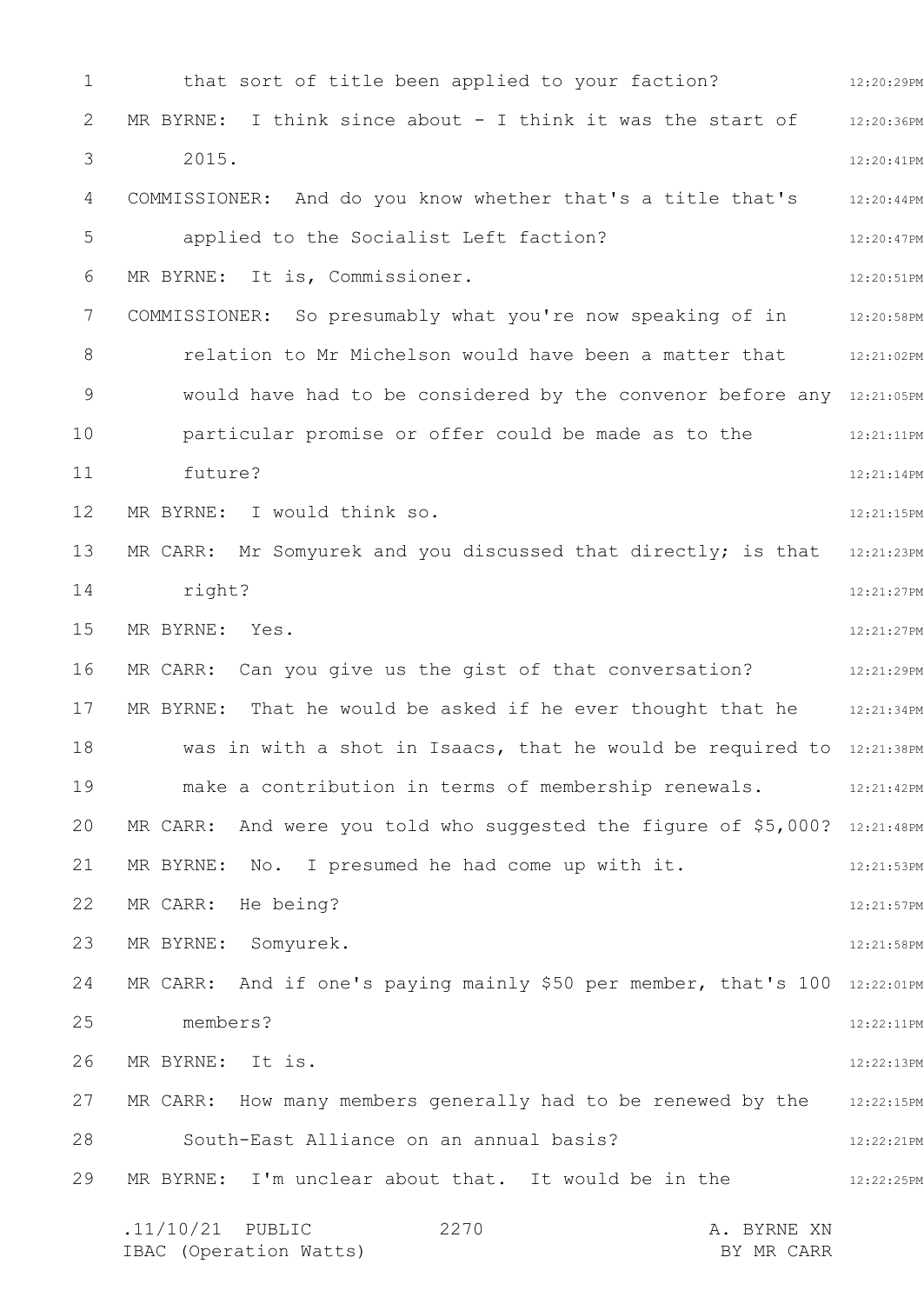1 2 3 4 5 6 7 8 9 10 11 12 13 14 15 16 17 18 19 20 21 22 23 24 25 26 27 28 29 hundreds. But I'm also constrained - there would be  $12:22:27PM$ 12:22:32PM 12:22:35PM 12:22:38PM COMMISSIONER: I take it you mean it's not appropriate that you 12:22:45PM 12:22:48PM MR BYRNE: I think it would be - my understanding is I can't 12:22:51PM identify that person. If we wanted to do this in closed 12:22:56PM 12:23:01PM 12:23:02PM 12:23:04PM 12:23:06PM 12:23:08PM MR CARR: Without needing specific numbers, it was certainly in  $12:23:13PM$ 12:23:20PM 12:23:23PM 12:23:25PM 12:23:26PM MR CARR: So one needs multiples of \$5,000 every year to renew 12:23:27PM 12:23:34PM MR BYRNE: I wouldn't have said 5,000. It depended on how many 12:23:40PM people were contributing, how much money was required. 32:23:44PM MR CARR: If we go back in time a little bit, were fundraisers  $12:23:48PM$ 12:23:56PM 12:24:02PM 12:24:02PM MR BYRNE: There would generally be an event that was held  $12:24:04$ PM normally in either April or May. Party members and 12:24:08PM others, unions et cetera, would be invited to attend these 12:24:14PM .11/10/21 PUBLIC 2271 A. BYRNE XN 2271 someone that would know that information, Counsel, far better than I would. But I'm not able to identify that person. identify that person; is that what you mean? hearing, I believe I could. COMMISSIONER: No, I just wanted to be clear. You do know who it is but it's not appropriate  $- -$ MR BYRNE: I absolutely know who it is. COMMISSIONER: Very good. the hundreds? MR BYRNE: Yes. MR CARR: As in multiple hundreds? MR BYRNE: Yes, Counsel. the South-East Alliance's members in the south-east? used at one point to pay for memberships? MR BYRNE: They were. MR CARR: Can you explain how that worked?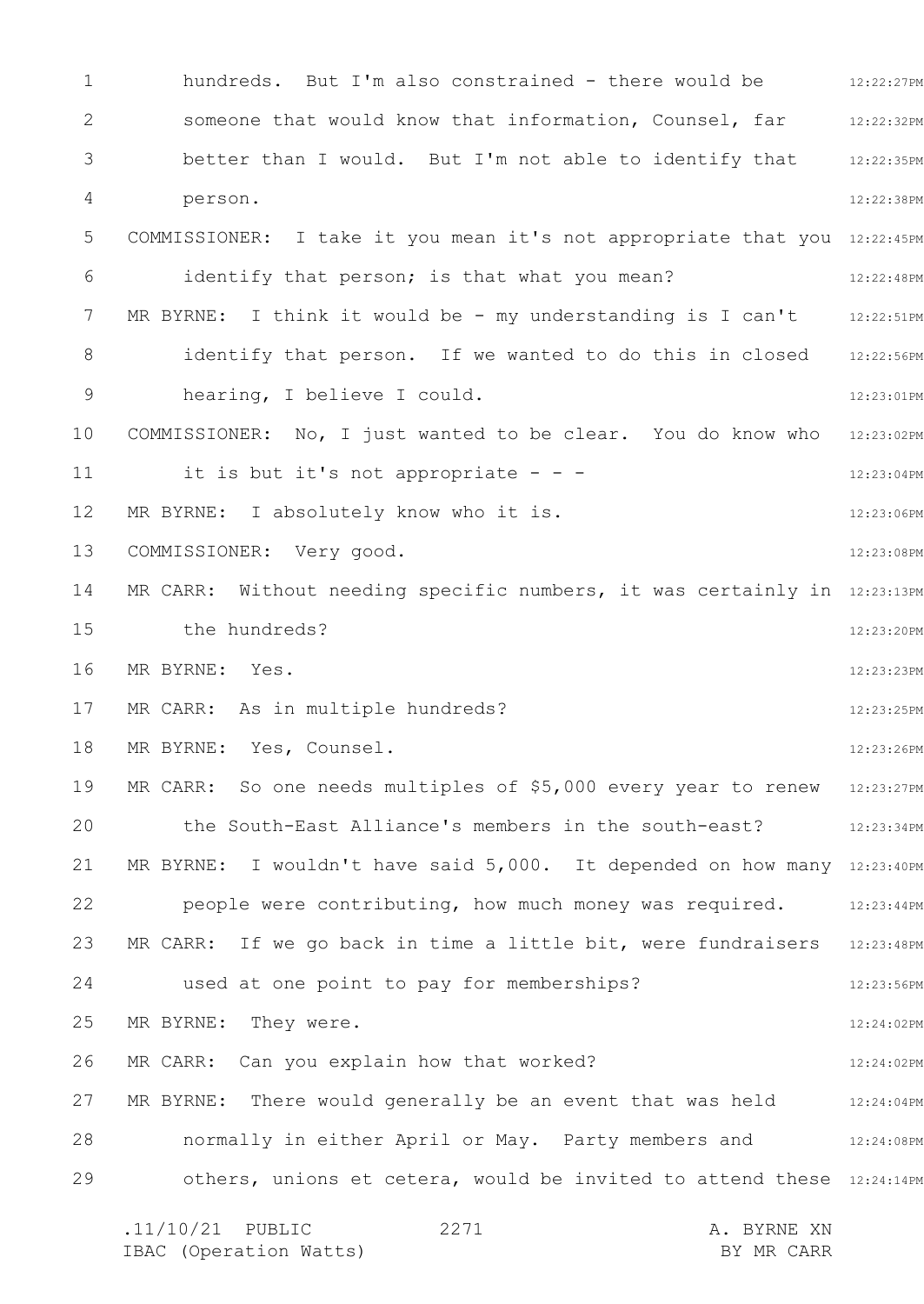1 2 3 4 5 6 7 8 9 10 11 12 13 14 15 16 17 18 19 20 21 22 23 24 25 26 27 28 29 12:24:20PM 12:24:24PM are a couple of purposes. One is to bring people together 12:24:30PM because it was around about renewals. The second was that 12:24:32PM 12:24:36PM insisted into the Holt FEA that was used specifically for 12:24:39PM electoral purposes in terms of how it should be used. And 12:24:44PM 12:24:48PM 12:24:50PM 12:24:53PM 12:24:57PM 12:24:59PM MR CARR: So is this a fair description of what took place: the 12:25:05PM cash from the fundraiser went into a kitty that was kept 12:25:11PM in your office and was used for the purposes of paying for 12:25:20PM 12:25:25PM 12:25:27PM 12:25:29PM 12:25:33PM 12:25:40PM COMMISSIONER: We might tender then the series of text messages 12:25:42PM 12:25:46PM 12:25:52PM 12:25:55PM 12:25:56PM 12:26:04PM 12:26:06PM 12:26:09PM MR BYRNE: Yep. I'm just not quite sure what year it would be. 12:26:11PM .11/10/21 PUBLIC 2272 A. BYRNE XN IBAC (Operation Watts) and the set of the BY MR CARR BY MR CARR 2272 gatherings. It would be a south-eastern fundraiser. It generally was hosted by Luke, myself and Adem, and there there was some money that was put in - certainly I had then there was money that was left over that was used for memberships. MR CARR: When you say 'money that was left over', money that took what form? MR BYRNE: It was generally cash. membership renewals? MR BYRNE: That's completely accurate. MR CARR: Can I just - by way of identifying the fundraiser in question could I ask that you be shown exhibit 422 as an example of  $$ of Mr Byrne and Mr McLennan of 21 November. That will be exhibit 2. MR CARR: Thank you, Commissioner. #EXHIBIT AB2 - Text messages between Mr Byrne and Mr McLennan. MR CARR: Is this a flyer for the sort of fundraiser that you're talking about, Mr Byrne?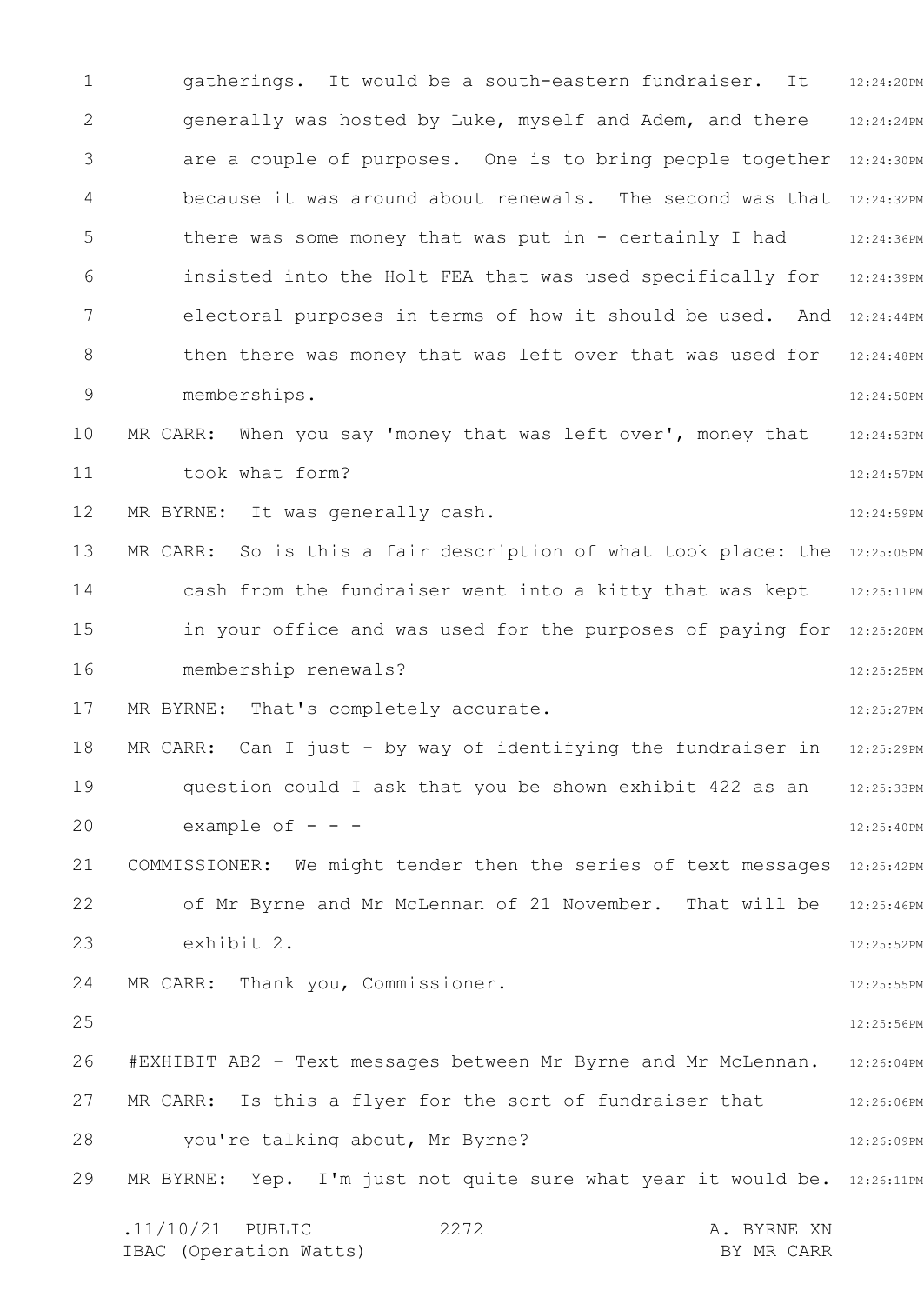1 2 3 4 5 6 7 8 9 10 11 12 13 14 15 16 17 18 19 20 21 22 23 24 25 26 27 28 29 MR CARR: So this one - perhaps if we keep scrolling down to  $12:26:15PM$ 12:26:19PM 12:26:27PM 12:26:30PM 12:26:31PM 12:26:34PM 12:26:35PM MR CARR: If we scroll down again just to identify it. There's 12:26:39PM 12:26:45PM 12:26:56PM 12:27:01PM MR CARR: And these fundraisers, would a metaphorical hat be  $12:27:06PM$ 12:27:15PM MR BYRNE: I think it was more that they would buy tables. I'm 12:27:18PM not sure if you would say that a hat was passed around. 12:27:24PM But it would be people would contribute that were turning 12:27:28PM 12:27:34PM 12:27:37PM 12:27:39PM MR CARR: And perhaps this is obvious but I don't imagine that 12:27:39PM 12:27:48PM 12:27:55PM 12:28:01PM 12:28:03PM 12:28:10PM 12:28:13PM 12:28:17PM Mr Byrne, that these funds raised at these functions were 12:28:20PM 12:28:26PM .11/10/21 PUBLIC 2273 A. BYRNE XN IBAC (Operation Watts) BY MR CARR 2273 the next page, which may well have been the back of the page. You can see it's 2015? MR BYRNE: Okay. MR CARR: Is that sort of timeframe when this practice was going on? MR BYRNE: Correct, Counsel. a further flyer for a year which is not identified. That's another flyer for one of these fundraisers? MR BYRNE: Correct. passed around for people to make donations? up. MR CARR: Would there be raffles? MR BYRNE: There were. people were told that the purpose for the cash that was collected was that it would go on membership renewals? MR BYRNE: No, they were not. MR CARR: And indeed paying for a non-family member's ALP membership is a breach of the ALP rules? MR BYRNE: Correct. COMMISSIONER: So what group of persons would be aware, going to be applied in that improper way?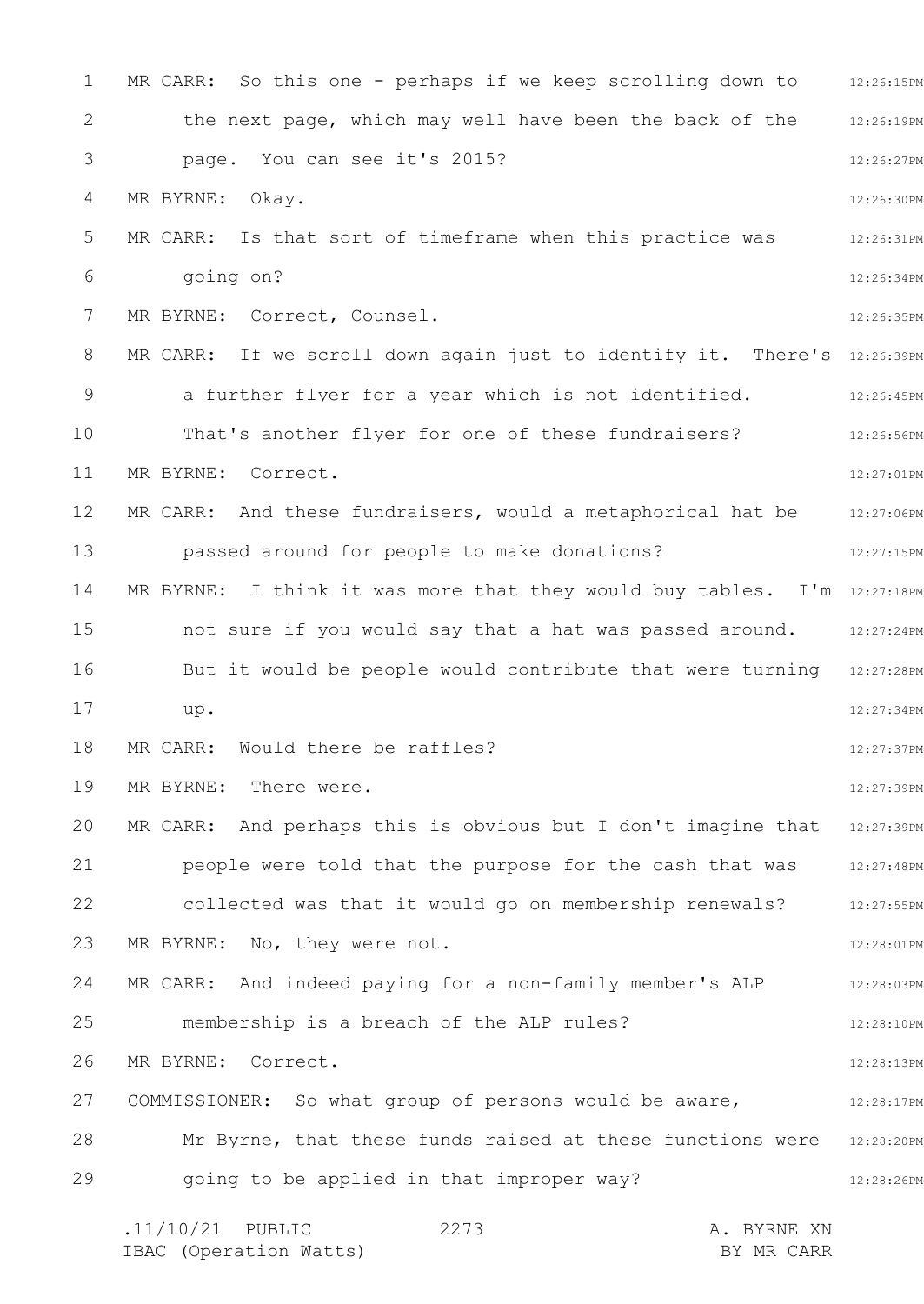1 2 3 4 5 6 7 8 9 10 11 12 13 14 15 16 17 18 19 20 21 22 23 24 25 26 27 28 29 12:28:30PM 12:28:32PM 12:28:37PM 12:28:39PM 12:28:42PM 12:28:44PM 12:28:45PM 12:28:49PM MR BYRNE: Sorry. I would say that most of the - I apologise,  $12:28:51PM$ 12:28:58PM 12:29:00PM 12:29:04PM 12:29:07PM 12:29:10PM Was there at any time since you became a parliamentary  $\qquad \qquad$  12:29:13PM member an ALP rule in relation to payment of renewal or and  $12:29:17$ PM 12:29:27PM 12:29:29PM 12:29:31PM 12:29:36PM 12:29:39PM 12:29:41PM 12:29:45PM COMMISSIONER: I see Mr Dreyfus in his review of 1998 as his 12:29:48PM first recommendation said, 'The branch adopt the principle 12:29:59PM 12:30:03PM member, except in cases of real financial hardship or  $12:30:07$ PM 12:30:13PM the rules be amended to provide for each candidate for 12:30:18PM MR BYRNE: It would be most of the people who were attending the function. COMMISSIONER: Sorry, I'm having difficulty reconciling that with your last answer to Counsel Assisting. MR BYRNE: In what sense? COMMISSIONER: I thought you said you wouldn't expect that the people attending the functions would know that the money was going to be used that way? it was incorrect. Most of the people that would have attended those functions had a pretty good idea that some of the money that was being raised would go to memberships. COMMISSIONER: I just think we need some clarification here. membership fees? MR BYRNE: Absolutely. COMMISSIONER: What did the - well, what did the rule provide, Mr Byrne? MR BYRNE: People should - that people should be paying their own memberships, not having memberships paid on their behalf. that the membership fees of every member be paid by that temporary absence'; and the second recommendation, 'That

.11/10/21 PUBLIC 2274 A. BYRNE XN IBAC (Operation Watts) and the set of the BY MR CARR BY MR CARR 2274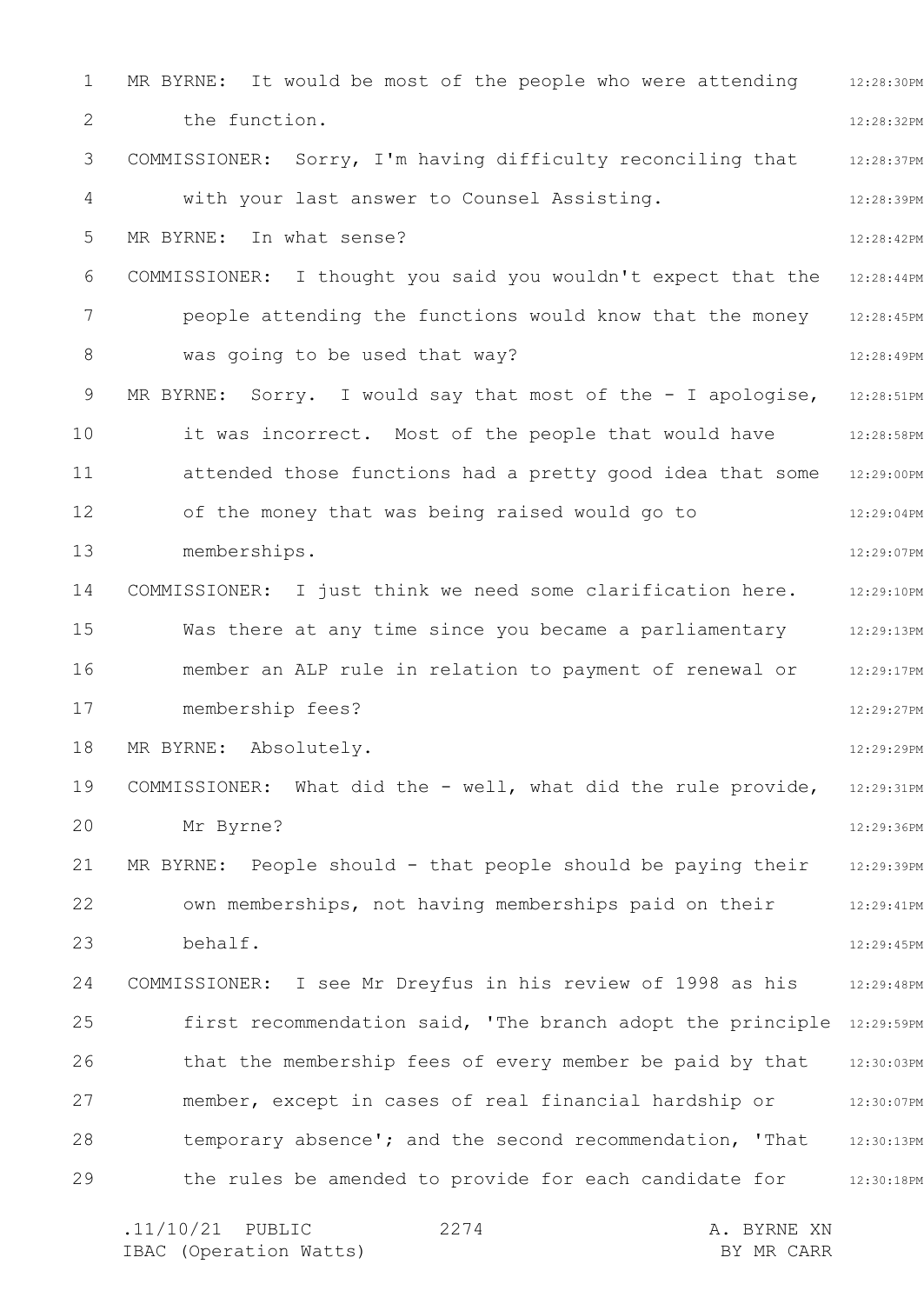1 2 3 4 5 6 7 8 9 10 11 12 13 14 15 16 17 18 19 20 21 22 23 24 25 26 27 28 29 12:30:25PM 12:30:28PM 12:30:33PM 12:30:41PM identified that would need to be implemented. Do you know 12:30:44PM 12:30:49PM 12:30:51PM COMMISSIONER: Certainly your memory of recent times is there 12:30:56PM has been a rule that meets that first recommendation, that 12:30:59PM 12:31:03PM 12:31:07PM 12:31:08PM 12:31:09PM 12:31:14PM 12:31:19PM 12:31:29PM 12:31:32PM 12:31:35PM 12:31:40PM recruitment or your term branch stacking could continue. 12:31:42PM 12:31:48PM people would attend these fundraisers knowing that some or 12:31:52PM all of their contribution would be used for that improper 12:31:56PM 12:31:59PM 12:32:01PM 12:32:04PM 12:32:06PM 12:32:13PM MR CARR: And so they are the people who are responsible for  $12:32:17$ PM .11/10/21 PUBLIC 2275 A. BYRNE XN IBAC (Operation Watts) and the set of the BY MR CARR BY MR CARR 2275 internal party office or for preselection for public office pledge that they have not been involved in any organised payment of other members' membership fees.' It rather suggests that there was a rule which Mr Dreyfus whether it was? MR BYRNE: I genuinely can't recall, Commissioner. the membership shouldn't be - should be paid for by the member? MR BYRNE: I believe so. COMMISSIONER: What does all this suggest? We've got Mr Dreyfus's review in 1998. We have the Ombudsman's report in 2015. And yet here we are in 2021 and nothing seems to have altered? MR BYRNE: The people believed, Commissioner, regardless of what the rules said, that they could gain the system, get around the rules, so that the issue of multiple COMMISSIONER: And to the point where it was so overt that purpose? MR BYRNE: That's correct. COMMISSIONER: Yes, Mr Carr. MR CARR: Were people in head office factional appointees? MR BYRNE: For the most part, yes.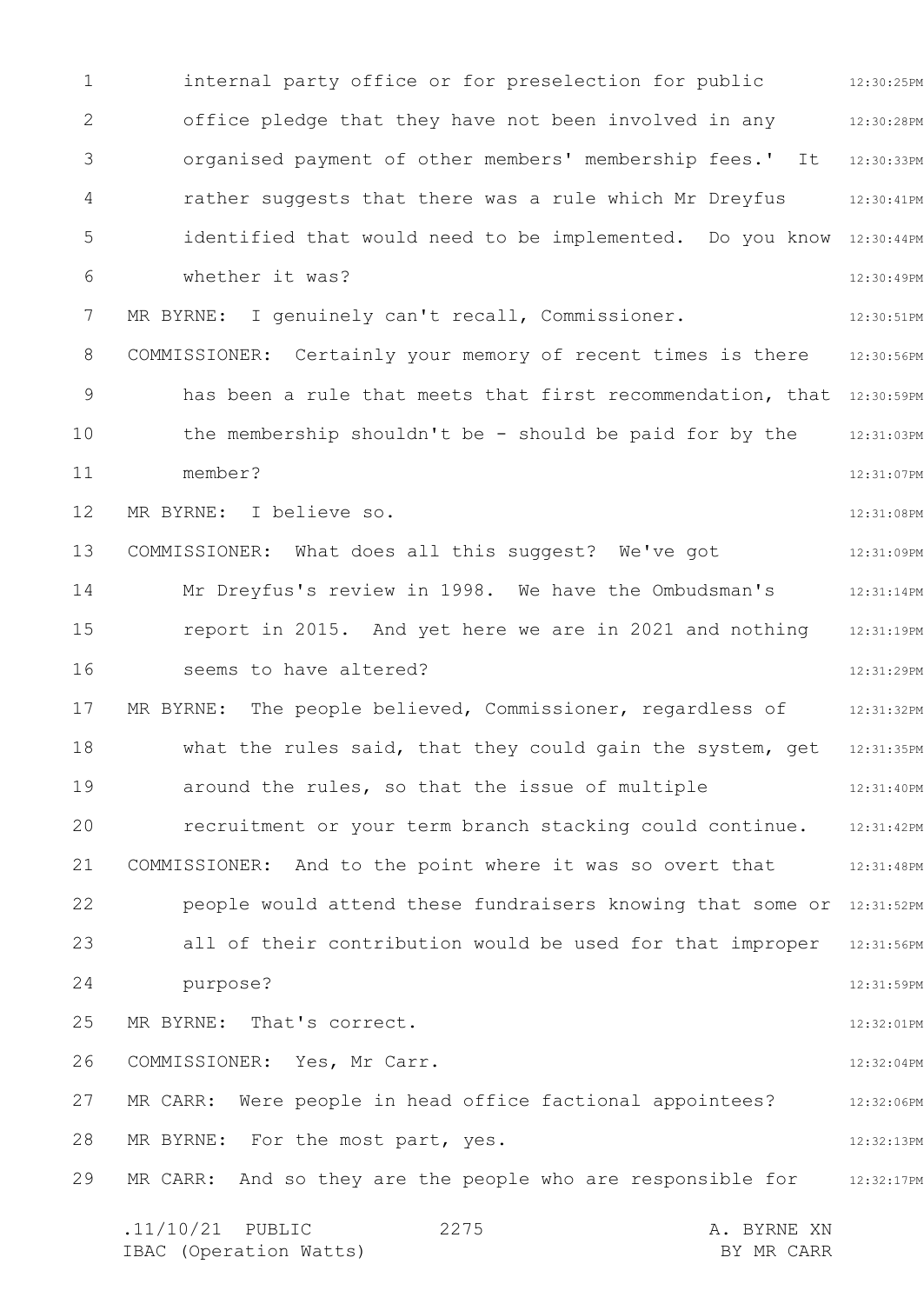1 2 3 4 5 6 7 8 9 10 11 12 13 14 15 16 17 18 19 20 21 22 23 24 25 26 27 28 29 12:32:24PM 12:32:27PM 12:32:30PM MR CARR: But if they owe their position to their factional 12:32:34PM 12:32:39PM 12:32:47PM 12:32:57PM MR CARR: No, let me ask you a slightly different question. Do 12:33:01PM 12:33:06PM turned a blind eye to flagrant branch stacking over, say, 12:33:12PM 12:33:18PM MR BYRNE: I don't know if I'd say blind eye, Counsel. I would 12:33:27PM 12:33:33PM MR CARR: Have you heard of examples of people from electorate 12:33:43PM offices or ministerial offices walking into head office 12:33:55PM 12:34:00PM 12:34:05PM MR CARR: Was that a daily practice in the months leading up to  $12:34:06$ PM 12:34:11PM 12:34:14PM MR CARR: Those who received the renewal forms must have known 12:34:16PM 12:34:24PM 12:34:33PM 12:34:34PM 12:34:38PM 12:34:40PM 12:34:44PM 12:34:46PM 12:34:49PM .11/10/21 PUBLIC 2276 A. BYRNE XN 2276 enforcing these rules? MR BYRNE: I think they're entrusted to do so by the Admin Committee, Counsel. masters then they are unlikely to enforce the rules; is that a fair comment? MR BYRNE: It would depend on who the party official was. you accept this: it is clear that those in head office the last five years? say felt powerless to stop it. with renewal forms? MR BYRNE: I have. the end of May of each year? MR BYRNE: It was. these staffers' factional allegiances, mustn't they? MR BYRNE: Yes, they would. MR CARR: And they also would have known where they worked? MR BYRNE: They do, or did, yeah. MR CARR: And head office was open between nine and five, as I recall? MR BYRNE: That's also my recollection. MR CARR: Was located in Docklands?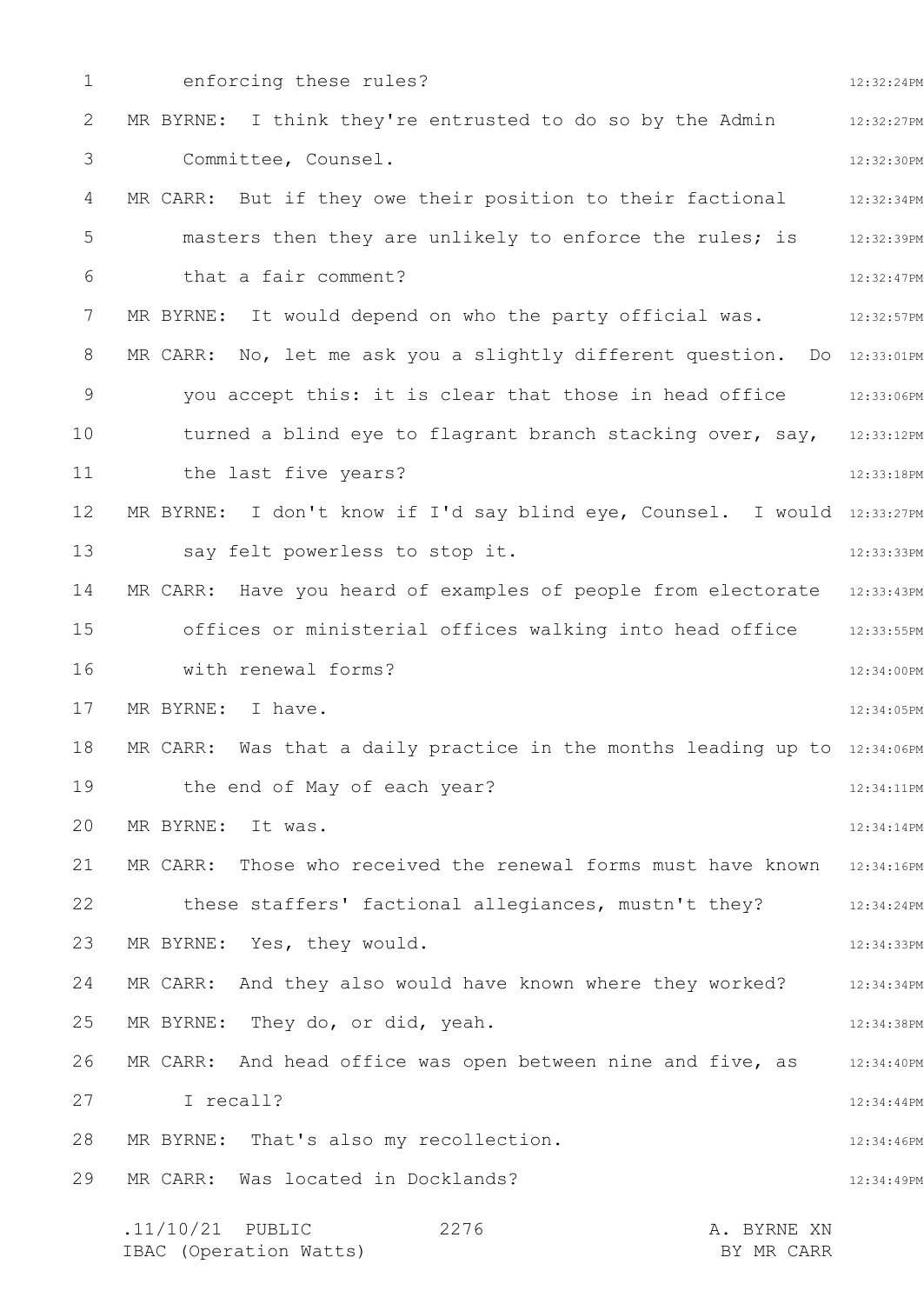1 2 3 4 5 6 7 8 9 10 11 12 13 14 15 16 17 18 19 20 21 22 23 24 25 26 27 28 29 12:34:52PM 12:34:54PM Street by the time one waits for a tram and walks from one 12:35:03PM 12:35:08PM 12:35:12PM 12:35:15PM 12:35:19PM office or an electorate office in Spring Street it's a a m 12:35:24PM 12:35:31PM 12:35:37PM 12:35:39PM MR CARR: So those in head office who received these forms from 12:35:41PM 12:35:53PM 12:35:57PM 12:36:02PM 12:36:04PM 12:36:06PM talking about staff that are administrative staff that are 12:36:10PM 12:36:15PM 12:36:20PM COMMISSIONER: So I'm minded and ask you to comment, Ms Macklin 12:36:22PM and Mr Bracks in their report to the National Executive 12:36:33PM found that it is clear the problems of branch stacking go 12:36:42PM 12:36:47PM 12:36:51PM 12:36:56PM practices meant that the requirements under the rules were 12:37:02PM 12:37:07PM 12:37:10PM MR BYRNE: It was. MR CARR: Probably about a 40-minute tram ride from Spring end of Docklands to the other? MR BYRNE: Quite possibly. I've not done it myself, Counsel, but presume so. MR CARR: And so for someone who's working in a ministerial fair part of their day to head in to head office to drop off renewal forms, isn't it? MR BYRNE: I think so. ministerial or electorate officers, knowing their factional allegiances, must have known what was going on, mustn't they? MR BYRNE: I would say so. COMMISSIONER: When we speak of head office, Mr Byrne, are we supporting the Membership Administration Committee? MR BYRNE: Yes, yes, Commissioner. beyond a certain group of people operating in isolation from the rest of the party. They found organisational inertia, poor culture, and a level of acceptance of the not always observed; the administrative process and systems were poor; and particularly germane to the

.11/10/21 PUBLIC 2277 A. BYRNE XN IBAC (Operation Watts) and the set of the BY MR CARR BY MR CARR 2277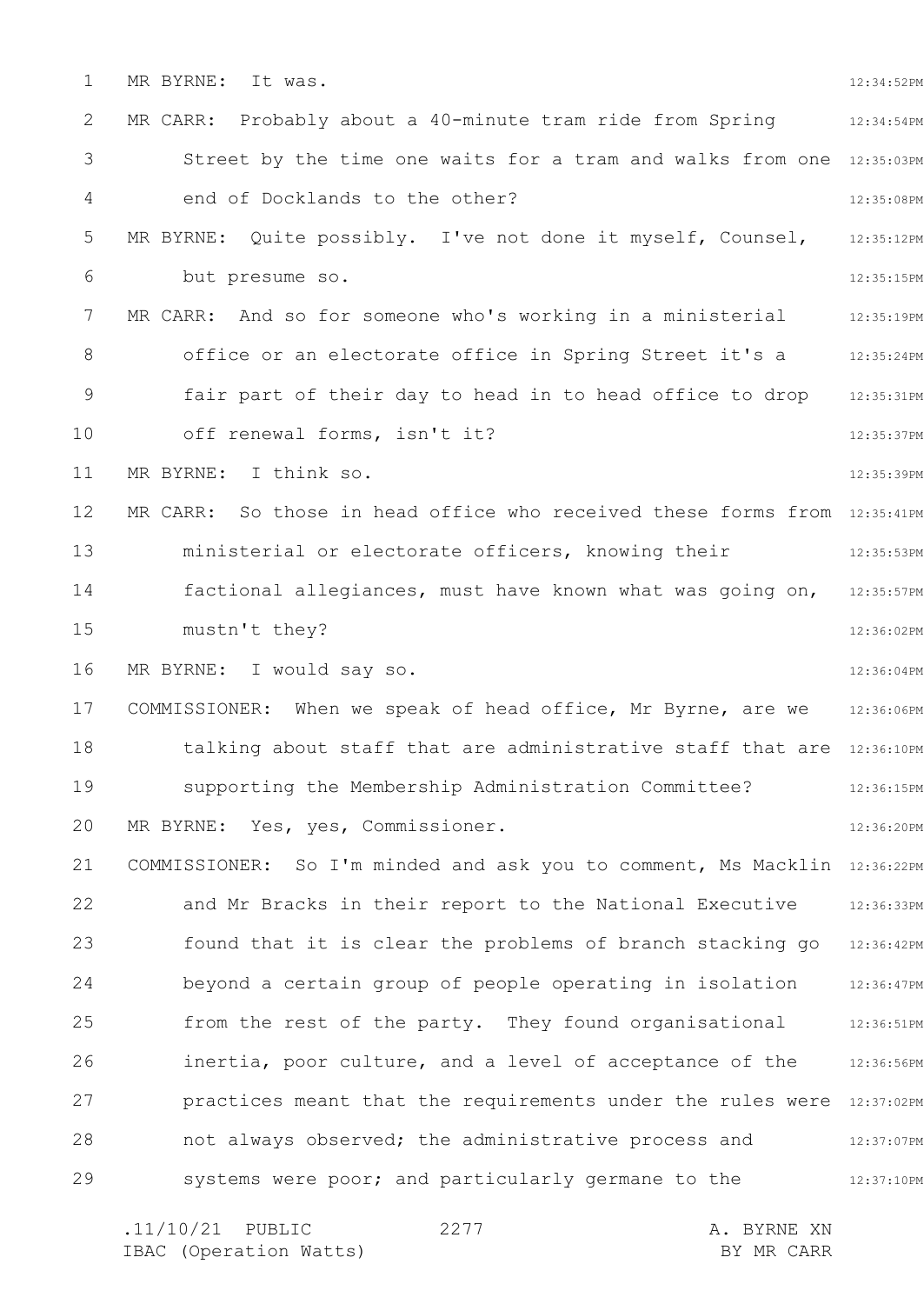1 2 3 4 5 6 7 8 9 10 11 12 13 14 15 16 17 18 19 20 21 22 23 24 25 26 27 28 29 12:37:18PM 12:37:22PM non-existent. Does that accord with your understanding of 12:37:25PM 12:37:31PM 12:37:32PM 12:37:37PM 12:37:40PM Membership Administration Committee or MAC, has often  $12:37:45PM$ operated like a swap meet, exchanging the approval of one 12:37:50PM 12:37:56PM group of non-genuine members. Does that sound familiar to 12:37:59PM 12:38:06PM 12:38:07PM COMMISSIONER: Yes. So, to take up Counsel Assisting's point, 12:38:11PM those administering the task of governance of membership 12:38:16PM were by and large aware of these improper practices? The 12:38:22PM 12:38:28PM 12:38:31PM MR CARR: Can I move on to a different topic. We've identified 12:38:42PM some of the people, some of the MPs involved in branch 12:38:51PM 12:38:59PM 12:39:07PM 12:39:12PM 12:39:12PM 12:39:19PM 12:39:23PM 12:39:25PM MR CARR: Now, can you explain the circumstances that occurred  $12:39:28PM$ 12:39:38PM .11/10/21 PUBLIC 2278 A. BYRNE XN 2278 evidence you're now giving, and the governance and assurance overseeing membership was practically the process? MR BYRNE: I wouldn't disagree with that assessment. COMMISSIONER: And they go on to describe the supposed governance of the membership process, namely the group of non-genuine members for the approval of another you? MR BYRNE: It does sound familiar to me, Commissioner. MR BYRNE: I believe they were. COMMISSIONER: Yes, Mr Carr. stacking. I want to ask you about one of the MPs that you've mentioned: Ms Vaghela? MR BYRNE: Yes. MR CARR: She was preselected in 2018, or for the 2018 election, and she was elected to the Upper House in the western suburbs of Melbourne? MR BYRNE: That's correct. that led to her being preselected?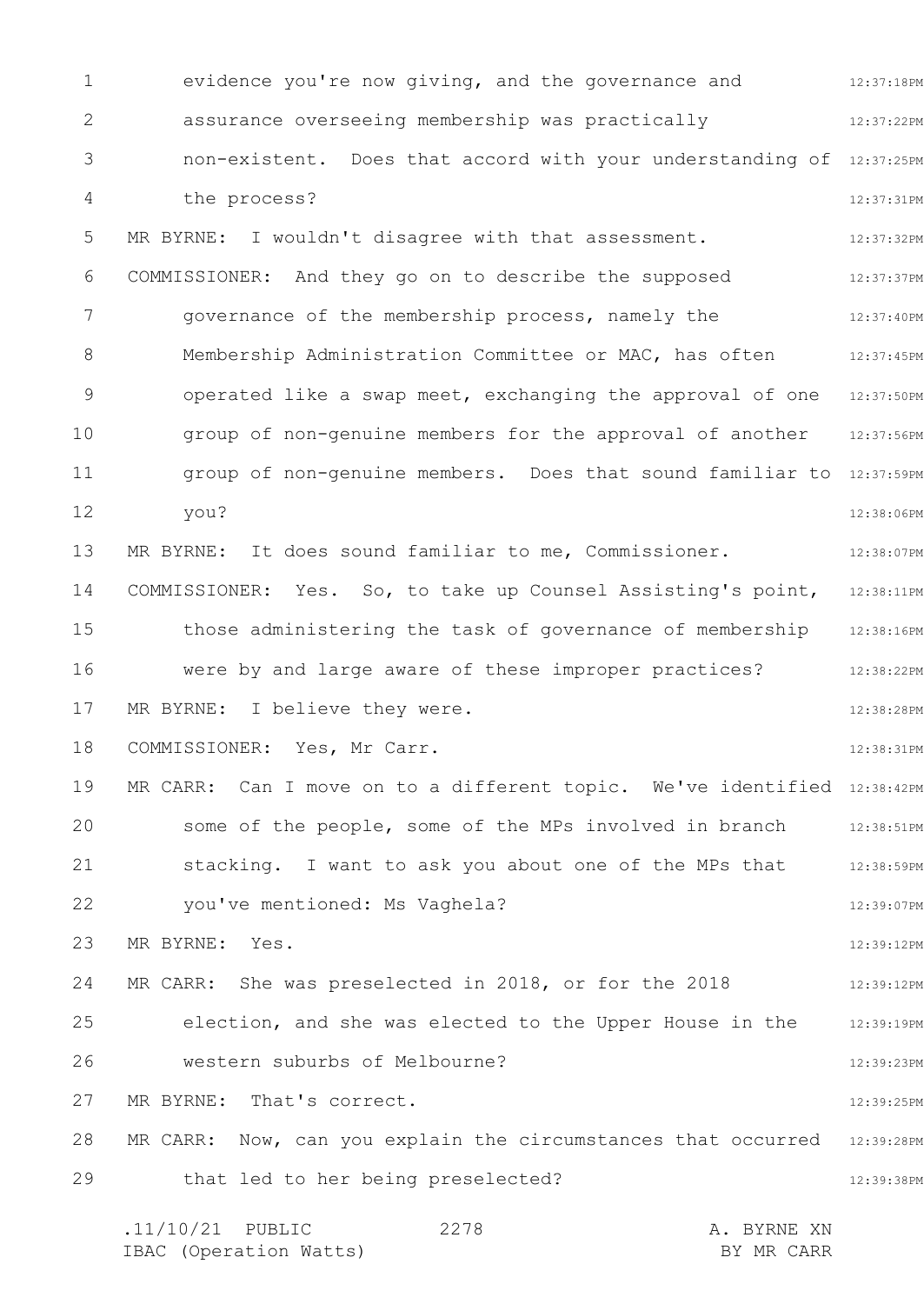| $\mathbf 1$ | MR BYRNE: The circumstances that occurred?                                   | 12:39:46PM |
|-------------|------------------------------------------------------------------------------|------------|
| 2           | MR CARR: Well, let me be a little more specific. You're aware 12:39:50PM     |            |
| 3           | of an organisation that goes by the name of Subcontinental 12:39:55PM        |            |
| 4           | Friends of Labor?                                                            | 12:40:01PM |
| 5           | MR BYRNE: I am.                                                              | 12:40:01PM |
| 6           | MR CARR: Did she have some role with that organisation?                      | 12:40:02PM |
| 7           | I think Kaushaliya played a fairly important role in 12:40:06PM<br>MR BYRNE: |            |
| 8           | that organisation, Counsel.                                                  | 12:40:08PM |
| 9           | MR CARR: And were there a couple of brothers involved in that                | 12:40:12PM |
| 10          | organisation who were reasonably well-off businessmen?                       | 12:40:22PM |
| 11          | MR BYRNE: There were two obviously, yeah.                                    | 12:40:28PM |
| 12          | What were their names?<br>MR CARR:                                           | 12:40:31PM |
| 13          | MR BYRNE: The surname was Kumar. I think one was Aloke and,                  | 12:40:33PM |
| 14          | I'm sorry, I've forgotten the name of the other one.                         | 12:40:39PM |
| 15          | MR CARR: I'll mispronounce it if I say it so we'll be                        | 12:40:43PM |
| 16          | satisfied with that.                                                         | 12:40:46PM |
| 17          | MR BYRNE: Okay.                                                              | 12:40:47PM |
| 18          | And there was another leading member of that<br>MR CARR:                     | 12:40:48PM |
| 19          | organisation, wasn't there, by the name of Manoj Kumar?                      | 12:40:52PM |
| 20          | MR BYRNE: Manoj Kumar, that's correct.                                       | 12:40:56PM |
| 21          | MR CARR: Now, did that organisation have an objective of                     | 12:40:59PM |
| 22          | having an Indian MP?                                                         | 12:41:04PM |
| 23          | MR BYRNE: Very much so, yes.                                                 | 12:41:08PM |
| 24          | MR CARR: Now, are you aware of there having been a deal done                 | 12:41:12PM |
| 25          | to secure that objective for them?                                           | 12:41:15PM |
| 26          | MR BYRNE: My understanding would be that if they crossed                     | 12:41:19PM |
| 27          | factions, because I think at that stage they may have been 12:41:23PM        |            |
| 28          | connected with the Left some number of years ago, that the 12:41:28PM        |            |
| 29          | undertaking that would have been given would be that                         | 12:41:33PM |
|             |                                                                              |            |

| $.11/10/21$ PUBLIC |                        | 2279 | A. BYRNE XN |  |
|--------------------|------------------------|------|-------------|--|
|                    | IBAC (Operation Watts) |      | BY MR CARR  |  |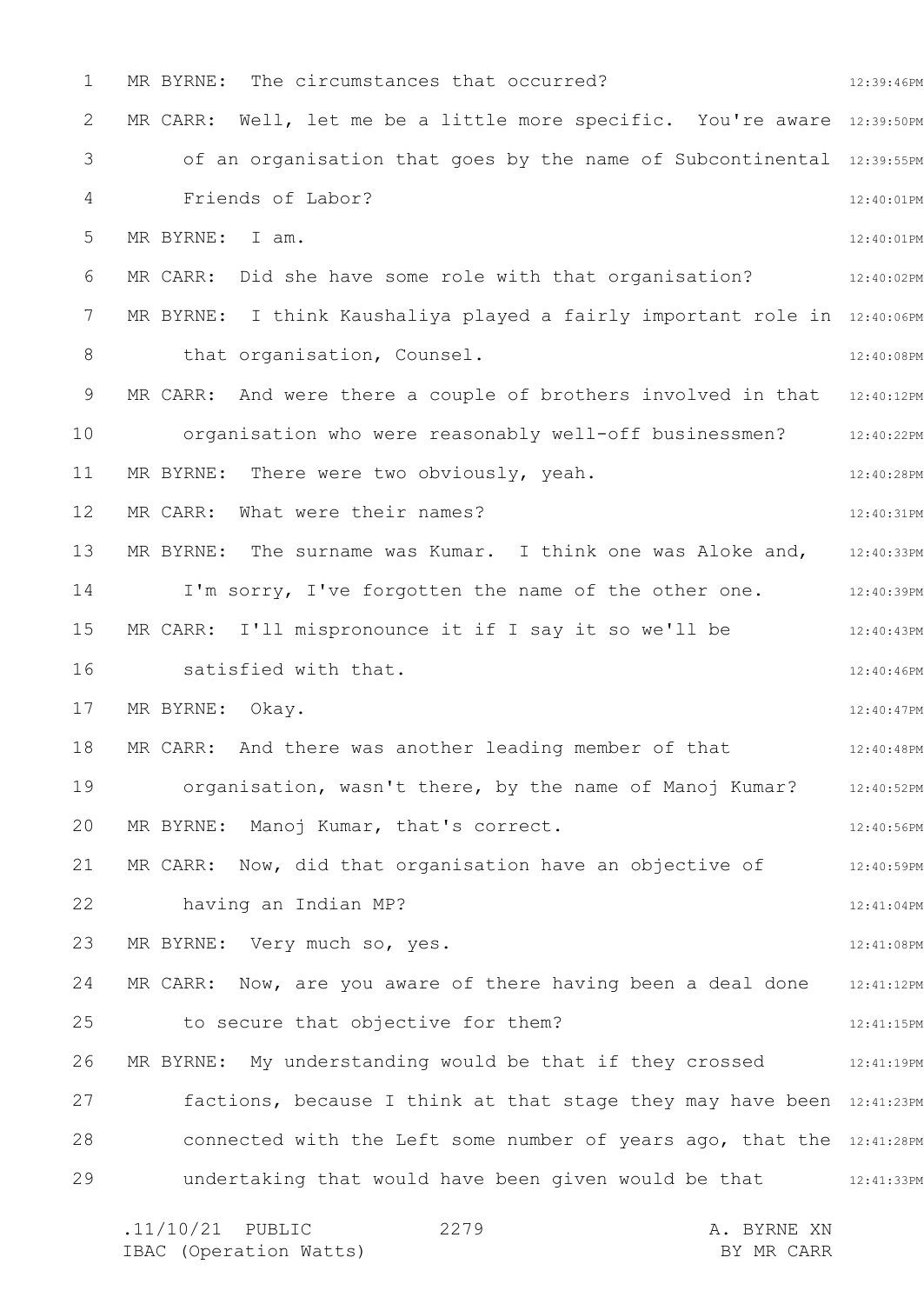1 2 3 4 5 6 7 8 9 10 11 12 13 14 15 16 17 18 19 20 21 22 23 24 25 26 27 28 29 Kaushaliya would have been nominated to the Upper House on 12:41:36PM 12:41:40PM 12:41:47PM 12:41:50PM 12:41:52PM 12:41:56PM 12:42:06PM MR CARR: Are you aware of any role that Ms Kairouz played in 12:42:09PM 12:42:14PM 12:42:15PM 12:42:23PM group of persons who at one point in time are in one  $12:42:30PM$ 12:42:32PM 12:42:37PM MR BYRNE: Hard to say, Commissioner. It would be depending on 12:42:46PM what would be promised to people, what would be offered,  $12:42:50PM$ 12:42:53PM 12:42:57PM MR CARR: Can I ask you the two brothers that we've mentioned,  $12:43:00PM$ the Kumar brothers, are you aware of them paying for 12:43:06PM 12:43:15PM MR BYRNE: Not directly, Counsel, but they were referred to me 12:43:17PM 12:43:22PM 12:43:24PM 12:43:28PM 12:43:30PM 12:43:32PM 12:43:33PM MR BYRNE: That was never clear. I presumed the west, but  $12:43:37\,\mathrm{PM}$ .11/10/21 PUBLIC 2280 A. BYRNE XN IBAC (Operation Watts) BY MR CARR 2280 behalf of the Labor Party. MR CARR: And do you have an understanding of who gave that undertaking? MR BYRNE: It's my understanding it's Adem Somyurek. MR CARR: And she was indeed preselected and duly elected? MR BYRNE: She was. that process? MR BYRNE: I'm not, Counsel. COMMISSIONER: What part of that process, Mr Byrne, that is a faction crossing over to another, is there some impropriety associated with that process? what would be expected. It's - I can't specifically answer it. memberships? as the financiers. MR CARR: Who referred to them as the financiers? MR BYRNE: Adem Somyurek . MR CARR: And what were they financing? MR BYRNE: Memberships. MR CARR: In particular areas?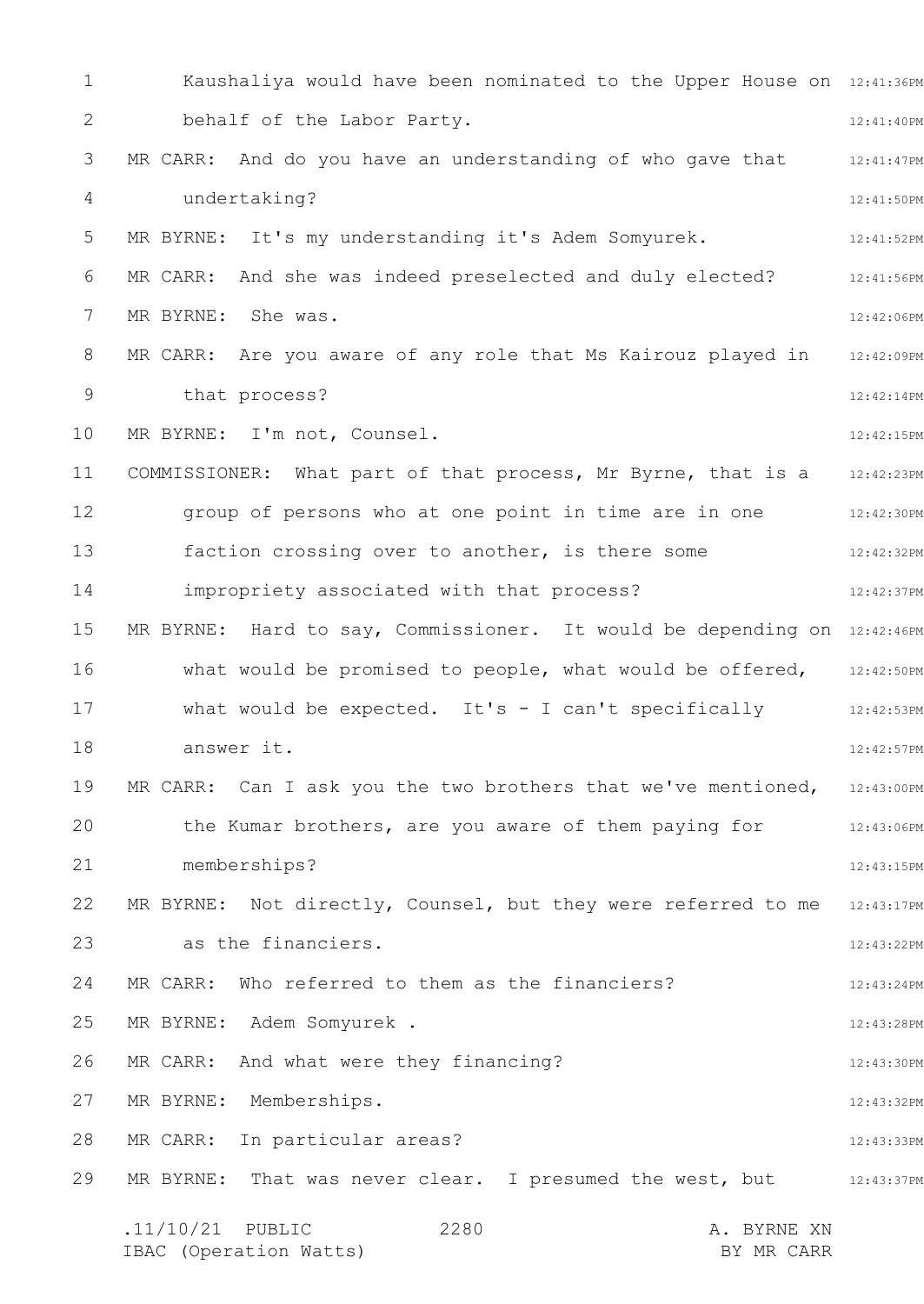1 2 3 4 5 6 7 8 9 10 11 12 13 14 15 16 17 18 19 20 21 22 23 24 25 26 27 28 29 increasingly came to the view that it was probably in the 12:43:42PM 12:43:46PM 12:43:49PM 12:43:59PM 12:44:07PM 12:44:11PM 12:44:20PM 12:44:23PM MR BYRNE: There were so many people that were turning up they 12:44:24PM 12:44:28PM 12:44:31PM 12:44:34PM 12:44:37PM 12:44:42PM 12:44:46PM 12:44:51PM 12:44:59PM 12:44:59PM 12:45:03PM 12:45:05PM 12:45:19PM 12:45:26PM 12:45:27PM MR BYRNE: It would have been - I think Manoj was very keen to 12:45:32PM 12:45:35PM 12:45:42PM been some re-alignment, and in that conversation which was 12:45:45PM held in Berwick, I don't have the exact date, they had put 12:45:49PM 12:45:53PM south-east as well. MR CARR: And was that group of people able to turn up a large number of ethnically Indian people to join branches? MR BYRNE: A huge number. MR CARR: And do you know that somebody was paying for their memberships, that is they weren't paying for their own memberships? just could not possibly be paying for their own memberships. COMMISSIONER: I think the answer to my last question, Mr Byrne, was whilst there might be no impropriety in people from one faction moving across to another, if the process of either gaining membership or renewing membership was improper therein would lie the impropriety - - - MR BYRNE: Impropriety, yes, Commissioner. Yes, Commissioner. Yes. MR CARR: And at some stage did you become aware of a request or demand for another MP on behalf of this group? MR BYRNE: Yes. MR CARR: Who was that? become a member of parliament. I had met with those brothers with Somyurek shortly after I think there had that, you know, they expected to have a second MP.

| $.11/10/21$ PUBLIC |                        | 2281 |  | A. BYRNE XN |
|--------------------|------------------------|------|--|-------------|
|                    | IBAC (Operation Watts) |      |  | BY MR CARR  |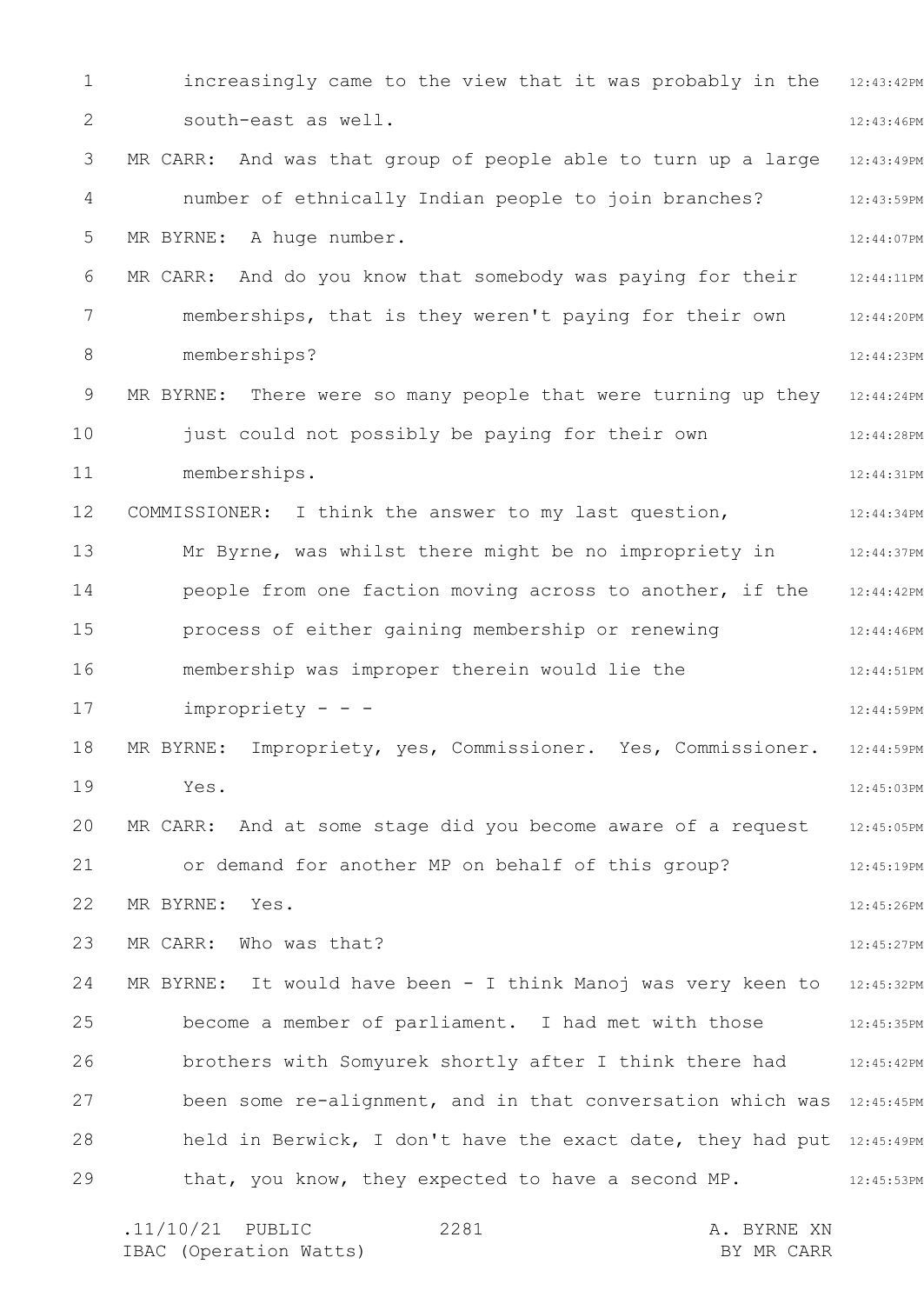1 2 3 4 5 6 7 8 9 10 11 12 13 14 15 16 17 18 19 20 21 22 23 24 25 26 27 28 29 MR CARR: In return for the numbers that they had brought? 312:45:57PM MR BYRNE: They didn't say that specifically, Counsel, but that  $12:46:00$ PM 12:46:03PM 12:46:05PM 12:46:12PM 12:46:15PM 12:46:16PM 12:46:23PM 12:46:26PM 12:46:31PM 12:46:37PM 12:46:39PM defence, I think he felt that they were asking for a lot. 12:46:45PM 12:46:50PM 12:46:56PM 12:47:01PM 12:47:05PM 12:47:10PM 12:47:16PM meeting about what they were giving him in return for them 12:47:21PM 12:47:25PM 12:47:28PM MR CARR: Did you come along to the meeting not knowing what it 12:47:31PM 12:47:35PM MR BYRNE: It was - no, it was - to my knowledge it was to meet 12:47:36PM 12:47:42PM Indian community that Adem had worked closely with to help 12:47:45PM facilitate them crossing over, Manoj and Kaushaliya, and 12:47:48PM this had been the first time that I had actually met with 12:47:55PM .11/10/21 PUBLIC 2282 A. BYRNE XN 2282 was the assumption. MR CARR: It's implicit in them making a demand of Mr Somyurek that they were giving him something in return, isn't it? MR BYRNE: I think so. MR CARR: And you were at the meeting. Was it clear enough in the way the meeting was conducted that what they were doing was putting members in and paying for them and giving Mr Somyurek control of those members and in return wanted something from him? MR BYRNE: They were asking him at that conversation. In his Particularly I think they were mentioning a federal MP. But it was clear that they had more demands that they expected Mr Somyurek to meet. They didn't discuss, Counsel, members or - at that conversation, I only had one, at that meeting. MR CARR: Did you speak to Mr Somyurek before or after that making these demands? MR BYRNE: Not that I recall. was about? these people that were substantial members within the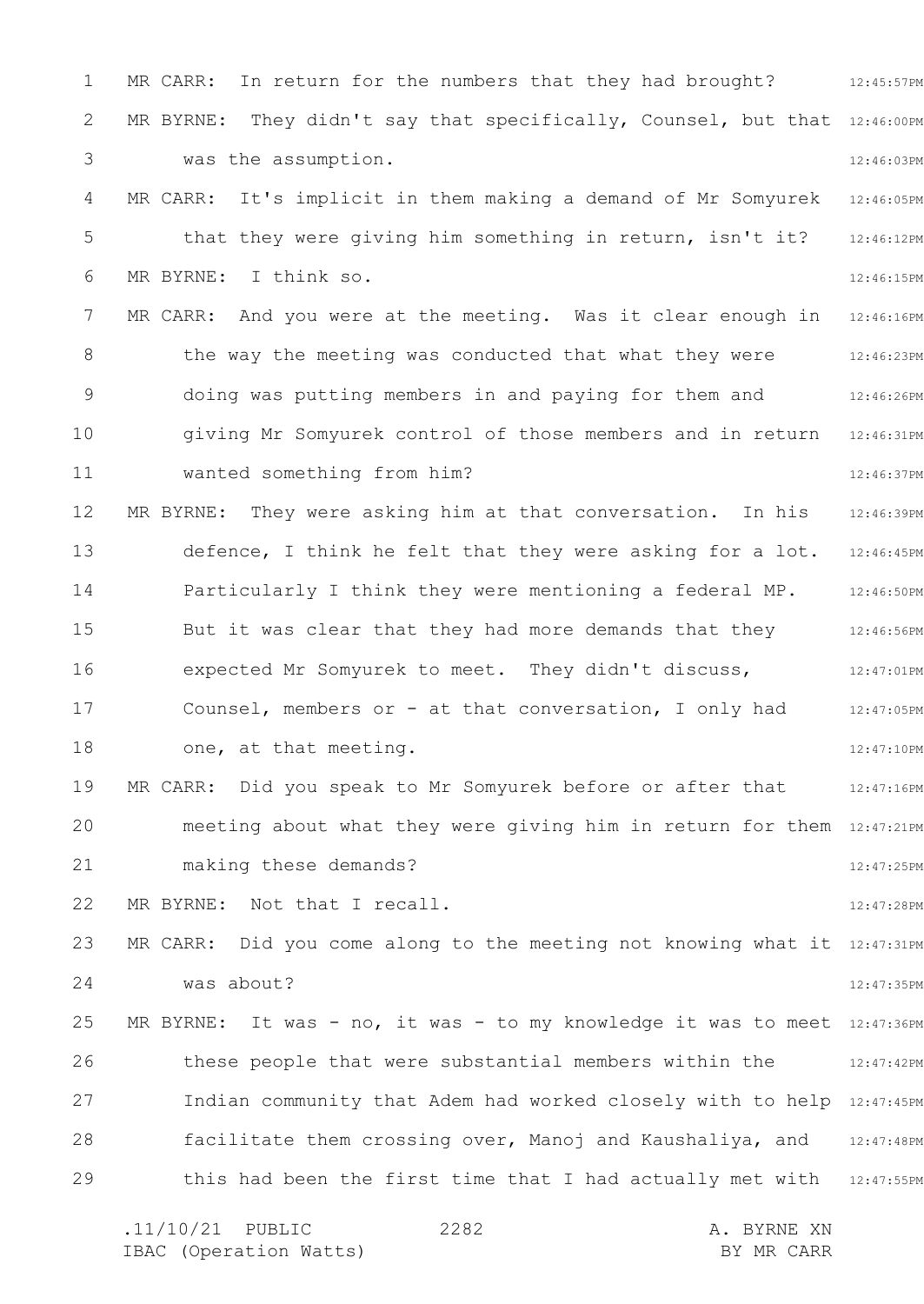1 2 3 4 5 6 7 8 9 10 11 12 13 14 15 16 17 18 19 20 21 22 23 24 25 26 27 28 29 12:47:58PM 12:48:02PM 12:48:05PM 12:48:08PM MR CARR: You thought what was - you felt what was going on was 12:48:12PM 12:48:16PM 12:48:25PM individuals and I just had a view that this was not going 12:48:29PM to end well. I just didn't want to have anything to do 12:48:33PM 12:48:37PM 12:48:59PM 12:49:09PM 12:49:10PM MR CARR: Now, in 2018 for the first time the Labor Party held 12:49:12PM a direct election for delegates to attend the National 12:49:23PM 12:49:27PM 12:49:27PM 12:49:28PM 12:49:33PM 12:49:35PM 12:49:40PM 12:49:49PM 12:49:55PM 12:49:55PM 12:49:59PM 12:50:01PM MR BYRNE: He had become I think such a powerful figure in  $12:50:05PM$ Victoria that the general consensus would be the next  $12:50:09PM$ 12:50:15PM .11/10/21 PUBLIC 2283 A. BYRNE XN 2283 these two individuals. MR CARR: Is it fair to say that you chose not to meet with them again? MR BYRNE: I think that's a very fair assumption. distasteful; is that a fair assessment? MR BYRNE: I was deeply uncomfortable about those two with them or their operation. MR CARR: Can I take you back to the elections for the 2018 National Conference? MR BYRNE: Yep. Conference? MR BYRNE: They did. MR CARR: Prior to that how had delegates for the National Conference been selected? MR BYRNE: I think it was from the state conferences. MR CARR: So in 2018 did Mr Somyurek have a particular desire to be elected to the National Conference? MR BYRNE: He did. MR CARR: Sorry, to the National Executive? MR BYRNE: Yes. MR CARR: Why was that? logical step would be on the National Executive.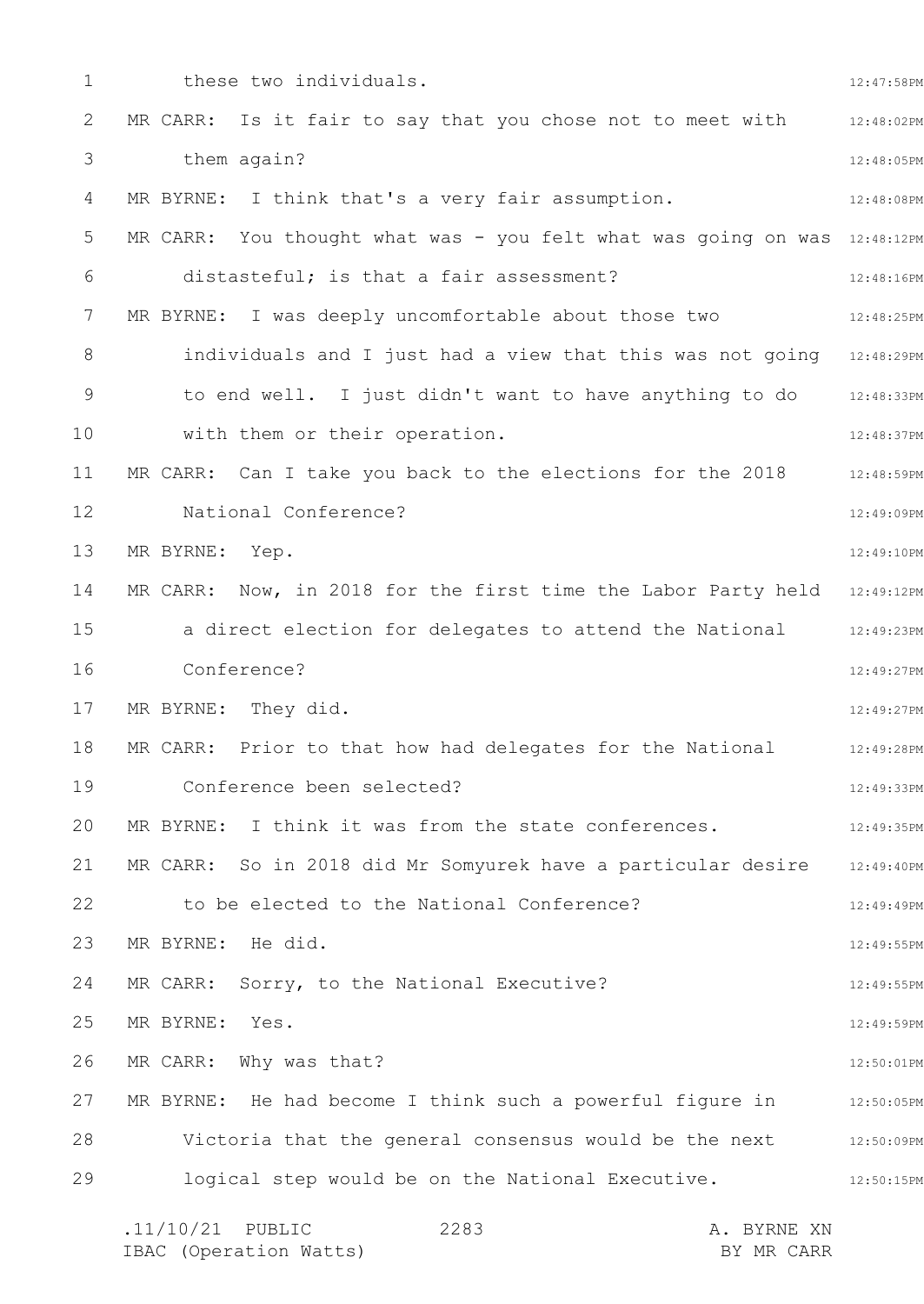1 2 3 4 5 6 7 8 9 10 11 12 13 14 15 16 17 18 19 20 21 22 23 24 25 26 27 28 29 12:50:18PM 12:50:22PM 12:50:24PM MR CARR: What did factional operatives have to do in order to 12:50:28PM ensure their members voted for delegates at that election? 12:50:42PM MR BYRNE: They would collect ballot papers and then mark them 12:50:50PM 12:50:55PM go, I presume, or whoever the community leader was, pick 12:51:00PM 12:51:07PM 12:51:11PM 12:51:13PM 12:51:17PM 12:51:18PM 12:51:23PM officers or ministerial officers and people doing it on 12:51:27PM 12:51:30PM 12:51:32PM 12:51:33PM 12:51:38PM 12:51:39PM 12:51:49PM 12:51:50PM 12:51:55PM MR CARR: Is this the sort of thing that has gone on at, for  $12:51:58PM$ 12:52:04PM MR BYRNE: At the actual State Conference itself, at where the  $12:52:10PM$ 12:52:15PM MR CARR: Is it a well-established practice for many years that 12:52:18PM at the State Conference people would give their blank and 12:52:23PM .11/10/21 PUBLIC 2284 A. BYRNE XN 2284 MR CARR: Because that is a position that gives you power within the national party? MR BYRNE: It does. out. So there would be X number of members. They would up forms and then bring them in, to my understanding, to be filled out. MR CARR: So the ballot papers would be collected by factional operatives? MR BYRNE: And I presume some staff as well. MR CARR: So both people working at the time as electorate their own time? MR BYRNE: Yes. MR CARR: Would go and collect ballot papers from members? MR BYRNE: Correct. MR CARR: They would be taken in to an MP's office? MR BYRNE: Correct. MR CARR: Where the blank ballot papers would be filled in? MR BYRNE: That would be - yes, I believe so. example, state conferences for many years? conference was being conducted, yes.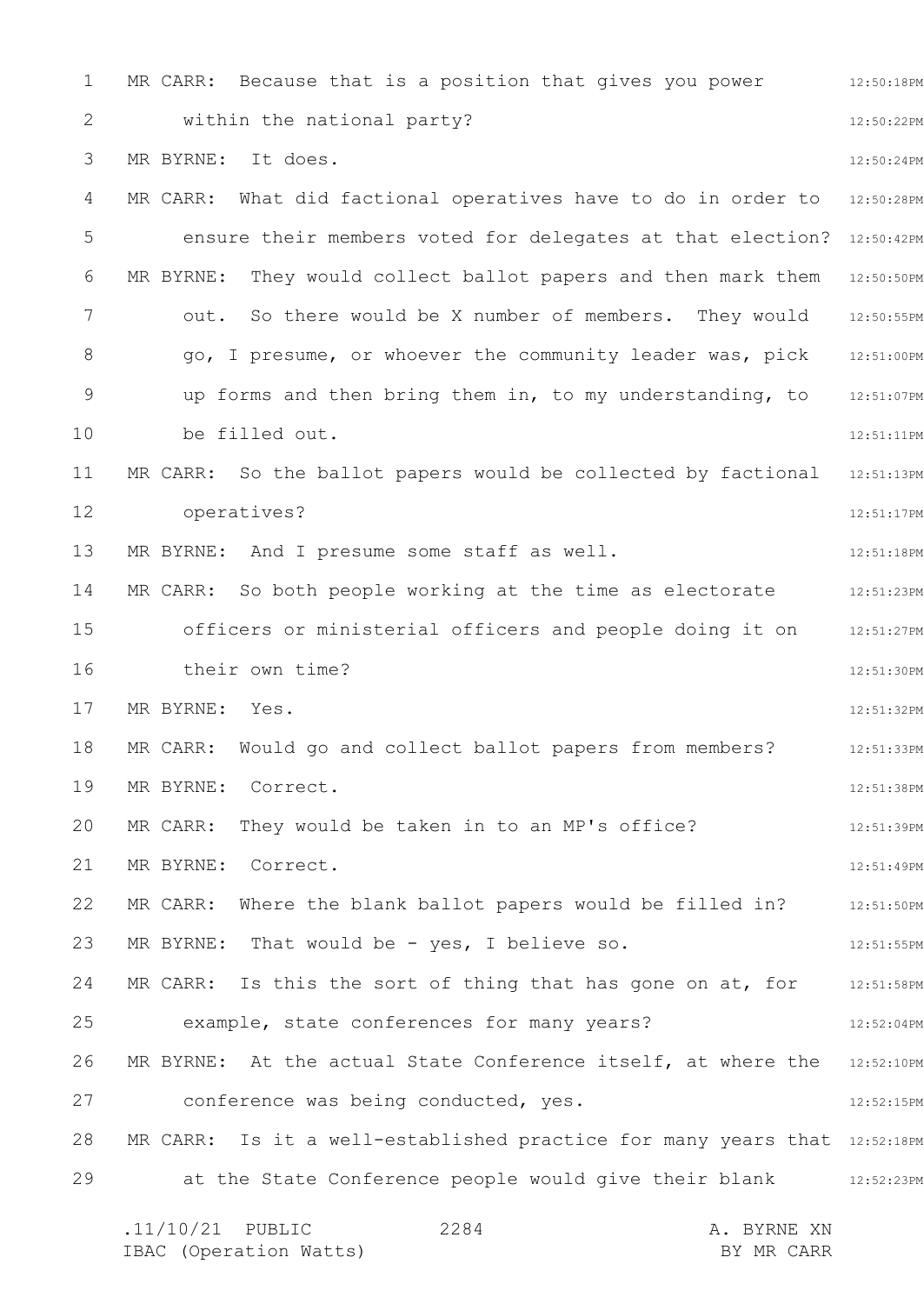1 2 3 4 5 6 7 8 9 10 11 12 13 14 15 16 17 18 19 20 21 22 23 24 25 26 27 28 29 ballot papers to factional representatives who would fill 12:52:29PM 12:52:35PM 12:52:37PM 12:52:40PM 12:52:44PM 12:52:50PM 12:52:51PM 12:52:52PM 12:52:54PM 12:52:57PM 12:52:59PM 12:53:02PM 12:53:02PM 12:53:05PM 12:53:08PM MR BYRNE: I'm saying I'm not exactly sure. I don't know. 12:53:11PM 12:53:14PM 12:53:22PM MR BYRNE: Yes, they were. They were collecting the ballots, 12:53:25PM Counsel, but I wasn't sure if they were filling them out 12:53:28PM 12:53:30PM COMMISSIONER: I'm not sure what you mean by that distinction. 12:53:32PM Do you mean they may have filled them out at the polling 12:53:34PM 12:53:41PM 12:53:42PM 12:53:43PM 12:53:46PM 12:53:48PM COMMISSIONER: They were filling it out for the person who was 12:53:48PM .11/10/21 PUBLIC 2285 A. BYRNE XN IBAC (Operation Watts) BY MR CARR 2285 them in? MR BYRNE: Yes. MR CARR: What happened with the 2018 National Conference delegate election was a replication of this well-established practice - - - MR BYRNE: It was. MR CARR: That blank ballot papers would be collected and filled in by factional operatives? MR BYRNE: Yes. COMMISSIONER: How do you know, Mr Byrne, that that's what occurred? MR BYRNE: Because I was told, and I'm not exactly sure if someone filled out in my office. MR CARR: When you say you're not exactly sure? MR CARR: Mr Byrne, there were people employed in your office as factional operatives, weren't there? in my office. booth or  $-$ MR BYRNE: Or another place. COMMISSIONER: But you knew whether it was in your office or somewhere else - - -MR BYRNE: Yes.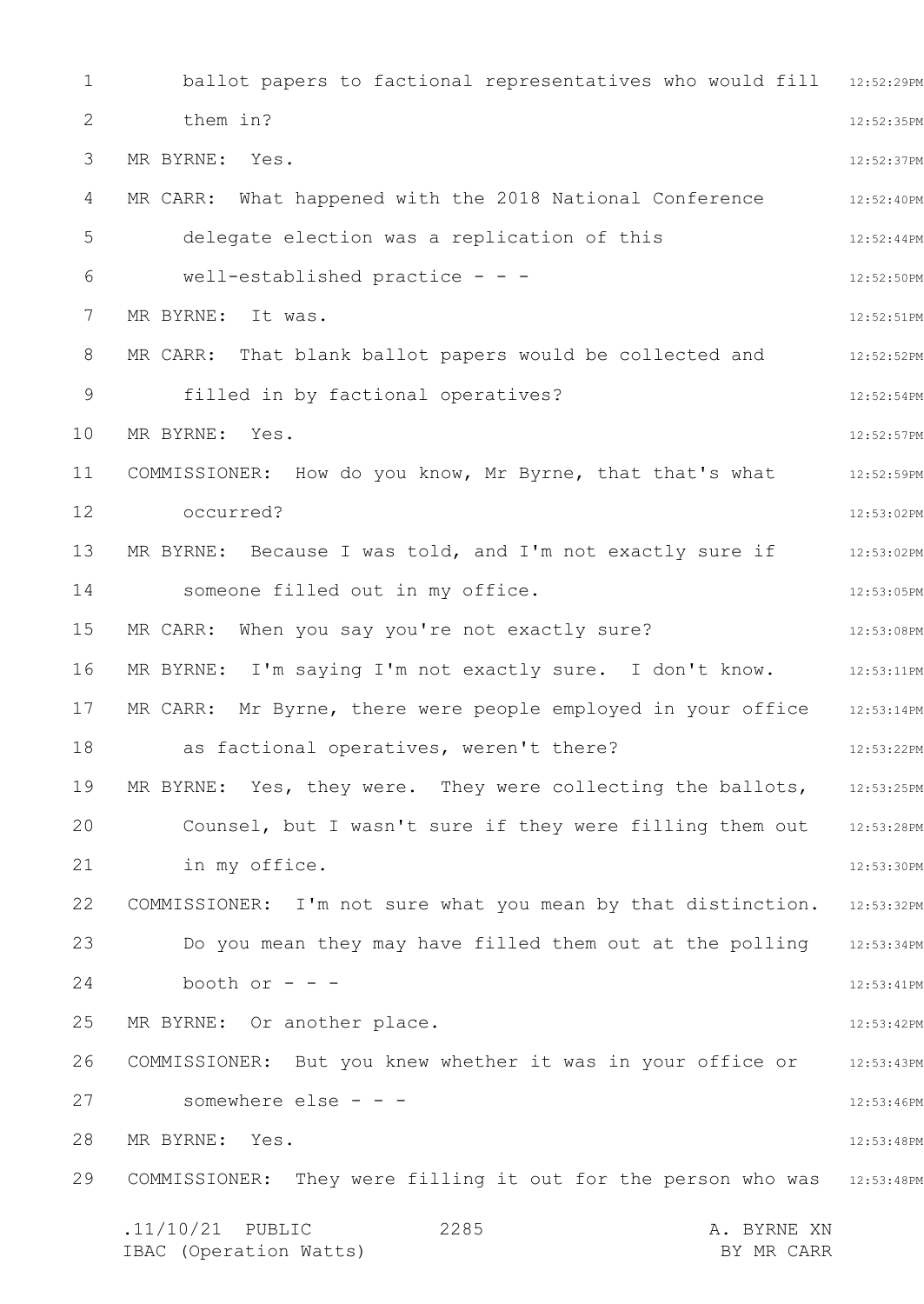1

meant to be voting?

12:53:51PM

2 3 4 5 6 7 8 9 10 11 12 13 14 15 16 17 18 19 20 21 22 23 24 25 26 27 28 29 12:53:52PM MR CARR: And was it the process that the ballots were taken to  $12:53:55PM$ 12:54:00PM 12:54:02PM MR CARR: Then they would be submitted by generally ministerial  $_{12:54:07PM}$ 12:54:14PM 12:54:17PM MR CARR: Now, did everyone who was sought by Moderate Labor to 12:54:27PM 12:54:38PM 12:54:43PM rephrase it. Are you aware of many people having thrown 12:54:50PM out their ballot papers before they could be collected by 12:55:01PM 12:55:07PM MR BYRNE: Counsel, not so much throwing out but having filled 12:55:12PM it out and sending it in to party offices. I had heard a 12:55:16PM 12:55:21PM 12:55:24PM 12:55:32PM 12:55:36PM MR CARR: Paid for their membership to give their blank ballot 12:55:36PM 12:55:43PM 12:55:45PM MR CARR: And some people had off their own bat gone and voted 12:55:46PM 12:55:52PM 12:55:55PM 12:55:58PM MR CARR: Not given their blank ballot paper to factional  $12:56:01$ PM 12:56:05PM .11/10/21 PUBLIC 2286 A. BYRNE XN 2286 MR BYRNE: Yes. central locations to be filled in? MR BYRNE: That's my understanding. office or electorate office staff to head office? MR BYRNE: I believe so. vote or provide their ballot papers to Moderate Labor operatives - sorry, let me start that question again and factional operatives? couple of my staff saying that. MR CARR: So members who had been stacked were expected in effect in return for you - you being Moderate Labor? MR BYRNE: Sure. papers to factional operatives? MR BYRNE: Yes. for themselves? MR BYRNE: Voted for themselves or some other group or other people that were there, yes. But, yes, possibly. operates as they should but voted and sent it in?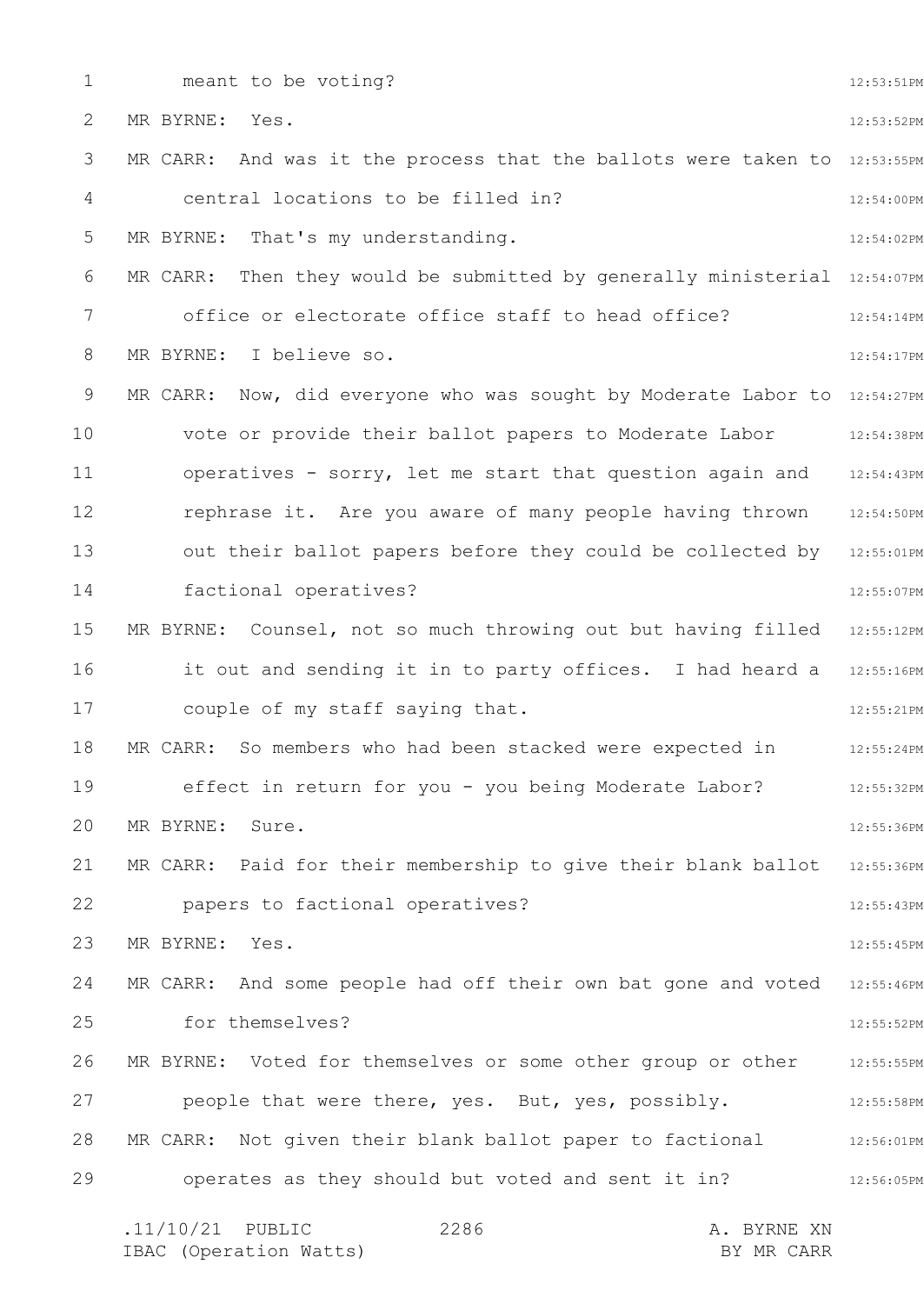1 MR BYRNE: Yes. 12:56:11PM

2 3 4 5 6 7 8 9 10 11 12 13 14 15 16 17 18 19 20 21 22 23 24 25 26 27 28 29 MR CARR: And was there anything that could be done about that?  $12:56:12PM$ MR BYRNE: My understanding is that that caused people to then  $12:56:20$ PM tell those people to ring up head office and say they had 12:56:26PM made a mistake or fouled the ballot paper and asked for a 12:56:30PM 12:56:34PM 12:56:37PM 12:56:41PM 12:56:45PM 12:56:57PM 12:57:03PM 12:57:07PM 12:57:08PM MR CARR: Is that because it was necessary to have these  $-$  12:57:13PM COMMISSIONER: Sorry, perhaps you need to preface assuming that 12:57:22PM 12:57:25PM MR CARR: Yes, Commissioner. You were aware that there were a 12:57:28PM 12:57:31PM 12:57:34PM MR CARR: And if there were a large number of ballots that  $12:57:37PM$ 12:57:50PM problem, that people who had been stacked members were  $12:57:55PM$ voting of their own accord rather than giving their ballot 12:58:02PM 12:58:06PM 12:58:08PM MR CARR:  $\,$  Can I return to a topic that we were discussing a few  $\,$  12:58:13PM  $\,$ 12:58:18PM 12:58:26PM 12:58:31PM .11/10/21 PUBLIC 2287 A. BYRNE XN 2287 fresh ballot paper to be sent out. MR CARR: Is that referred to as a ballot reissue request? MR BYRNE: Yes, that's my understanding. MR CARR: In your area of Holt somewhere around about 40 per cent of ballots had to be reissued for that electorate - for that election, rather. Does that sound right? MR BYRNE: I wasn't aware that it was such a huge figure. figure is correct because he doesn't know. large number of ballot reissues within Holt? MR BYRNE: Not so much Holt but just generally. needed to be reissued was that generally because of this papers to factional operatives? MR BYRNE: I think so. minutes ago. People in head office can't have been unaware of such a huge proportion of ballot reissue requests, can they?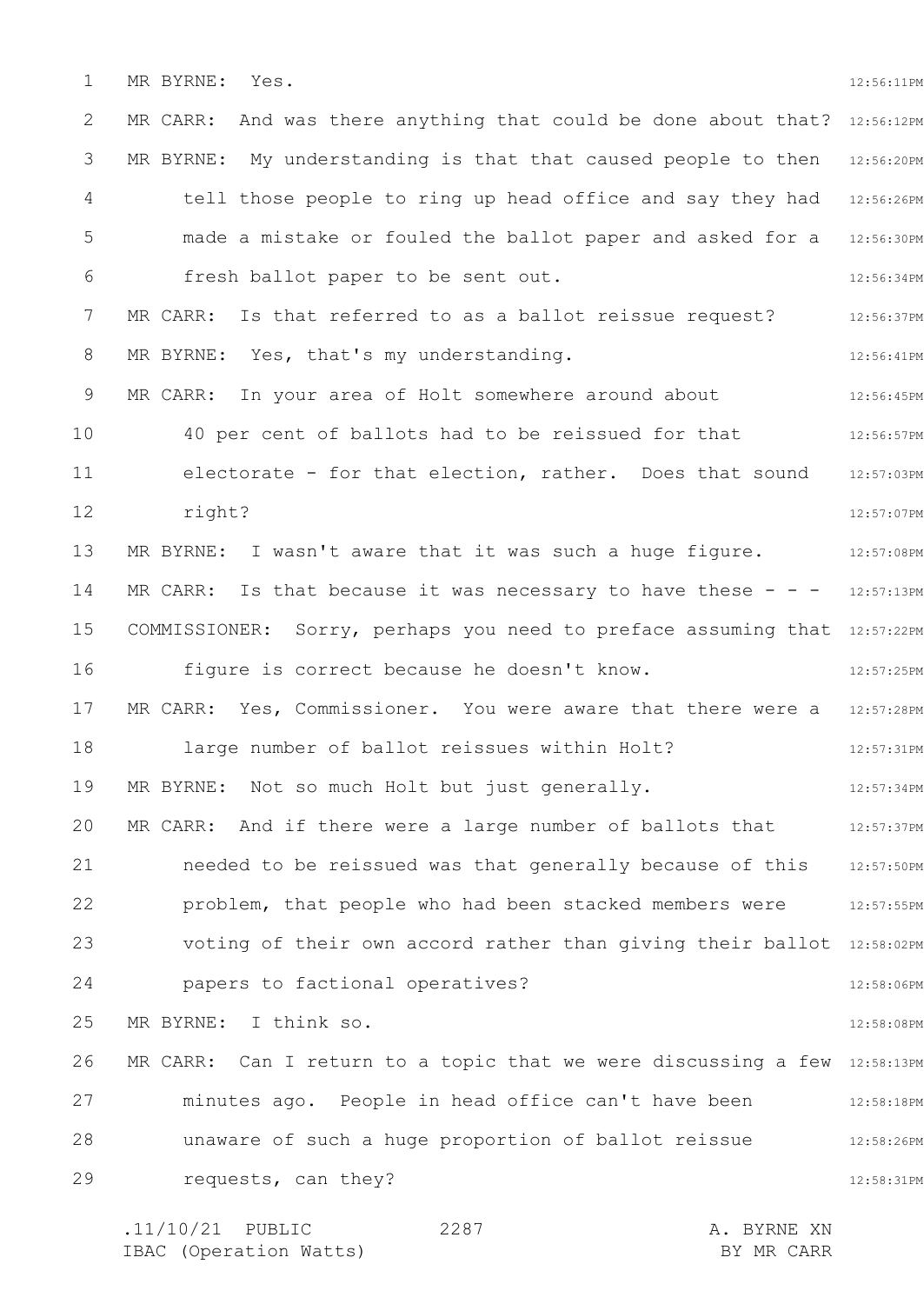1 MR BYRNE: No. 12:58:33PM

2 3 4 5 6 7 8 9 10 11 12 13 14 15 16 17 18 19 20 21 22 23 24 25 26 27 28 29 MR CARR: I used the expression 'willfully blind' and you were 12:58:36PM 12:58:42PM if those in head office knew of the large number of ballot 12:58:50PM reissue requests that they must have been either conscious 12:58:55PM 12:59:03PM 12:59:09PM 12:59:17PM 12:59:20PM 12:59:27PM 12:59:34PM 12:59:40PM MR CARR: I want to understand a little bit about how long this 12:59:49PM 12:59:55PM Conference delegate election might have taken. In order 01:00:00PM to obtain a person's ballot paper that's posted directly 01:00:07PM 01:00:14PM 01:00:21PM 01:00:27PM 01:00:29PM 01:00:34PM 01:00:41PM 01:00:47PM 01:00:49PM 01:00:52PM 01:00:55PM 01:00:56PM 01:00:59PM 01:01:00PM .11/10/21 PUBLIC 2288 A. BYRNE XN IBAC (Operation Watts) and the set of the BY MR CARR BY MR CARR 2288 reluctant to embrace that expression. Do you accept that of or willfully blind to what was going on? MR BYRNE: Yes. COMMISSIONER: So it's a vicious circle, Mr Byrne. If there's a general awareness by factional operatives that head office either know or will tolerate such a practice then that's an encouragement to the practice continuing? MR BYRNE: I would say so, Commissioner. process of organising votes for the 2018 National to them one needs to either have them attend a location and drop it off or one needs to pick it up from them? MR BYRNE: That's correct. MR CARR: Now, I suggest to you that there was a well-established practice that certain people had been responsible for certain members; you accept that so far? MR BYRNE: Absolutely, yes. MR CARR: There were members who were identified as belonging to particular people? MR BYRNE: Yes. MR CARR: Within the Moderate Labor faction? MR BYRNE: Yes. MR CARR: Generally those people would work as electorate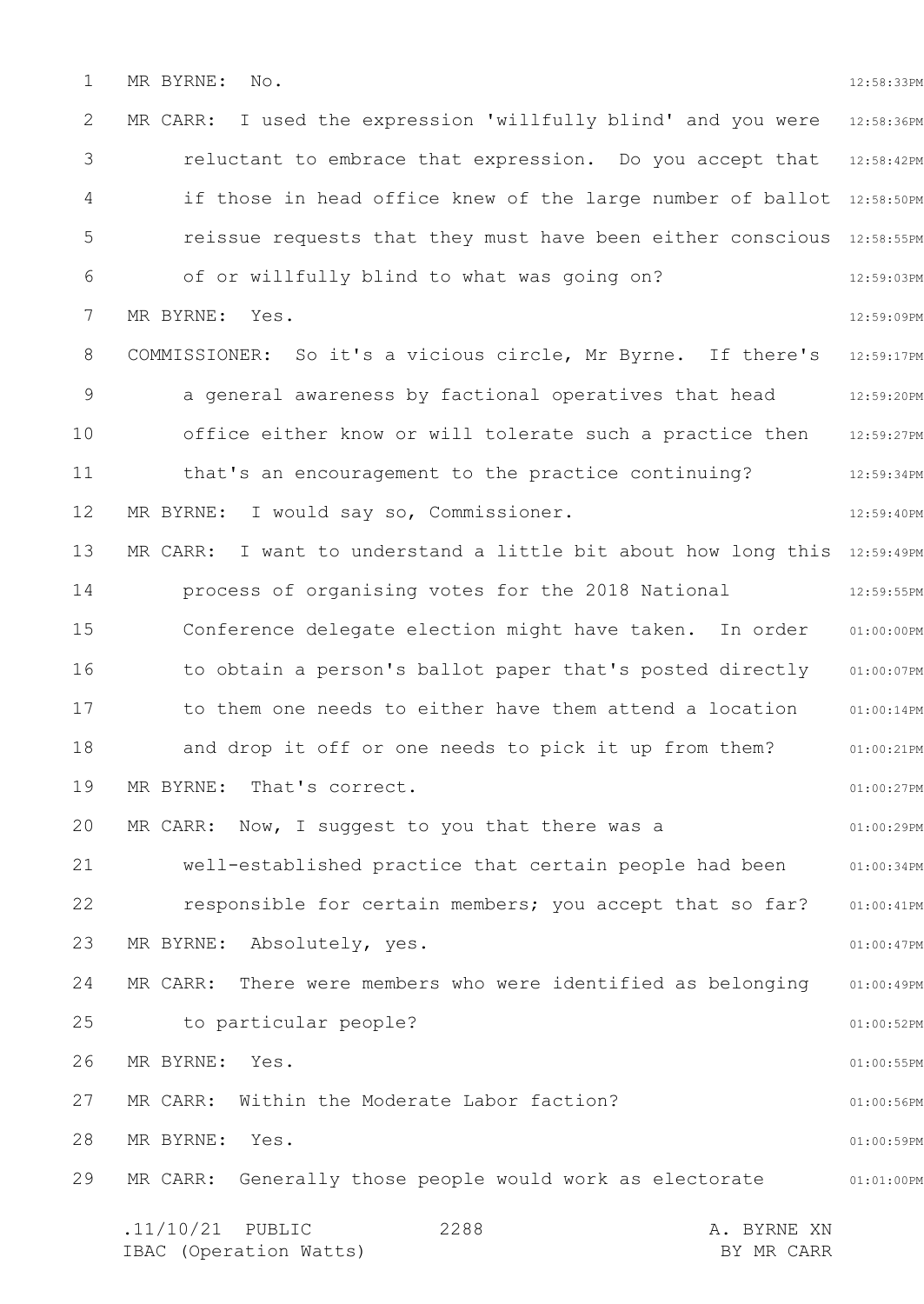1 2 3 4 5 6 7 8 9 10 11 12 13 14 15 16 17 18 19 20 21 22 23 24 25 26 27 28 29 01:01:11PM 01:01:16PM MR CARR: If we can call them recruiters, the recruiters would  $01:01:22$ PM 01:01:28PM 01:01:33PM 01:01:33PM 01:01:39PM 01:01:43PM 01:01:45PM 01:01:51PM 01:01:54PM 01:01:56PM 01:02:01PM 01:02:03PM MR CARR: Now, it takes a fair bit of time to drive around to,  $01:02:06PM$ say, 30 or 50 or 100 people's houses and see if they're 01:02:17PM home, collect their ballot paper, come back if they're not 01:02:24PM 01:02:29PM 01:02:33PM MR CARR: And you are aware, aren't you, Mr Byrne, that this 01:02:34PM System operated on the basis that these people would do it 01:02:39PM 01:02:43PM 01:02:45PM 01:02:50PM 01:02:54PM MR CARR: Would be - was expected to do this during work hours? 01:02:55PM 01:02:59PM 01:02:59PM 01:03:03PM .11/10/21 PUBLIC 2289 A. BYRNE XN 2289 officers for MPs within the Moderate Labor faction? MR BYRNE: Yes. have responsibility for particular members? MR BYRNE: Yes. MR CARR: And they would be responsible for obtaining the ballot papers from their members? MR BYRNE: Yes. MR CARR: And providing them to the faction at either a ministerial or an electorate office? MR BYRNE: Yes. MR CARR: Where the papers would be filled in by ministerial officers or electorate officers? MR BYRNE: Yes. home, deliver it to the designated location, doesn't it? MR BYRNE: Yes, it does. during work time? MR BYRNE: Work and outside of that if need be. MR CARR: For example, Mr McLennan, to use him as an example? MR BYRNE: Yes. MR BYRNE: He was. MR CARR: And also on weekends? MR BYRNE: Yes.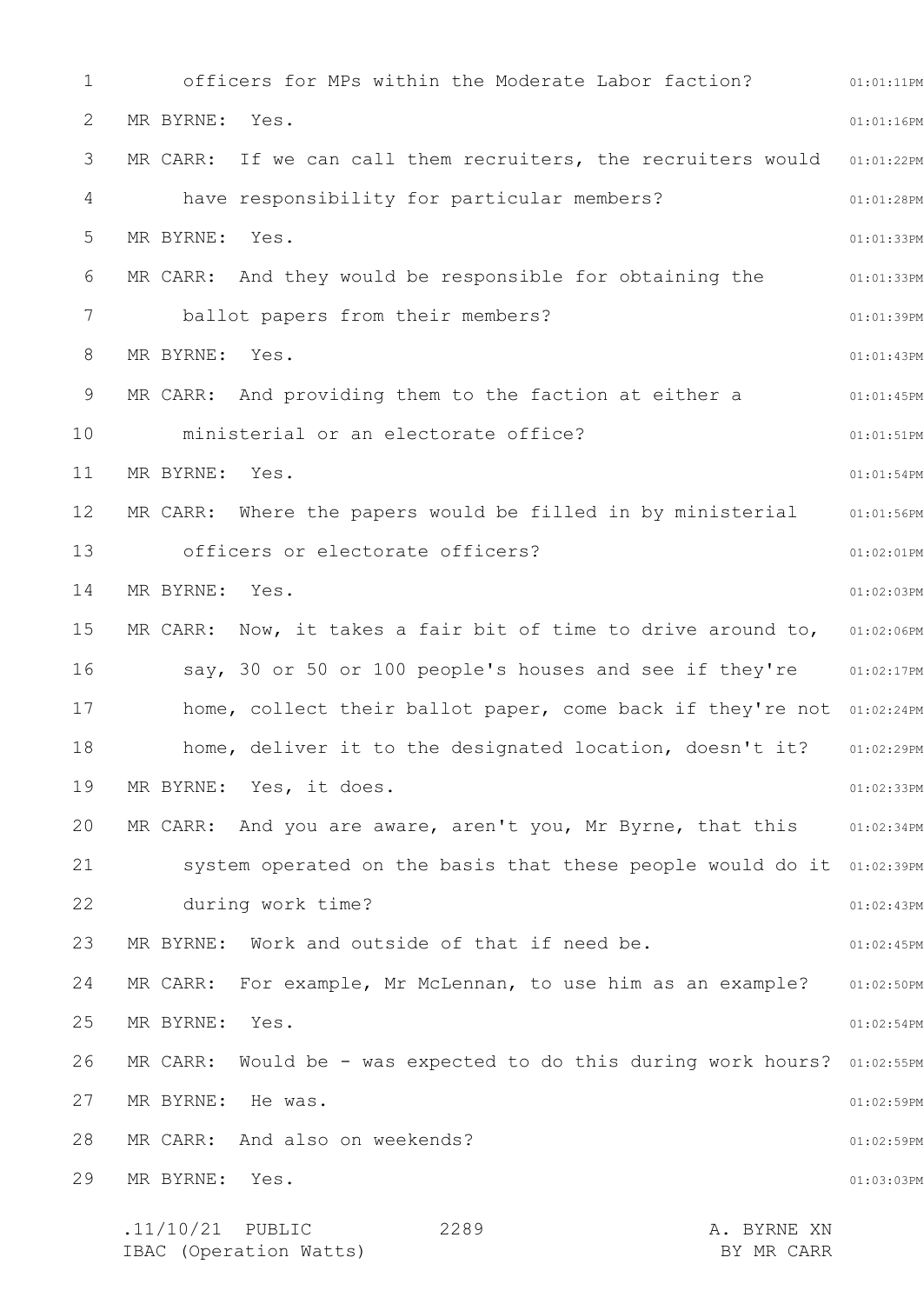1 2 3 4 5 6 7 8 9 10 11 12 13 14 15 16 17 18 19 20 21 22 23 24 25 26 27 28 29 MR CARR: And the same is true of the other electorate officers  $01:03:12PM$ 01:03:18PM 01:03:21PM 01:03:25PM 01:03:27PM 01:03:29PM 01:03:38PM 01:03:40PM MR CARR: One witness described this 2018 election in a private 01:03:50PM 01:03:55PM 01:04:00PM 01:04:02PM 01:04:05PM 01:04:05PM 01:04:12PM MR CARR: Certainly from your knowledge of Mr Somyurek and an:04:15PM Ms Kairouz's ministerial and electorate offices it was all 01:04:21PM 01:04:24PM 01:04:25PM 01:04:29PM 01:04:32PM been one or two others that would have assisted, I think. 01:04:35PM COMMISSIONER: That would occur during working hours, Mr Byrne? 01:04:41PM 01:04:45PM 01:04:47PM have been - I'm not sure if Adam Sullivan was working for 01:04:50PM 01:04:57PM 01:05:00PM 01:05:04PM who had factional responsibilities? MR BYRNE: Yes. MR CARR: It took place within your office? MR BYRNE: It did. MR CARR: And that was part of a systematic approach to this election? MR BYRNE: Yes. hearing as an 'all hands on deck' situation. Would you agree with that description? MR BYRNE: Are you talking about in my office or another office? MR CARR: In offices across the Moderate Labor faction? MR BYRNE: Yes, that's correct. hands on deck? MR BYRNE: I believe so. MR CARR: And in your office? MR BYRNE: Well, Nick was working for me and there would have MR BYRNE: Some elements of it. I think Nick would have probably done a lot of the running around. There could me then. I'm sure Counsel Assisting knows. I don't recall, but if Adam had been there he would have been assisting.

.11/10/21 PUBLIC 2290 A. BYRNE XN IBAC (Operation Watts) BY MR CARR 2290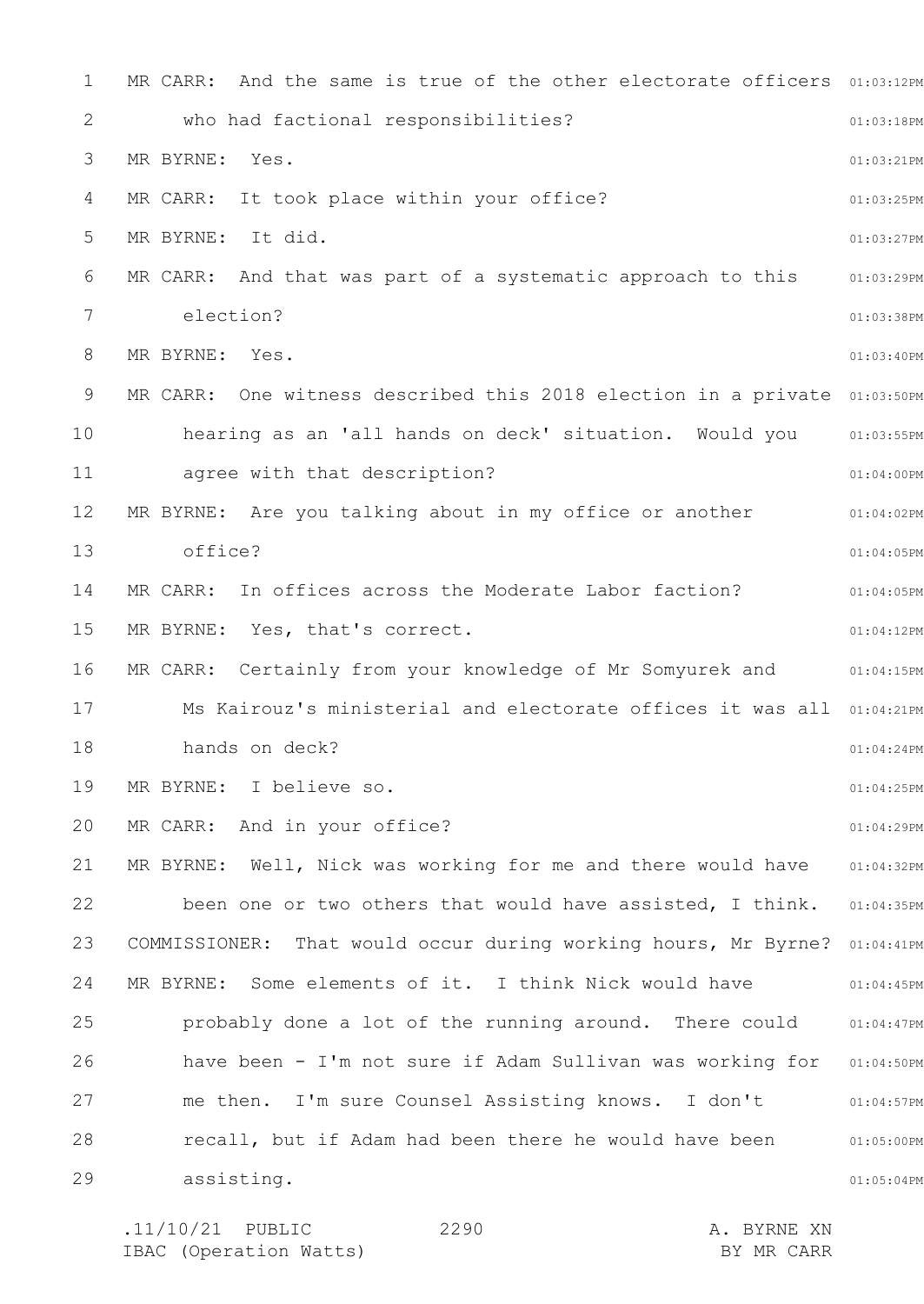1 2 3 4 5 6 7 8 9 10 11 12 13 14 15 16 17 18 19 20 21 22 23 24 25 26 27 28 29 MR CARR: Mr Sullivan might have moved on from your office by 01:05:08PM 01:05:13PM 01:05:17PM MR BYRNE: Could well have been. It might have been in someone 01:05:18PM 01:05:21PM 01:05:22PM 01:05:25PM 01:05:29PM 01:05:41PM 01:05:47PM 01:05:51PM 01:06:05PM head office required was a letter from the member; is that 01:06:12PM 01:06:19PM 01:06:20PM MR CARR: So somebody might have to go and have the member sign 01:06:22PM 01:06:32PM 01:06:37PM 01:06:38PM paper posted out to the member or collect the ballot paper 01:06:44PM 01:06:47PM 01:06:55PM 01:07:00PM 01:07:02PM MR CARR: Now, Mr Byrne, did you have some concerns that people 01:07:05PM 01:07:13PM 01:07:18PM 01:07:23PM 01:07:27PM .11/10/21 PUBLIC 2291 A. BYRNE XN IBAC (Operation Watts) and the set of the BY MR CARR BY MR CARR 2291 then but was assisting in somebody else's office; does that sound right? else's office, yes. MR CARR: Certainly you're aware that he was working on  $-$  -MR BYRNE: I was. MR CARR: Now, what I described to you a couple of minutes ago of recruiters having to go out to somebody's house, get their ballot paper, come back, try again if they're not home and so forth is obviously a time-consuming process and if you need to have their ballot reissued then what right? MR BYRNE: I believe so, yes. a letter requesting that their ballot be reissued? MR BYRNE: That's correct. MR CARR: Provide that to head office; either have the ballot from head office, and then take it back to the member for the member to sign the envelope that came with the ballot paper? MR BYRNE: I believe that's correct. were taking shortcuts in that process? MR BYRNE: I did. MR CARR: What did you think people were doing as a shortcut? MR BYRNE: Forging the letters that were being sent to head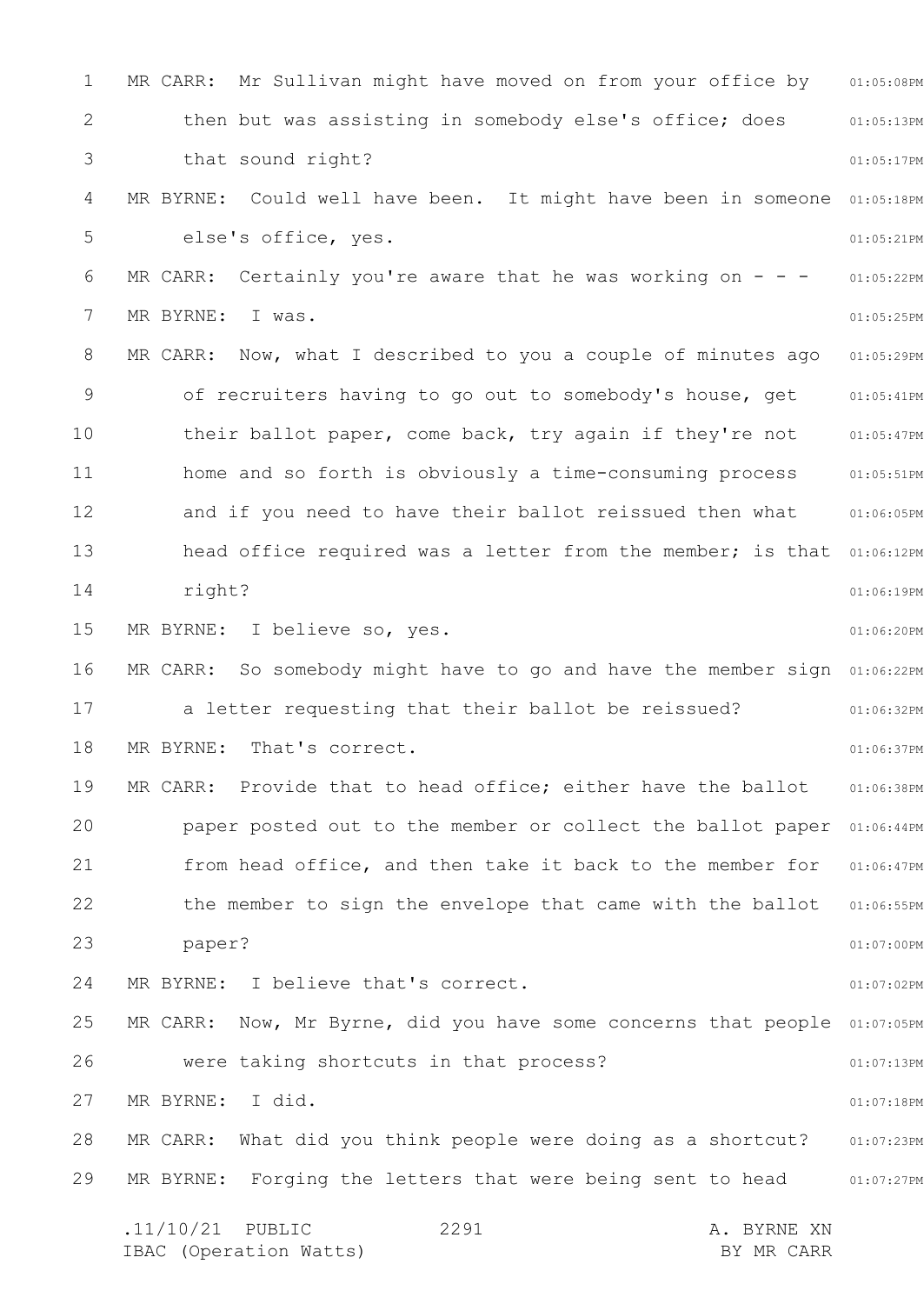1 2 3 4 5 6 7 8 9 10 11 12 13 14 15 16 17 18 19 20 21 22 23 24 25 26 27 28 29 01:07:31PM 01:07:35PM 01:07:39PM 01:07:40PM MR BYRNE: It would be a proforma letter. But did that person 01:07:43PM 01:07:47PM 01:07:54PM 01:08:01PM 01:08:02PM 01:08:10PM 01:08:15PM 01:08:17PM 01:08:21PM 01:08:25PM 01:08:49PM MR BYRNE: I was told that there were some real concerns, first 01:08:57PM 01:09:04PM given a number, the one that you gave me, for example, but 01:09:07PM 01:09:10PM 01:09:14PM concern expressed about who was signing these letters that 01:09:16PM 01:09:19PM 01:09:22PM 01:09:26PM 01:09:30PM 01:09:32PM 01:09:33PM MR BYRNE: No, sorry, I was talking more about the letter that 01:09:36PM had been sent from that person to head office requesting 501:09:39PM .11/10/21 PUBLIC 2292 A. BYRNE XN IBAC (Operation Watts) and the set of the BY MR CARR BY MR CARR 2292 office. COMMISSIONER: Including the signature of the person - - - MR BYRNE: Yes. COMMISSIONER: Who is meant to be signing the ballot paper? sign it? I believe a number of people didn't. MR CARR: Who did you believe was involved in forging signatures? MR BYRNE: I was not told specifically who. MR CARR: Who told you that signatures were being forged? Is there somebody within your office or  $-$  -MR BYRNE: It was someone within my office that alerted me to what that person believed was happening. MR CARR: Did you have concerns about particular ballot papers having been forged in the course of this process? off, about the numbers being reissued, although I was not the sheer number, how that could possibly be asked, how that could possibly be allowed to happen, and then some were being sent to head office. COMMISSIONER: Mr Carr, when you say ballot papers being forged, do you mean the signature on the envelope which contains the ballot paper? MR CARR: Yes. COMMISSIONER: You're clear that's what Mr Carr was - - -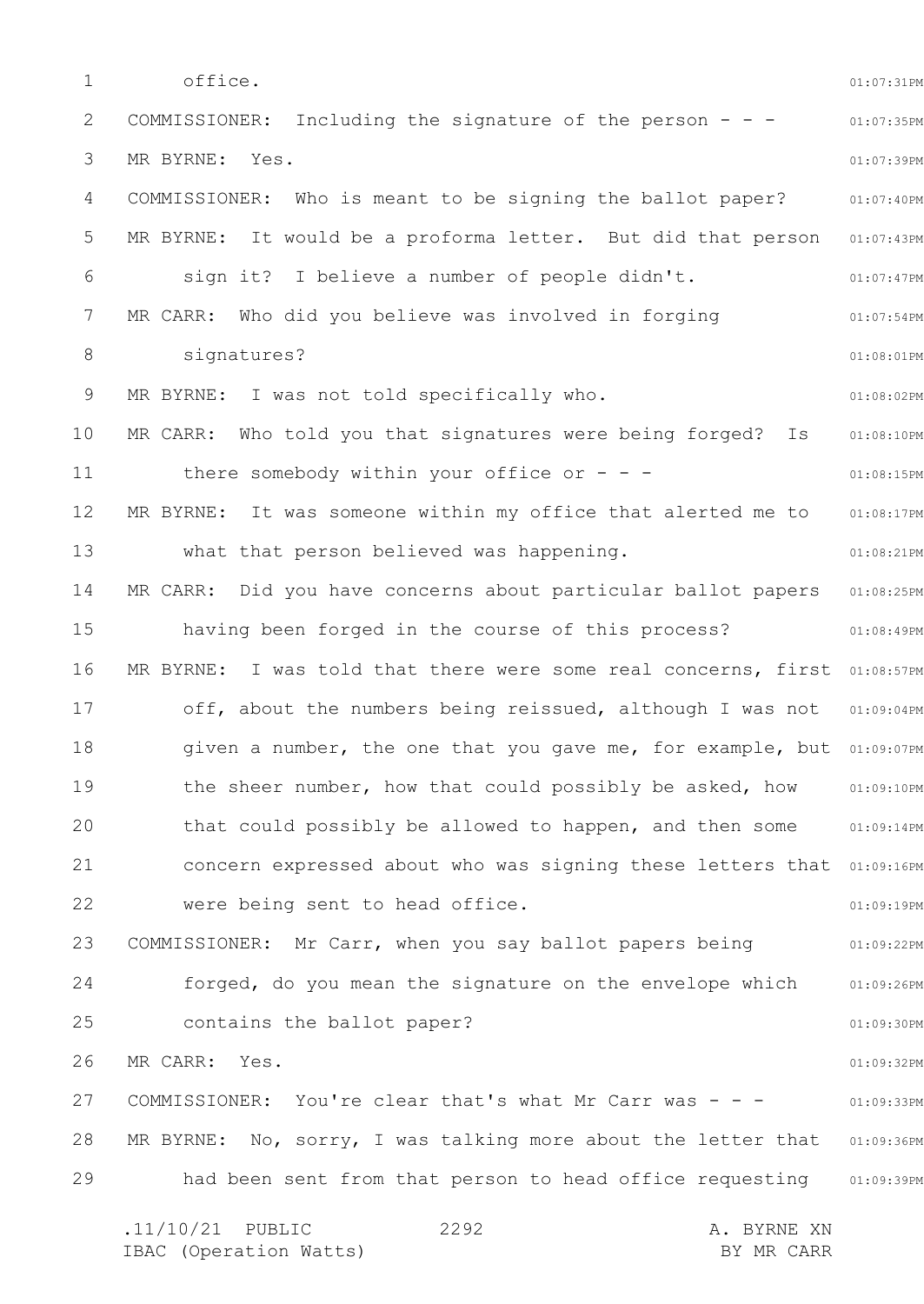1 2 3 4 5 6 7 8 9 10 11 12 13 14 15 16 17 18 19 20 21 22 23 24 25 26 27 28 29 01:09:44PM 01:09:52PM 01:09:54PM 01:09:56PM told by someone in your office that sometimes that letter 01:09:58PM was forged, that is the signature of the person writing to 01:10:03PM 01:10:07PM 01:10:07PM 01:10:08PM 01:10:11PM 01:10:17PM 01:10:20PM 01:10:21PM COMMISSIONER: The person in your office that told you, are you 01:10:25PM satisfied that person was in a position to have received 01:10:28PM accurate information about that? What's the quality of 31:10:33PM 01:10:38PM 01:10:40PM 01:10:44PM 01:10:45PM 01:10:50PM 01:10:52PM 01:10:56PM COMMISSIONER: I see the time, Mr Carr. Again, when you're 01:11:00PM about to move on to another topic we might break for lunch 01:11:03PM 01:11:07PM 01:11:13PM 01:11:15PM 01:11:17PM .11/10/21 PUBLIC 2293 A. BYRNE XN 2293 the reissued ballot paper. COMMISSIONER: I think we need to clarify that, Mr Byrne. MR BYRNE: Yes. COMMISSIONER: So it was your understanding from what you were head office? MR BYRNE: Yep. COMMISSIONER: And then quite distinctly the question of the signature on the ballot paper, as I followed your evidence, that your understanding was sometimes that was forged? MR BYRNE: That there was a belief, yes. the information that you received? MR BYRNE: I trusted that person implicitly. COMMISSIONER: And their judgment? MR BYRNE: Absolutely. COMMISSIONER: And have you made the identity of that person known to the investigators? MR BYRNE: They're very well aware of it. and give Mr Byrne a chance to recuperate. MR CARR: Commissioner, I might just ask about one document which will take a couple of minutes. COMMISSIONER: Yes.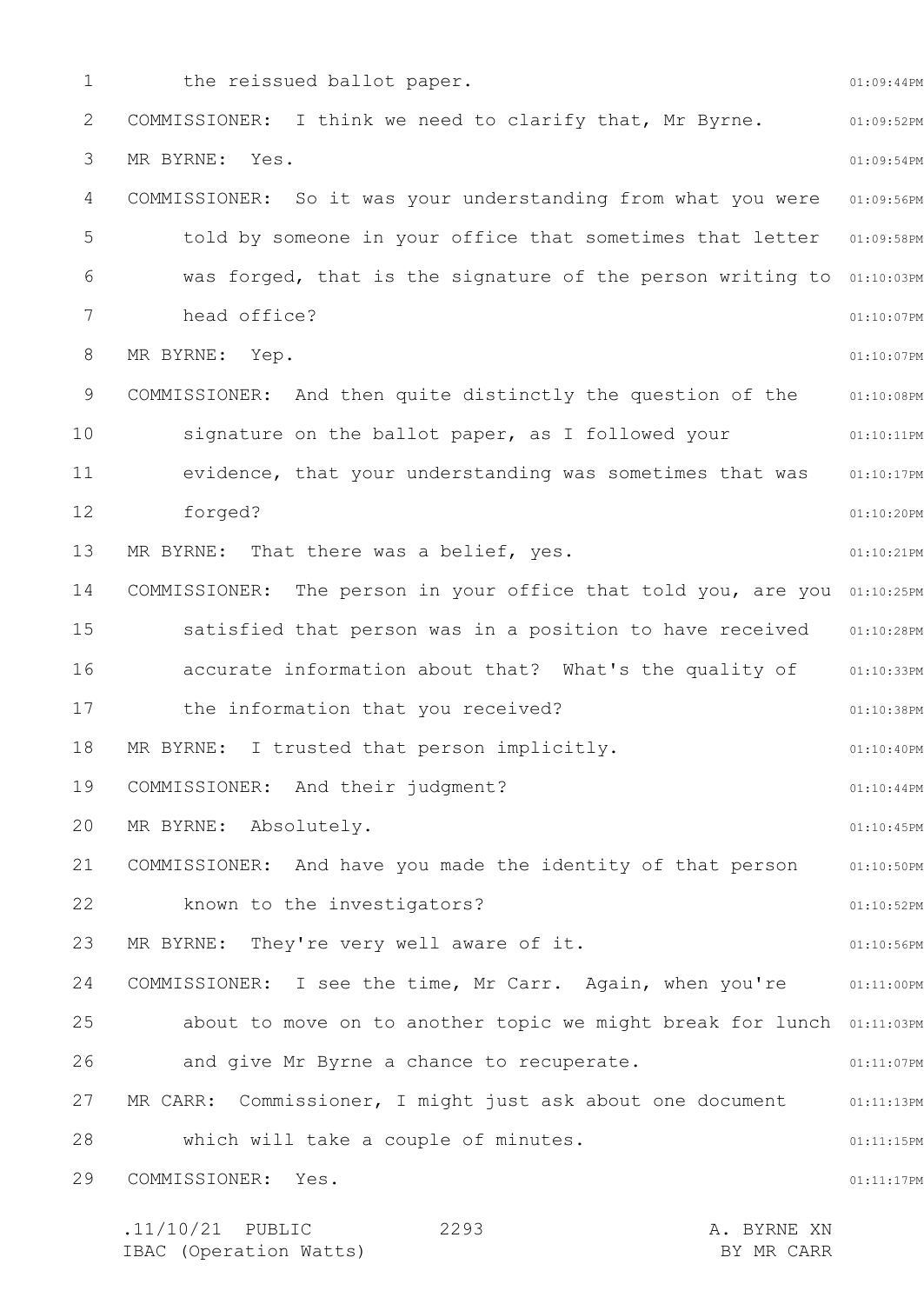1 2 3 4 5 6 7 8 9 10 11 12 13 14 15 16 17 18 19 20 21 22 23 24 25 26 27 28 29 MR CARR: That will be the end of this topic, I anticipate. 01:11:18PM 01:11:22PM 01:11:28PM 01:11:31PM 01:11:33PM 01:11:34PM 01:12:01PM 01:12:08PM 01:12:14PM 01:12:19PM 01:12:38PM 01:12:39PM 01:12:39PM 01:12:45PM 01:12:46PM 01:12:49PM 01:12:49PM 01:12:53PM MR CARR: Referring to having 210 ballot papers that need to be 01:12:53PM filled out that day, and needing Sullivan to come and  $01:12:58PM$ 01:13:06PM 01:13:07PM 01:13:10PM 01:13:13PM MR CARR: He, as I understand it, went to Mr Somyurek's office 01:13:13PM 01:13:18PM 01:13:24PM MR CARR: Now, is this text message one that you remember? 01:13:25PM 01:13:34PM .11/10/21 PUBLIC 2294 A. BYRNE XN 2294 Could Mr Byrne be shown exhibit 121. COMMISSIONER: If you're moving on, we'll make the two fundraising flyers exhibit 3. #EXHIBIT AB3 - Two fundraising flyers. MR CARR: Now, this is a text message between you and Mr Somyurek. Can you read that? MR BYRNE: 'We have 210 ballot papers'  $- -$ MR CARR: Read it to yourself, I'm sorry, Mr Byrne. Have you read that? MR BYRNE: Yep. MR CARR: Kubi is a reference to Mr Somyurek's - - -MR BYRNE: Somyurek, yes. MR CARR: Shortening of his middle name? MR BYRNE: Yep. MR CARR: It's a message you've sent to Mr Somyurek? MR BYRNE: Yep.  $help - - -$ MR BYRNE: Come into the office to complete, yep. MR CARR: Now, Sullivan is Adam Sullivan? MR BYRNE: Yes. in August of 2017; does that sound right? MR BYRNE: I believe so. MR BYRNE: No.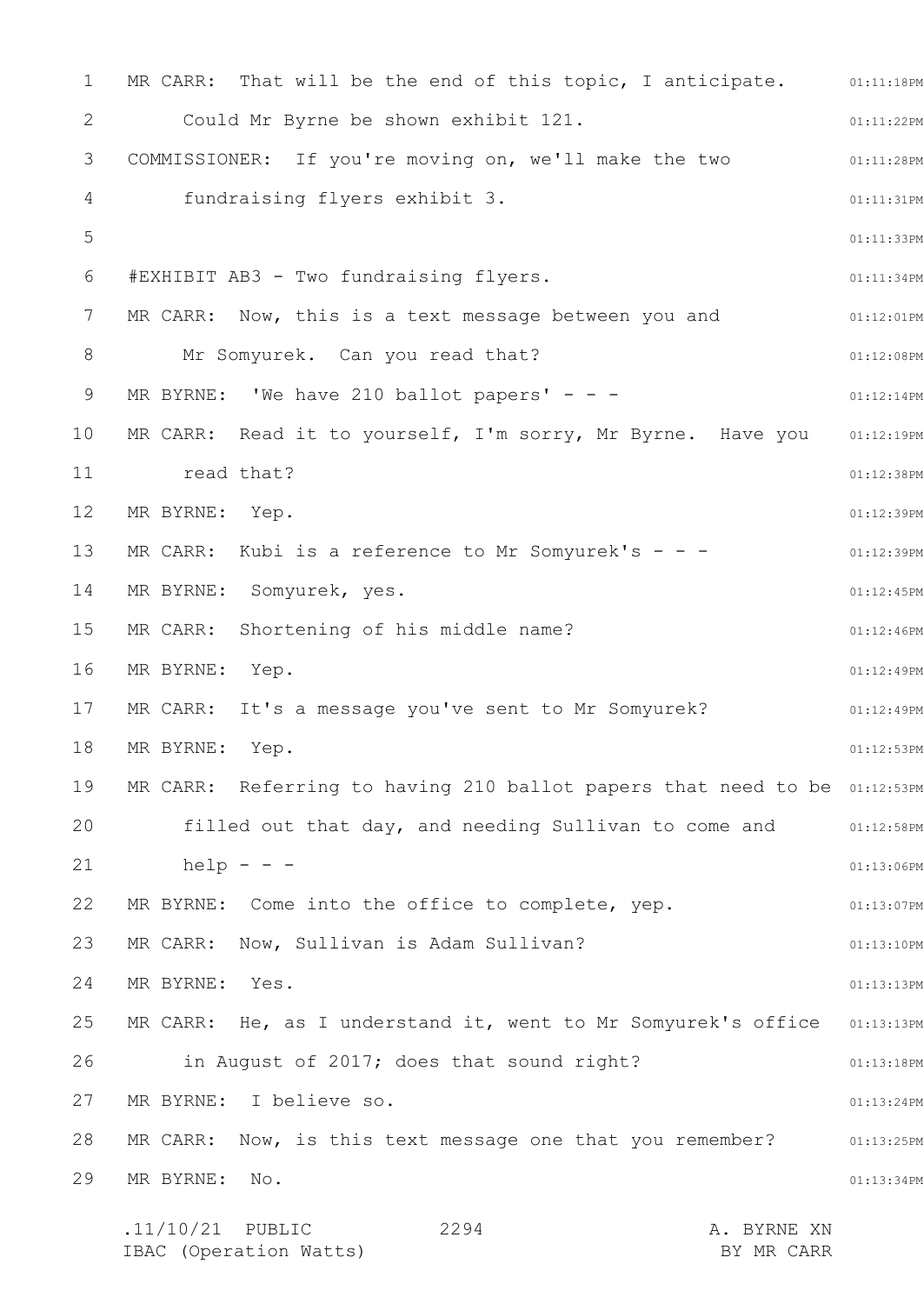1 2 3 4 5 6 7 8 9 10 11 12 13 14 15 16 17 18 19 20 21 22 23 24 25 26 27 28 29 01:13:35PM 01:13:39PM 01:13:44PM MR BYRNE: In terms of general stuff like ballot papers I don't 01:13:48PM 01:13:54PM 01:13:59PM 01:14:04PM MR CARR: Is it likely to have been around the time of the 2018  $01:14:06$ PM 01:14:13PM 01:14:15PM 01:14:17PM 01:14:25PM 01:14:26PM 01:14:26PM MR BYRNE: It would have, and I would presume I would have been  $01:14:28\text{PM}$ 01:14:30PM 01:14:34PM 01:14:40PM 01:14:43PM 01:14:43PM 01:14:46PM 01:14:55PM else to take those papers to be filled out somewhere as in 01:14:58PM that practice that Counsel Assisting had discussed before. 01:15:04PM 01:15:11PM 01:15:16PM 01:15:20PM 01:15:26PM MR BYRNE: Yeah, I think I would have been told, Commissioner, 01:15:34PM MR CARR: Is it something that's not particularly memorable because it's by no means an uncommon thing for you and Mr Somyurek to discuss? think I would have discussed it that often, but it's not something that I can recall sending to him, but clearly I did. National Conference election? MR BYRNE: Yes. MR CARR: 210 ballots that need to be filled out, to say the obvious - - - MR BYRNE: Yeah. MR CARR: Would have taken a long time? passing a message on from somebody that had asked me to pass the message on to him. COMMISSIONER: But does that mean forging the ballot papers,  $Mr - - -$ MR BYRNE: I don't think - no, Commissioner, more that the ballot papers that were signed were then provided and were, well, either coming to my office or going somewhere COMMISSIONER: How could - if they weren't going to be forged in the sense that Mr Sullivan was going to fill those ballot papers out, how could you have hoped to have 210 ballot papers completed 'today'?

.11/10/21 PUBLIC 2295 A. BYRNE XN IBAC (Operation Watts) and the set of the BY MR CARR BY MR CARR 2295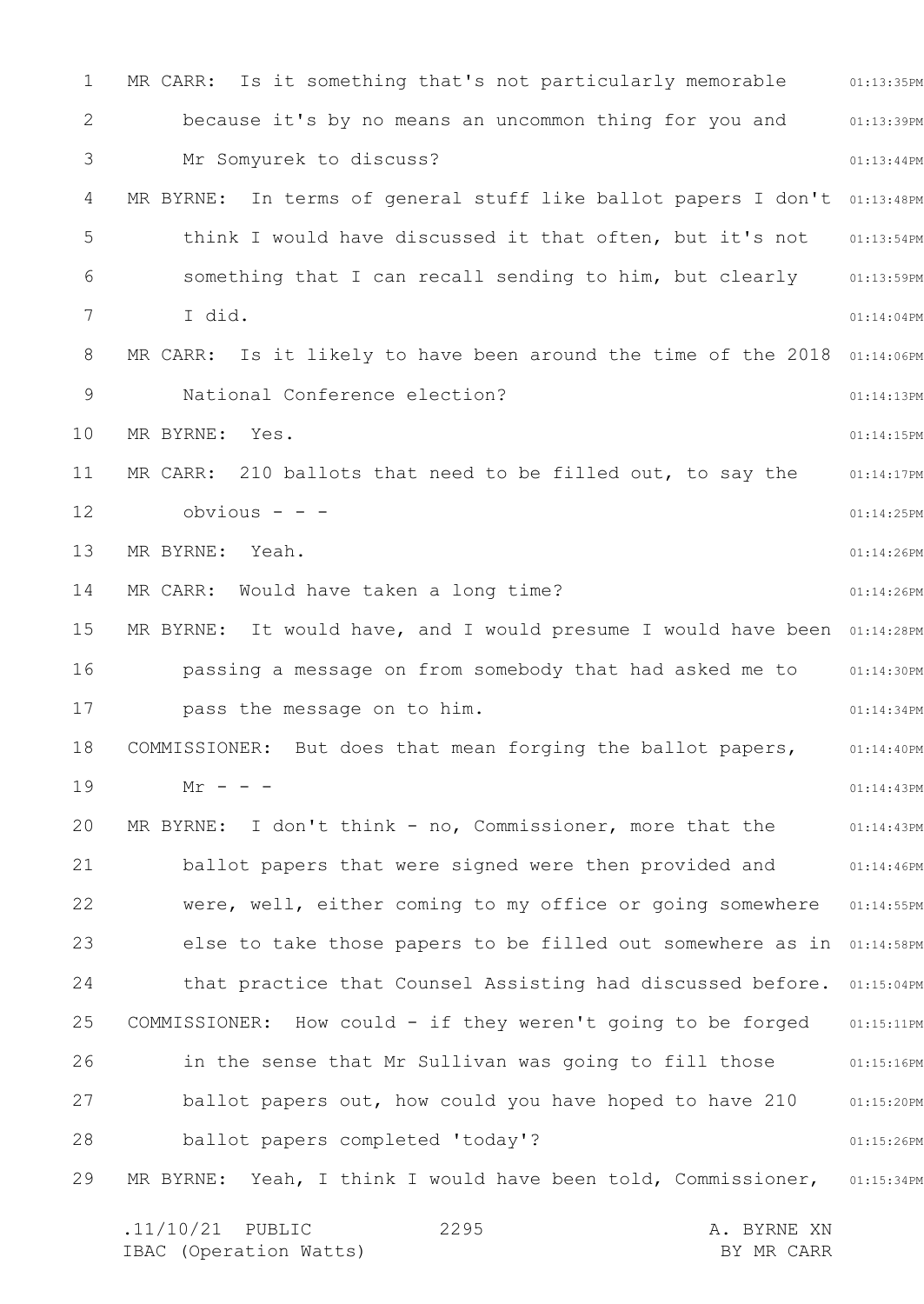1 2 3 4 5 6 7 8 9 10 11 12 13 14 15 16 17 18 19 20 21 22 23 24 25 26 27 28 29 01:15:37PM 01:15:40PM 01:15:45PM 01:15:49PM 01:15:52PM 01:15:55PM 01:15:58PM 01:16:03PM 01:16:06PM 01:16:09PM 01:16:14PM 01:16:19PM 01:16:21PM 01:16:24PM 01:16:27PM 01:16:31PM that but then handed that blank ballot paper to the person 01:16:38PM 01:16:41PM 01:16:43PM 01:16:45PM 01:16:47PM 01:16:51PM MR CARR: Now, you might remember the ballot paper itself. 41:16:54PM There's been some evidence given that it was a very large 01:17:00PM 01:17:03PM 01:17:07PM 01:17:08PM MR CARR: Hence it would well take a couple of people more than 01:17:10PM a day to fill in a couple of hundred ballot papers?  $01:17:20PM$ .11/10/21 PUBLIC 2296 A. BYRNE XN 2296 that there were 200 ballot papers there that needed to be filled out, and if you're saying that somebody else filling in that ballot paper is forgery then that's forgery. COMMISSIONER: Again, just to be clear, there's two things. One is putting the votes on the paper. The other is signing the external envelope which contains the ballot paper. Which of the two are you speaking about? MR BYRNE: I'm presuming that those ballot papers had been signed by the party that had had the ballot paper sent back, or signed originally. COMMISSIONER: But hadn't filled out - - - MR BYRNE: Hadn't filled out the form. So, just as Counsel Assisting was talking about FEA delegates handing over a ballot paper, I'm presuming from this that people would have had collected the ballot papers, the members signed who picked it up. COMMISSIONER: Yes. MR CARR: But the member had to sign the envelope that the ballot paper was submitted in; that's right? MR BYRNE: That's my understanding. ballot paper; someone estimated about 300 names on it. Does that sound right? MR BYRNE: I believe so.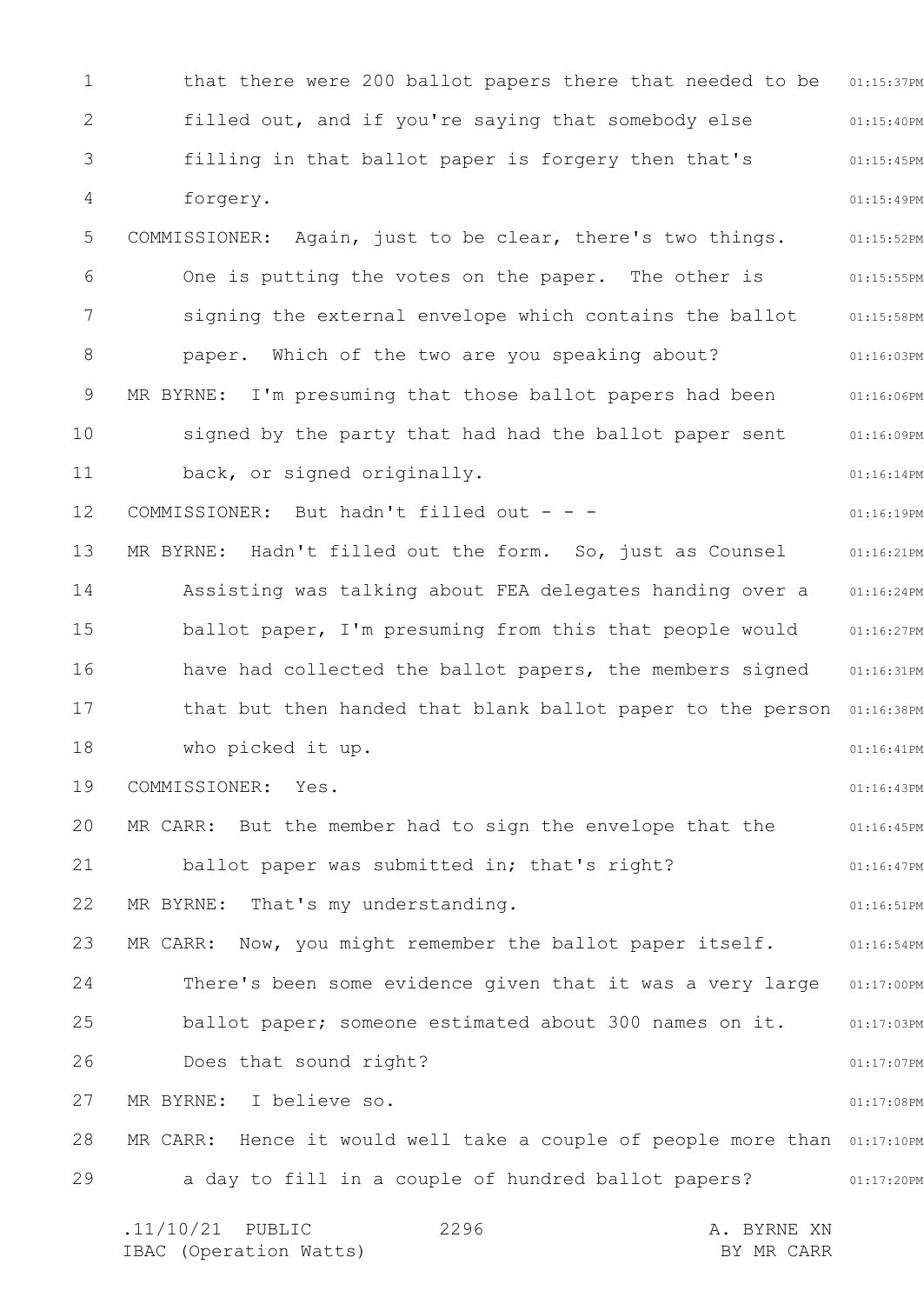1 2 3 4 5 6 7 8 9 10 11 12 13 14 15 16 17 18 19 20 21 22 23 24 25 26 27 28 29 01:17:25PM 01:17:27PM Mr Somyurek to authorise Mr Sullivan, a person being paid 01:17:35PM 01:17:44PM 01:17:53PM 01:17:53PM 01:17:55PM 01:17:58PM 01:18:03PM 01:18:08PM 01:18:14PM 01:18:17PM 01:18:24PM 01:18:27PM 01:18:31PM 01:18:34PM MR CARR: On the contrary, was your experience that Mr Somyurek 01:18:37PM 01:18:42PM 01:18:48PM 01:18:51PM MR BYRNE: Sorry, when you say 'on the contrary' could you just 01:18:54PM 01:18:58PM MR CARR: Let me just ask a straight question. Was it your and the same experience of Mr Somyurek that he was very happy to - very 01:19:06PM 01:19:13PM 01:19:21PM 01:19:25PM 01:19:29PM 01:19:32PM MR BYRNE: I would think so. MR CARR: So what this text message is about is you asking wages by the taxpayer, to come and engage in that practice? MR BYRNE: Yes. COMMISSIONER: It's not just Mr Sullivan. To help your staff that are already engaged in that practice? MR BYRNE: Staff and others, possibly. MR CARR: And do you remember whether there was ever any reluctance on behalf of Mr Somyurek to approve requests like this? MR BYRNE: Not that I'm aware of, other than if there was a problem with Adem's office being occupied or having a staff member in Adem's office to make sure that someone can answer the phones or something. was only too willing to have electorate or ministerial office staff engaged in these sorts of factional activities? clarify that, please? ready to authorise or direct electoral or ministerial office staffers to engage in these sort of factional activities during work hours? MR BYRNE: Yes. MR CARR: If that's a convenient time.

.11/10/21 PUBLIC 2297 A. BYRNE XN IBAC (Operation Watts) BY MR CARR 2297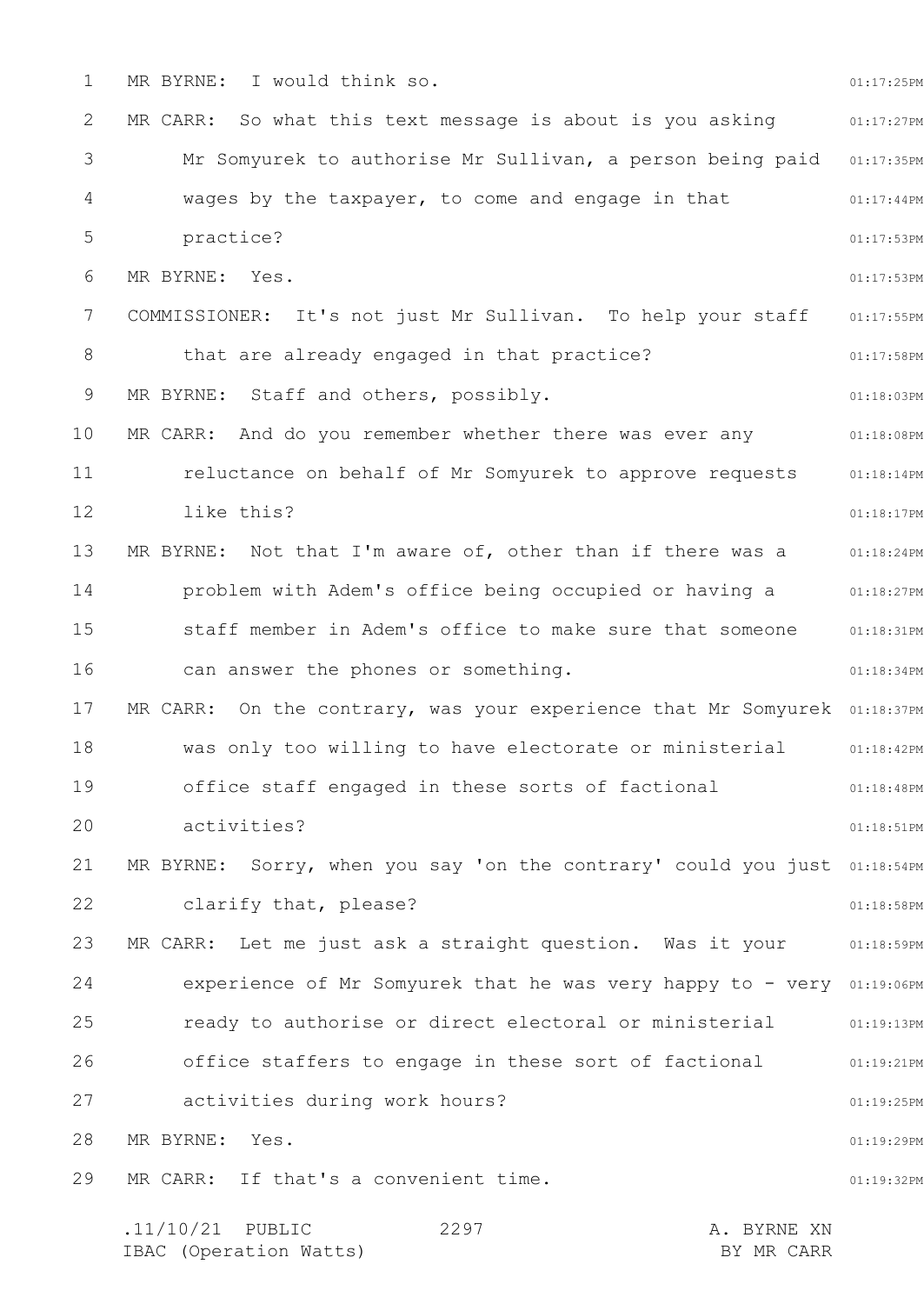| $\mathbf 1$    | COMMISSIONER: What's the date of that text message?                     | 01:19:34PM    |
|----------------|-------------------------------------------------------------------------|---------------|
| 2              | MR CARR: It's undated.                                                  | 01:19:36PM    |
| 3              | COMMISSIONER: Undated. But you think that this was at about 01:19:38PM  |               |
| $\overline{4}$ | the time of the - this was for the voting at the                        | 01:19:42PM    |
| 5              | National Conference?                                                    | 01:19:47PM    |
| 6              | MR BYRNE: It has to be.                                                 | $01:19:47$ PM |
| 7              | COMMISSIONER: So that's 2018, is it?                                    | 01:19:49PM    |
| 8              | MR BYRNE: Could well be. But Counsel Assisting would be in a 01:19:52PM |               |
| 9              | much better position than me.                                           | 01:19:56PM    |
| 10             | COMMISSIONER: Thank you. So, Mr Byrne, please, have a break. 01:19:58PM |               |
| 11             | As I say, you're welcome to speak to your counsel. We'll 01:20:01PM     |               |
| 12             | resume at 2 o'clock?                                                    | $01:20:06$ PM |
| 13             | MR BYRNE: Thank you, Commissioner.                                      | 01:20:09PM    |
| 14             | <(THE WITNESS WITHDREW)                                                 | 01:20:10PM    |
| 15             | LUNCHEON ADJOURNMENT                                                    | 01:20:12PM    |
| 16             |                                                                         |               |
| 17             |                                                                         |               |
| 18             |                                                                         |               |
| 19             |                                                                         |               |
| 20             |                                                                         |               |
| 21             |                                                                         |               |
| 22             |                                                                         |               |
| 23             |                                                                         |               |
| 24             |                                                                         |               |
| 25             |                                                                         |               |
| 26             |                                                                         |               |
| 27             |                                                                         |               |
| 28             |                                                                         |               |
| 29             |                                                                         |               |
|                |                                                                         |               |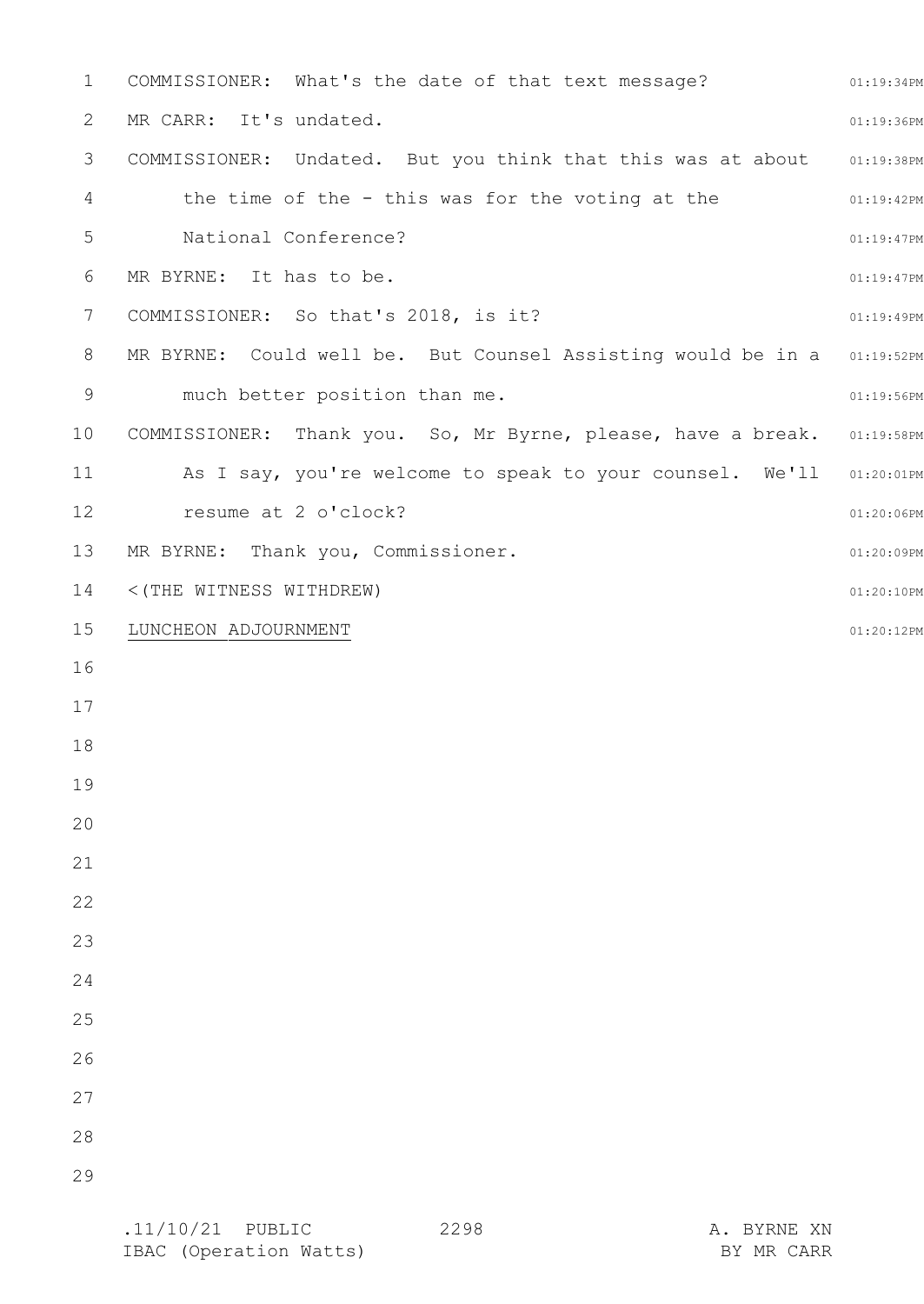1 2 3 4 5 6 7 8 9 10 11 12 13 14 15 16 17 18 19 20 21 22 23 24 25 26 27 28 29 01:20:12PM 01:20:12PM 02:06:13PM 02:06:15PM 02:06:17PM MR CARR: Thank you, Commissioner. I tender that text message, 02:06:19PM 02:06:24PM 02:06:25PM 02:06:28PM 02:06:30PM 02:06:35PM 02:06:38PM MR CARR: If that could be taken down, please. Now, Mr Byrne, 02:06:38PM 02:06:40PM south-east. Now, is it your understanding that that was a 02:06:43PM much - it was a much broader practice than just across the 02:06:51PM 02:06:55PM 02:06:55PM 02:07:02PM 02:07:07PM 02:07:10PM 02:07:12PM MR BYRNE: Because I didn't have direct contact very often with 02:07:20PM Marlene at all it's tough for me to give you a very who well only all it's tough for me to give you a 02:07:28PM 02:07:32PM 02:07:35PM MR CARR: You say you presume. Was this something that you and 02:07:39PM 02:07:43PM .11/10/21 PUBLIC 2299 A. BYRNE XN 2299 UPON RESUMING AT 2.06 PM: <ANTHONY BYRNE, recalled: COMMISSIONER: Are you ready to proceed, Mr Byrne? MR BYRNE: I am, Commissioner. COMMISSIONER: Yes, Mr Carr. Your Honour. COMMISSIONER: Yes. The undated text message will be exhibit 4. #EXHIBIT AB4 - Undated text message. <EXAMINED BY MR CARR, continued: we've talked about branch stacking practices in the south-east? MR BYRNE: Yes, it was, Counsel. MR CARR: You've mentioned Ms Kairouz. Was she involved in branch stacking, to your knowledge? MR BYRNE: I believe she was. MR CARR: What was her involvement, to your knowledge? specific answer. But I just presumed that she had responsibilities for some people in her constituency and that she was involved in recruitment. Mr Somyurek talked about during your happier days?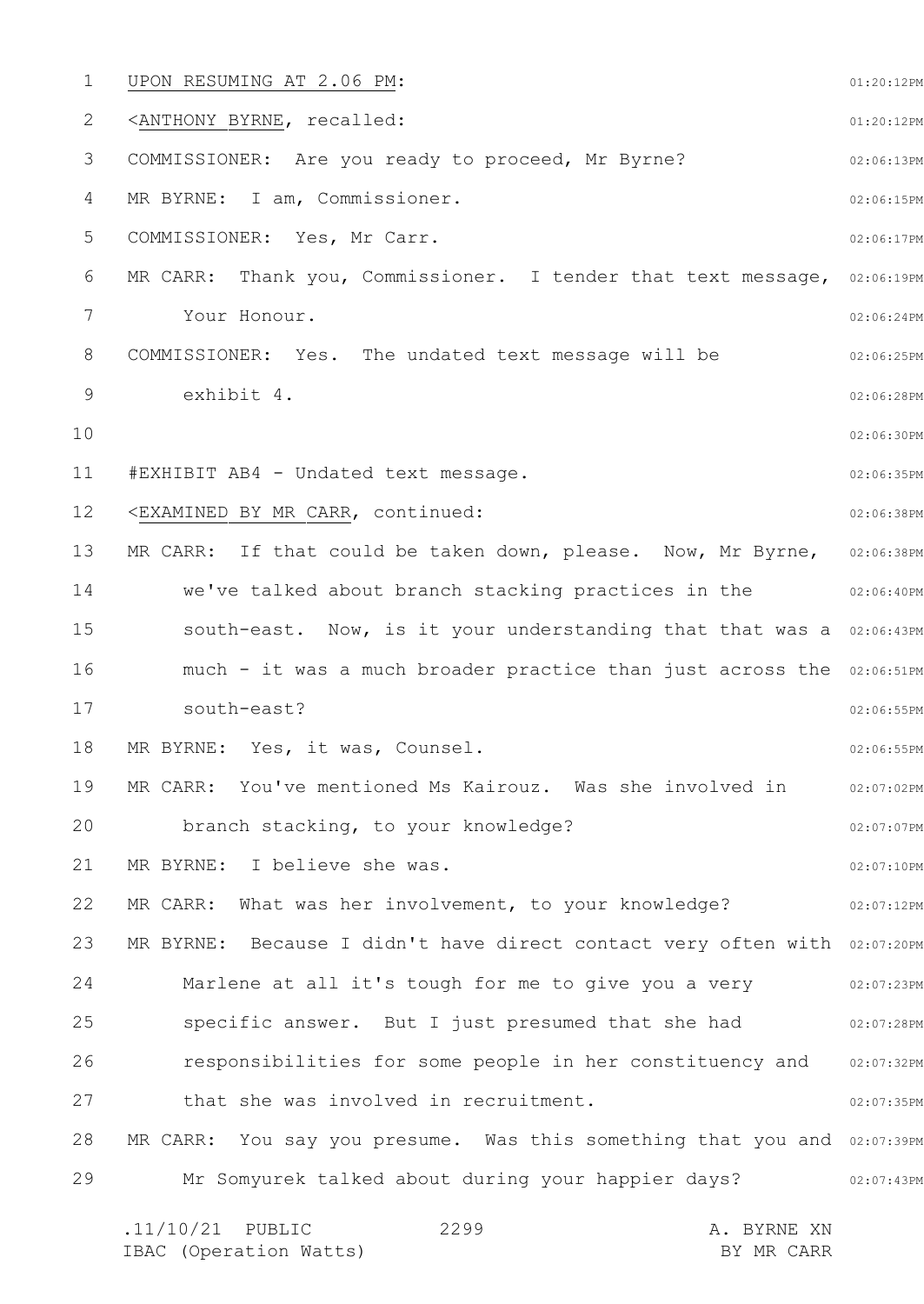1 2 3 4 5 6 7 8 9 10 11 12 13 14 15 16 17 18 19 20 21 22 23 24 25 26 27 28 29 02:07:54PM MR CARR: Just dealing with your relationship with Mr Somyurek, 02:08:02PM 02:08:11PM 02:08:19PM MR BYRNE: It was an evolving process. I had really hoped when 02:08:26PM 02:08:31PM 02:08:37PM 02:08:41PM 02:08:44PM 02:08:48PM 02:08:52PM 02:08:56PM 02:09:04PM 02:09:06PM diligent readers of the media, Mr Byrne. The text message 02:09:09PM 02:09:13PM 02:09:15PM the Herald-Sun after - after matters were brought to light 02:09:19PM 02:09:25PM 02:09:29PM 02:09:33PM 02:09:36PM Campbell and - John Ferguson from The Australian and James 02:09:39PM Campbell from the Herald-Sun, and they were all published. 02:09:43PM 02:09:47PM 02:09:50PM 02:09:52PM MR CARR: The text message that you referred to in your earlier 02:09:56PM answer talking presumably about a cessation of branch or 02:10:01PM .11/10/21 PUBLIC 2300 A. BYRNE XN 2300 MR BYRNE: Happier days. Possibly, Counsel. you described a time when your familiarity and conviviality ended. What caused that? Adem had become a minister in 2018 that he would stop the factional activity. In fact that's one of the famous leaks - you know, texts in the Herald-Sun, you know, carefully provided by my friend Adem Somyurek that had me texting him. And that was a genuine text. It was a text to - I really had hoped that after Adem had become a minister again then the factional activity - there was no need; the factional activity would cease, would finish. MR CARR: You'll have to forgive those of us who are not you're referring to, what was that? MR BYRNE: Was a treasure trove of text messages released in by Nick McKenzie in the 60 Minutes program. About three or four days later there appeared to be a whole treasure trove of text messages that I had apparently sent to Somyurek that were given to two journalists, James MR CARR: I'm sorry, you referred to a text message that had been published? MR BYRNE: Which talked about, sorry, Counsel?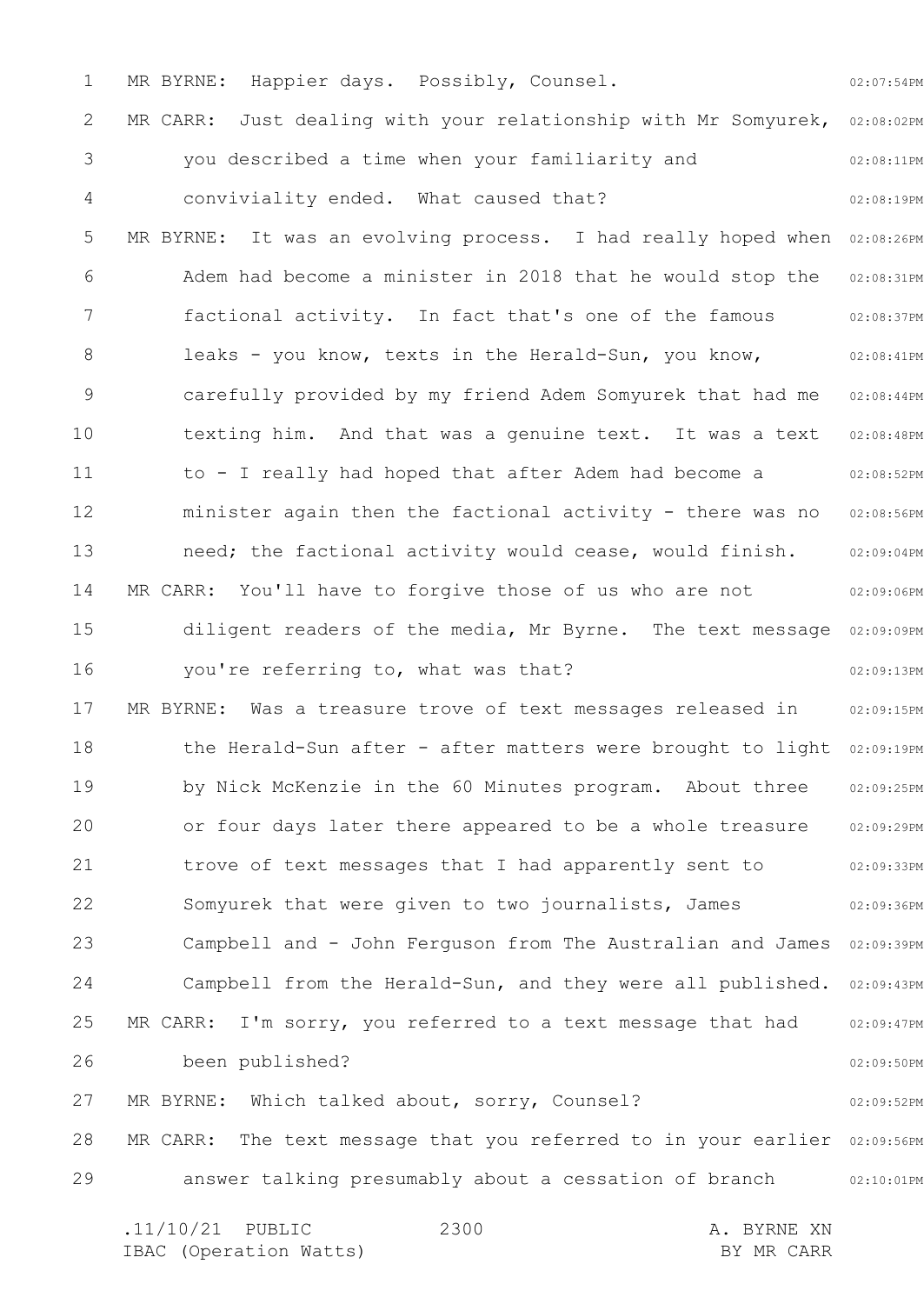1 2 3 4 5 6 7 8 9 10 11 12 13 14 15 16 17 18 19 20 21 22 23 24 25 26 27 28 29 02:10:04PM 02:10:06PM 02:10:09PM 02:10:17PM 02:10:24PM 02:10:26PM 02:10:31PM 02:10:39PM 02:10:42PM 02:10:44PM 02:10:47PM 02:10:51PM 02:10:58PM 02:11:01PM 02:11:04PM 02:11:08PM 02:11:13PM 02:11:16PM happening to the party. It was - as Adem was getting more 02:11:21PM 02:11:24PM 02:11:30PM 02:11:32PM 02:11:37PM 02:11:40PM 02:11:44PM 02:11:48PM 02:11:52PM 02:11:57PM 02:12:00PM stacking; is that right? MR BYRNE: It didn't mention cessation of branch stacking. I congratulated him on becoming a minister again in 2018. MR CARR: And you hoped that that would somehow end his branch stacking activities? MR BYRNE: Branch stacking and lessen any general interest. I mean, from my perspective being a minister is what we aspire to, is what we should be aspiring to. I just naturally assumed that once you got back into that position that that would be enough. MR CARR: To come back to the question I was addressing a little earlier, what was it that caused the fracture in the relationship between you and Mr Somyurek? You referred to this text message. MR BYRNE: I think the fact that the branch stacking wasn't stopping; that after that that it actually started accelerating, and then started coming towards the south-east. And I just - and also just seeing what was and more power, it was almost becoming an existential threat for the Labor Party. MR CARR: Was it an existential threat for your career? MR BYRNE: Possibly, but I didn't see it through that prism. I told him that I was going to leave in 2017. I was persuaded to stay, not by him but by some others in Canberra. So I've always been prepared to face political death, Counsel. But it was more - I think I was just concerned about people I cared about. I was concerned about the party. It was going off a cliff.

.11/10/21 PUBLIC 2301 A. BYRNE XN IBAC (Operation Watts) and the set of the BY MR CARR BY MR CARR 2301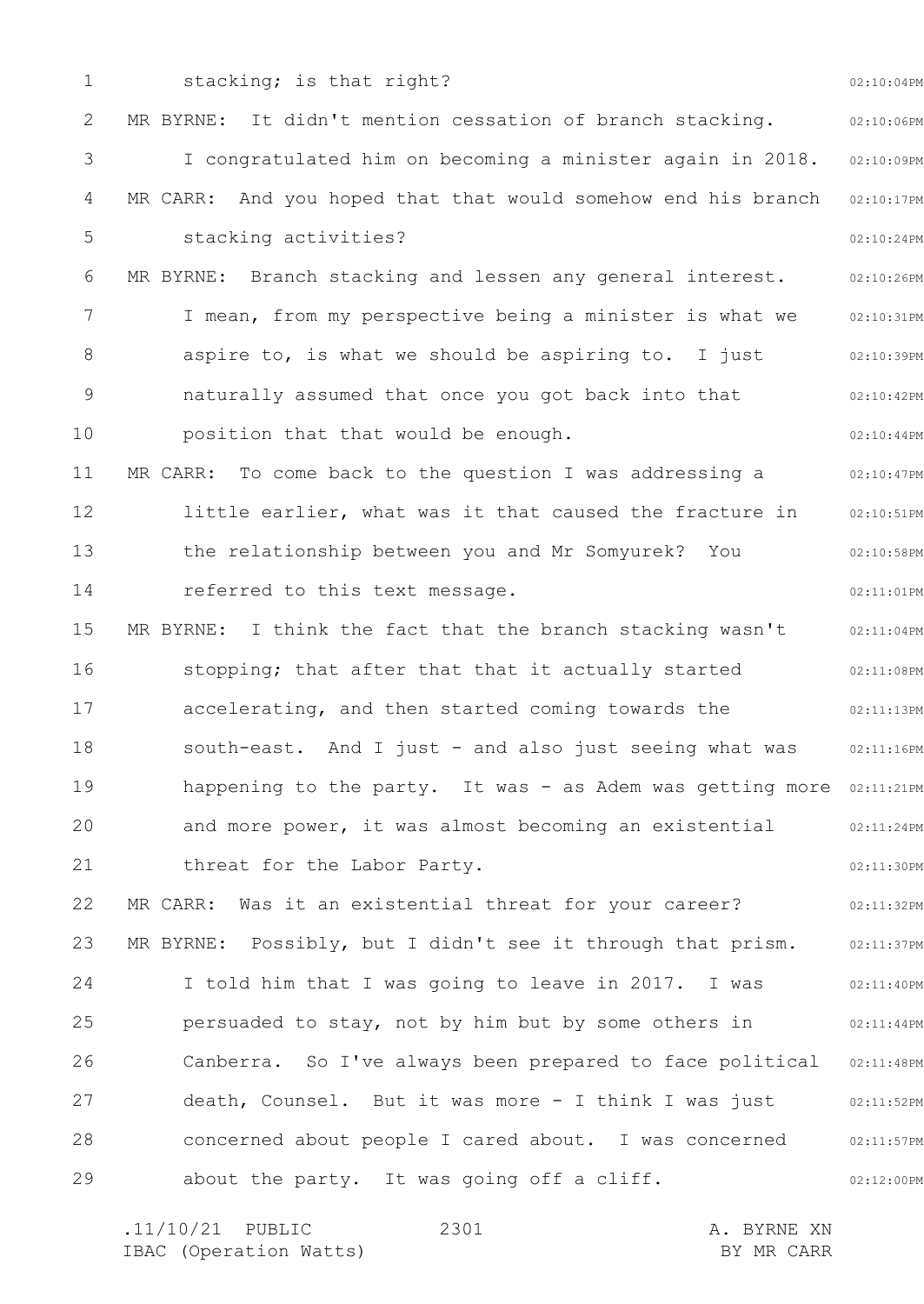| 1              | MR CARR: Are you referring to your concern about people who     | 02:12:06PM |
|----------------|-----------------------------------------------------------------|------------|
| 2              | were affected by his activities?                                | 02:12:13PM |
| 3              | MR BYRNE: The whole party was being affected by his             | 02:12:14PM |
| 4              | activities.                                                     | 02:12:16PM |
| 5              | MR CARR: Were you concerned that his activities might be        | 02:12:24PM |
| 6              | illegal?                                                        | 02:12:29PM |
| 7              | MR BYRNE: I thought as the sort of restraints on Adem became    | 02:12:40PM |
| 8              | less and less as he became more powerful and more powerful      | 02:12:45PM |
| $\overline{9}$ | that things that I thought Adem wouldn't go 'yeah' before       | 02:12:47PM |
| 10             | he might. But, you know, yeah.                                  | 02:12:51PM |
| 11             | MR CARR: Mr Byrne, did it occur to you that in the time that    | 02:12:54PM |
| 12             | your staff were being used for factional activities that        | 02:13:06PM |
| 13             | that was damaging to the party?                                 | 02:13:12PM |
| 14             | MR BYRNE: Yes, it was. And, as I said to you, Counsel, I was    | 02:13:17PM |
| 15             | trying to find ways of ending that for a very long period       | 02:13:19PM |
| 16             | of time.                                                        | 02:13:22PM |
| 17             | MR CARR: Is it the case that there was a broad culture across   | 02:13:31PM |
| 18             | the Moderate Labor group that electoral officer positions       | 02:13:41PM |
| 19             | were essentially a form of currency to be used by               | 02:13:46PM |
| 20             | parliamentarians?                                               | 02:13:52PM |
| 21             | MR BYRNE: They could be.                                        | 02:13:56PM |
| 22             | MR CARR:<br>Was there a sense that electorate officer positions | 02:14:01PM |
| 23             | were used to reward people who assisted with factional          | 02:14:10PM |
| 24             | work?                                                           | 02:14:19PM |
| 25             | MR BYRNE:<br>Yes.                                               | 02:14:19PM |
| 26             | MR CARR: And to keep people on side?                            | 02:14:21PM |
| 27             | MR BYRNE:<br>Yes.                                               | 02:14:26PM |
| 28             | MR CARR: If they had control of numbers?                        | 02:14:27PM |
| 29             | MR BYRNE:<br>Yes.                                               | 02:14:29PM |
|                | $.11/10/21$ PUBLIC<br>2302<br>A. BYRNE XN                       |            |
|                |                                                                 |            |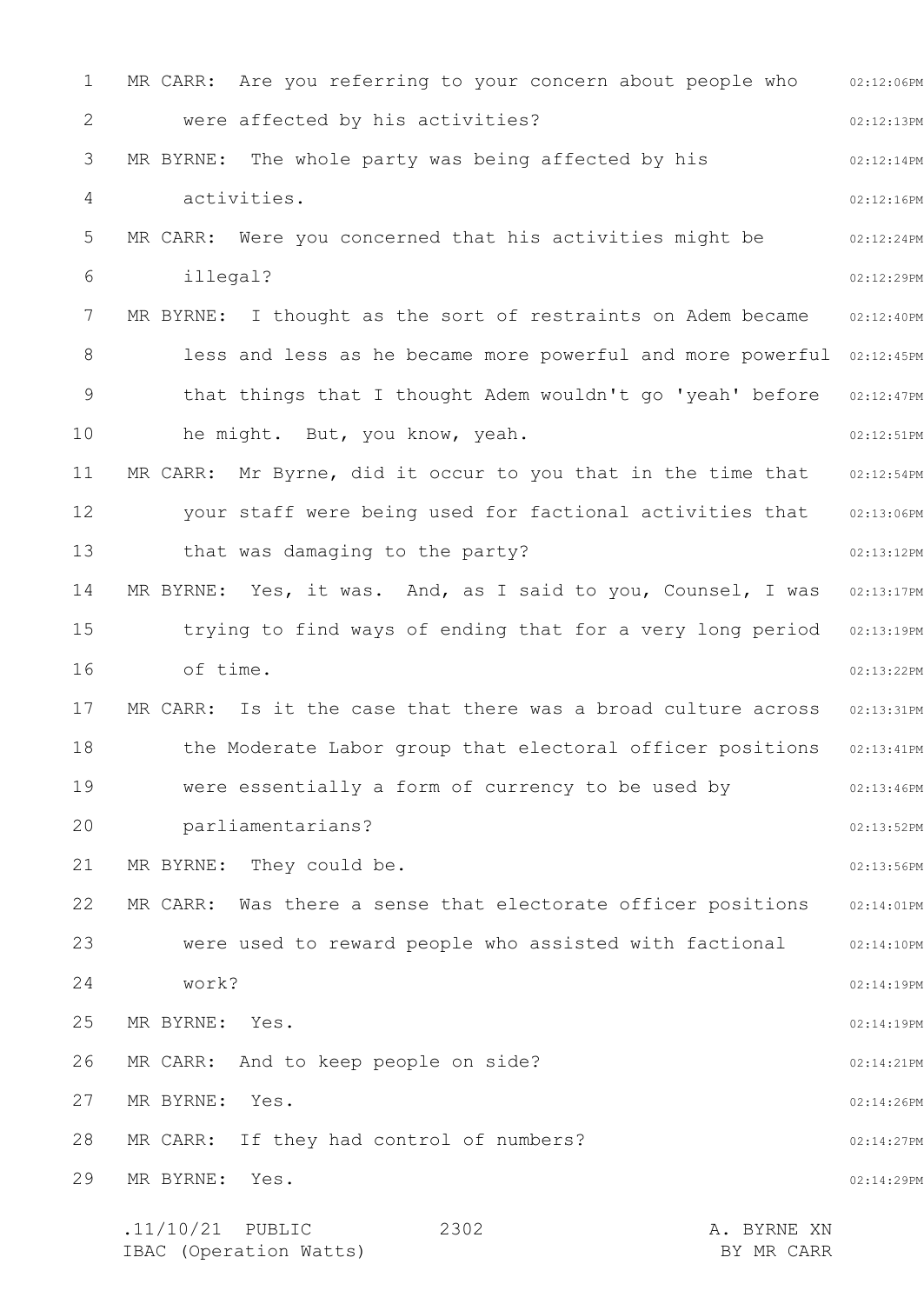1 2 3 4 5 6 7 8 9 10 11 12 13 14 15 16 17 18 19 20 21 22 23 24 25 26 27 28 29 MR CARR: And did it also sometimes happen that people were  $102:14:33PM$ paid to work as electoral officers without any expectation 02:14:39PM 02:14:45PM 02:14:53PM 02:14:56PM 02:14:58PM 02:15:01PM 02:15:05PM I was just convinced - he was put on a payroll and I said 02:15:12PM 02:15:17PM showing up to my office and he has to do some work, if I'm 02:15:20PM 02:15:22PM 02:15:26PM be moved into another office. So, yes, I am aware of it. 02:15:31PM 02:15:39PM 02:15:46PM 02:15:47PM 02:15:49PM 02:15:50PM employ multiple people in the expectation that they would 02:15:52PM 02:15:55PM 02:15:57PM two. But if you've got any examples to show me then  $- -$  02:16:01PM MR CARR: Let's start with your two. Who asked you to employ 02:16:05PM 02:16:11PM MR BYRNE: Not about not turning up to work. I'd asked them to 02:16:15PM 02:16:17PM 02:16:20PM 02:16:22PM that they would actually turn up to work? MR BYRNE: Possibly. MR CARR: Well, have you got any knowledge of that happening, Mr Byrne? MR BYRNE: I was asked to employ a particular individual, I can't recall what year, that Adem had recommended. And specifically to him, 'He has to work. He has to work by going to put this guy on.' As it turned out that gentleman didn't turn up to work, and I insisted that he MR CARR: Was the gentleman in question a notorious branch stacker? MR BYRNE: He was Turkish. I'm not quite sure which one that you're referring to, so. MR CARR: Well, have you got experience of being asked to not turn up to work? MR BYRNE: I can think of two. I can't think of any more than them in the expectation they would not turn up to work? turn up to work and they didn't. MR CARR: Who asked you to employ them? MR BYRNE: Adem Somyurek.

.11/10/21 PUBLIC 2303 A. BYRNE XN IBAC (Operation Watts) and the set of the BY MR CARR BY MR CARR 2303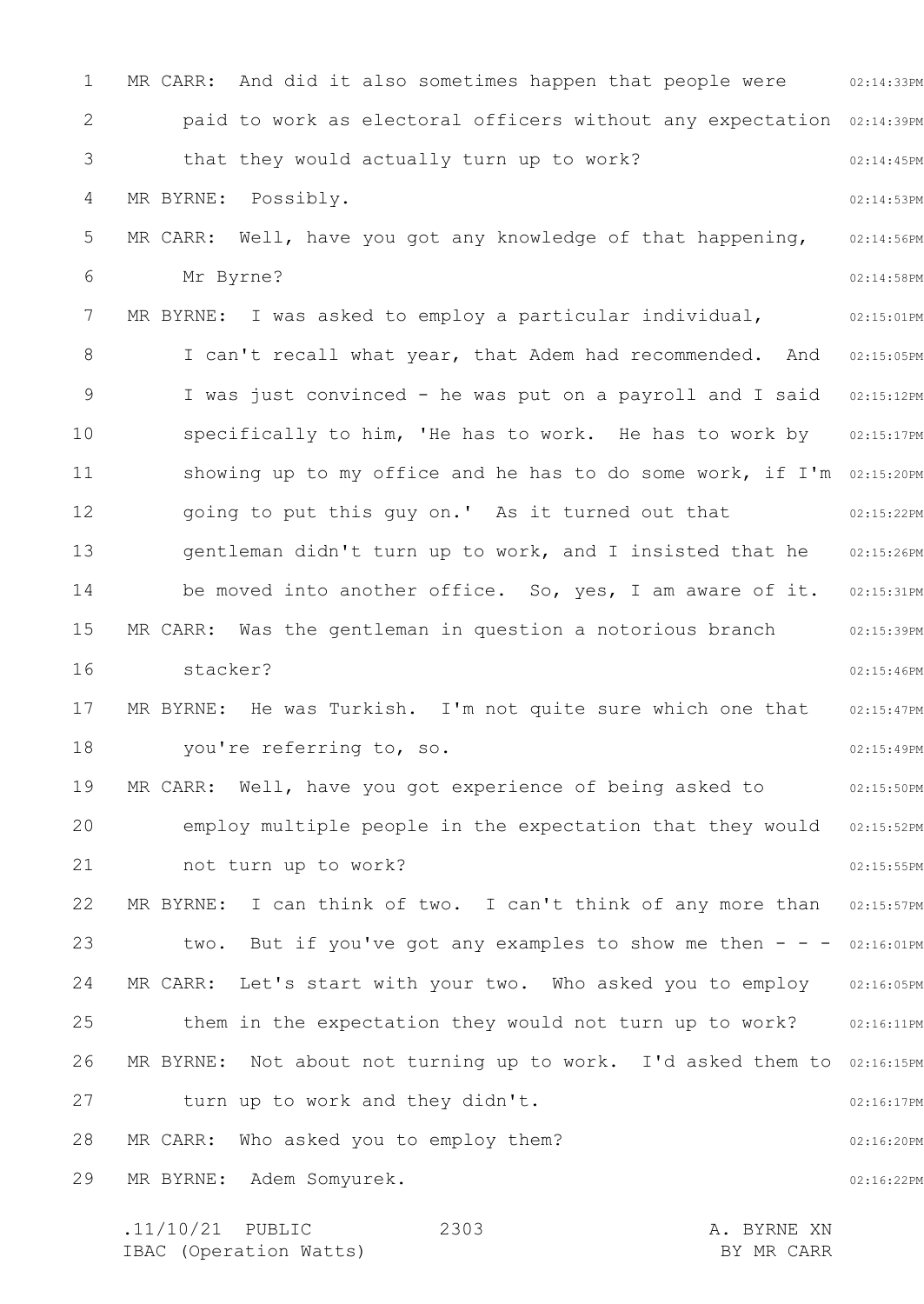1 2 3 4 5 6 7 8 9 10 11 12 13 14 15 16 17 18 19 20 21 22 23 24 25 26 27 28 29 02:16:24PM 02:16:25PM 02:16:31PM 02:16:35PM MR CARR: Burhan Yigit is spelt B-u-r-h-a-n Y-i-g-i-t; is that 02:16:35PM 02:16:43PM 02:16:45PM 02:16:46PM 02:16:54PM 02:16:59PM 02:17:02PM 02:17:14PM 02:17:16PM 02:17:19PM 02:17:22PM MR CARR: Does he have control of a large number of members? 02:17:26PM 02:17:32PM 02:17:34PM MR BYRNE: I don't know. It could be a couple of hundred.  $02:17:37PM$ 02:17:41PM 02:17:44PM 02:17:44PM 02:17:47PM 02:17:49PM 02:17:55PM 02:17:58PM 02:17:59PM MR CARR: And can you describe what Mr Somyurek asked of you in 02:18:02PM 02:18:14PM .11/10/21 PUBLIC 2304 A. BYRNE XN 2304 MR CARR: Who were the two? MR BYRNE: I think Burhan Yigit and Hakki Suleyman. COMMISSIONER: You might have to spell their names, Mr Carr, for the transcript. right, Mr Byrne? MR BYRNE: I believe so. MR CARR: And Hakki Suleyman is generally spelt H-a-k-k-i S-u-l-e-y-m-a-n; is that right? MR BYRNE: I think so, yes. MR CARR: Now, let's talk about Mr Yigit. He has been a longstanding member of the Labor Party? MR BYRNE: He was or is, yes. MR CARR: In which area of Melbourne? MR BYRNE: West. Western suburbs, to my knowledge. MR BYRNE: He does. MR CARR: Can you give us an estimate of how many? I never - I do not have a specific number for you, Counsel. MR CARR: And has he in fact stood as a candidate for parliament in Victoria? MR BYRNE: I believe he did at the last election. MR CARR: Are you aware of what his relationship with Adem Somyurek was? MR BYRNE: Extremely close personally. connection with Mr Yigit?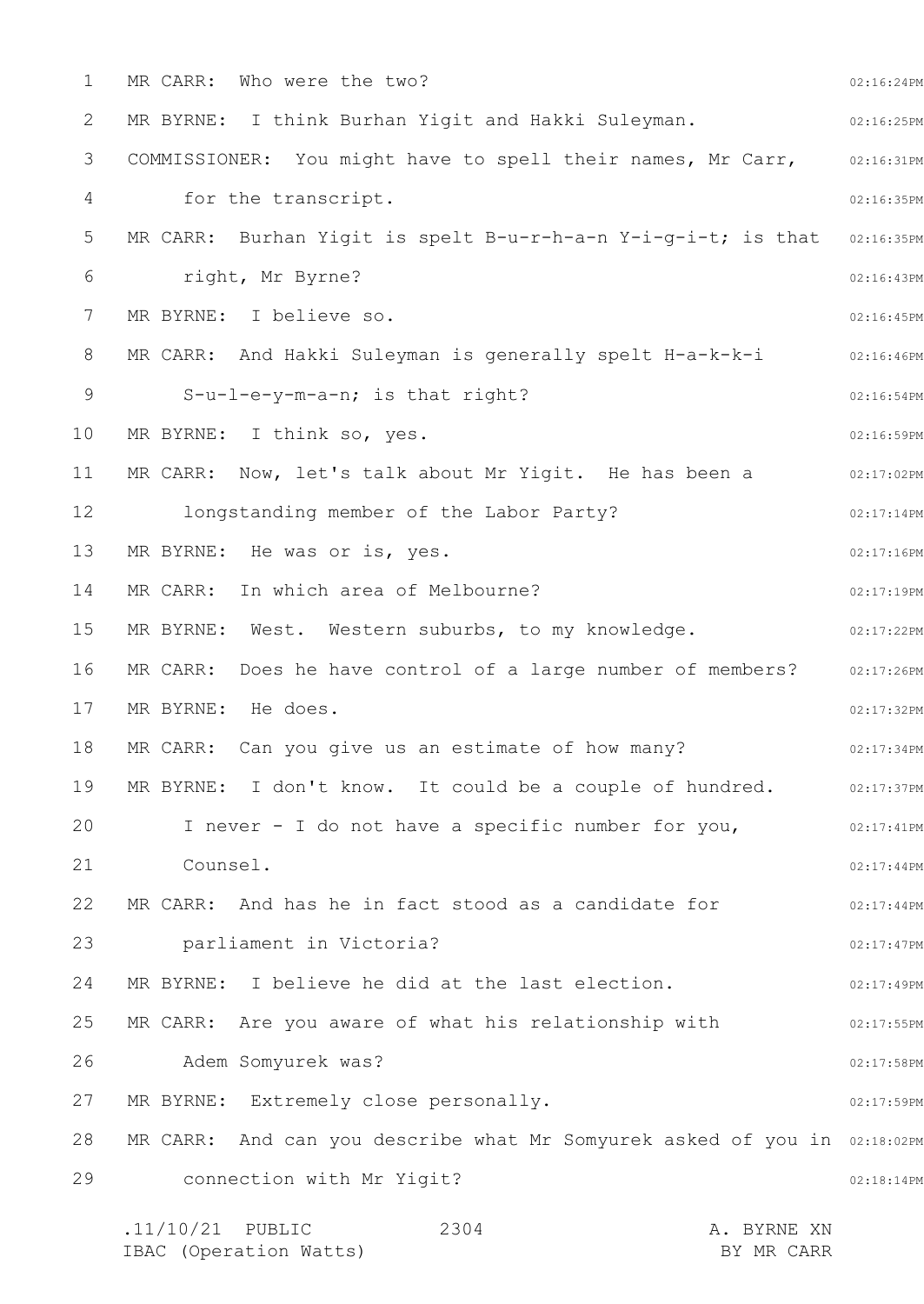1 2 3 4 5 6 7 8 9 10 11 12 13 14 15 16 17 18 19 20 21 22 23 24 25 26 27 28 29 MR BYRNE: That I would keep him on for a period of time until 02:18:15PM 02:18:21PM 02:18:28PM 02:18:32PM 02:18:36PM MR BYRNE: It's either 2018 or 2019, I think, but I don't know. 02:18:41PM COMMISSIONER: And why was Mr Somyurek asking you to employ him 02:18:48PM 02:18:52PM 02:18:55PM 02:18:57PM 02:19:02PM MR BYRNE: For Adem, that he couldn't employ Burhan or he  $102:19:04$ PM 02:19:09PM 02:19:13PM MR CARR: There's a limit on the number of full-time equivalent 02:19:17PM workers a person can have in their electorate office,  $\qquad \qquad 02:19:22 \, \texttt{PM}$ 02:19:26PM 02:19:27PM 02:19:28PM MR BYRNE: I think it's the equivalent or four full-time  $02:19:31PM$ 02:19:35PM 02:19:37PM 02:19:40PM MR CARR: Does this sound familiar: it used to be two and it  $\qquad \qquad 02:19:42 \, \texttt{PM}$ 02:19:47PM MR BYRNE: It rings a bell, but I'd always thought it was two. 02:19:50PM 02:19:57PM 02:20:01PM MR CARR: Full-time equivalent. So you can employ as many ornerosion .11/10/21 PUBLIC 2305 A. BYRNE XN IBAC (Operation Watts) BY MR CARR 2305 he could find something else for him. MR CARR: How many days a week were you  $- -$ MR BYRNE: I think it was two. MR CARR: And can you give us a year? rather than he? MR BYRNE: I think there was some potential conflict of interest that didn't allow that to happen. COMMISSIONER: A conflict of interest between? couldn't be found an office anywhere else. It could be - I'm just not quite sure. isn't there? MR BYRNE: That's correct. MR CARR: What is it federally? equivalents, yeah. MR CARR: Are you aware of what it is in Victoria? MR BYRNE: I think it's two. was increased to 2.5 a couple of years ago? COMMISSIONER: How do you employ half a person? MR BYRNE: Half time.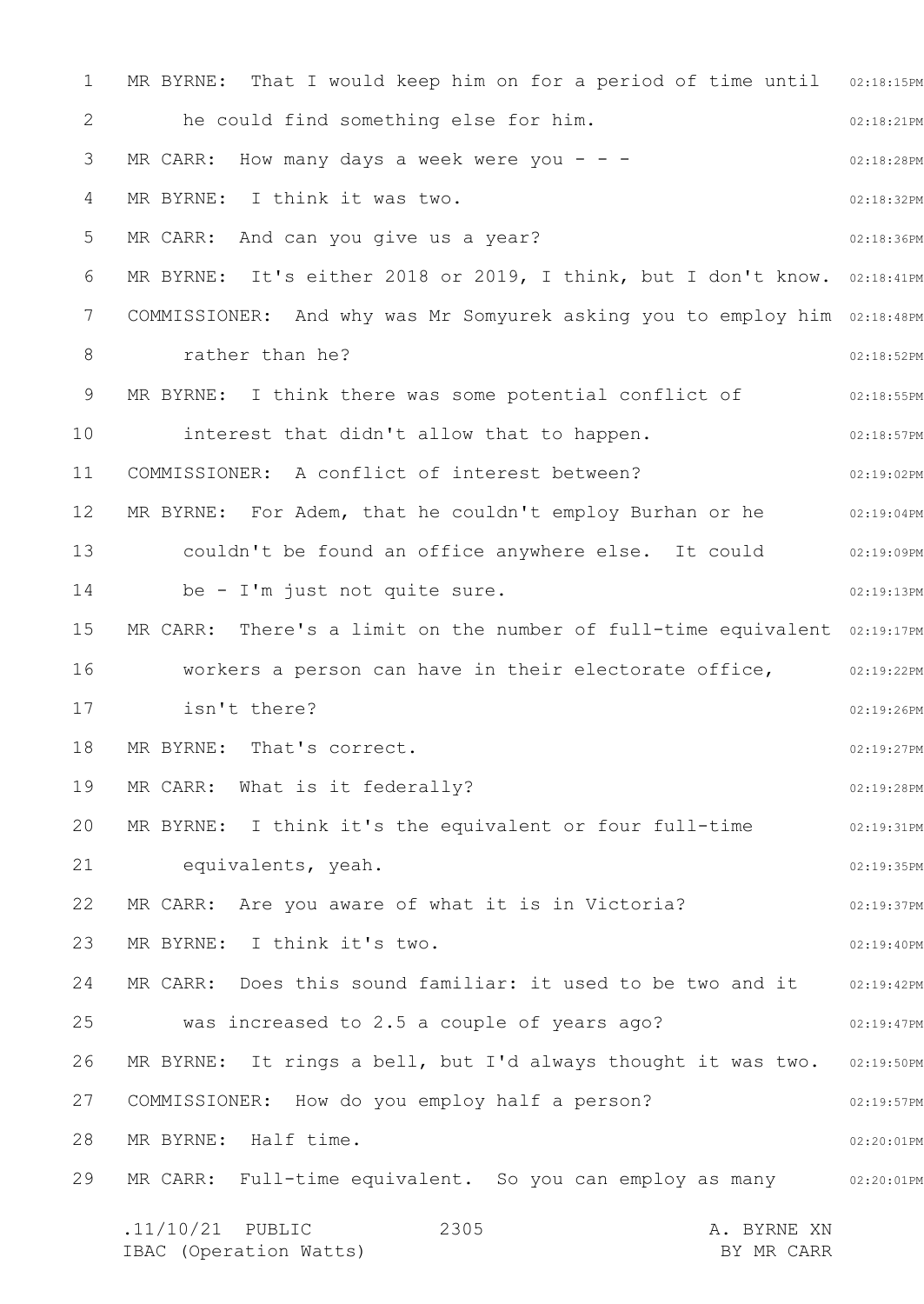1 2 3 4 5 6 7 8 9 10 11 12 13 14 15 16 17 18 19 20 21 22 23 24 25 26 27 28 29 02:20:05PM 02:20:14PM 02:20:14PM 02:20:15PM MR CARR: And was it common to the people in the Moderate Labor 02:20:19PM 02:20:24PM 02:20:29PM MR CARR: Was one of the reasons for that in that you could are are only as a seri 02:20:37PM 02:20:43PM MR CARR: And you could calibrate the number of days a week you 02:20:43PM 02:20:52PM 02:20:54PM 02:20:55PM 02:20:56PM 02:21:06PM 02:21:14PM 02:21:18PM 02:21:24PM MR BYRNE: Yeah, just a couple of days a week, and I think it 02:21:28PM 02:21:30PM 02:21:38PM 02:21:39PM 02:21:40PM 02:21:40PM 02:21:42PM requests from different people that I'd sort of get a  $02:21:48PM$ relatively regular basis about putting people on to my 02:21:52PM 02:21:55PM .11/10/21 PUBLIC 2306 A. BYRNE XN people as you like, but a total of two  $- -$ MR BYRNE: 2.5 FTE. MR CARR: Per week; is that right? COMMISSIONER: Yes, I follow. faction to employ people on a casual or part-time basis? MR BYRNE: Yes. provide this currency to a larger number of people? MR BYRNE: Yes. offered someone to what you were getting in return from them? MR BYRNE: Yes. MR CARR: Now, when Mr Somyurek approached you about Mr Yigit working in your electoral office what did he say to you? MR BYRNE: That he needed some assistance, and he asked if I would be able to assist him. MR CARR: He obviously specified the form of assistance? was for a time limited period of time. I was not happy about the request. MR CARR: Did you do it? MR BYRNE: Yes. MR CARR: And why? MR BYRNE: Because the alternative was to have a lot more staff that were factional. I tried to reduce the number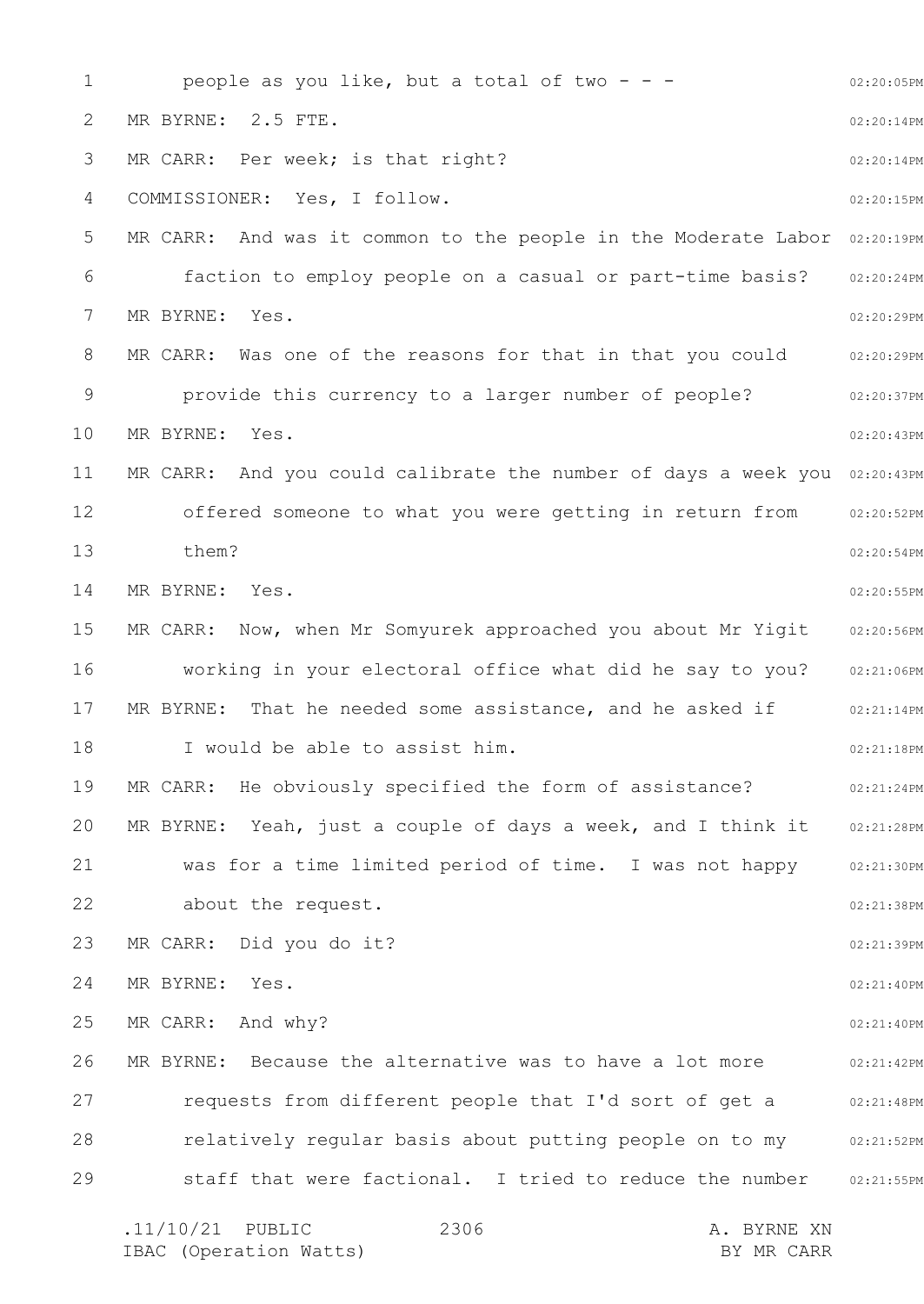1 2 3 4 5 6 7 8 9 10 11 12 13 14 15 16 17 18 19 20 21 22 23 24 25 26 27 28 29 02:21:58PM 02:22:01PM 02:22:02PM 02:22:06PM 02:22:09PM MR CARR: Did he have an ongoing understanding of who had days  $\,$  02:22:13PM  $\,$ 02:22:22PM 02:22:26PM 02:22:26PM 02:22:29PM 02:22:31PM 02:22:35PM 02:22:39PM 02:22:48PM 02:22:51PM 02:22:54PM 02:22:57PM 02:23:01PM MR BYRNE: Why did I do it? Because the consequences of not 02:23:04PM doing it would be that I probably wouldn't be sitting here 02:23:07PM 02:23:11PM 02:23:15PM 02:23:18PM 02:23:21PM MR CARR: Was there an explicit or an implicit expectation that  $02:23:23PM$ 02:23:30PM 02:23:35PM 02:23:40PM 02:23:43PM .11/10/21 PUBLIC 2307 A. BYRNE XN 2307 of people that were on my staff that had any direct connections to factions. MR CARR: When you say you used to get fairly regular requests to put people on, from whom? MR BYRNE: Somyurek. equivalent - had days available in their electorate office? MR BYRNE: I think so. MR CARR: And did he in your case? MR BYRNE: He may have. He would ask if there was anything available or someone might have told him. MR CARR: And when he wanted you to put somebody on did he often get his way? MR BYRNE: Not all the time, but some of the time. MR CARR: Why? MR BYRNE: Why? Because he knew that I didn't want to do it. MR CARR: No, no, why did you do it? before you today as a member of parliament. MR CARR: You mean because he had significant control over whether you regained preselection? MR BYRNE: Yep. you would comply with his factional requests for him to permit you to regain preselection? MR BYRNE: It was never made explicit, ever. MR CARR: Was it implicit?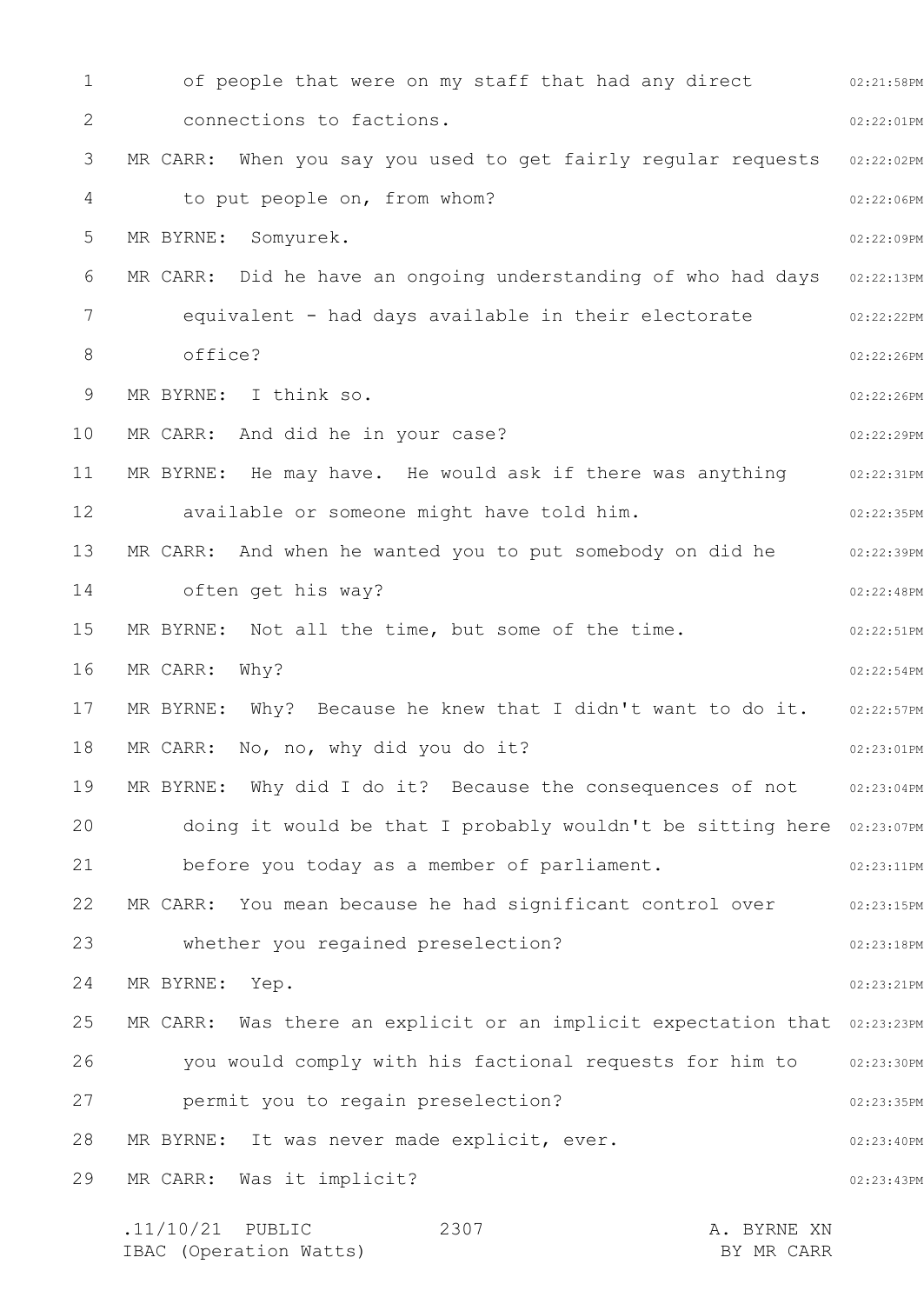1 2 3 4 5 6 7 8 9 10 11 12 13 14 15 16 17 18 19 20 21 22 23 24 25 26 27 28 29 MR BYRNE: Well, I took it sometimes as being implicit, yes. 02:23:46PM 02:24:02PM 02:24:14PM understanding when Mr Suleyman came to you that he was not 02:24:22PM 02:24:28PM 02:24:33PM him to turn up to work and that that was a source of - and 02:24:37PM 02:24:41PM 02:24:45PM 02:24:53PM MR BYRNE: I think it was part of him accruing numbers, I think 02:24:55PM that Hakki and his family being connected with another 02:25:02PM 02:25:05PM 02:25:10PM 02:25:13PM 02:25:17PM 02:25:19PM 02:25:23PM 02:25:26PM MR BYRNE: That as part of getting the sort of, like, the group  $02:25:29PM$ connected with Hakki and the Suleymans on board that this 02:25:39PM 02:25:42PM 02:25:46PM 02:25:49PM MR BYRNE: I think there had been an adverse finding somewhere 02:25:53PM 02:25:55PM 02:26:02PM 02:26:04PM 02:26:07PM MR CARR: Now, for somebody to - I withdraw that. Let me ask you this. I want to suggest to you that there was an going to turn up to work; do you accept that? MR BYRNE: No, because I had made it very clear that I wanted I kept on trying to find out where he was. MR CARR: Are you aware of why Mr Somyurek wanted Mr Suleyman to work in your office? faction, and that then I think they had come over to the Moderate Labor grouping. That's my understanding. MR CARR: It was part of a deal, was your understanding? MR BYRNE: I presumed it was. MR CARR: Did you discuss it with Mr Somyurek? MR BYRNE: I might have. I think I did. MR CARR: What was the deal? would be - he just needed some help in terms of having Hakki come work for me. MR CARR: Why couldn't he go and work for a state MP? in the past that prevented him from doing so, somewhere. That's what he put to me. MR CARR: Who put to you? MR BYRNE: Somyurek.

.11/10/21 PUBLIC 2308 A. BYRNE XN IBAC (Operation Watts) and the set of the BY MR CARR BY MR CARR 2308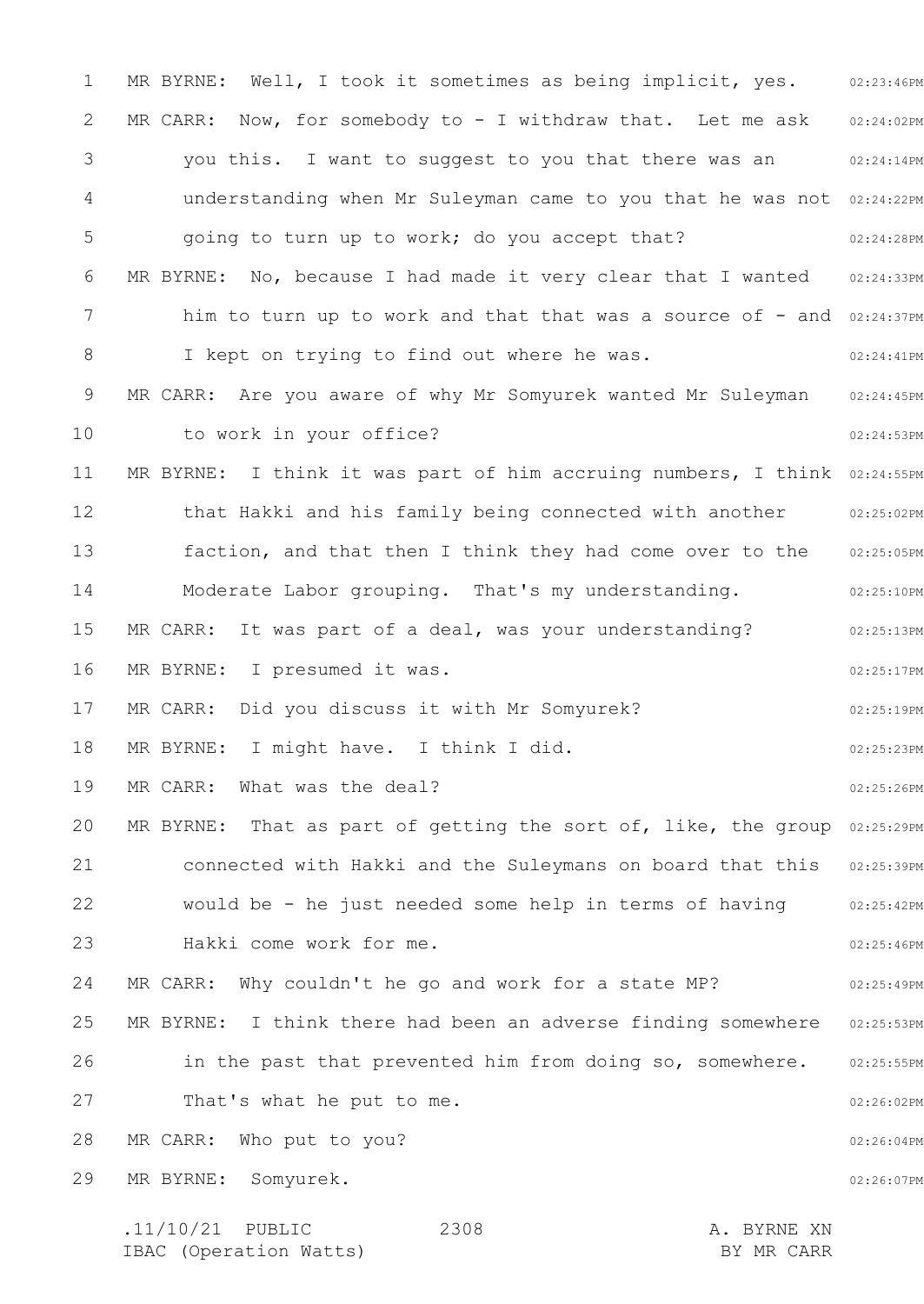1 2 3 4 5 6 7 8 9 10 11 12 13 14 15 16 17 18 19 20 21 22 23 24 25 26 27 28 29 MR CARR: You were aware, weren't you, surely that Mr Suleyman 02:26:07PM 02:26:23PM 02:26:29PM MR BYRNE: I had believed there had been some adverse finding 02:26:34PM 02:26:37PM 02:26:45PM 02:26:50PM MR BYRNE: I knew that he was - I knew he was disqualified or 02:26:54PM 02:26:57PM 02:27:02PM 02:27:25PM 02:27:25PM MR BYRNE: Well, as you probably gathered, that wasn't the way  $\,$  02:27:25PM  $\,$ 02:27:26PM 02:27:28PM MR BYRNE: My understanding is he'd been fairly tainted with 02:27:30PM 02:27:33PM 02:27:38PM 02:27:40PM 02:27:42PM 02:27:41PM 02:27:42PM MR CARR: And it was put to you, wasn't it, that you're the o2:27:46PM 02:27:49PM 02:27:55PM 02:27:58PM 02:28:02PM 02:28:04PM COMMISSIONER: I'm still not clear, Mr Byrne, as to why you o2:28:07PM .11/10/21 PUBLIC 2309 A. BYRNE XN IBAC (Operation Watts) and the set of the BY MR CARR BY MR CARR 2309 had been determined not to be a proper person to be an electorate officer within the Victorian system? with a previous investigation into a council. MR CARR: And surely you understood that was the reason that Mr Somyurek wanted him to work for you as a federal MP? he couldn't work in a state office. That's what was put to me. MR CARR: Because he wasn't an appropriate person to be an electorate officer? Somyurek put it to me, but yes. MR CARR: But that was your understanding, wasn't it? whatever that finding was. COMMISSIONER: No, what's being put is you knew he couldn't work for  $-$ MR BYRNE: Yes. COMMISSIONER: A state member? MR BYRNE: Yes, Commissioner. only federal MP Somyurek's got, so the responsibility is on you to put Mr Suleyman on? MR BYRNE: At that time, yes. MR CARR: And you did so? MR BYRNE: Yes.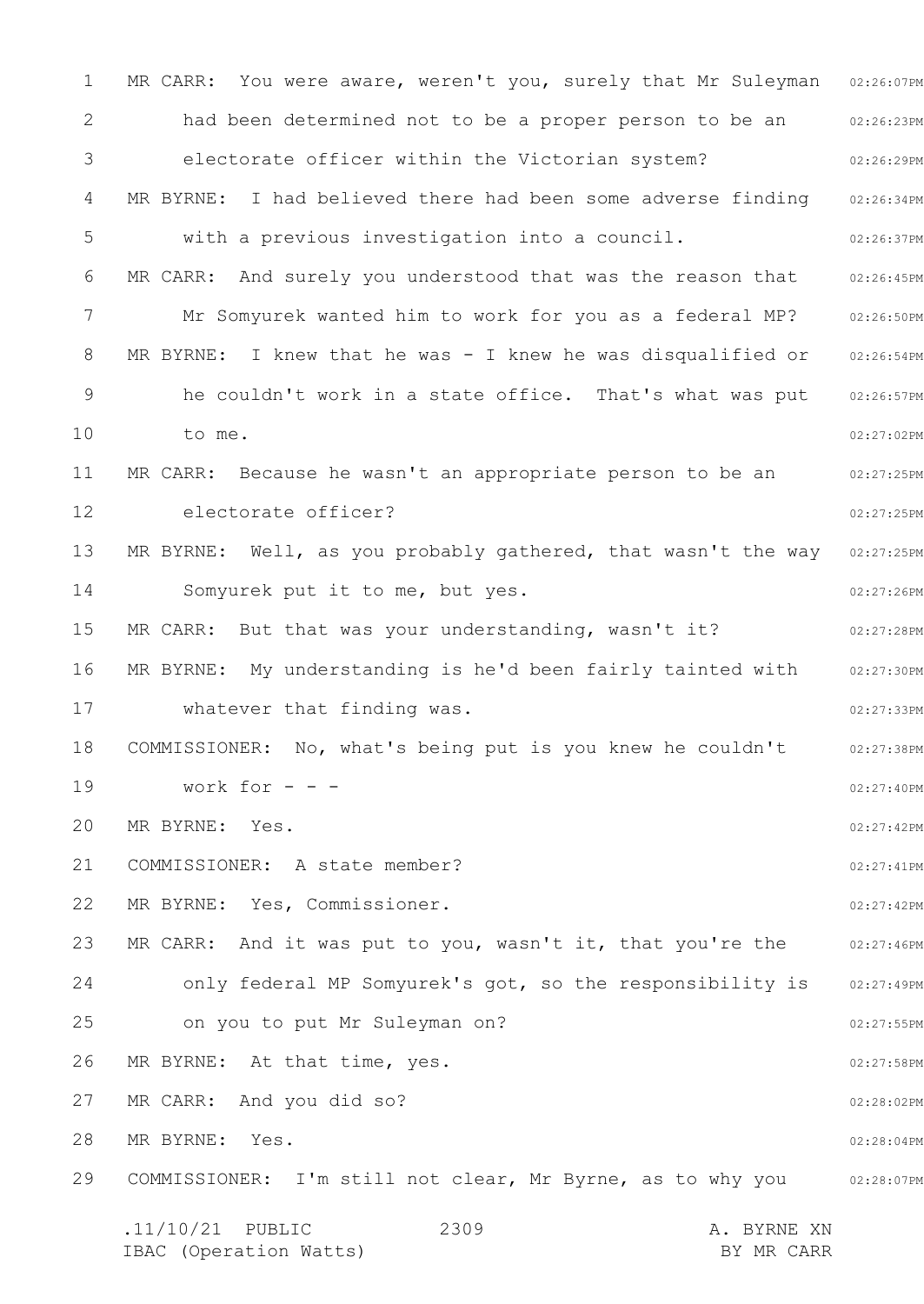1 2 3 4 5 6 7 8 9 10 11 12 13 14 15 16 17 18 19 20 21 22 23 24 25 26 27 28 29 02:28:10PM 02:28:15PM 02:28:21PM MR BYRNE: I don't think it's a - I don't think it's a specific 02:28:29PM 02:28:33PM 02:28:37PM 02:28:40PM cumulative the way in which he would treat people. It was 02:28:44PM 02:28:46PM 02:28:49PM 02:28:52PM 02:28:53PM 02:29:17PM 02:29:19PM 02:29:25PM 02:29:32PM 02:29:40PM 02:29:46PM MR BYRNE: That was what he put to me. I expressed a different 02:29:50PM 02:29:55PM 02:30:05PM 02:30:12PM 02:30:19PM 02:30:22PM 02:30:26PM 02:30:31PM 02:30:38PM 02:30:45PM 02:30:54PM fell out. I think you commenced your narrative on your relationship with Mr Somyurek by saying you fell out around 2016. What initially caused the falling out? one example, and I've said this to, Commissioner, the investigators from IBAC, it was cumulative. It was cumulative phone calls where he would get upset. It was cumulative. It wasn't just one. COMMISSIONER: It was an evolving dissatisfaction? MR BYRNE: Yes, Commissioner. COMMISSIONER: All right. Thank you. MR CARR: Now, I just want to make sure I understand your evidence on this particular issue, Mr Byrne. Is it your understanding that what Mr Somyurek wanted was, in the case of Mr Yigit and Mr Suleyman, that they would be put on as electorate officers without having to turn up to work? view. MR CARR: If it was part of - I withdraw that. You understood that their employment was as a result of a deal that Mr Somyurek had done, didn't you? MR BYRNE: Well, with Burhan, Counsel, it was more the longstanding friendship that he'd had with Somyurek, with - with Hakki it was part of a specific deal. MR CARR: Now, just dealing with Mr Suleyman, if there's a specific deal that involves him bringing numbers to Mr Somyurek and Mr Somyurek getting him employment where

.11/10/21 PUBLIC 2310 A. BYRNE XN IBAC (Operation Watts) and the set of the BY MR CARR BY MR CARR 2310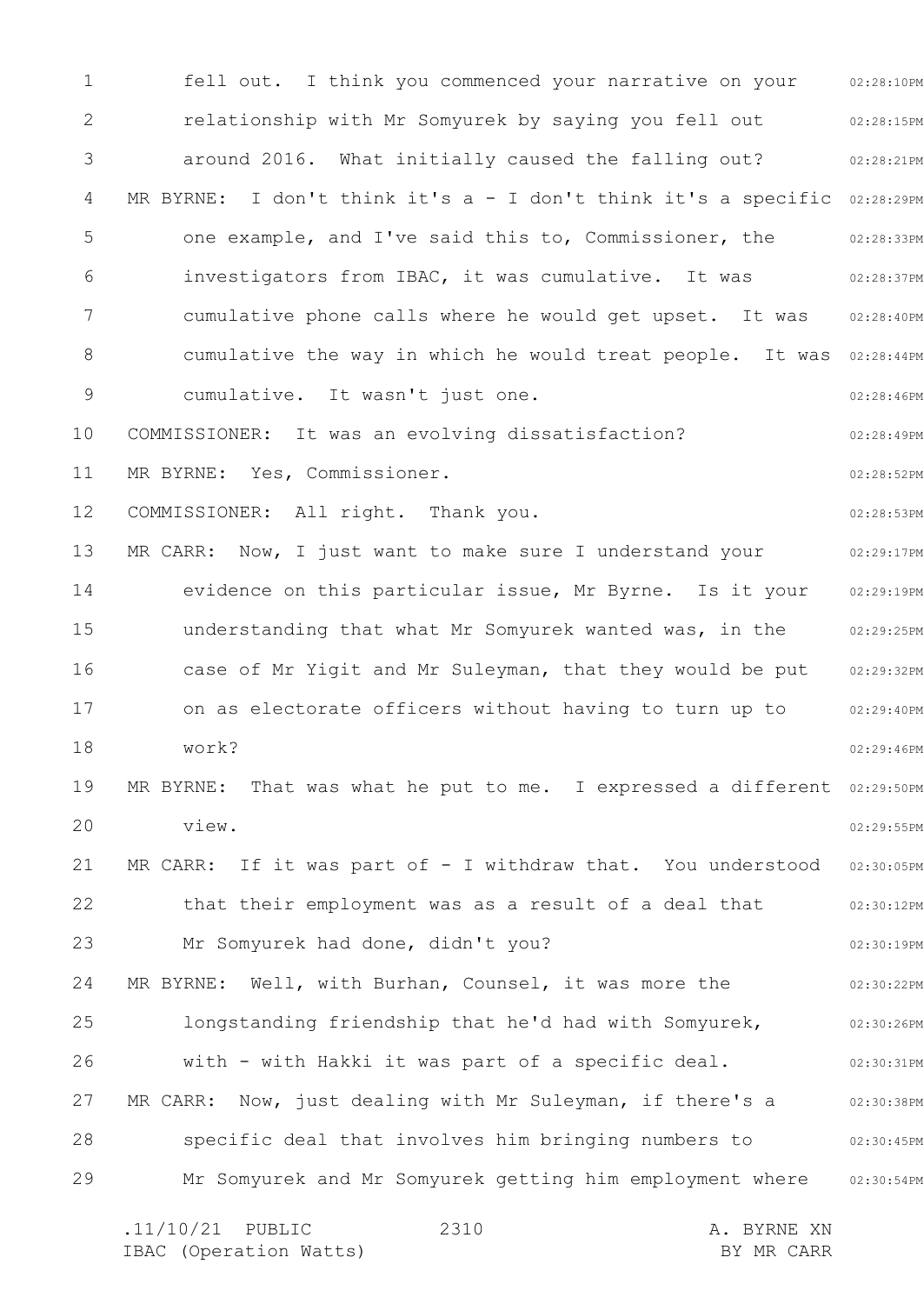1 2 3 4 5 6 7 8 9 10 11 12 13 14 15 16 17 18 19 20 21 22 23 24 25 26 27 28 29 he doesn't have to turn up, surely there's no point you and  $02:31:01$ PM 02:31:11PM 02:31:17PM again, with a person that I can't identify, I'd ask that 02:31:24PM 02:31:29PM 02:31:33PM 02:31:40PM 02:31:41PM 02:31:41PM 02:31:44PM other person that I've just referred to would know better 02:31:47PM 02:31:49PM 02:31:50PM 02:31:55PM 02:31:55PM 02:31:58PM 02:31:58PM 02:32:01PM 02:32:03PM 02:32:06PM 02:32:10PM 02:32:18PM MR BYRNE: I am not sure, but there would be someone that would  $02:32:24PM$ 02:32:29PM 02:32:32PM 02:32:42PM 02:32:43PM 02:32:43PM MR BYRNE: Employment forms were signed by somebody else who alionisment .11/10/21 PUBLIC 2311 A. BYRNE XN IBAC (Operation Watts) BY MR CARR 2311 employing him and expecting him to turn up? MR BYRNE: Well, Counsel, I did, and I actually - there's person to chase Hakki up on a regular basis to find out when he was coming to the office. MR CARR: And he never did? MR BYRNE: No. MR CARR: How long did you employ him for? MR BYRNE: Months, but I can't tell you how long. But the than me. MR CARR: So you employed him for months? MR BYRNE: Yes. MR CARR: He was paid for months? MR BYRNE: Yes. MR CARR: And he never once turned up to your office? MR BYRNE: No. COMMISSIONER: Who actually paid his salary? MR BYRNE: That would be me via - as the employer or the Commonwealth, the taxpayer. MR CARR: Was he employed on a casual or part-time basis? know. MR CARR: You'd need to fill in pay slips or pay forms or something like that, wouldn't you? MR BYRNE: No. MR CARR: No?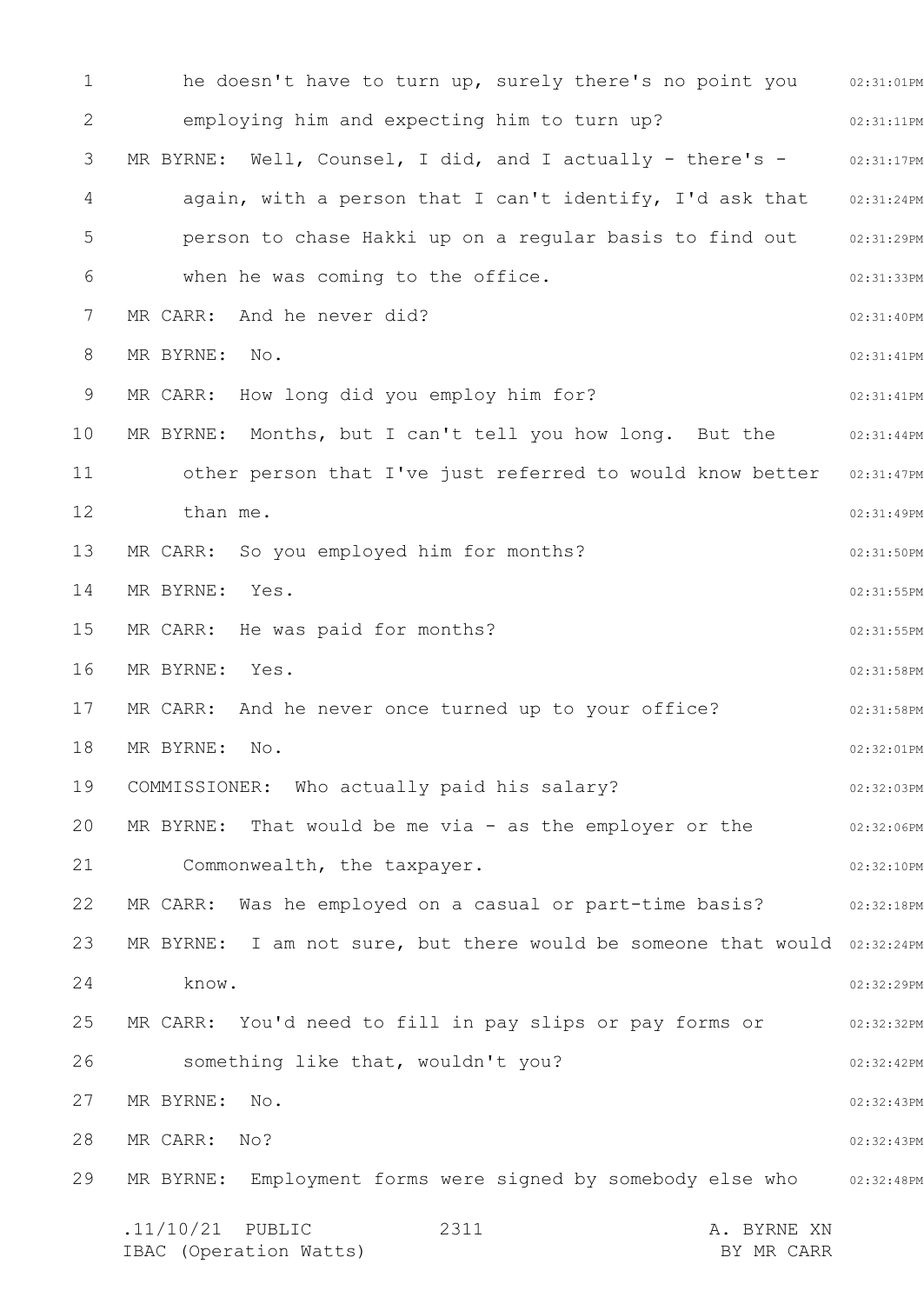| 1  | had the authorisation to do it.                                           | 02:32:50PM |  |  |
|----|---------------------------------------------------------------------------|------------|--|--|
| 2  | Somebody within your office?<br>MR CARR:                                  | 02:32:52PM |  |  |
| 3  | MR BYRNE: Correct.                                                        | 02:32:54PM |  |  |
| 4  | MR CARR: You delegated that function?                                     |            |  |  |
| 5  | MR BYRNE: Yes. That person basically was like the office                  |            |  |  |
| 6  | manager, so yeah.                                                         |            |  |  |
| 7  | MR CARR: So the office manager in your office must have signed 02:33:02PM |            |  |  |
| 8  | off on Mr Suleyman being paid for those months?                           | 02:33:07PM |  |  |
| 9  | MR BYRNE:<br>Correct.                                                     |            |  |  |
| 10 | MR CARR: And the office manager must have known that he was               | 02:33:14PM |  |  |
| 11 | not turning up to work?                                                   | 02:33:19PM |  |  |
| 12 | MR BYRNE:<br>Correct.                                                     | 02:33:20PM |  |  |
| 13 | MR CARR: And this was part of a deal for Mr Somyurek; correct? 02:33:23PM |            |  |  |
| 14 | MR BYRNE: Correct. Yes.                                                   | 02:33:30PM |  |  |
| 15 | MR CARR: But the deal that you must have gone along with,                 | 02:33:33PM |  |  |
| 16 | Mr Byrne, otherwise he wouldn't have been paid for those                  | 02:33:36PM |  |  |
| 17 | months?                                                                   | 02:33:41PM |  |  |
| 18 | MR BYRNE: Correct. But I will point out to you again,                     | 02:33:42PM |  |  |
| 19 | Counsel, that I specifically had asked the person that                    | 02:33:46PM |  |  |
| 20 | can't be identified to ask for that person and that Hakki                 | 02:33:54PM |  |  |
| 21 | would basically say that he was coming - to try and come                  | 02:33:59PM |  |  |
| 22 | to the office and he didn't come to the office.                           | 02:34:01PM |  |  |
| 23 | MR CARR: You might have expressed the view that he should come            | 02:34:06PM |  |  |
| 24 | to the office, you might have wished that he would come to                | 02:34:18PM |  |  |
| 25 | the office, but you allowed this arrangement to continue                  | 02:34:23PM |  |  |
| 26 | for months whilst he was being paid without him turning                   | 02:34:27PM |  |  |
| 27 | up?                                                                       | 02:34:34PM |  |  |
| 28 | MR BYRNE:<br>Correct.                                                     | 02:34:35PM |  |  |
| 29 | Was there a reason for your willingness to engage in<br>MR CARR:          | 02:34:43PM |  |  |
|    | .11/10/21<br>2312<br>PUBLIC<br>A. BYRNE XN                                |            |  |  |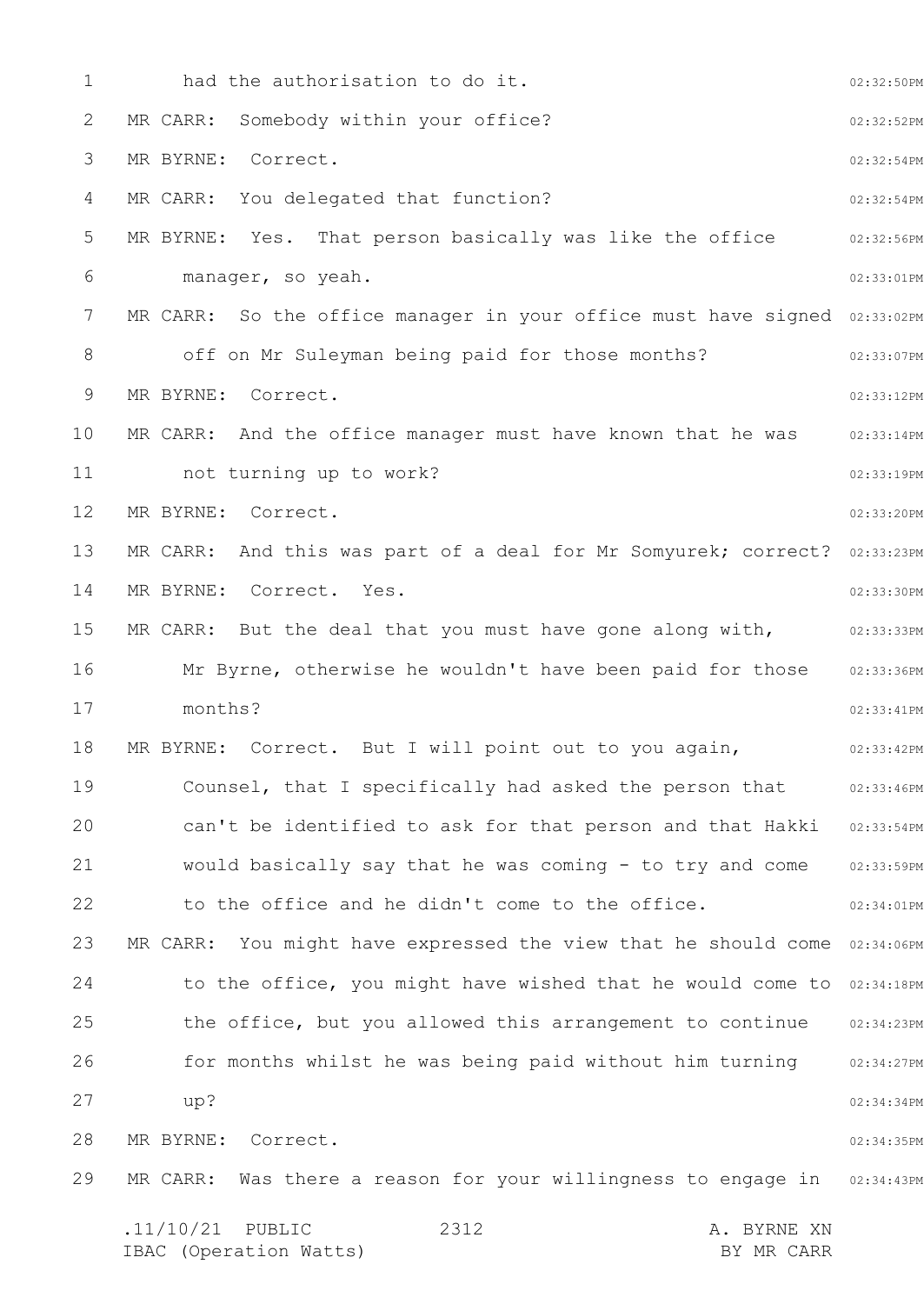1 2 3 4 5 6 7 8 9 10 11 12 13 14 15 16 17 18 19 20 21 22 23 24 25 26 27 28 29 02:34:48PM 02:34:50PM 02:34:56PM MR BYRNE: Because the - to have denied that request would not 02:34:56PM 02:35:06PM 02:35:15PM MR BYRNE: Because I had assumed that someone like Adem would,  $\,$  02:35:16PM as is his wont, get particularly upset and initiate some 02:35:19PM 02:35:24PM 02:35:28PM 02:35:32PM abusing my staff. It could be - God knows. It could be 02:35:32PM 02:35:35PM MR CARR: Was this sort of thing something that you knew about 02:35:38PM 02:35:42PM MR BYRNE: I was aware of there being a process where that  $102:35:56PM$ 02:35:59PM MR CARR: Did you know of it happening in anyone else's office? 02:36:02PM 02:36:05PM 02:36:08PM 02:36:08PM 02:36:13PM MR BYRNE: I think he was doing that, but I wasn't quite sure 02:36:18PM who they would be. But I'm sure you know more than I do 02:36:21PM 02:36:26PM 02:36:31PM COMMISSIONER: Before you do, Mr Carr. What brought about the 02:36:38PM 02:36:42PM MR BYRNE: As I recall, I said I can't do it anymore, I just 02:36:45PM .11/10/21 PUBLIC 2313 A. BYRNE XN IBAC (Operation Watts) BY MR CARR 2313 that activity? MR BYRNE: Willingness? I felt like I had no alternative. MR CARR: Why not? have been healthy for my long-term future. MR CARR: Why not? form of retribution. MR CARR: What form would that have taken? MR BYRNE: It could have taken a lot of things. It could be arranging for my political execution. happening in other MPs' offices? could happen but without any great specificity. MR BYRNE: Well, I presume it happened in Adem Somyurek's office. MR CARR: Do you know of him placing people in other people's offices to work as electorate officers? about this. MR CARR: Can I move onto a different topic. end of Mr Suleyman's employ?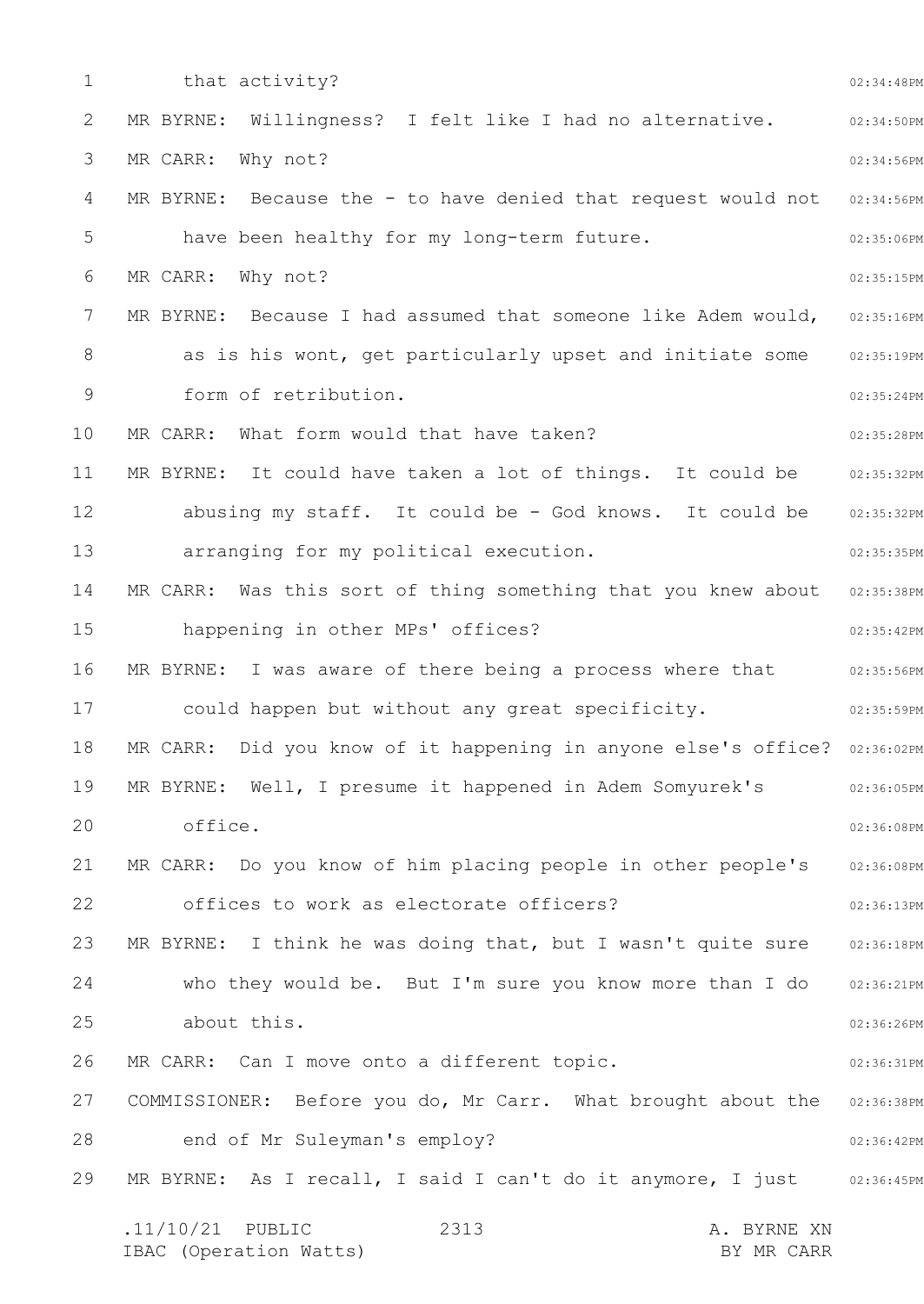1 2 3 4 5 6 7 8 9 10 11 12 13 14 15 16 17 18 19 20 21 22 23 24 25 26 27 28 29 02:36:50PM 02:36:54PM MR BYRNE: I either had that conversation or I asked someone to 02:36:57PM 02:37:00PM 02:37:04PM 02:37:06PM him - Hakki onto another office or series of offices.  $\qquad \qquad 02:37:10PM$ 02:37:16PM 02:37:16PM 02:37:19PM MR BYRNE: I think one was Senator Kitching's office and  $02:37:21PM$ I think there were some other offices, but I'm not quite 02:37:25PM 02:37:28PM 02:37:29PM 02:37:31PM 02:37:37PM 02:37:40PM 02:37:40PM 02:37:45PM 02:37:48PM 02:37:48PM 02:37:51PM 02:37:52PM MR CARR: How long was he employed in your office for?  $02:37:53PM$ MR BYRNE: It had to be some months - three, four, five months 02:37:56PM 02:37:59PM 02:38:00PM 02:38:05PM MR CARR: If I would suggest to you that Mr Suleyman might have 02:38:10PM .11/10/21 PUBLIC 2314 A. BYRNE XN IBAC (Operation Watts) BY MR CARR 2314 can't keep on doing it. COMMISSIONER: What did you do? relay it to him. COMMISSIONER: And just ceased paying him? MR BYRNE: Yep. Well, I think he accepted it and then moved COMMISSIONER: Mr Somyurek did? MR BYRNE: Yes. COMMISSIONER: Where did Mr Suleyman go? sure whom else. COMMISSIONER: Under the same arrangement? MR BYRNE: I don't know. COMMISSIONER: Yes. MR CARR: Mr Yigit, did he always turn up to work - - -MR BYRNE: No. MR CARR: When he was employed in your office? MR BYRNE: Not at all. MR CARR: When you say 'not at all', did he ever turn up to work? MR BYRNE: Not to my knowledge. at least. MR CARR: Can you put a year on his employment? MR BYRNE: I honestly can't.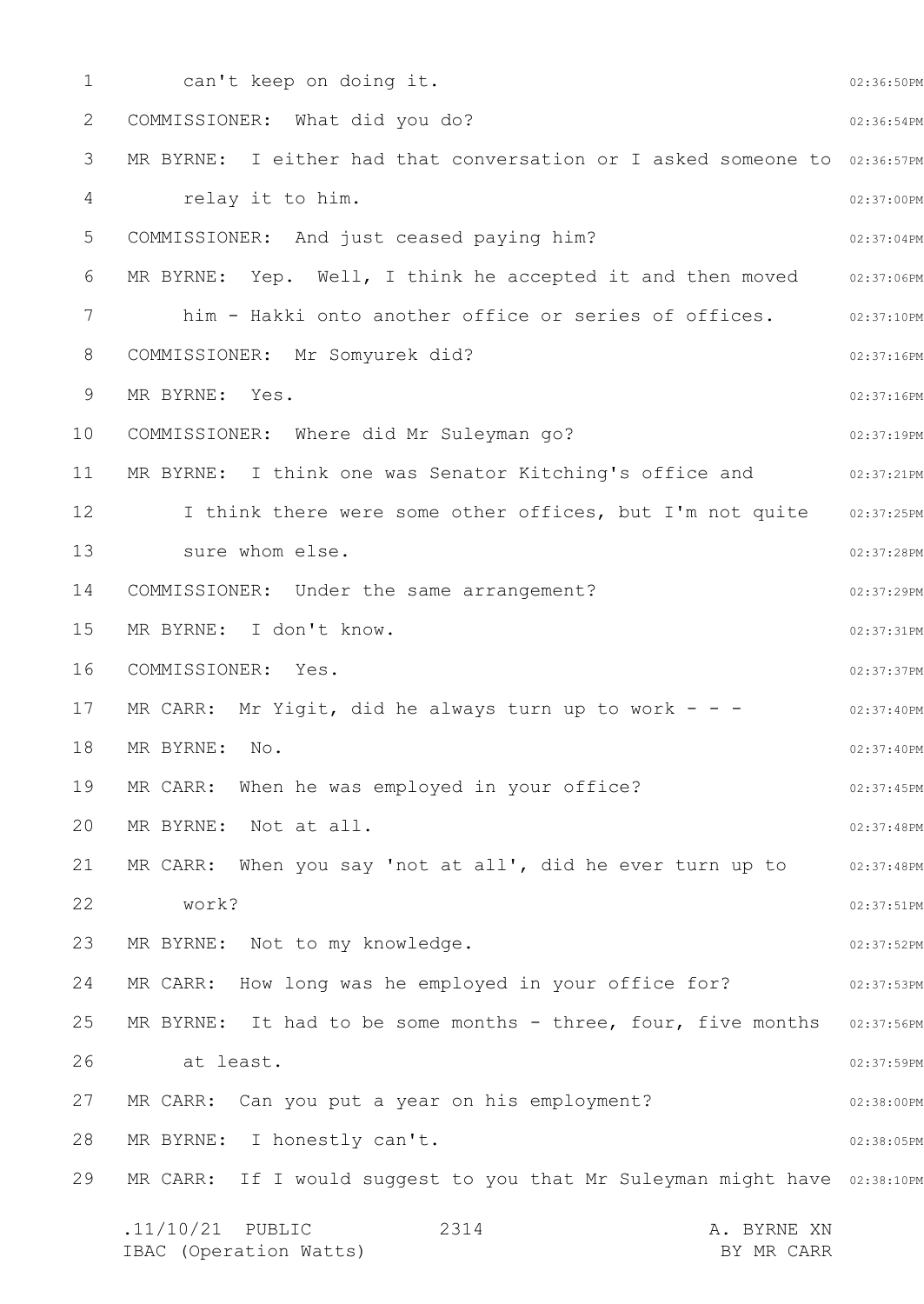1 2 3 4 5 6 7 8 9 10 11 12 13 14 15 16 17 18 19 20 21 22 23 24 25 26 27 28 29 02:38:14PM 02:38:18PM 02:38:21PM 02:38:21PM 02:38:23PM 02:38:27PM 02:38:33PM 02:38:38PM 02:38:41PM Commissioner, given that he felt that I wasn't putting on 02:38:44PM enough people in a factional situation in my office in the 02:38:47PM 02:38:52PM COMMISSIONER: I'm not clear about this. Mr Byrne, was it your 02:38:57PM 02:39:00PM payroll but not attending work at all were actually doing 02:39:04PM 02:39:09PM 02:39:13PM 02:39:15PM MR BYRNE: Well, if they're not there and this is what they do,  $02:39:18PM$ I presume that's what they were doing. But I had no  $02:39:20PM$ 02:39:23PM 02:39:25PM 02:39:27PM COMMISSIONER: Yes. So between you and Mr Somyurek you were in 02:39:29PM 02:39:33PM 02:39:40PM COMMISSIONER: Did you ever discuss that with Mr Somyurek, that 02:39:45PM 02:39:47PM MR BYRNE: I think, Commissioner, as you'll probably find out, 02:39:50PM .11/10/21 PUBLIC 2315 A. BYRNE XN IBAC (Operation Watts) and the set of the BY MR CARR BY MR CARR 2315 been employed in your office in 2018, would that assist? First, would you agree with that as a timeframe for Mr Suleyman? MR BYRNE: I think so. MR CARR: And was Mr Yigit before or after that? MR BYRNE: I have a feeling it was before. COMMISSIONER: Was that also a condition Mr Somyurek insisted upon? MR BYRNE: It was more a fair bit of pressure to do it, first place. understanding that those two persons who were on your factional work during that period? MR BYRNE: I presume so. COMMISSIONER: On what basis do you presume that? knowledge of that. I just didn't know what they were doing and often complained about the fact I had no idea what they were doing. effect consuming taxpayer funds inappropriately? MR BYRNE: Yes. that was serious conduct?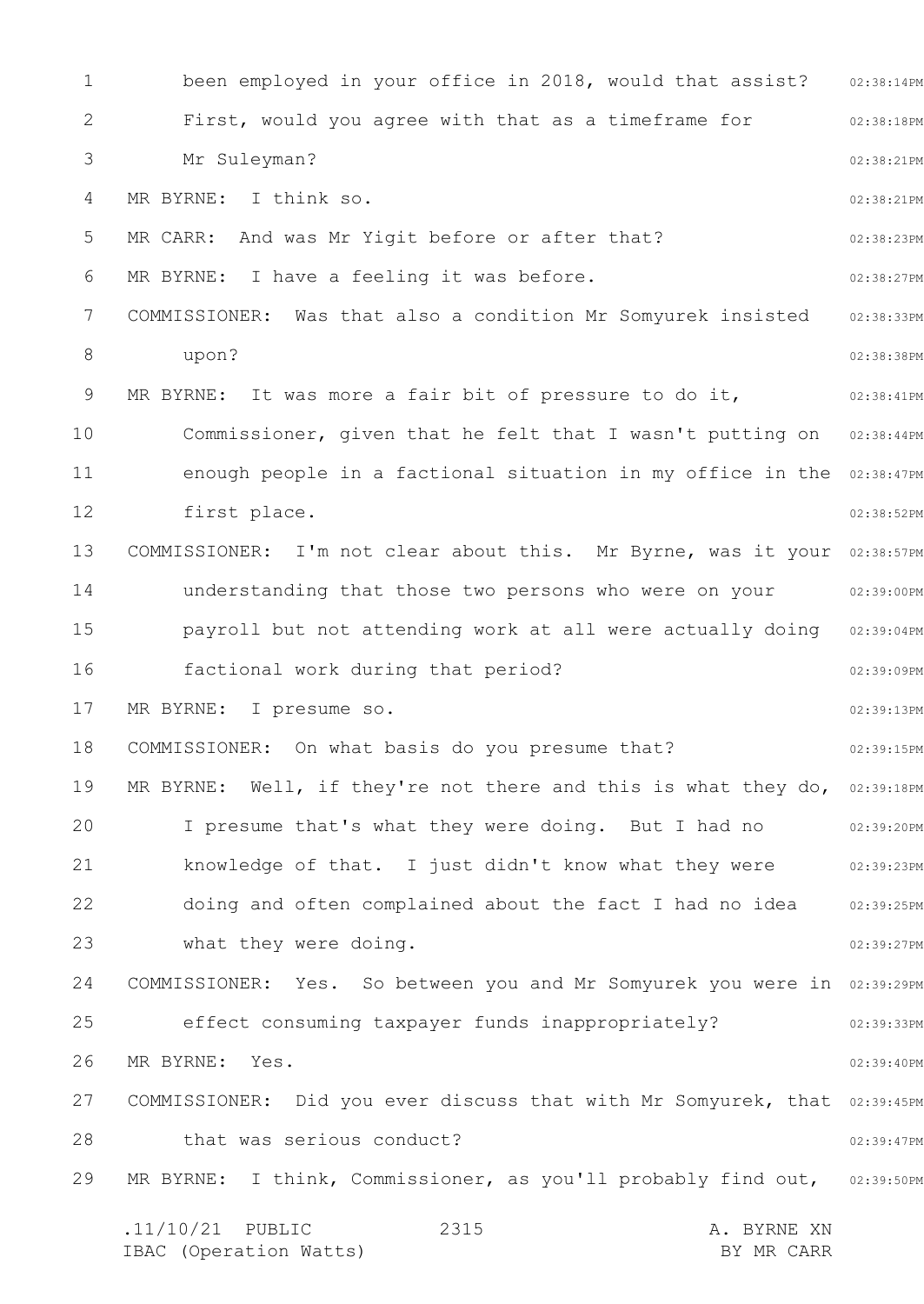1 2 3 4 5 6 7 8 9 10 11 12 13 14 15 16 17 18 19 20 21 22 23 24 25 26 27 28 29 that's a very difficult conversation sometimes to have 02:39:54PM 02:39:57PM 02:40:04PM 02:40:11PM MR BYRNE: Not in terms of taxpayers. I just said that I have 02:40:13PM 02:40:16PM 02:40:18PM MR CARR: Were you aware of Mr Somyurek having suggested any allexistem 02:40:39PM 02:40:43PM 02:40:45PM MR BYRNE: Yes, sorry, apologies, Counsel. If he was doing it 02:40:50PM 02:40:54PM 02:40:57PM MR CARR: Is it your understanding that this was part of how 02:40:58PM 02:41:05PM 02:41:09PM 02:41:10PM 02:41:22PM 02:41:24PM 02:41:33PM 02:41:39PM 02:41:44PM 02:41:48PM 02:41:50PM 02:41:52PM 02:41:54PM 02:42:01PM MR CARR: And Mr Somyurek as the convenor of the faction was 02:42:03PM .11/10/21 PUBLIC 2316 A. BYRNE XN IBAC (Operation Watts) and the set of the BY MR CARR BY MR CARR 2316 with someone like Adem Somyurek and - but on top of that I felt that I could only make that point so often. COMMISSIONER: But did you make it with him? a real problem with what's going on here. COMMISSIONER: Right. Yes, Mr Carr. similar arrangement to any other MP? MR BYRNE: MP? MR CARR: Yes, to any other MP, member of parliament? to me he was doing it to other person, yes, but I don't know specifically who. the systematic nature of the operation being run worked? MR BYRNE: Yes. MR CARR: That this was the way that one obtained control over numbers within the ALP? MR BYRNE: Yes. MR CARR: And, as I described it earlier, that electorate officer positions were in effect currency to be deployed at the will of the faction? MR BYRNE: They certainly could be. MR CARR: Not just could be  $-$  -  $-$ MR BYRNE: Well, they were, yeah. MR CARR: It was a system that was operating at the time? MR BYRNE: Yes.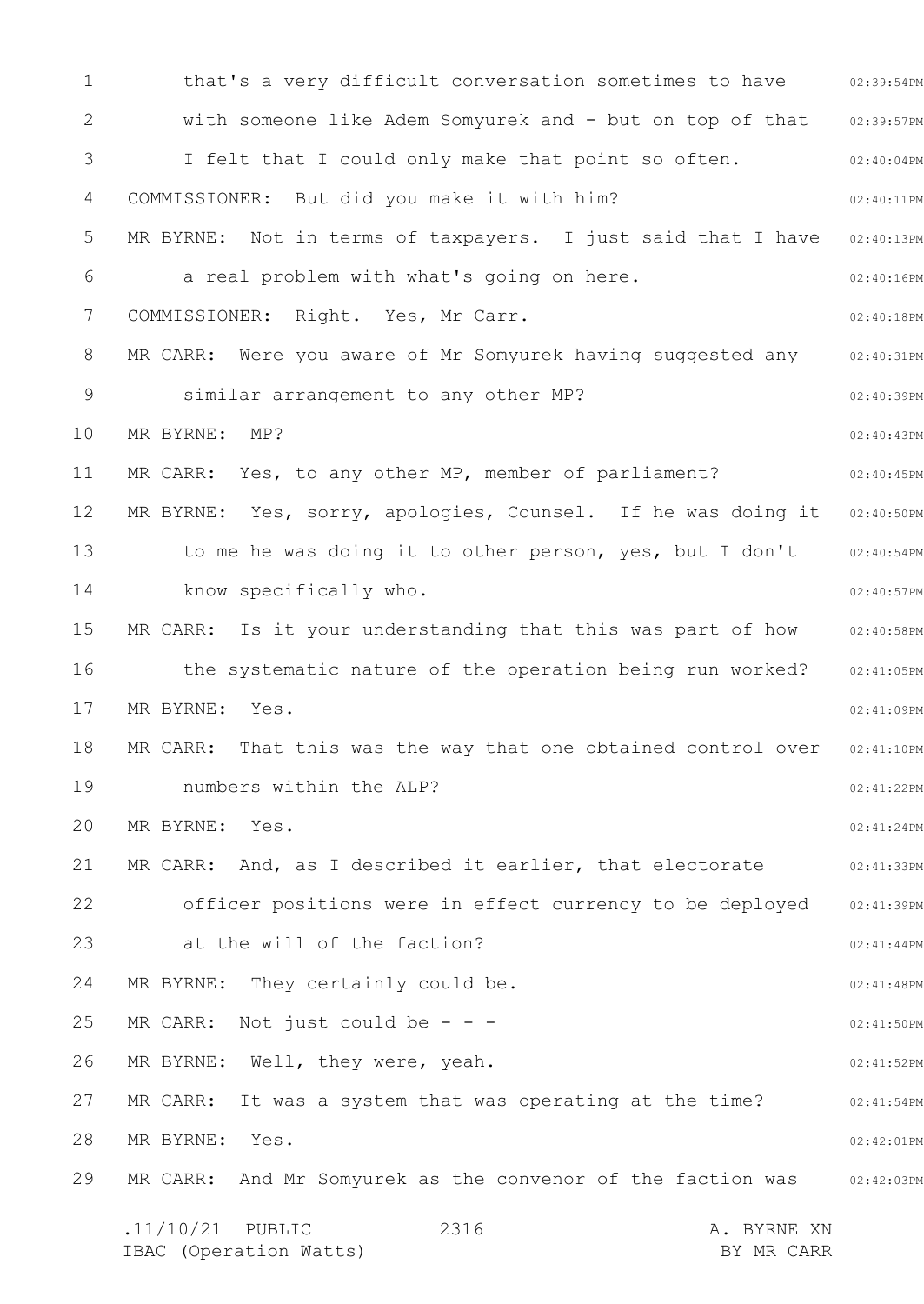1 2 3 4 5 6 7 8 9 10 11 12 13 14 15 16 17 18 19 20 21 22 23 24 25 26 27 28 29 the person who came to you to ask you to do your bit for 02:42:08PM 02:42:16PM 02:42:17PM MR CARR: Now, there were other people that you had employed in 02:42:22PM your office who were loyal to the faction, weren't there? 02:42:32PM 02:42:37PM 02:42:38PM MR BYRNE: Depending on who you're talking about. Sorry, I'm 02:42:47PM 02:42:51PM 02:42:55PM MR CARR: Let me perhaps come back to that in a different way. 02:43:06PM 02:43:14PM 02:43:24PM 02:43:28PM 02:43:32PM 02:43:33PM 02:43:33PM 02:43:38PM 02:43:42PM 02:43:44PM 02:43:47PM 02:43:50PM 02:43:55PM MR BYRNE: Yes, I think it's permissible, Commissioner, to and the 12:43:58PM 02:44:01PM 02:44:06PM MR CARR: What about having someone from your electorate office 02:44:08PM spend time on somebody else campaigning to get elected? 02:44:16PM 02:44:25PM .11/10/21 PUBLIC 2317 A. BYRNE XN 2317 the faction? MR BYRNE: Yes. MR BYRNE: Yes. MR CARR: Did they turn up always, sometimes or never? not trying to be clever. I'm trying to think of who I might have been employing. One of the things that electorate officers did is assist with campaigning; is that right? MR BYRNE: Campaigning for political campaigns, as in for re-election and stuff? MR CARR: Yes. MR BYRNE: Yes. COMMISSIONER: And that's a specific and normal part of an electoral officer's function? MR BYRNE: That's correct. COMMISSIONER: Yes. So there's a fundamental distinction, although sometimes obscured, between party-political activity and campaigning? assist in terms of a member of parliament being re-elected. MR BYRNE: Yes.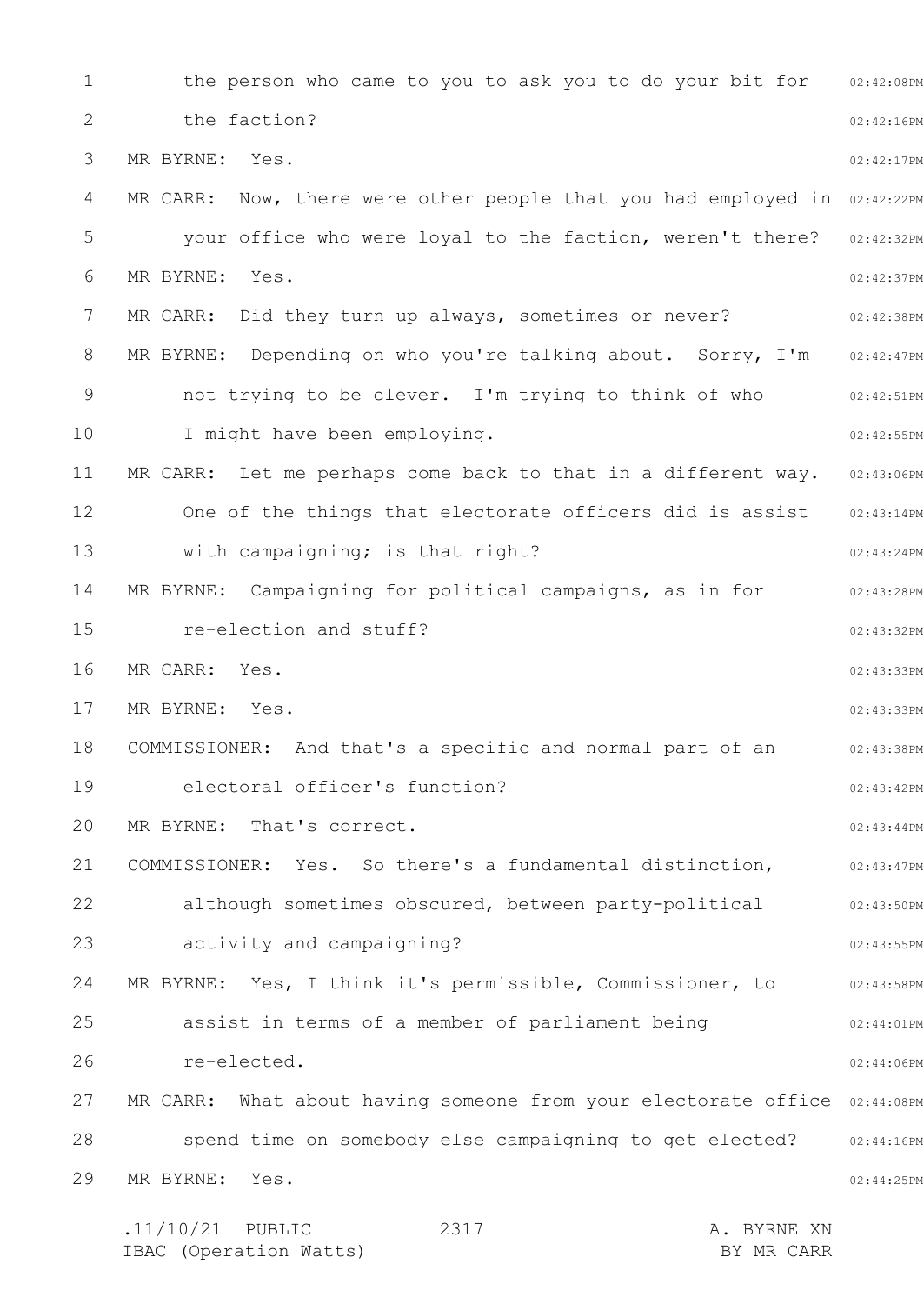1 2 3 4 5 6 7 8 9 10 11 12 13 14 15 16 17 18 19 20 21 22 23 24 25 26 27 28 29 MR CARR: First, you accept that that was not within the bounds 02:44:27PM 02:44:31PM 02:44:38PM 02:44:39PM 02:44:41PM 02:44:43PM 02:44:48PM 02:44:50PM 02:44:53PM MR CARR: And was it something that was expected that you would 02:44:56PM 02:45:00PM 02:45:06PM 02:45:10PM 02:45:20PM Nick McLennan - whether or not he could assist in the  $102:45:26$ PM 02:45:29PM 02:45:34PM 02:45:41PM MR BYRNE: No. Not - certainly I don't think he was the only 02:45:45PM 02:45:48PM 02:45:49PM 02:45:57PM 02:46:01PM 02:46:02PM 02:46:02PM 02:46:04PM MR CARR: Was there a campaign in I think La Trobe that she 02:46:07PM 02:46:14PM 02:46:21PM .11/10/21 PUBLIC 2318 A. BYRNE XN 2318 of proper role of an electorate officer? MR BYRNE: I would say no. MR CARR: You're agreeing with me it's not? MR BYRNE: I agree with you. MR CARR: And, next, was it something that did happen? MR BYRNE: Yes. MR CARR: Regularly? MR BYRNE: Whenever state elections came around, yes. provide as a facility for the faction? MR BYRNE: Yes. MR CARR: How did you perceive that expectation? MR BYRNE: I was asked - and I presume you're talking about management of a - of - or provide assistance to Tim Richardson. MR CARR: But he's not the only one, though, is he? one. MR CARR: Did you have, for instance, an electorate officer whose first name was Lauren working in your office at one stage? MR BYRNE: Who was that? MR CARR: Lauren. MR BYRNE: Lauren. Johnson? Yes. worked almost full time on for somebody else? MR BYRNE: She was certainly spending a fair bit of time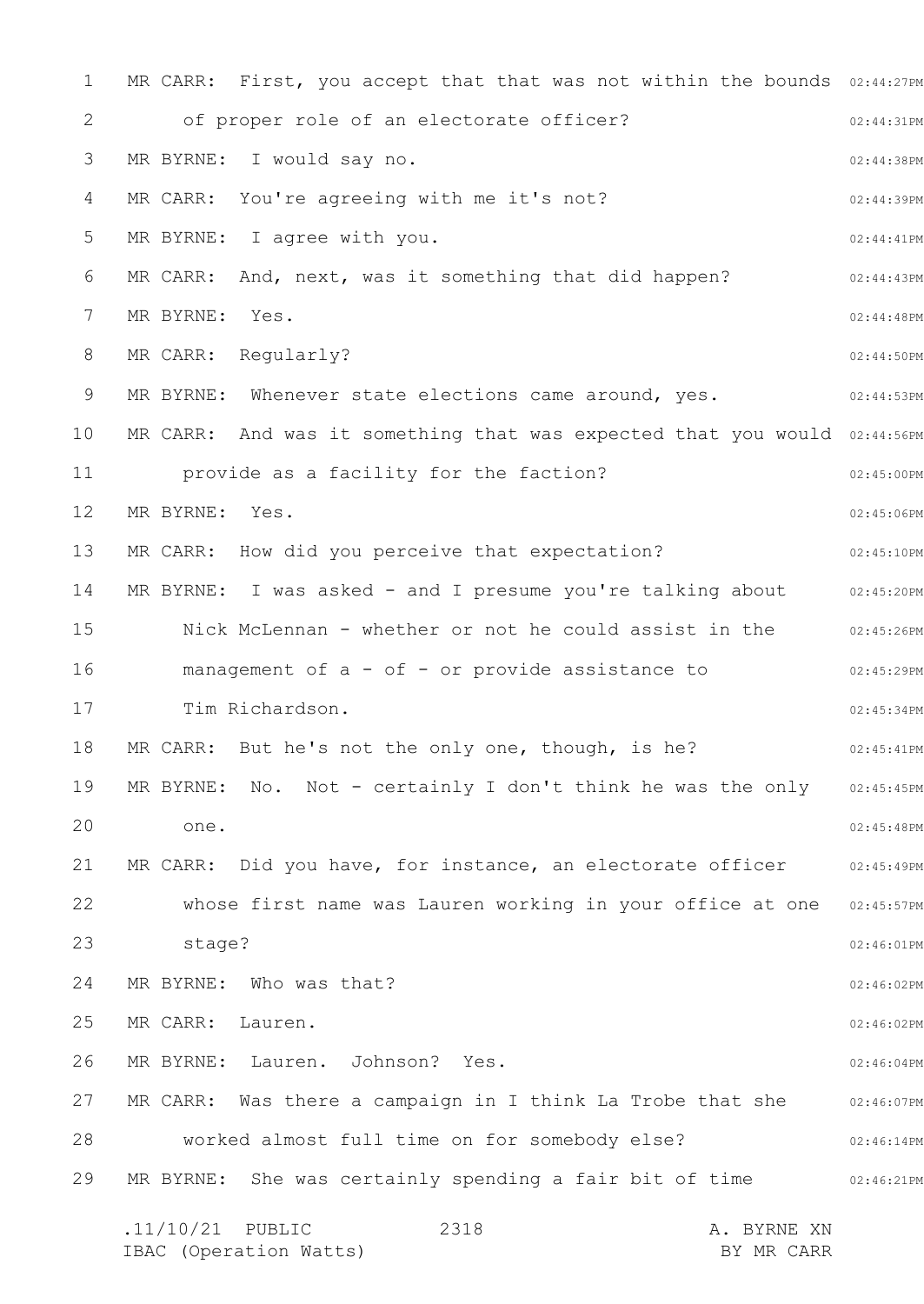1 2 3 4 5 6 7 8 9 10 11 12 13 14 15 16 17 18 19 20 21 22 23 24 25 26 27 28 29 02:46:23PM 02:46:25PM 02:46:30PM 02:46:33PM 02:46:37PM 02:46:39PM 02:46:42PM MR BYRNE: She was related to the candidate who was running in 02:46:44PM 02:46:48PM 02:46:52PM member running for office doesn't mean that they can spend 02:46:58PM 02:47:02PM 02:47:07PM 02:47:09PM 02:47:13PM MR BYRNE: I think there was an expectation that we could win 02:47:20PM 02:47:23PM 02:47:28PM that could be used to assist in that, then they should be 02:47:33PM 02:47:37PM 02:47:38PM 02:47:42PM 02:47:45PM MR CARR: And was it spoken or unspoken, this expectation from 02:47:47PM 02:47:52PM 02:47:53PM 02:48:00PM 02:48:10PM MR BYRNE: It's broad. I was perceived to be a safe seat. So 02:48:14PM .11/10/21 PUBLIC 2319 A. BYRNE XN IBAC (Operation Watts) BY MR CARR 2319 working on that campaign, yes. MR CARR: Something clearly outside the realms of what she should properly have been doing? MR BYRNE: Yes. Certainly wasn't assisting my re-election campaign. MR CARR: How did that come about, that she was doing that work? La Trobe. MR CARR: But just because someone has a friend or family their working days trying to secure their election, does it? MR BYRNE: Not normally, no. MR CARR: Why did it in this instance? La Trobe, and I guess to some extent there was a party expectation if you wanted that - there would be resources provided. MR CARR: So this is an instance of an expectation from the party rather than Mr Somyurek? MR BYRNE: Yes. the party? MR BYRNE: Unspoken. MR CARR: Was it an isolated instance of this expectation, or was that a broad  $- -$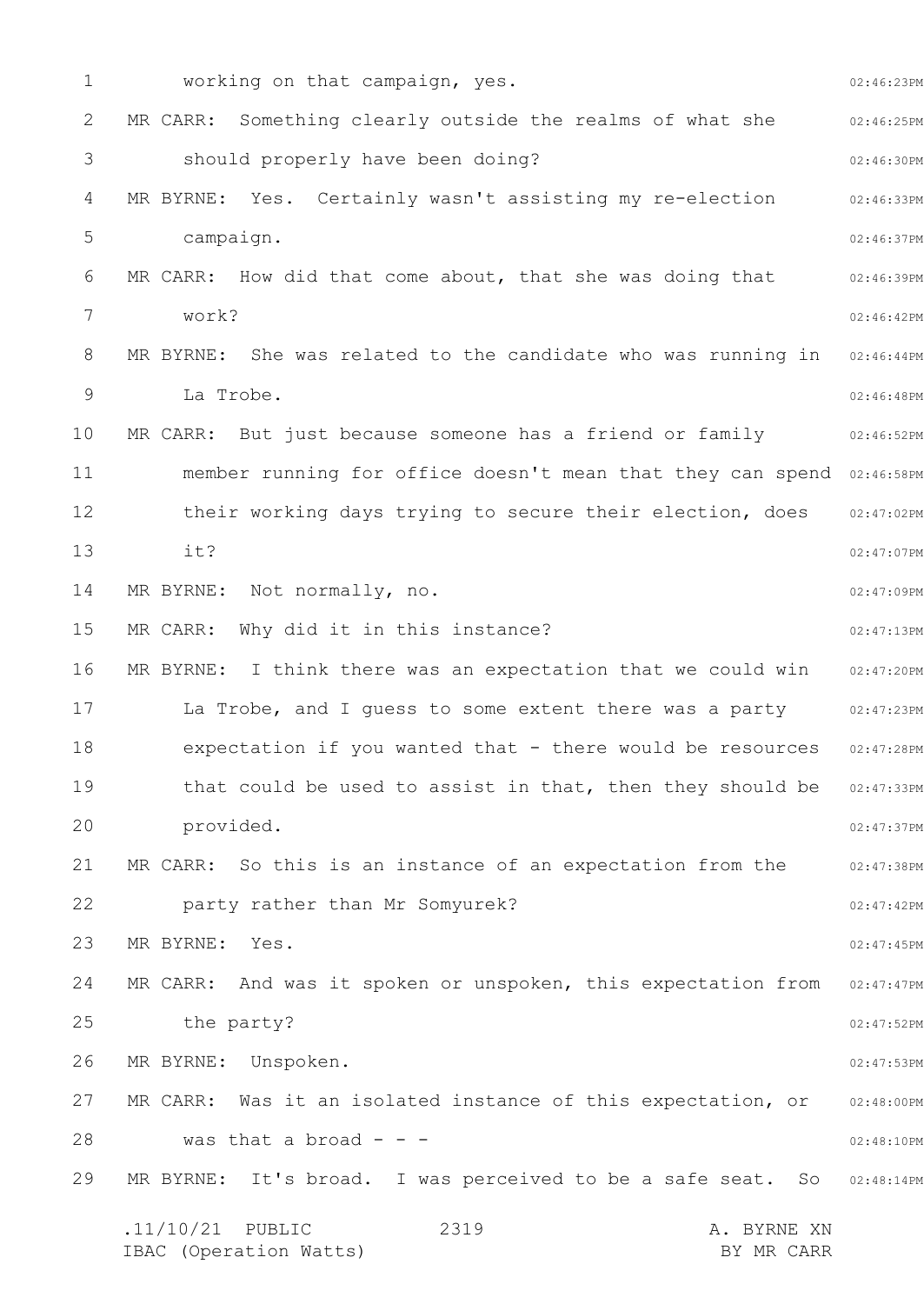1 2 3 4 5 6 7 8 9 10 11 12 13 14 15 16 17 18 19 20 21 22 23 24 25 26 27 28 29 if there were, but that that was - if you're talking about 02:48:21PM 02:48:22PM 02:48:27PM 02:48:30PM officer positions were used. Are you familiar with people 02:48:37PM 02:48:48PM 02:48:55PM 02:48:58PM 02:48:59PM 02:49:02PM 02:49:08PM any state MPs who employ family members of themselves or 02:49:14PM 02:49:21PM 02:49:32PM 02:49:36PM 02:49:42PM 02:49:44PM 02:49:46PM 02:49:48PM MR CARR: Now, can I ask you this: if you were to advertise for  $02:49:50$ PM candidates for an electorate officer position and you were 02:50:04PM to receive resumes from strangers and Mr Somyurek's son 02:50:09PM had been a stranger, would you have given him the job? 32:50:17PM 02:50:21PM 02:50:24PM 02:50:26PM 02:50:36PM 02:50:38PM 02:50:44PM .11/10/21 PUBLIC 2320 A. BYRNE XN 2320 a specific request like that, I think it was - you know, it happened. MR CARR: Can I ask you about another way that electorate employing family members of either themselves or their factional colleagues as electorate officers? MR BYRNE: Yes, yes. MR CARR: How widespread is that? MR BYRNE: I didn't think terribly widespread. MR CARR: Within the Moderate Labor faction can you think of other Moderate Labor MPs as electorate officers? MR BYRNE: Nothing that immediately comes to mind. MR CARR: Have you employed family members of Moderate Labor MPs in your office? MR BYRNE: Certainly did. MR CARR: Who? MR BYRNE: Adem Somyurek's son. MR BYRNE: Very unlikely. MR CARR: Why did he get the job? MR BYRNE: Because Adem asked me to employ him. MR CARR: Did he turn up to work? MR BYRNE: Yes, he did. MR CARR: Do you know what happened to his salary?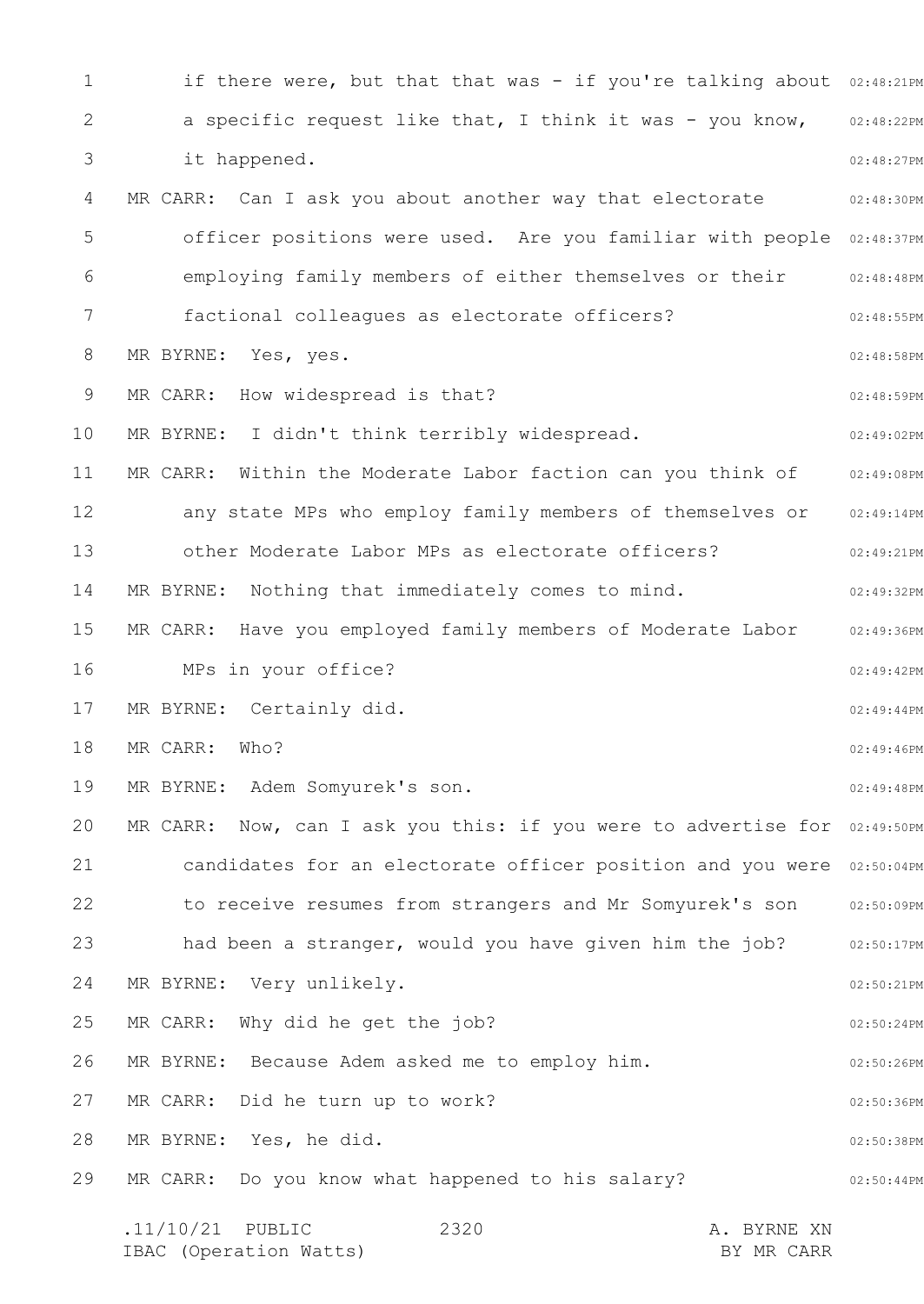1 2 3 4 5 6 7 8 9 10 11 12 13 14 15 16 17 18 19 20 21 22 23 24 25 26 27 28 29 02:50:47PM 02:50:49PM MR BYRNE: Because, as his father put to me, he had a debt that  $02:50:50PM$ I'm not sure he had disclosed and that that salary that 02:50:54PM 02:51:00PM 02:51:05PM 02:51:08PM 02:51:10PM 02:51:12PM 02:51:16PM 02:51:16PM 02:51:20PM 02:51:22PM 02:51:24PM 02:51:25PM 02:51:27PM 02:51:30PM 02:51:30PM MR CARR: Was this at the time that he asked you to employ his 02:51:36PM 02:51:42PM 02:51:45PM 02:51:47PM MR CARR: Yes, of course. When did you learn that the son's 02:51:49PM 02:51:53PM 02:51:56PM 02:51:58PM MR BYRNE: It was put to me that that would be the purpose, but 02:52:02PM also, as Adem put to me, to help develop his son's skills 02:52:06PM 02:52:11PM MR BYRNE: His salary went to his father. MR CARR: Why? would be paid to that young man would go to him to help pay that debt. COMMISSIONER: So the son had a debt? MR BYRNE: No, the father did, Commissioner. COMMISSIONER: The father had a debt? Mr Adem Somyurek? MR BYRNE: Yes. COMMISSIONER: And so the son's salary was to be utilised in part-payments of that debt? MR BYRNE: That was what I was told. COMMISSIONER: Yes. MR CARR: Told by? MR BYRNE: Somyurek. MR CARR: Senior? MR BYRNE: Yes. son, earlier or later? MR BYRNE: Sorry, what do you mean? Can I just get clarification on that? salary was to pay the father's debt? MR BYRNE: Before he was employed. MR CARR: Is this the purpose of the employment? and to give him some work experience.

| $.11/10/21$ PUBLIC     | 2321 |  | A. BYRNE XN |
|------------------------|------|--|-------------|
| IBAC (Operation Watts) |      |  | BY MR CARR  |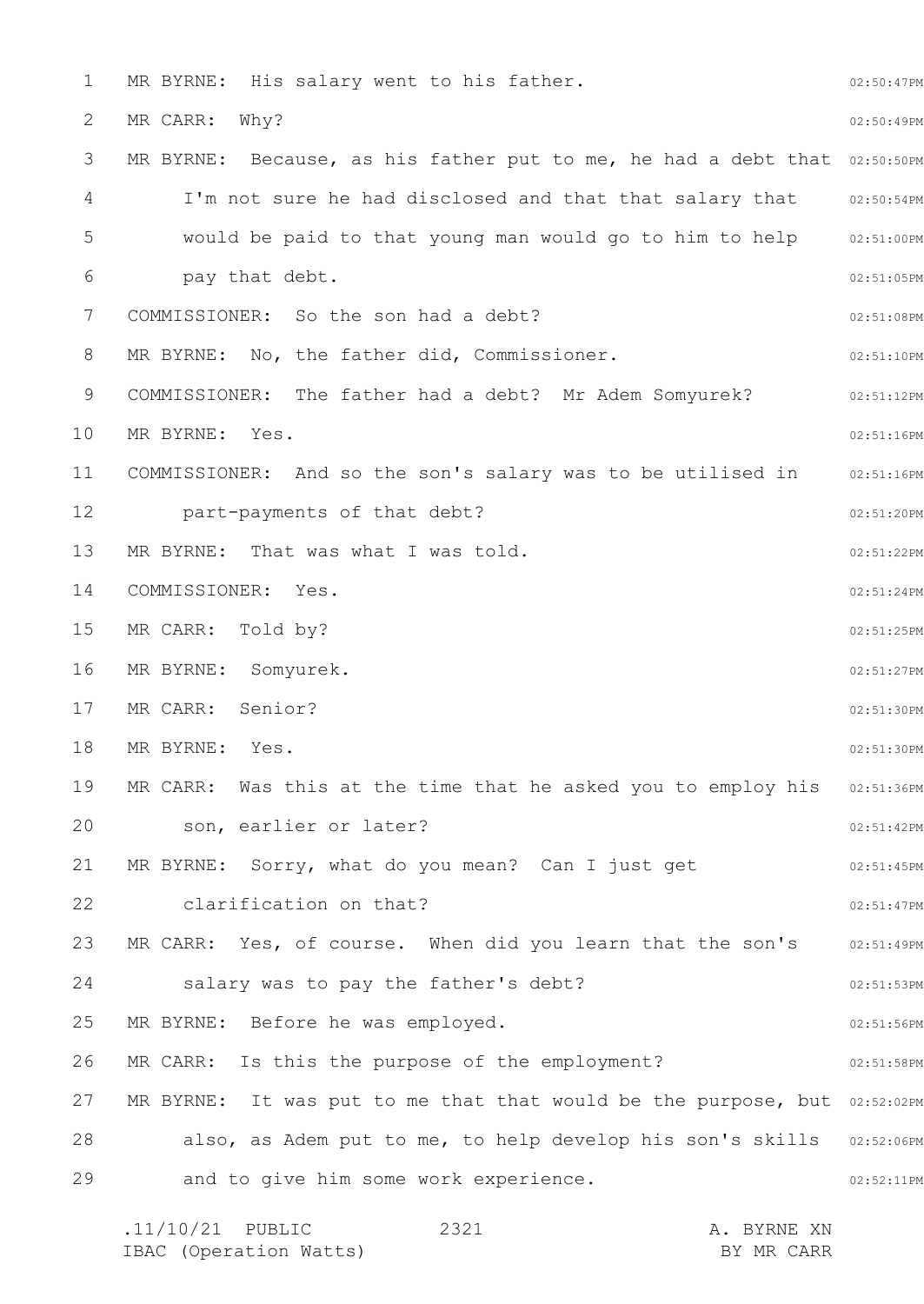1 2 3 4 5 6 7 8 9 10 11 12 13 14 15 16 17 18 19 20 21 22 23 24 25 26 27 28 29 MR CARR: So the son was getting some work experience and some 02:52:18PM 02:52:21PM 02:52:25PM 02:52:30PM MR CARR: That was the arrangement that Mr Somyurek put to you? 02:52:32PM 02:52:37PM 02:52:39PM 02:52:40PM 02:52:43PM 02:52:49PM 02:52:53PM 02:52:55PM COMMISSIONER: You have no reason to disbelieve the explanation 02:53:14PM that was proffered to you, that the salary was going to be 02:53:18PM 02:53:21PM MR BYRNE: It was possible, Commissioner. It was possible. 02:53:22PM I mean, that was put to me. But, I mean, the other thing 02:53:26PM 02:53:29PM 02:53:33PM 02:53:40PM 02:53:51PM 02:53:55PM 02:54:00PM COMMISSIONER: Yes, it's almost time for a break anyway. So 02:54:04PM we'll cease the public examination. How long do you think 02:54:07PM 02:54:11PM 02:54:14PM 02:54:16PM 02:54:21PM skills, and the father was getting federal government taxpayer money to pay his debts? MR BYRNE: That was my understanding. MR BYRNE: He had asked for that. MR CARR: And you agreed? MR BYRNE: I did agree. MR CARR: And we've already explored that it's very unlikely that you would have employed the son if it were a meritorious appointment? MR BYRNE: That's true. used to repay a debt? was that the young man was very well liked in my office and he did work. But that was my recollection of the conversation I had. MR CARR: Commissioner, there's an issue that's perhaps best dealt with in private session. If now's a convenient time, I'd seek to continue - - the private issue would take, Mr Carr? MR CARR: I imagine 10 or 15 minutes. COMMISSIONER: All right. We'll resume at this stage the public hearing at 20 past three.

.11/10/21 PUBLIC 2322 A. BYRNE XN IBAC (Operation Watts) and the set of the BY MR CARR BY MR CARR 2322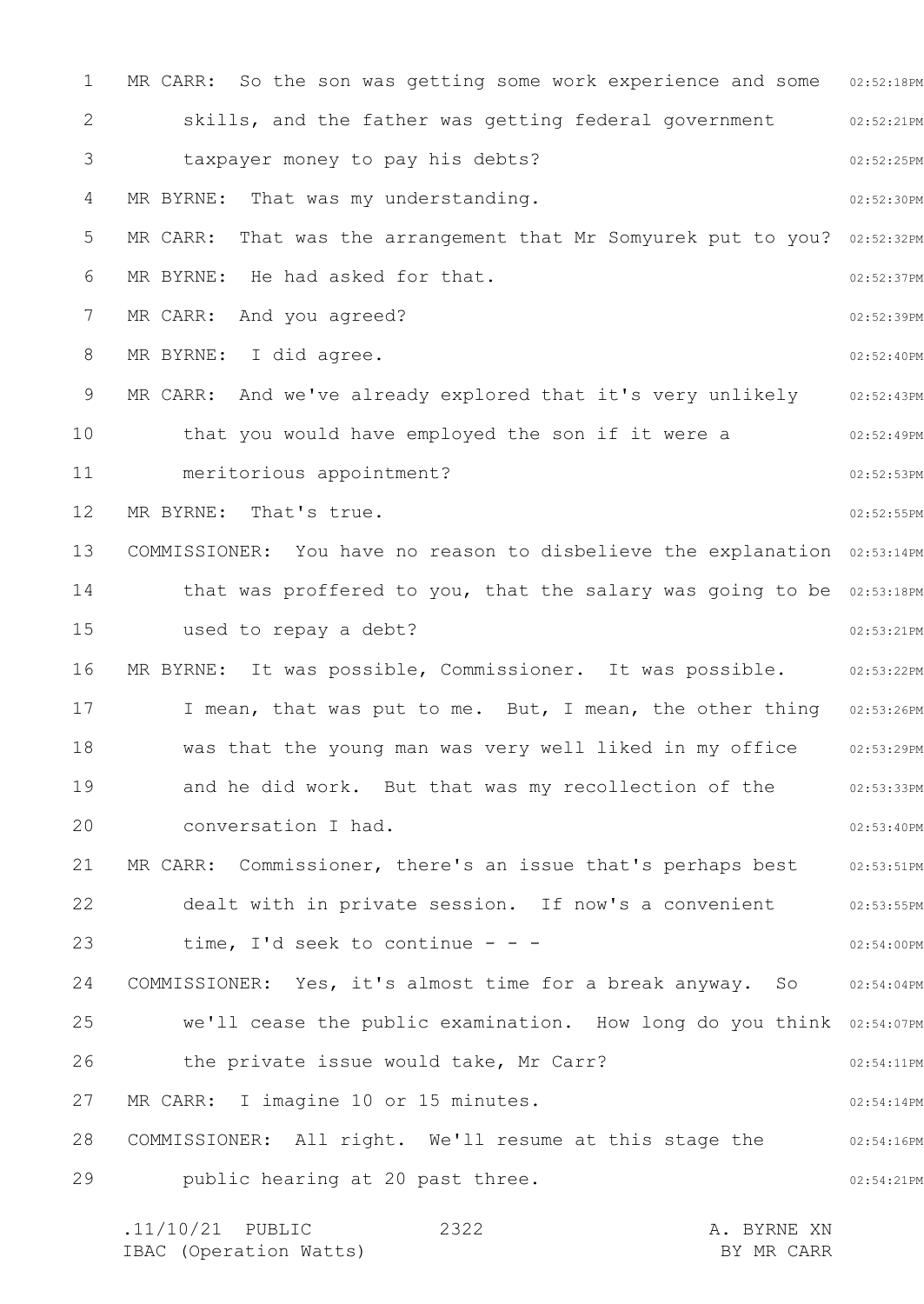| $\ensuremath{\mathbbm{1}}$ |  | (PRIVATE HEARING FOLLOWS) | 02:54:28PM |
|----------------------------|--|---------------------------|------------|
| $\mathbf{2}$               |  | (Short adjournment.)      | 02:54:28PM |
| $\mathfrak{Z}$             |  |                           |            |
| $\overline{4}$             |  |                           |            |
| $\mathbf 5$                |  |                           |            |
| $\sqrt{6}$                 |  |                           |            |
| $\sqrt{ }$                 |  |                           |            |
| $\,8\,$                    |  |                           |            |
| $\mathsf 9$                |  |                           |            |
| 10                         |  |                           |            |
| 11                         |  |                           |            |
| 12                         |  |                           |            |
| 13                         |  |                           |            |
| 14                         |  |                           |            |
| 15                         |  |                           |            |
| 16                         |  |                           |            |
| 17                         |  |                           |            |
| 18                         |  |                           |            |
| 19                         |  |                           |            |
| 20                         |  |                           |            |
| 21                         |  |                           |            |
| 22                         |  |                           |            |
| 23                         |  |                           |            |
| 24<br>25                   |  |                           |            |
| 26                         |  |                           |            |
|                            |  |                           |            |
| 27                         |  |                           |            |
| 28                         |  |                           |            |
| 29                         |  |                           |            |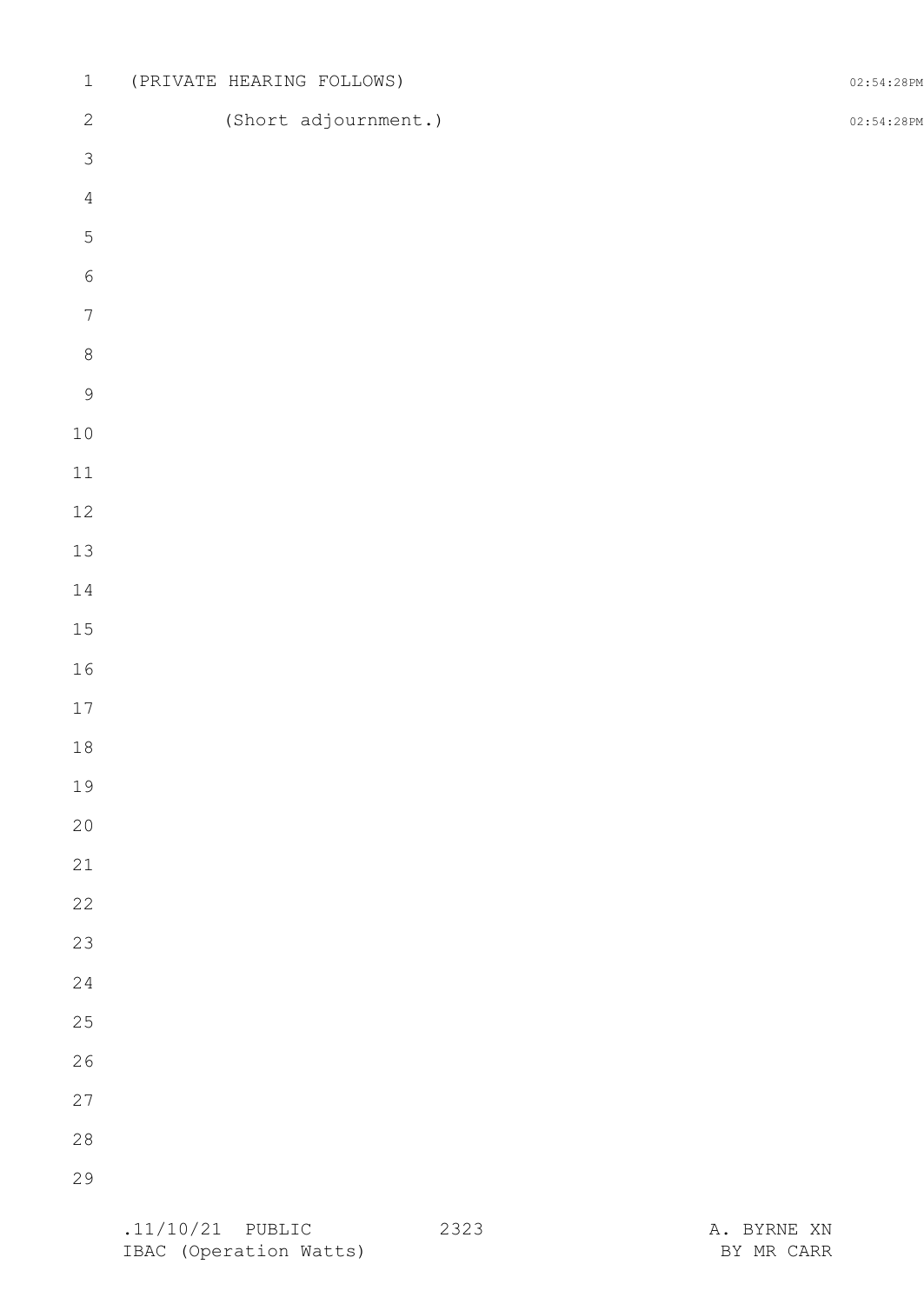1 2 3 4 5 6 7 8 9 10 11 12 13 14 15 16 17 18 19 20 21 22 23 24 25 26 27 28 29 03:44:46PM 03:44:59PM 03:45:13PM 03:45:17PM 03:45:20PM 03:45:26PM 03:45:34PM 03:45:35PM 03:45:36PM 03:45:39PM 03:45:43PM 03:45:49PM 03:45:52PM 03:45:54PM 03:46:03PM 03:46:04PM 03:46:11PM 03:46:24PM 03:46:25PM 03:46:26PM 03:46:36PM 03:46:42PM Then he did him in using the Cambodians. Who do whatever 03:46:46PM he asks.' Now, the person you're talking about when you 03:46:51PM 03:47:01PM 03:47:07PM 03:47:08PM MR CARR: And these messages suggest that you and Mr McLennan 03:47:10PM 03:47:16PM .11/10/21 PUBLIC 2340 A. BYRNE XN 2340 MR CARR: Now, Mr Byrne, I want to take you to p5809 of exhibit 261, and these are messages between you and Mr McLennan in November 2019? MR BYRNE: Yes. MR CARR: You can see that first message is from you and you say, 'Also I was in a room with him and Loi where he said Lou' - presumably Loi? MR BYRNE: Loi, yeah. MR CARR: 'Should be given an opportunity to be mayor. Then he's lied about it. He's also trying to replace everyone,' and so on. Now, Loi is Loi Truong? MR BYRNE: Yes. COMMISSIONER: How do you spell that? MR CARR: Loi, L-o-i, surname T-r-o-u-n-g; that's right, Mr Byrne? MR BYRNE: T-u-r-o-n-g I think so, yeah. MR CARR: Now, in November 2019 Mr Somyurek was Minister for Local Government in Victoria? MR BYRNE: That's correct. MR CARR: Now, if we continue reading these text messages Mr McLennan says, 'Even Rosemary said today that he promised Loi the mayoralty', and you write back, 'He did. use the word 'he' in those messages is Mr Somyurek; is that right? MR BYRNE: That's correct. That's correct. understand that Mr Somyurek promised Loi Truong the

IBAC (Operation Watts) BY MR CARR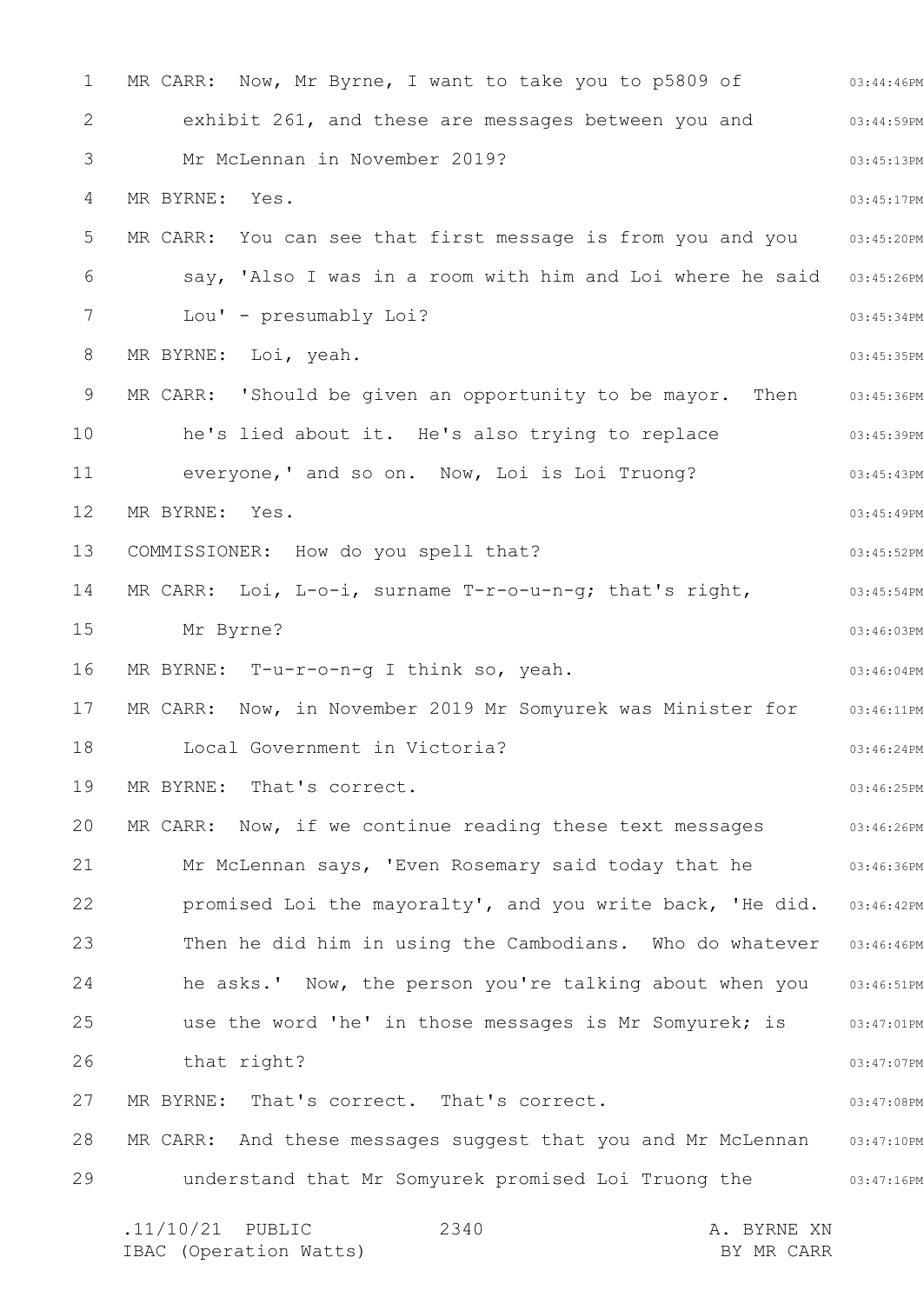1 2 3 4 5 6 7 8 9 10 11 12 13 14 15 16 17 18 19 20 21 22 23 24 25 26 27 28 29 03:47:20PM 03:47:23PM COMMISSIONER: I'm not clear. When you say 'I believe' what is 03:47:29PM 03:47:32PM 03:47:35PM 03:47:38PM could to assist, although he did point out in his defence 03:47:42PM 03:47:46PM 03:47:52PM 03:47:57PM said he would do what he could, but he would be limited he 03:48:00PM thought by the fact that he was Local Government Minister. 03:48:05PM 03:48:09PM 03:48:12PM 03:48:16PM 03:48:21PM 03:48:21PM 03:48:34PM 03:48:40PM 03:48:43PM 03:48:51PM 03:48:55PM 03:49:01PM 03:49:06PM MR BYRNE: Two councillors of Cambodian background that were on 03:49:11PM 03:49:15PM COMMISSIONER: I imagine there's an infelicity there. 'Then he 03:49:19PM did him in using' - what are you actually saying there? 03:49:22PM 03:49:26PM .11/10/21 PUBLIC 2341 A. BYRNE XN 2341 mayoralty? MR BYRNE: I believed he did. the basis on which you say that? MR BYRNE: Well, there was a meeting in my office. Loi and Adem were in the office. Adem said he would do what he that he was Local Government Minister. COMMISSIONER: I'm sorry, what do you mean 'in his defence'? MR BYRNE: Well, not in his defence. He said - apologies. He COMMISSIONER: Yes. MR CARR: Now, you were in a meeting with him and Loi Truong during which he said he would do what he could; yes? MR BYRNE: Yes. MR CARR: That was prior to I assume you saying in the third text message on the page, 'He did,' confirming what Mr McLennan said in the previous text about Mr Somyurek having promised Loi Truong the mayoralty. COMMISSIONER: What council are we speaking of here,  $Mr - -$ MR BYRNE: Greater Dandenong Council, Commissioner. COMMISSIONER: And what's the reference there to 'then he did him in using the Cambodians'; what did you mean by that? the City of Greater Dandenong Council. MR BYRNE: It's not elegant, I agree, Commissioner. What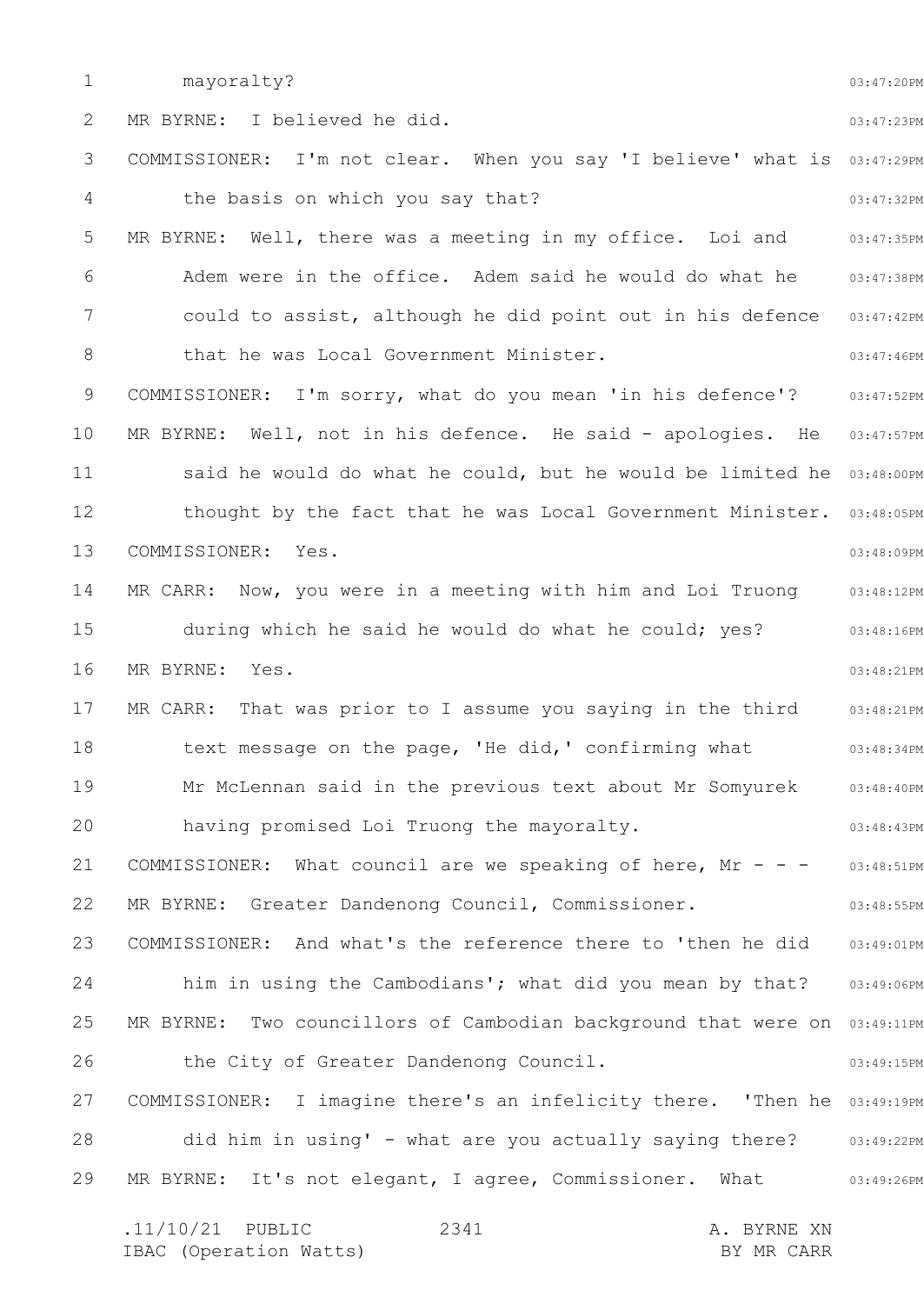1 2 3 4 5 6 7 8 9 10 11 12 13 14 15 16 17 18 19 20 21 22 23 24 25 26 27 28 29 I should have said in a more elegant way is he - any o3:49:28PM 03:49:36PM 03:49:39PM 03:49:44PM 03:49:50PM COMMISSIONER: I see. Using the Cambodian - the two members on 03:49:52PM 03:49:57PM 03:49:58PM 03:49:59PM 03:50:03PM Loi believed that if he had a clean run at the ballot that 03:50:08PM he would - and he had spoken to them, he believed that 03:50:12PM 03:50:17PM 03:50:22PM 03:50:28PM 03:50:31PM MR BYRNE: Probably the assessment that Loi - that these people 03:50:37PM 03:50:42PM changed the commitment, and then I think Councillor Memeti 03:50:45PM 03:50:49PM 03:50:54PM 03:50:56PM COMMISSIONER: Yes. But is that just surmise on your part that 03:50:57PM Mr Somyurek must have somehow got to the two Cambodian and  $03:51:00$ PM 03:51:04PM 03:51:06PM 03:51:08PM 03:51:10PM 03:51:16PM .11/10/21 PUBLIC 2342 A. BYRNE XN IBAC (Operation Watts) and the set of the BY MR CARR BY MR CARR 2342 commitment that he made to Truong was a lie because he, I think, lobbied the two Cambodians to vote against him. COMMISSIONER: So you actually mean Mr Somyurek did him in? MR BYRNE: Did Loi Truong in, yes. the council? MR BYRNE: Yes. COMMISSIONER: Councillors. How do you know that? MR BYRNE: Because in the conversations with Loi separately, they would support him as mayor. COMMISSIONER: Yes. I'm sorry, I don't see how - where does the information come from that Mr Somyurek used the Cambodian councillors against Mr Truong? had given him a commitment and then all of a sudden had became mayor. COMMISSIONER: Councillor Memeti? MR BYRNE: Memeti. councillors? MR BYRNE: Yes. COMMISSIONER: It's your surmise? MR BYRNE: Yes. MR CARR: Can I go back a step. You had a meeting with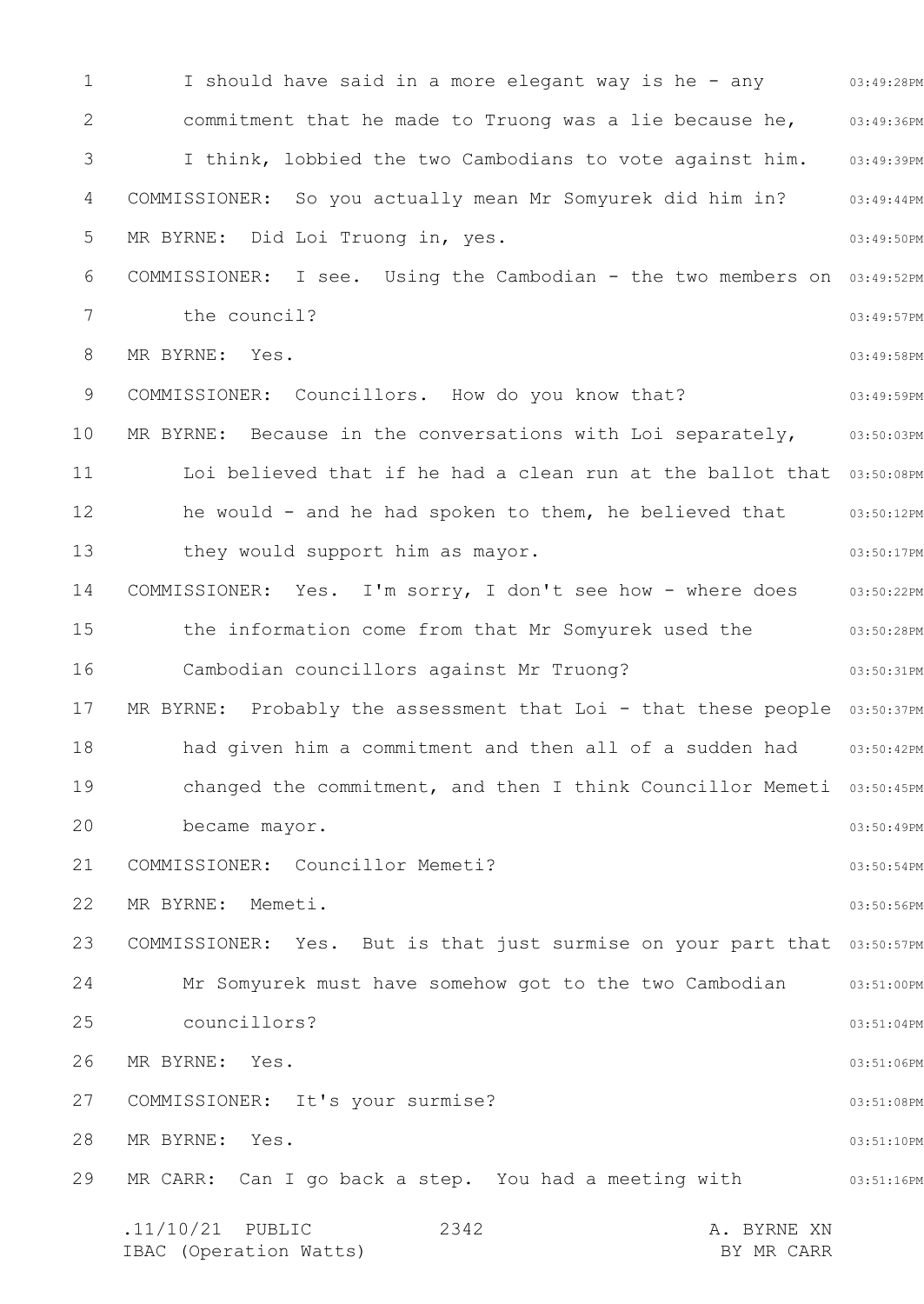1 2 3 4 5 6 7 8 9 10 11 12 13 14 15 16 17 18 19 20 21 22 23 24 25 26 27 28 29 Mr Somyurek and Loi Truong in - I'm sorry, you identified 03:51:29PM 03:51:38PM 03:51:41PM MR CARR: And what you took from that meeting you understood to 03:51:44PM 03:51:53PM 03:51:58PM 03:52:04PM you had had a meeting at which the two people concerned 03:52:12PM 03:52:16PM 03:52:23PM 03:52:26PM 03:52:34PM 03:52:36PM 03:52:39PM 03:52:46PM MR BYRNE: She - not entirely relevant to the meeting as far as 03:52:50PM 03:52:52PM 03:52:57PM You had a meeting with Loi Truong and Mr Somyurek at which 03:53:04PM Loi Truong essentially asks for Mr Somyurek to assist him 03:53:11PM 03:53:19PM MR BYRNE: Asked for him either to assist him or not get in the 03:53:24PM 03:53:28PM 03:53:30PM 03:53:35PM 03:53:36PM MR CARR: And the mayor of Dandenong Council had been someone 03:53:37PM aligned to the Labor Party for - or each of the mayors had 03:53:44PM been people aligned to the Labor Party for a number of  $\qquad \qquad$  03:53:50PM .11/10/21 PUBLIC 2343 A. BYRNE XN 2343 the location I think, but I missed it. MR BYRNE: In my office, Counsel. be sufficiently clear for you to write in your text message to Mr McLennan, after he said, 'Rosemary said he promised Loi the mayoralty,' you reply, 'He did.' Now, were present with you: Mr Somyurek, Mr Truong and you. COMMISSIONER: And who was Rosemary, Mr Carr? MR CARR: Rosemary is, Mr Byrne, an ALP factional operative. Can you provide her surname? MR BYRNE: Rosemary Head. MR CARR: She's perhaps not significant to the issue of the meeting; am I right? I could tell. MR CARR: You had a meeting - just to come back to this issue. to become mayor; is that right? way of him becoming mayor. MR CARR: Mr Truong had been a longstanding councillor at Dandenong? MR BYRNE: He had.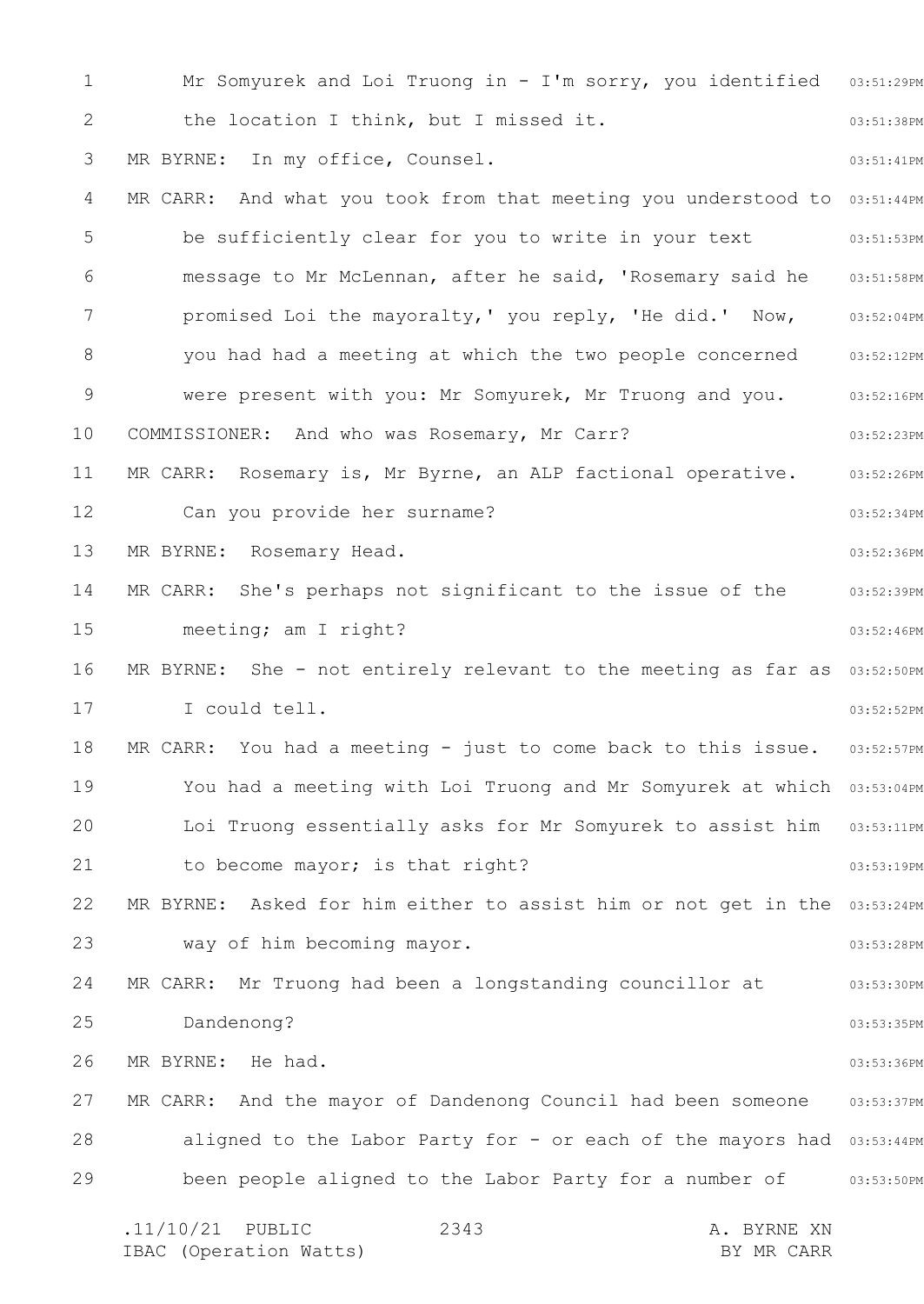| $\mathbf 1$ | years; is that right?                                                             | 03:53:53PM |
|-------------|-----------------------------------------------------------------------------------|------------|
| 2           | MR BYRNE: With some exceptions, yes, Counsel.                                     | 03:53:55PM |
| 3           | MR CARR: And there were - one of the people on council who was 03:53:59PM         |            |
| 4           | Cambodian was I think Youhorn Chea?                                               | 03:54:10PM |
| 5           | MR BYRNE: Councillor Youhorn Chea, yes.                                           | 03:54:13PM |
| 6           | MR CARR: And there had been some rivalry between a Vietnamese                     | 03:54:25PM |
| 7           | and a Cambodian faction?                                                          | 03:54:34PM |
| 8           | MR BYRNE: Yes, there had been, Counsel.                                           | 03:54:36PM |
| 9           | MR CARR: Mr Truong being Vietnamese and Youhorn Chea being                        | 03:54:39PM |
| 10          | Cambodian?                                                                        | 03:54:46PM |
| 11          | MR BYRNE: Correct.                                                                | 03:54:47PM |
| 12          | MR CARR: And the person who ultimately became mayor was Vergim 03:54:54PM         |            |
| 13          | or Jim Memeti?                                                                    | 03:54:58PM |
| 14          | MR BYRNE: That's correct.                                                         | 03:55:00PM |
| 15          | MR CARR: Now, Mr Memeti was someone who had a relationship                        | 03:55:03PM |
| 16          | with Mr Somyurek?                                                                 | 03:55:10PM |
| 17          | MR BYRNE: A relationship, sorry, is that what you asked?                          | 03:55:11PM |
| 18          | MR CARR: With Mr Somyurek? Mr Memeti had a relationship with                      | 03:55:14PM |
| 19          | Mr Somyurek?                                                                      | 03:55:17PM |
| 20          | MR BYRNE: Yes, Counsel.                                                           | 03:55:18PM |
| 21          | MR CARR: Are those the facts that led you to surmise - I'm                        | 03:55:26PM |
| 22          | sorry, I think I overlooked Mr Memeti ultimately was                              | 03:55:31PM |
| 23          | appointed mayor of Dandenong?                                                     | 03:55:37PM |
| 24          | MR BYRNE: Counsel, shortly after that meeting my staff members                    | 03:55:43PM |
| 25          | advised me that he - Adem met with Councillor Memeti at a                         | 03:55:45PM |
| 26          | McDonald's not far from my office for two and a half                              | 03:55:52PM |
| 27          | hours. So, yes, that led me to surmise something might                            | 03:55:57PM |
| 28          | have happened.                                                                    | 03:56:00PM |
| 29          | MR CARR: During this meeting in which Loi Truong asked for                        | 03:56:05PM |
|             | $.11/10/21$ PUBLIC<br>2344<br>A. BYRNE XN<br>IBAC (Operation Watts)<br>BY MR CARR |            |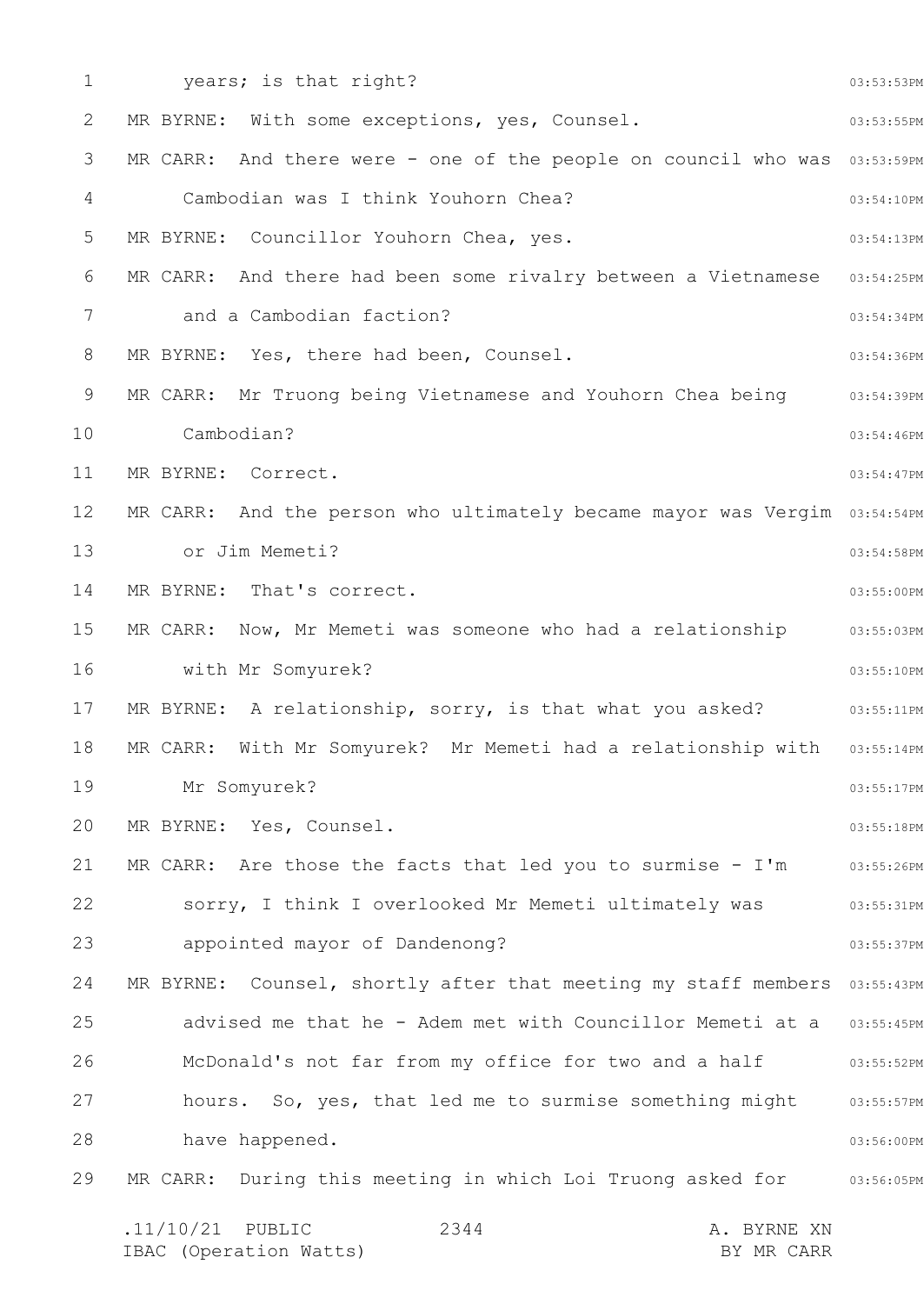1 2 3 4 5 6 7 8 9 10 11 12 13 14 15 16 17 18 19 20 21 22 23 24 25 26 27 28 29 assistance or non-opposition from Mr Somyurek in his bid 03:56:18PM 03:56:24PM 03:56:32PM 03:56:34PM 03:56:35PM MR BYRNE: That it would be very hard for him to overtly assist 03:56:40PM 03:56:43PM MR CARR: Was Mr Truong asking for overt assistance or behind 03:56:56PM 03:57:00PM 03:57:01PM 03:57:03PM MR BYRNE: As I recall the conversation I don't - I think he 03:57:08PM 03:57:12PM 03:57:16PM councillor - to support him for his mayoralty, and I think 03:57:24PM he was - on that belief he was asking Adem not to  $103:57:29PM$ intervene because he thought that if he had a clear run he 03:57:32PM 03:57:35PM MR CARR: Did you understand why Mr Truong felt it necessary to 03:57:42PM 03:57:45PM 03:57:51PM 03:57:51PM mine. He thought he could trust me. We had discussed and  $03:58:01\,\text{PM}$ 03:58:04PM 03:58:08PM 03:58:16PM said earlier that you understood Loi Truong was wanting 03:58:19PM Mr Somyurek to assist him behind the scenes in becoming an:58:25PM elected. More recently your evidence is that he wanted to 03:58:31PM .11/10/21 PUBLIC 2345 A. BYRNE XN 2345 to be mayor of Dandenong you said Mr Somyurek referred to his position as Minister for Local Government? MR BYRNE: He did. MR CARR: And what did he say? Loi given that he was Minister for Local Government. the scenes assistance? MR BYRNE: Behind the scenes. MR CARR: What sort of assistance did he ask for? was saying that he just - he believed he had commitments from the two Cambodian councillors to support would become mayor. meet with you and Mr Somyurek to prevent Mr Somyurek intervening? MR BYRNE: To prevent him? Loi was a long-term colleague of some other matters there as well. But I think Loi probably wanted a witness. COMMISSIONER: I'm a little bit confused, Mr Byrne. You've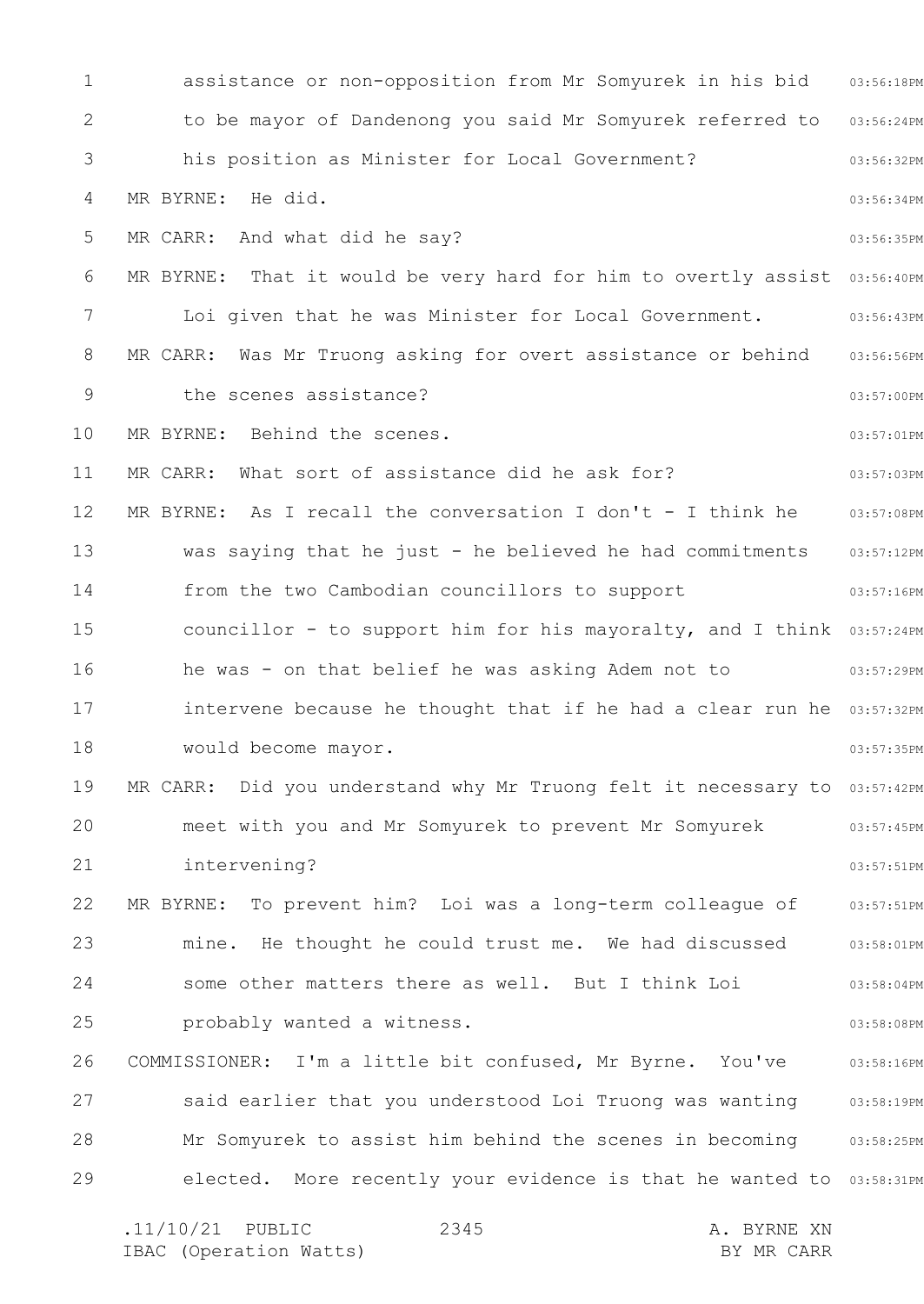1 2 3 4 5 6 7 8 9 10 11 12 13 14 15 16 17 18 19 20 21 22 23 24 25 26 27 28 29 03:58:37PM 03:58:37PM 03:58:45PM 03:58:48PM 03:58:50PM 03:58:55PM 03:59:02PM lobbying the Cambodian councillors or trying to support 03:59:05PM 03:59:08PM 03:59:12PM 03:59:14PM was largely going to be between those two councillors, was 03:59:16PM 03:59:20PM 03:59:21PM 03:59:25PM COMMISSIONER: And was it known at that time that Mr Somyurek 03:59:26PM 03:59:28PM 03:59:32PM 03:59:35PM MR CARR: Notwithstanding his belief that he had commitments 03:59:44PM 03:59:46PM 03:59:54PM 03:59:56PM MR CARR: And have you discussed that with Mr Somyurek at all 03:59:59PM 04:00:03PM 04:00:05PM 04:00:09PM COMMISSIONER: I'm just curious about the broad question that's 04:00:21PM raised by this particular discussion, Mr Byrne. Do you 04:00:24PM .11/10/21 PUBLIC 2346 A. BYRNE XN IBAC (Operation Watts) and the set of the BY MR CARR BY MR CARR 2346 ensure that Mr Somyurek would not adversely affect his prospects. MR BYRNE: Yeah. I think they're both one and the same, Commissioner. I think that he thought that by not providing assistance it would mean not supporting Memeti and the Cambodian councillors would be able to support Loi. So in terms of behind the scenes it meant not the councillors - trying to get the councillors to vote for Councillor Memeti. COMMISSIONER: I see. So it was known then that the contest it? MR BYRNE: That was Councillor Truong's belief, yes, Commissioner. had a particular relationship with Mr Memeti? MR BYRNE: Yes. COMMISSIONER: I see. from the Cambodians, do you know - the two Cambodian councillors, do you know who they supported? MR BYRNE: Memeti. since that meeting? MR BYRNE: Considering I had said to you that I had blocked Mr Somyurek some time in September, no.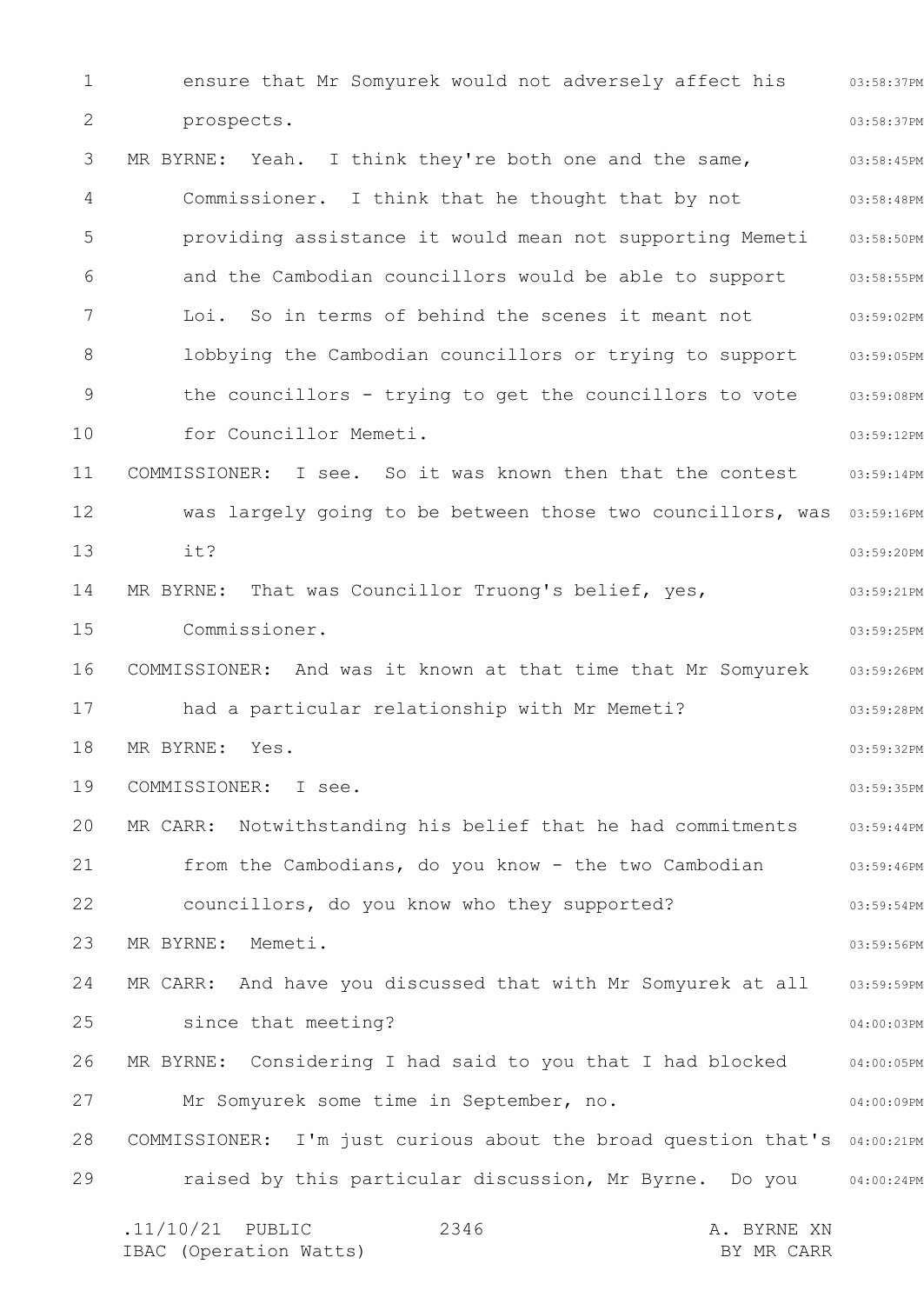1 2 3 4 5 6 7 8 9 10 11 12 13 14 15 16 17 18 19 20 21 22 23 24 25 26 27 28 29 have any experience of ministers for local government 64:00:28PM ordinarily intervening or seeking to influence the outcome 04:00:34PM 04:00:40PM 04:00:44PM 04:00:57PM 04:01:02PM 04:01:06PM MR CARR: Well, at this meeting he wanted - went to the trouble  $04:01:09$ PM of seeking an assurance from Mr Somyurek that he wouldn't 04:01:16PM 04:01:20PM 04:01:20PM 04:01:22PM 04:01:26PM MR BYRNE: Because I believe he believed that Adem had enormous 04:01:29PM 04:01:35PM 04:01:40PM 04:01:46PM 04:01:50PM 04:01:55PM 04:02:01PM 04:02:04PM that Adem had been fairly instrumental in making sure that 04:02:10PM when Hong Lim was replaced that Hong was replaced by  $104:02:16$ PM 04:02:22PM 04:02:30PM 04:02:33PM 04:02:33PM 04:02:35PM 04:02:36PM .11/10/21 PUBLIC 2347 A. BYRNE XN IBAC (Operation Watts) and the set of the BY MR CARR BY MR CARR 2347 of mayoral elections at local councils? MR BYRNE: No, I don't, Commissioner. MR CARR: Do you know what it was that prompted Mr Truong to raise the issue? MR BYRNE: Sorry, Counsel, what issue? intervene. MR BYRNE: Yeah. MR CARR: Do you know what it was that made him feel the need to seek out such an assurance? power over the two Cambodian councillors. MR CARR: Do you know why he believed that? MR BYRNE: Councillor Chea and Councillor Tan I think through the Cambodian Association worked fairly closely with Adem Somyurek. COMMISSIONER: Worked closely over what, Mr Byrne? MR BYRNE: Longstanding relationships, Commissioner. I think another member of the community from Cambodia . COMMISSIONER: I'm sorry, you've mentioned a new name. Who's that? MR BYRNE: I'm sorry? COMMISSIONER: Who are you referring to? MR BYRNE: Well, the two - there was another Cambodian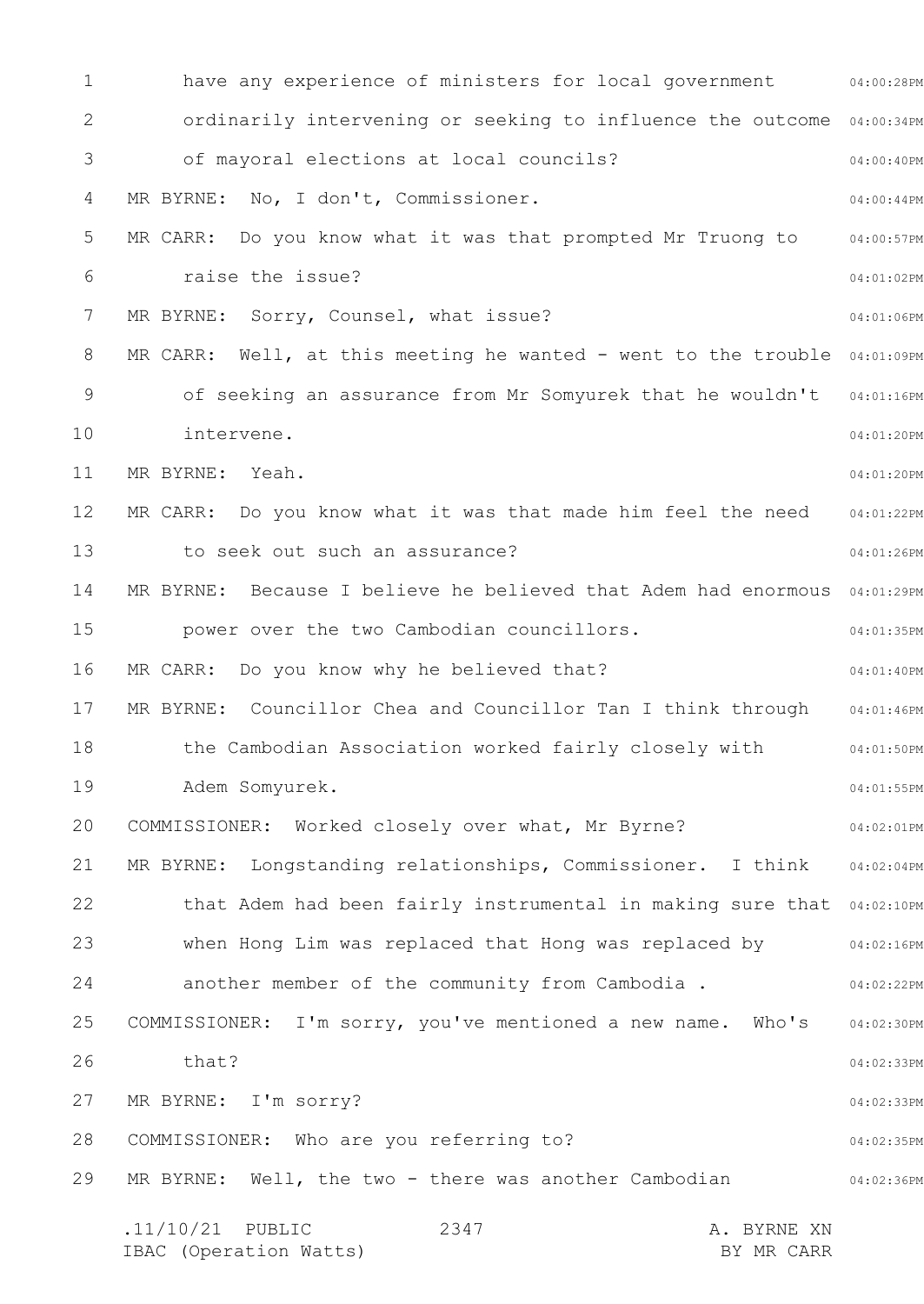1 2 3 4 5 6 7 8 9 10 11 12 13 14 15 16 17 18 19 20 21 22 23 24 25 26 27 28 29 councillor who became a member of parliament in 2018. And 04:02:41PM 04:02:46PM 04:02:51PM relationship with Hong Lim and then Heang Tak, when he was 04:02:54PM 04:02:59PM 04:03:02PM 04:03:07PM 04:03:10PM 04:03:19PM 04:03:24PM 04:03:33PM 04:03:50PM 04:03:57PM 04:04:02PM name in relation to that having happened in his case. Can 04:04:05PM you tell us whose office Mr Richardson was working in when 04:04:13PM 04:04:21PM 04:04:27PM 04:04:31PM 04:04:35PM Mr Richardson used to work in the office of Ms Kairouz, as 04:04:44PM 04:04:50PM MR BYRNE: Not to my knowledge. I'm sorry, I thought he worked 04:04:57PM 04:05:00PM 04:05:04PM 04:05:06PM as an electorate officer for someone when he was assisting 04:05:12PM 04:05:17PM 04:05:22PM then Councillor Heang Tak, who is now the member for I think it's Clarinda now, Adem had a very, very close on council and became a member of parliament, and the two Cambodian councillors, Councillor Chea and Councillor Tan. COMMISSIONER: I see. MR CARR: The next issue I need to take you to briefly is just a follow-up comment that you made in response to a question I asked earlier. You made a reference when I asked about people working in an electoral office, that they then campaigned for somebody else's election, and I think you mentioned Mr Richardson's name in response - in fact I'm sure you mentioned Mr Richardson's he was campaigning for somebody else's election, that is someone other than the office he was working in? MR BYRNE: Sorry, you're asking me - - -MR CARR: I'll put it a little clearer, I'm sorry, Mr Byrne. I recall; is that correct? as an electorate officer for Mark Dreyfus before he went into parliament. But I could be wrong. MR CARR: I might be wrong as well, Mr Byrne. Was he working in or working on a campaign other than for the person he was working for?

.11/10/21 PUBLIC 2348 A. BYRNE XN IBAC (Operation Watts) and the set of the BY MR CARR BY MR CARR 2348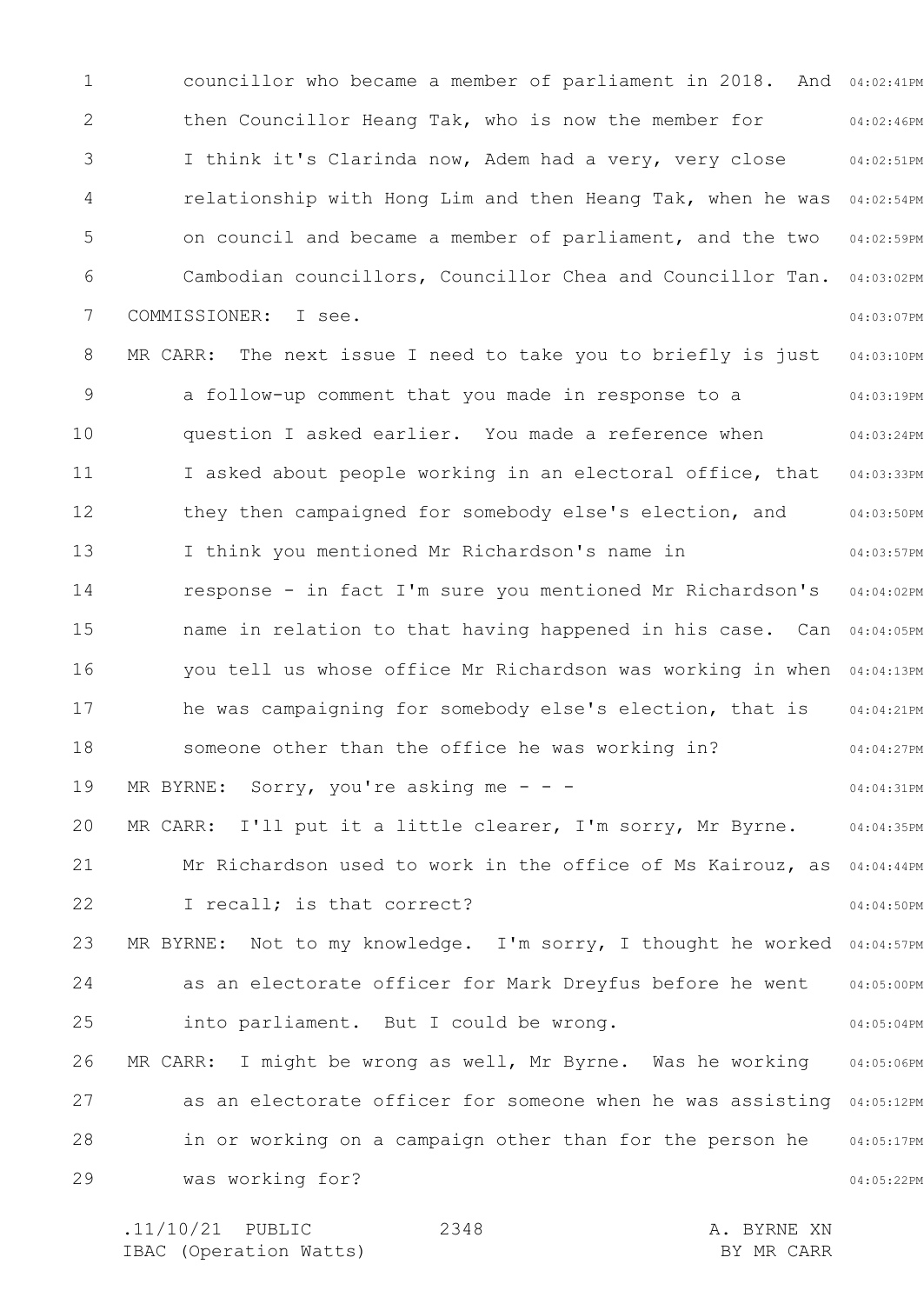1 2 3 4 5 6 7 8 9 10 11 12 13 14 15 16 17 18 19 20 21 22 23 24 25 26 27 28 29 04:05:23PM 04:05:30PM 04:05:32PM 04:05:37PM 04:05:52PM COMMISSIONER: We might take that off the screen. That will be 04:05:56PM 04:05:58PM 04:06:02PM 04:06:06PM 04:06:15PM 04:06:17PM 04:06:17PM the last topic. If someone were in the position of seeing 04:06:28PM 04:06:41PM 04:06:55PM ministerial office one obvious place to go might be to and  $04:07:00$ PM Parliamentary Services. Now, would there be a problem in 04:07:13PM 04:07:22PM 04:07:28PM 04:07:37PM went there as a whistleblower that they would be confident 04:07:42PM that their identities would be protected and the complaint 04:07:47PM 04:07:50PM 04:07:54PM 04:08:01PM 04:08:06PM 04:08:09PM 04:08:16PM 04:08:23PM MR BYRNE: I don't know, Counsel. If there's something that you wanted to bring to my attention that can help illuminate this for me, but not to my knowledge. MR CARR: No, that's fine, Mr Byrne. The last issue I want to just ask you about briefly - - exhibit 5 in the public hearing, text messages between Mr Byrne and Mr McLennan of 16 November. #EXHIBIT AB5 - Text messages between Mr Byrne and Mr McLennan of 16/11. MR CARR: I just want to ask you about something by way of impropriety in the work of an electorate officer in a powerful factional figure's office or indeed in a going to Parliamentary Services if you were to complain about a powerful factional figure within the government? MR BYRNE: Yes, Counsel. I don't think that if anyone then would be investigated. MR CARR: And let it be assumed that the head of the Legislative Council and Legislative Assembly were members of the government of the day and perhaps even the dominant faction in that party, would they be in a position to hear about a complaint to Parliamentary Services?

.11/10/21 PUBLIC 2349 A. BYRNE XN IBAC (Operation Watts) BY MR CARR 2349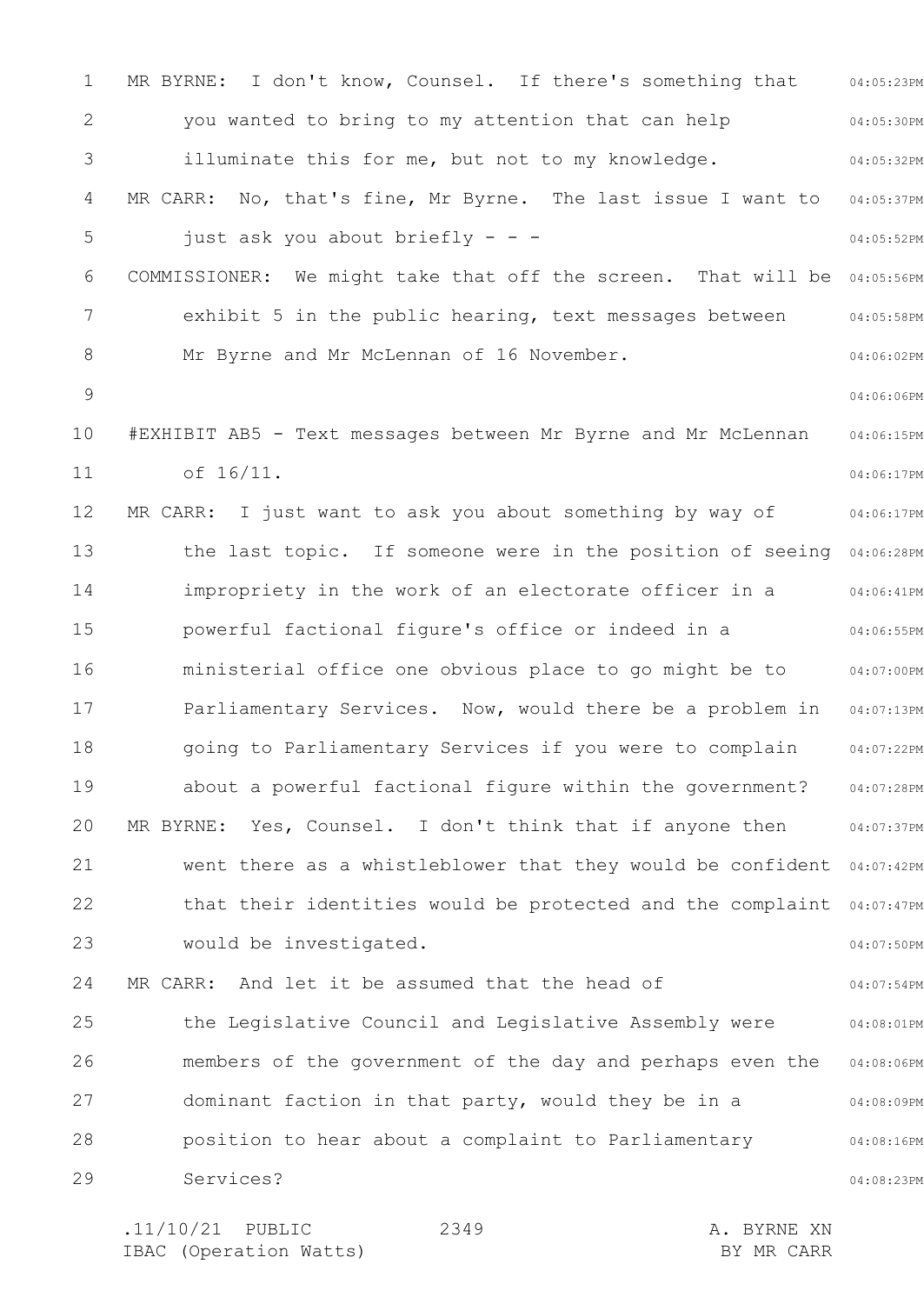1 2 3 4 5 6 7 8 9 10 11 12 13 14 15 16 17 18 19 20 21 22 23 24 25 26 27 28 29 MR BYRNE: They could, and in actual fact, Counsel, it was put  $0.08:24$ PM to me that that could have been a pathway of going to you, 04:08:30PM to IBAC. But, no, because I think both of the individuals 04:08:36PM 04:08:41PM 04:08:44PM 04:08:48PM the functioning of the Labor Party, given the way it seems 04:08:56PM 04:09:04PM 04:09:11PM 04:09:18PM 04:09:23PM 04:09:25PM 04:09:29PM 04:09:33PM 04:09:38PM 04:09:41PM 04:09:43PM 04:09:47PM 04:09:52PM MR BYRNE: Yes, the party integrity officer. I think it's John 04:09:56PM 04:10:01PM 04:10:04PM 04:10:09PM 04:10:12PM 04:10:14PM 04:10:16PM 04:10:26PM COMMISSIONER: Yes. Mr Murphy, are there any matters that have 04:10:28PM thus far been explored with Mr Byrne that you would like 04:10:38PM .11/10/21 PUBLIC 2350 A. BYRNE XN 2350 that I understood at that time were in the Moderate Labor faction. MR CARR: And similarly if one were to have a complaint about to have been operating in recent years, one would not be likely to find a fruitful avenue for complaint within the Victorian Branch of the ALP? MR BYRNE: Counsellor, there is a new position that's been created which is I think party ombudsman post the Bracks and Macklin review. That could be an option. But certainly I don't know how that's functioning; but up until that, no. MR CARR: And if that position  $-$  -COMMISSIONER: Is that the office of the parliamentary integrity adviser you speak of? What position is it you're thinking of, Mr Byrne? Thwaites. I think this was something that arose out of the Bracks-Macklin review, Commissioner. MR CARR: This is an internal ALP ombudsman - - -MR BYRNE: It is an internal. But as to my knowledge there's not an external body. MR CARR: Yes. Thank you, Mr Byrne. Commissioner, those are the issues that I wish to raise with Mr Byrne.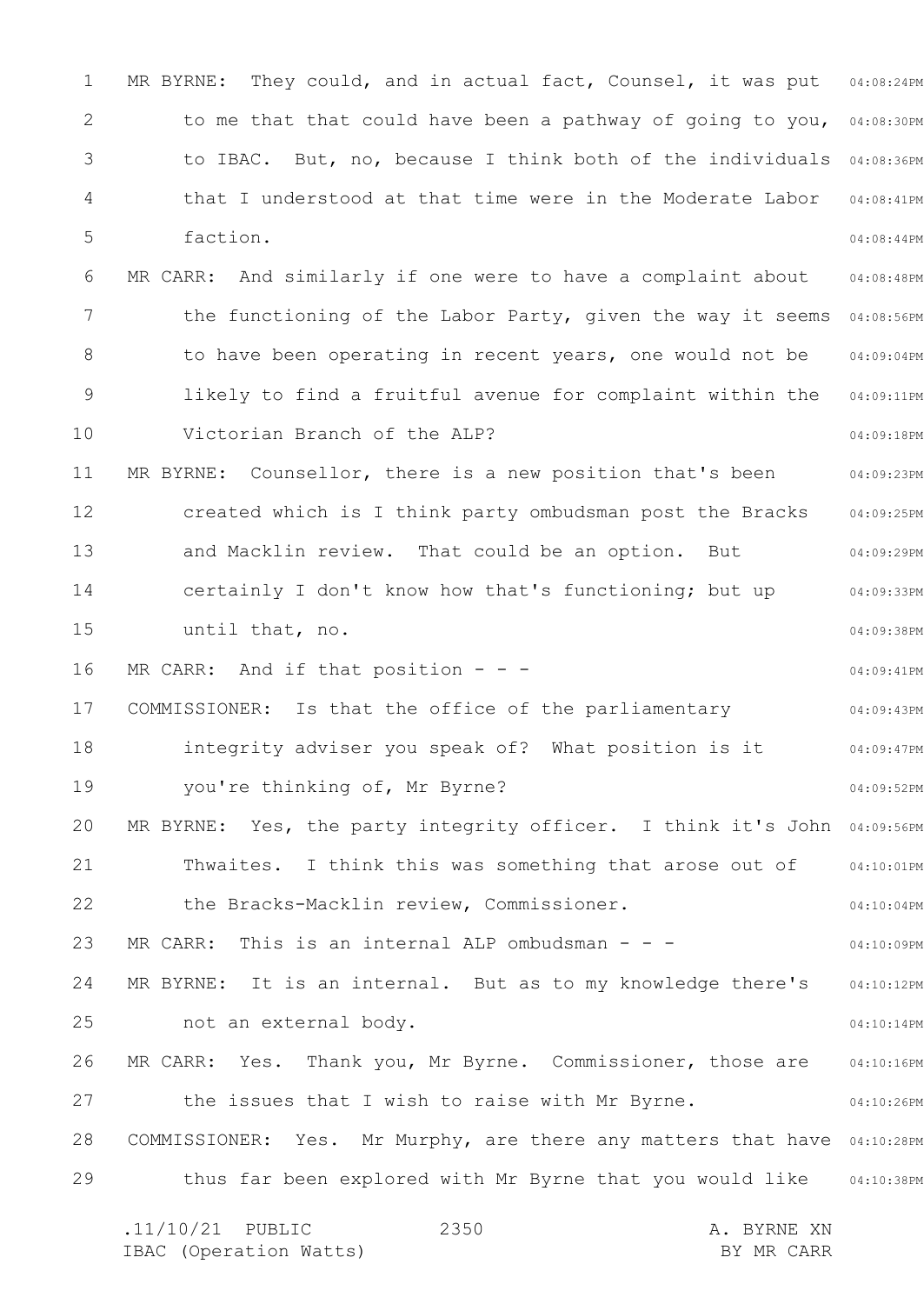1 2 3 4 5 6 7 8 9 10 11 12 13 14 15 16 17 18 19 20 21 22 23 24 25 26 27 28 29 04:10:44PM 04:10:51PM 04:10:54PM 04:10:54PM 04:10:59PM 04:11:04PM 04:11:11PM 04:11:19PM the live stream, but I don't know how those questions will 04:11:24PM be resolved. So it may be that either tomorrow morning or 04:11:28PM 04:11:37PM 04:11:41PM 04:11:45PM 04:11:47PM 04:11:50PM 04:11:53PM 04:12:00PM afternoon to let you know when it's anticipated that we'll 04:12:02PM 04:12:07PM 04:12:10PM 04:12:15PM 04:12:18PM 04:12:27PM 04:12:33PM 04:12:37PM 04:12:42PM 04:12:46PM you're entitled to have access to your evidence should you 04:12:51PM wish to do so. So for the present I'll simply adjourn the 04:12:54PM to further explore with your client? MR MURPHY: There's no re-examination sought at this stage, Commissioner. COMMISSIONER: Very good. So, Mr Byrne, I understand that counsel for Mr Somyurek who has been watching the live stream seeks to make some submissions about areas that he would like to cross-examine you on. I think it's not necessary that those submissions take place as part of on some other occasion we'll need to have you return to complete your examination before I can release you from your summons. Do you follow? MR BYRNE: I do. COMMISSIONER: So, until that issue has been resolved, I'll simply adjourn your hearing, and someone from the Commission will be in touch with you later on this conclude your evidence. MR BYRNE: Okay, Commissioner. COMMISSIONER: In the event that it's not necessary for you to return to give further evidence, I should just say that were you to want to review your evidence or watch the video of your evidence you need only ask someone from the Commission and they'll make arrangements for you to be able to do that. We do not ordinarily release transcript until the conclusion of the investigation. But of course

2351

.11/10/21 PUBLIC 2351 A. BYRNE XN IBAC (Operation Watts)